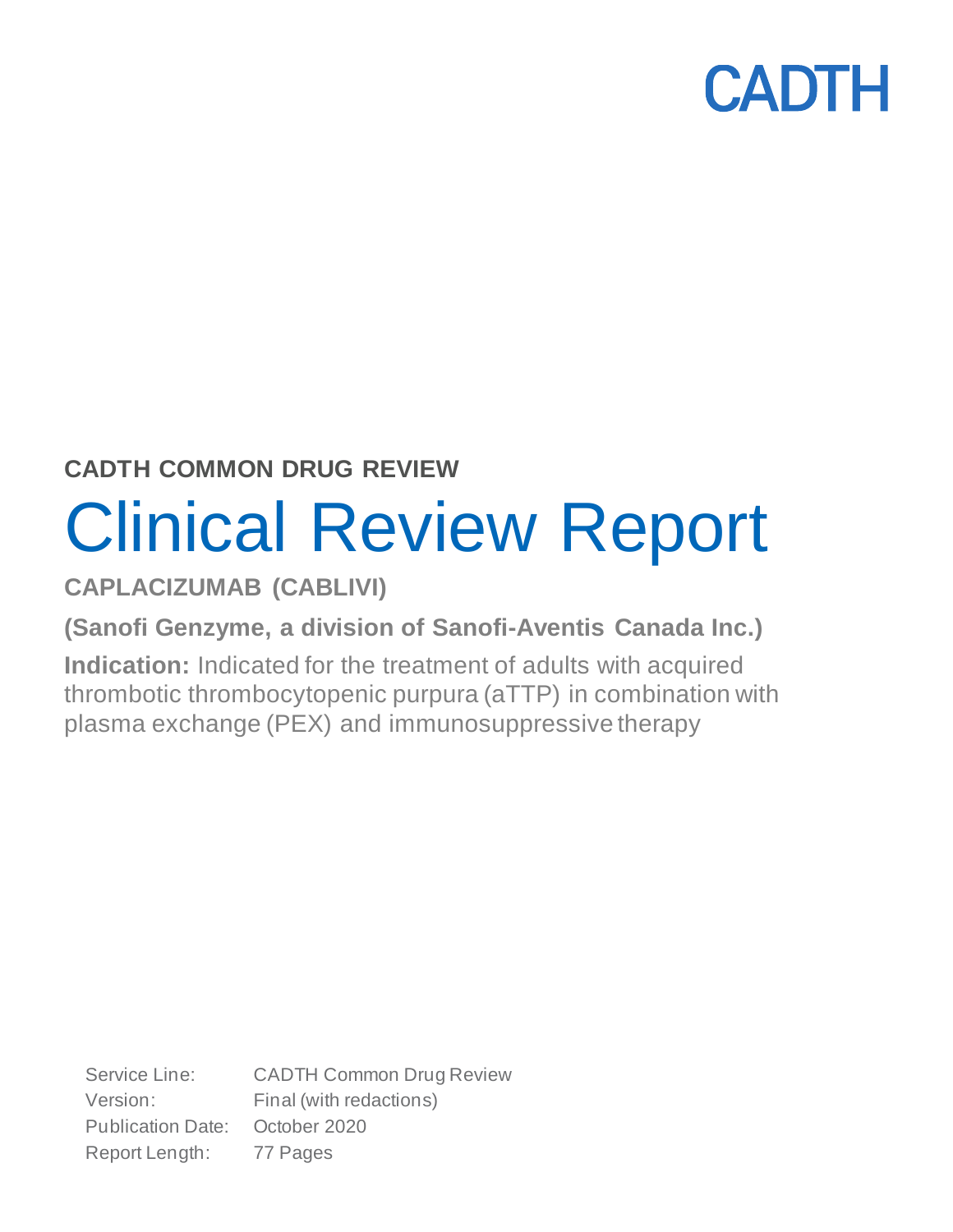## CANTH

**Disclaimer:** The information in this document is intended to help Canadian health care decision-makers, health care professionals, health systems leaders, **Disclaimer:** The information in this document is intended to help Canadian health care decision-makers, health care professionals, health systems leaders,<br>and policy-makers make well-informed decisions and thereby improve the document is made available for informational purposes only and no representations or warranties are made with respect to its fitness for any particular purpose. The information in this document should not be used as a substitute for professional medical advice or as a substitute for the application of clinical judgment in respect of the care of a particular patient or other professional judgment in any decision-making process. The Canadian Agency for Drugs and Technologies in Health (CADTH) does not endorse any information, drugs, therapies, treatments, products, processes , or services.

While care has been taken to ensure that the information prepared by CADTH in this document is accurate, complete, and up-to-date as at the applicable date the material was first published by CADTH, CADTH does not make any guarantees to that effect. CADTH does not guarantee and is not responsible for the quality, currency, propriety, accuracy, or reasonableness of any statements, information, or conclusions contained in any third-party materials used in preparing this document. The views and opinions of third parties published in this document do not necessarily state or reflect those of CADTH. iensits made available for informational purposes only and no especiesticals or warrankes are made with respective to the mean for the constant in the constant in the constant in the constant in the mean of the mean of the

CADTH is not responsible for any errors, omissions, injury, loss, or damage arising from or relating to the use (or misuse) of any information, statements, or conclusions contained in or implied by the contents of this document or any of the source materials.

This document may contain links to third-party websites. CADTH does not have control over the content of such sites. Use of third-party sites is governed by the third-party website owners' own terms and conditions set out for such sites. CADTH does not make any guarantee with respect to any information contained on such third-party sites and CADTH is not responsible for any injury, loss, or damage suffered as a result of using such third-party sites. CADTH has no responsibility for the collection, use, and disclosure of personal information by third-party sites.

Subject to the aforementioned limitations, the views expressed herein are those of CADTH and do not necessarily represent the views of Canada's federal, provincial, or territorial governments or any third-party supplier of information.

This document is prepared and intended for use in the context of the Canadian health care system. The use of this document outside of Canada is done so at the user's own risk.

This disclaimer and any questions or matters of any nature arising from or relating to the content or use (or misuse) of this document will be governed by and interpreted in accordance with the laws of the Province of Ontario and the laws of Canada applicable therein, and all proceedings shall be subject to the exclusive jurisdiction of the courts of the Province of Ontario, Canada.

The copyright and other intellectual property rights in this document are owned by CADTH and its licensors. These rights are protected by the Canadian *Copyright Act* and other national and international laws and agreements. Users are permitted to make copies of this document for non-commercial purposes only, provided it is not modified when reproduced and appropriate credit is given to CADTH and its licensors.

**About CADTH:** CADTH is an independent, not-for-profit organization responsible for providing Canada's health care decision-makers with objective evidence to help make informed decisions about the optimal use of drugs, medical devices, diagnostics, and procedures in our health care system.

**Funding:** CADTH receives funding from Canada's federal, provincial, and territorial governments, with the exception of Quebec.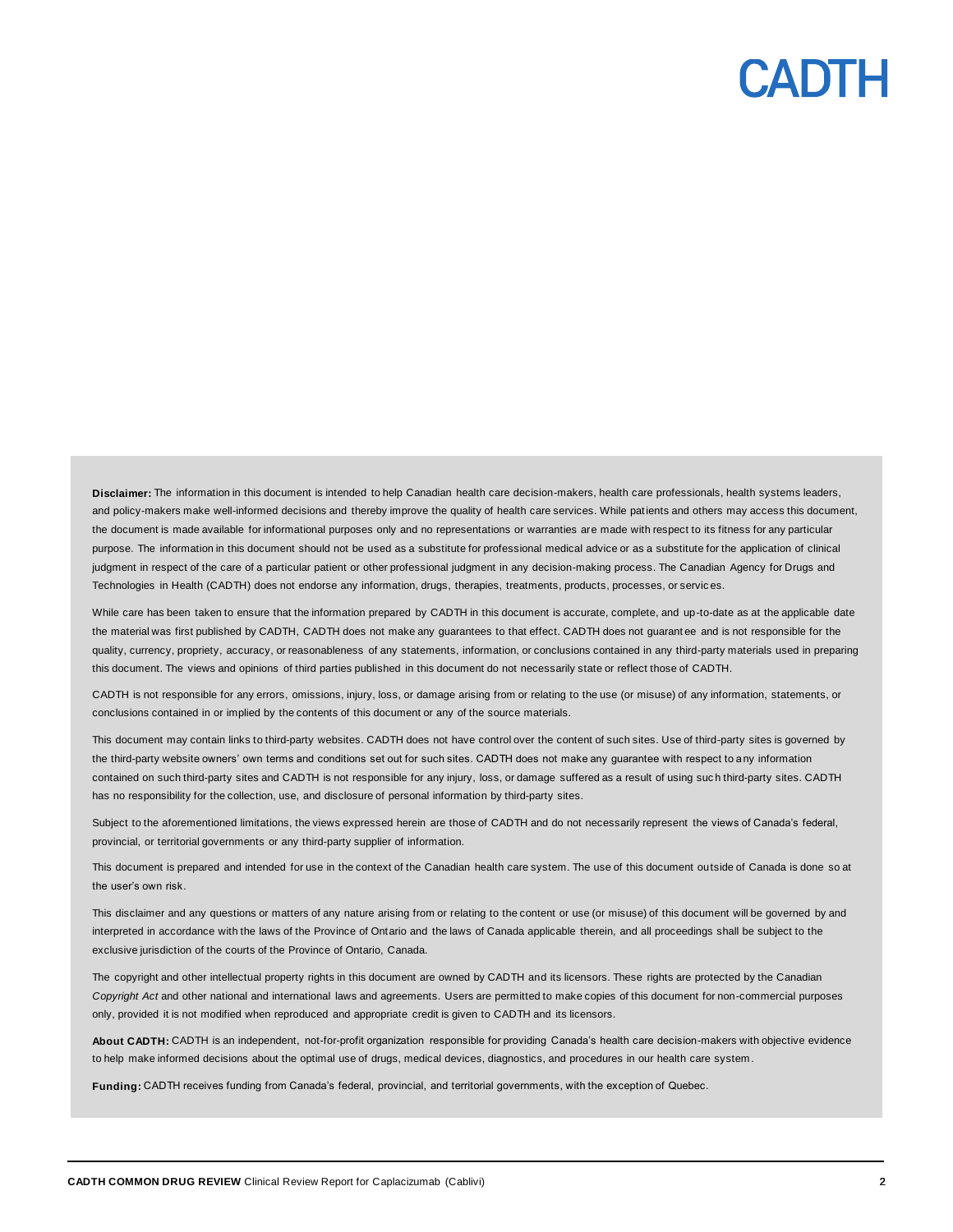

## **Table of Contents**

## **Tables**

| Table 1: Summary of Key Results From Pivotal and Protocol Selected Studies 12 |  |
|-------------------------------------------------------------------------------|--|
|                                                                               |  |
|                                                                               |  |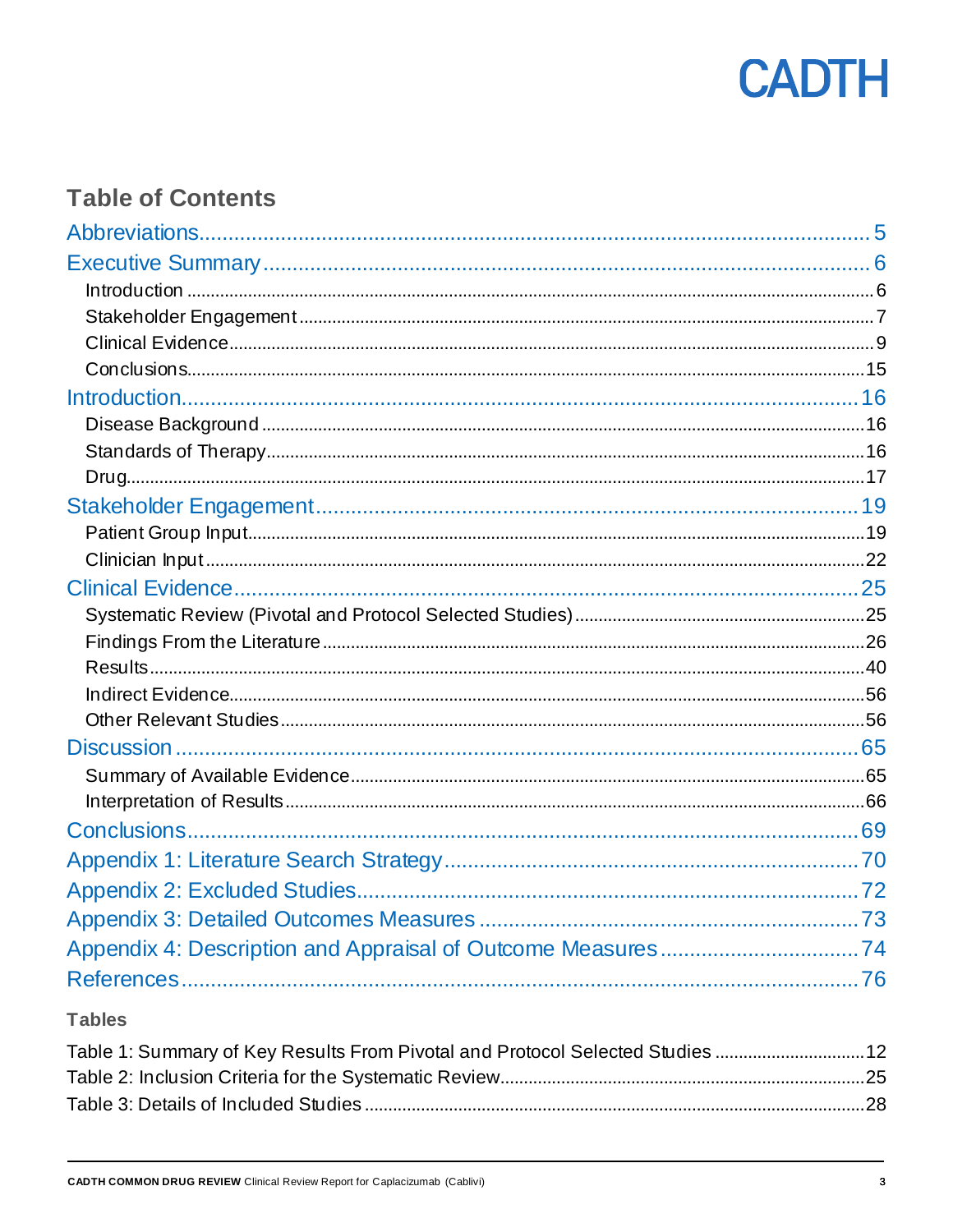| Table 9: Recurrence of aTTP in the ITT Population - Overall Study Period, DB Treatment                                                                        |  |
|---------------------------------------------------------------------------------------------------------------------------------------------------------------|--|
| Table 10: TTP-Related Death, Recurrence of TTP, or One or More Treatment-Emergent<br>Major Thromboembolic Events - ITT Population, Overall Treatment Period45 |  |
| Table 11: Normalization of Organ Damage Markers (LDH, Cardiac Troponin, and Serum                                                                             |  |
| Table 12: Prevention of Major Thromboembolic Events, ITT Population, Overall Study Period  46                                                                 |  |
| Table 13: Refractory aTTP - ITT Population, Double-Blind Study Treatment Period 47                                                                            |  |
|                                                                                                                                                               |  |
|                                                                                                                                                               |  |
|                                                                                                                                                               |  |
|                                                                                                                                                               |  |
|                                                                                                                                                               |  |
|                                                                                                                                                               |  |
|                                                                                                                                                               |  |
|                                                                                                                                                               |  |
|                                                                                                                                                               |  |
|                                                                                                                                                               |  |
|                                                                                                                                                               |  |
| Table 25: Platelet Response, Remission, Relapse, and Exacerbations (ITT Population)62                                                                         |  |
|                                                                                                                                                               |  |
|                                                                                                                                                               |  |
| Table 28: Summary of Integrated Efficacy Analyses, Including Patients From                                                                                    |  |
| Table 29: Summary of Outcome Measures and Their Measurement Properties74                                                                                      |  |
| <b>Figures</b>                                                                                                                                                |  |
|                                                                                                                                                               |  |
|                                                                                                                                                               |  |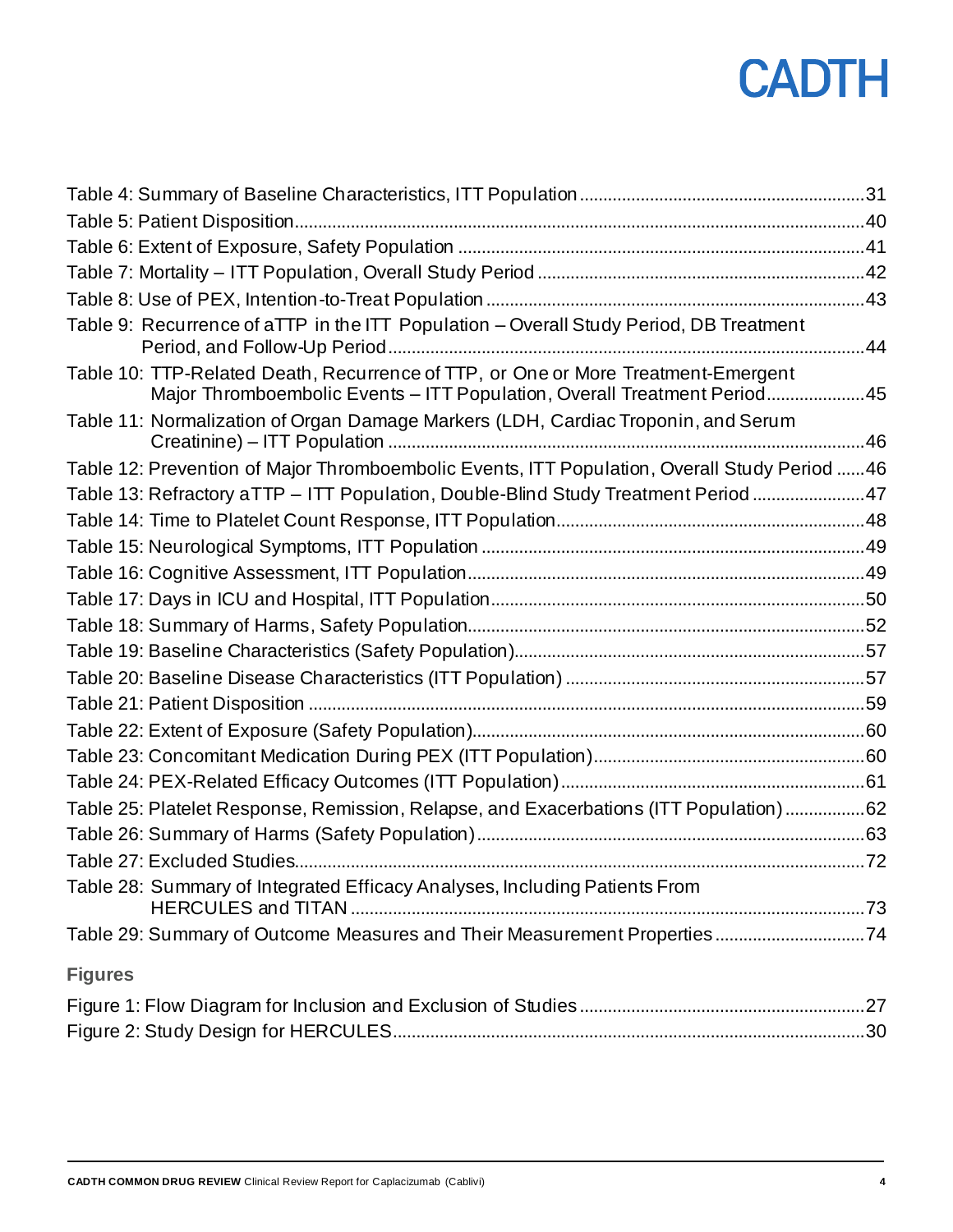## **Abbreviations**

<span id="page-4-0"></span>

| <b>ADAMTS13</b> | a disintegrin and metalloproteinase with a thrombospondin type 1 motif,<br>member 13 |  |
|-----------------|--------------------------------------------------------------------------------------|--|
| AE              | adverse event                                                                        |  |
| aTTP            | acquired thrombotic thrombocytopenic purpura                                         |  |
| <b>CDEC</b>     | CADTH Canadian Drug Expert Committee                                                 |  |
| СI              | confidence interval                                                                  |  |
| cTnl            | cardiac troponin I                                                                   |  |
| <b>GCS</b>      | Glasgow Coma Scale                                                                   |  |
| <b>ICU</b>      | intensive care unit                                                                  |  |
| <b>ITT</b>      | intention-to-treat                                                                   |  |
| <b>LDH</b>      | lactate dehydrogenase                                                                |  |
| <b>MAHA</b>     | microangiopathic hemolytic anemia                                                    |  |
| <b>MCID</b>     | minimal clinically important difference                                              |  |
| mITT            | modified intention-to-treat                                                          |  |
| <b>PEX</b>      | plasma exchange                                                                      |  |
| <b>RCT</b>      | randomized controlled trial                                                          |  |
| <b>SAE</b>      | serious adverse event                                                                |  |
| <b>SD</b>       | standard deviation                                                                   |  |
| <b>SE</b>       | standard error                                                                       |  |
| <b>SMMSE</b>    | Standardized Mini-Mental State Examination                                           |  |
| <b>TEAE</b>     | treatment-emergent adverse event                                                     |  |
| TTP             | thrombotic thrombocytopenic purpura                                                  |  |
| <b>ULN</b>      | upper limit of normal                                                                |  |
| vWF             | von Willebrand factor                                                                |  |
| <b>WDAE</b>     | withdrawal due to adverse event                                                      |  |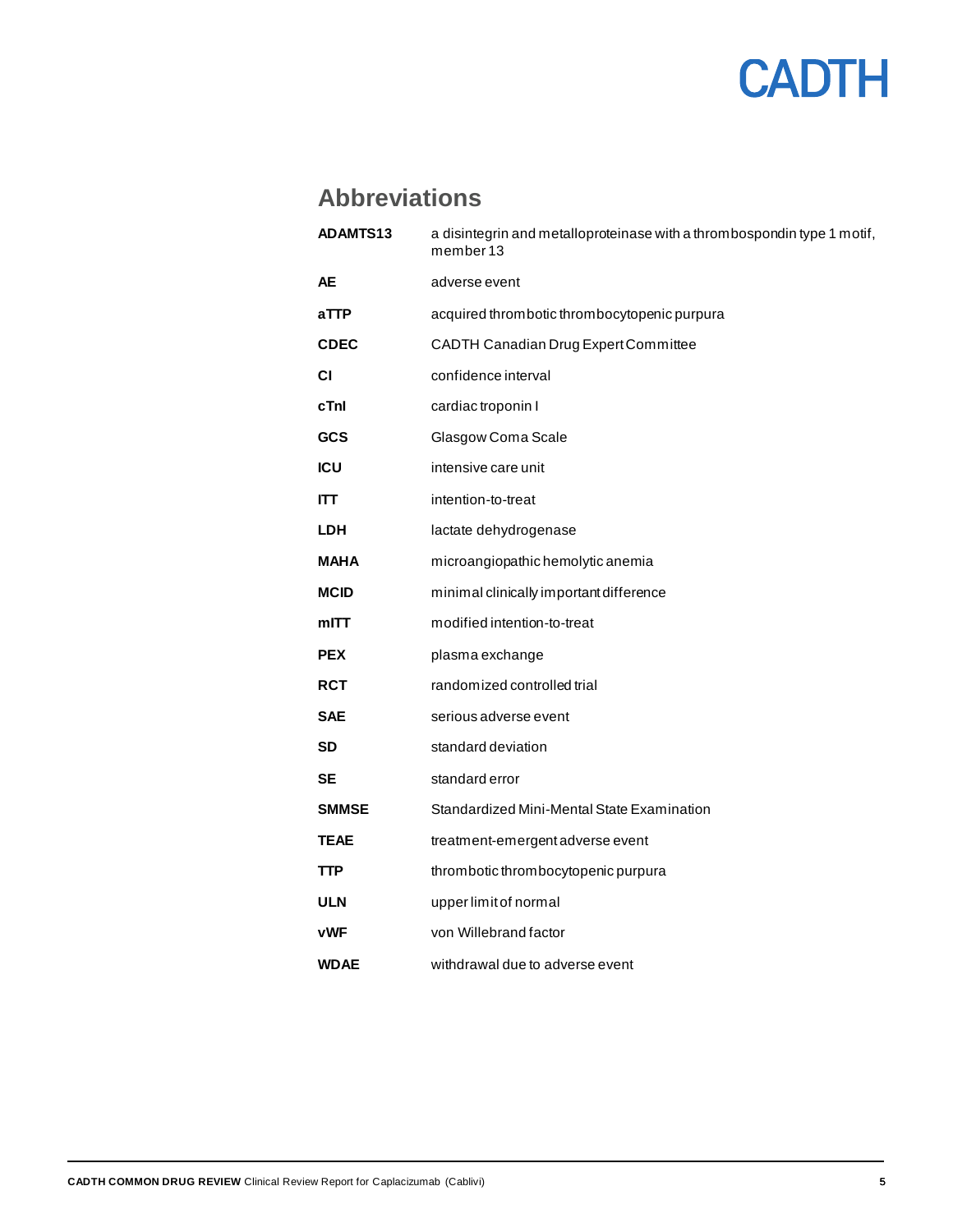<span id="page-5-0"></span>

| <b>Drug</b>                  | Caplacizumab (Cablivi)                                                                                                                                                    |  |
|------------------------------|---------------------------------------------------------------------------------------------------------------------------------------------------------------------------|--|
| Indication                   | Indicated for the treatment of adults with acquired thrombotic thrombocytopenic purpura (aTTP)<br>in combination with plasma exchange (PEX) and immunosuppressive therapy |  |
| <b>Reimbursement request</b> | As per indication                                                                                                                                                         |  |
| Dosage form(s)               | Powder for solution (11 mg)                                                                                                                                               |  |
| NOC date                     | February 28, 2020                                                                                                                                                         |  |
| <b>Sponsor</b>               | Sanofi Genzyme, a division of Sanofi-Aventis Canada Inc.                                                                                                                  |  |

## **Executive Summary**

### <span id="page-5-1"></span>**Introduction**

Thrombotic thrombocytopenic purpura (TTP) is a rare but serious thrombotic microangiopathy.<sup>1</sup> It is characterized by small-vessel platelet-rich thrombi that cause thrombocytopenia, microangiopathic hemolytic anemia (MAHA) and, sometimes, organ ischemia.<sup>1,2</sup> Acquired TTP (aTTP), which is due to autoantibodies against a disintegrin and metalloproteinase with a thrombospondin type 1 motif, member 13 (ADAMTS13) and is usually associated with an ADAMTS13 activity level of less than 10%, is the most common form of TTP (95%). The incidence of aTTP was reported in the literature to be 1.2 to 13 cases per million. In Canada, the number of patients with aTTP was estimated to be 173 in 2018.<sup>3</sup> Since the development of therapeutic plasma exchange (PEX) or plasma infusion in the 1980s, mortality due to aTTP has decreased from 90% to a range of 10% to 20%.<sup>1,4</sup> Early diagnosis and treatment of aTTP is essential to the patient's survival. Despite advances in understanding the disease and evolving treatment regimens, surviving patients with aTTP are still at risk for TTP exacerbation or relapse, refractory disease, or long-term consequences such as cognitive deficits, depression, hypertension, renal impairment, development of systemic lupus erythematosus, and reduced life expectancy.<sup>5-7</sup>

Daily PEX plus immunosuppressive therapies (primarily corticosteroids) are the mainstay of treatment. It allows removal of anti-ADAMTS13 antibodies and replenishment of functional ADAMTS13 and von Willebrand factor (vWF). PEX has substantially reduced mortality rates and enables faster remission in patients with  $aTTP2$ ,<sup>8</sup> although its use is associated with a number of adverse events (AEs). When there is a delay in delivering PEX, large-volume plasma infusions can be provided.<sup>2</sup>Rituximab is another immunosuppressive that is also recommended for patients with aTTP, especially for those with refractory or relapsing aTTP, in conjunction with PEX and steroids; however, rituximab does not have an indication for aTTP. Refractory patients can also be treated with cytotoxic drugs such as cyclophosphamide, and splenectomy.

Caplacizumab is a humanized, bivalent nanobody targeting the A1 domain of vWF to inhibit the interaction between vWF and platelets. On February 28, 2020, caplacizumab was approved by Health Canada for the treatment of adults with aTTP in combination with PEX and immunosuppressive therapy. $9$  The recommended dose of caplacizumab is as follows:

• First day of treatment: 11 mg IV injection prior to PEX followed by an 11 mg subcutaneous injection after completion of PEX on that day.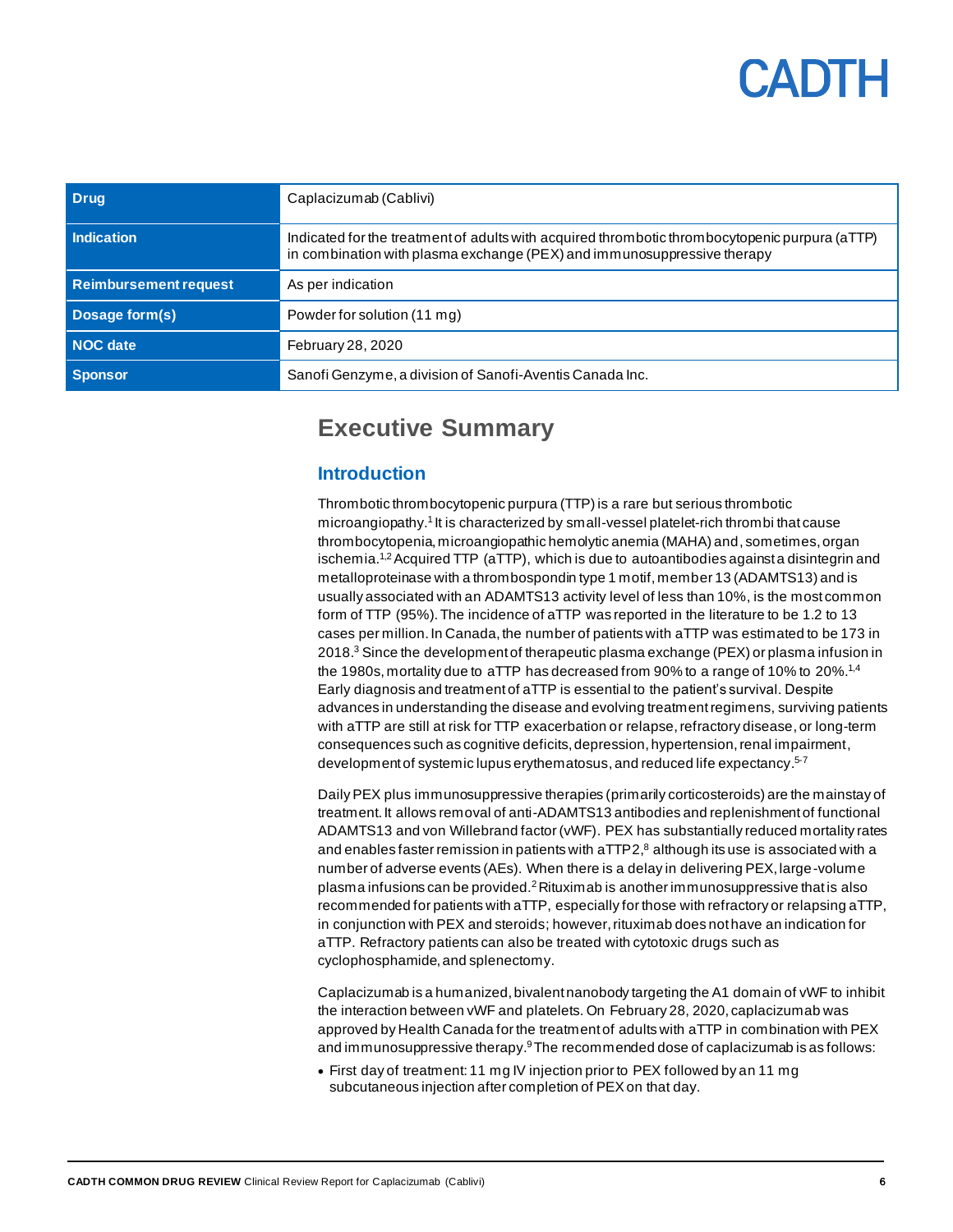## CANTH

- Subsequent days of treatment during PEX: daily 11 mg subcutaneous injection following PEX.
- Treatment after PEX period: 11 mg subcutaneous injections once daily for 30 days following the last daily PEX. If, after the initial treatment course, sign(s) of persistent underlying disease such as suppressed ADAMTS13 activity levels remain present, treatment may be extended for a maximum of 28 days.<sup>9</sup>

The CADTH Canadian Drug Expert Committee (CDEC) recommended that caplacizumab not be reimbursed for the treatment of adults with aTTP in combination with PEX and immunosuppressive therapy (March 6, 2020). A request for reconsideration was received by CADTH for this embargoed CDEC recommendation. The revised reimbursement criteria are for a narrower population: patients with multi-organ involvement indicating a more severe disease or refractory patients who do not respond well to previous treatment for a given time period, as determined by a specialist physician with expertise in treating aTTP.

### <span id="page-6-0"></span>**Stakeholder Engagement**

### Patient Input

One patient group, the Answering TTP Foundation, submitted patient input for the review of caplacizumab for aTTP. Answering TTP is a volunteer-based organization thataims to provide patients with information about living with TTP by fostering research, providing support, and furthering education initiatives to improve the prognosis for patients living with TTP.

Answering TTP's submission was completed with assistance from the Canadian Organization for Rare Disorders. The two patient groups collaborated to develop the survey and interview questions to collect information from patients about aTTP and caplacizumab. The two groups also collaborated to conduct the interviews and summarize the feedback received. In total, 289 individuals provided feedback by completing the online survey or participating in interviews. Most of the respondents (83%) were patients with TTP.

The patient group describes the experience of living with this life-threatening disorder, saying that an aTTP episode has a significant impact on patients' and family members' quality of life. Patients also reported stress, altered mood,and the financial burden related to the disorder.

The outcomes patients expect from a new treatment are faster normalization of platelet counts, shorter hospital stays, quicker return to normal life, improved survival, and reduced aTTP episodes. Faster access to rapid care is also desired.

### Clinician Input

Although PEX and immunosuppressants are effective, not all patients respond to these currently available treatments and, for some patients, the disease becomes refractory. In addition, the available treatment options are limited, especially for the patients with refractory disease. PEX is a temporary solution that removes the anti-ADAMTS13 antibodies; however, it is impossible to predict when these patients will have another  $aTTP$ episode. Gaining access to the treatments that may be effective is another challenge; some patients may have to go through a special access program to receive access to a specific treatment (e.g., rituximab) or obtain medications for off-label use.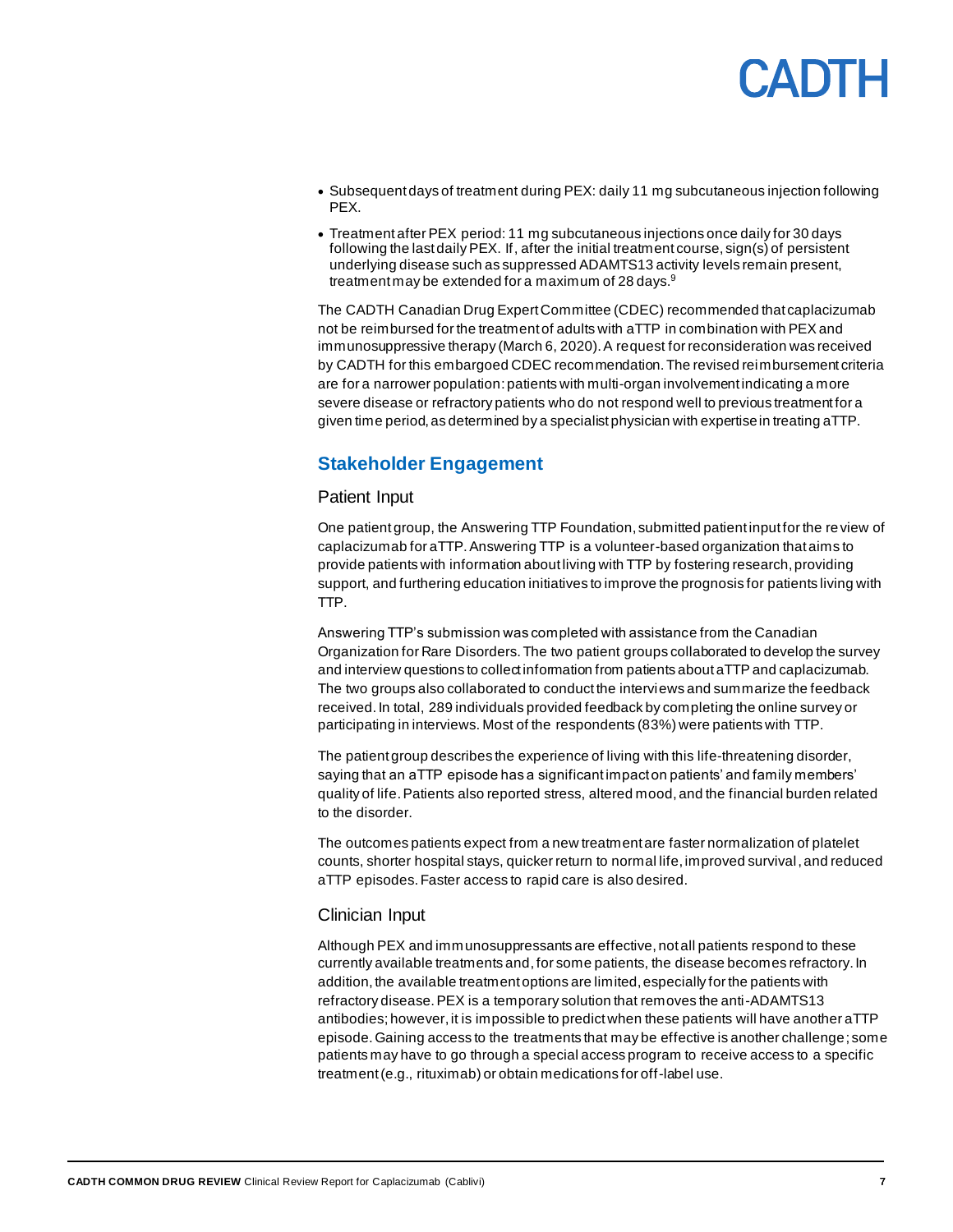There is a lack of standardization around the treatment protocols for aTTP across the specialized centres;for example, variabilities exist regarding access to PEX, when to start immunosuppression therapy such as rituximab and how aggressive the treatment should be, and how to taper PEX or steroids. This is associated with variable compliance among patients. There is also a gap in defining what qualifies a patient for more intensive treatment.

Although PEX is generally well tolerated, it can be time-intensive to set up (operationally) and requires specially trained personnel. PEX is typically available during the day. If patients arrive during off-hours, they will likely be treated with plasma infusion and/or IV immunoglobulin until the appropriate personnel are available. PEX also exposes patients to the risks associated with the transfusion of blood products.

The mechanism of caplacizumab is different from the current treatment paradigm. It targets the A1 domain of vWF and can be considered an anti-vWF drug that prevents the binding of vWF to the platelets. The panel indicated that from a resource and cost standpoint, caplacizumab probably wouldn't be used as first-line management or to replace the standard of care. Other standard-of-care drugs should be used continuously. Caplacizumab might be used for patients with multi-organ involvement indicating a more severe disease, or for refractory patients who do not respond well to previous treatment for a given time period. However, the panel noted that specifying criteria to identify these patients is difficult because of the current limited understanding of the disease and the variation in its natural history, caplacizumab's effect on natural history, and the lack of clinical data validating such an approach.

Adult patients best suited for treatment with caplacizumab might be those with very low platelet counts or multi-organ involvement in addition to the presentation of thrombocytopenia. They are considered to have more severe disease. However, there is a lack of agreed-upon criteria to quantify the severity of disease. Also, it is unknown if caplacizumab would provide more or less benefit for those with more severe forms of the disease. Patients should at least have a documented low ADAMTS13 level; however, this test is available only in specialized laboratories. Caplacizumab is contraindicated in patients who are hypersensitive to this drug. Caplacizumab should be used with caution in patients with impaired hepatic or renal functions, hemophilia, or coagulopathies. Patients with antidrug antibody formation may not be suitable for this treatment.

In clinical practice, platelet counts are measured to determine whether a patient is responding to treatment for aTTP, with steadily increasing platelet counts and a count of higher than 150  $\times$  10<sup>9</sup>/L as one of the first metrics in terms of goals of care. Biochemistry laboratory results, such as lactate dehydrogenase (LDH), renal function (e.g., creatinine), hemoglobin, red blood cell fragments, and reticulocyte count are also measured. Clinically, if the patient is presenting with neurological abnormalities, improvements in the neurological symptoms are evaluated. ADAMTS13 activity and decreasing titres of ADAMTS13 inhibitors are useful measures of response to treatment. This specialized assay is now used in practice as well as in clinical studies. Patients are usually in hospital for at least five to seven days. During their hospitalization, their clinical response alongside the laboratory response are monitored daily. After the cessation of PEX, monitoring is still required to assess for relapse, although monitoring is not standardized in its frequency. In the clinical trials, patients were typically monitored for up to 30 days following the last treatment.

Discontinuation of caplacizumab should be considered in cases of worsening symptoms, or in cases where unacceptable AEs are present, such as increased bleeding (particularly in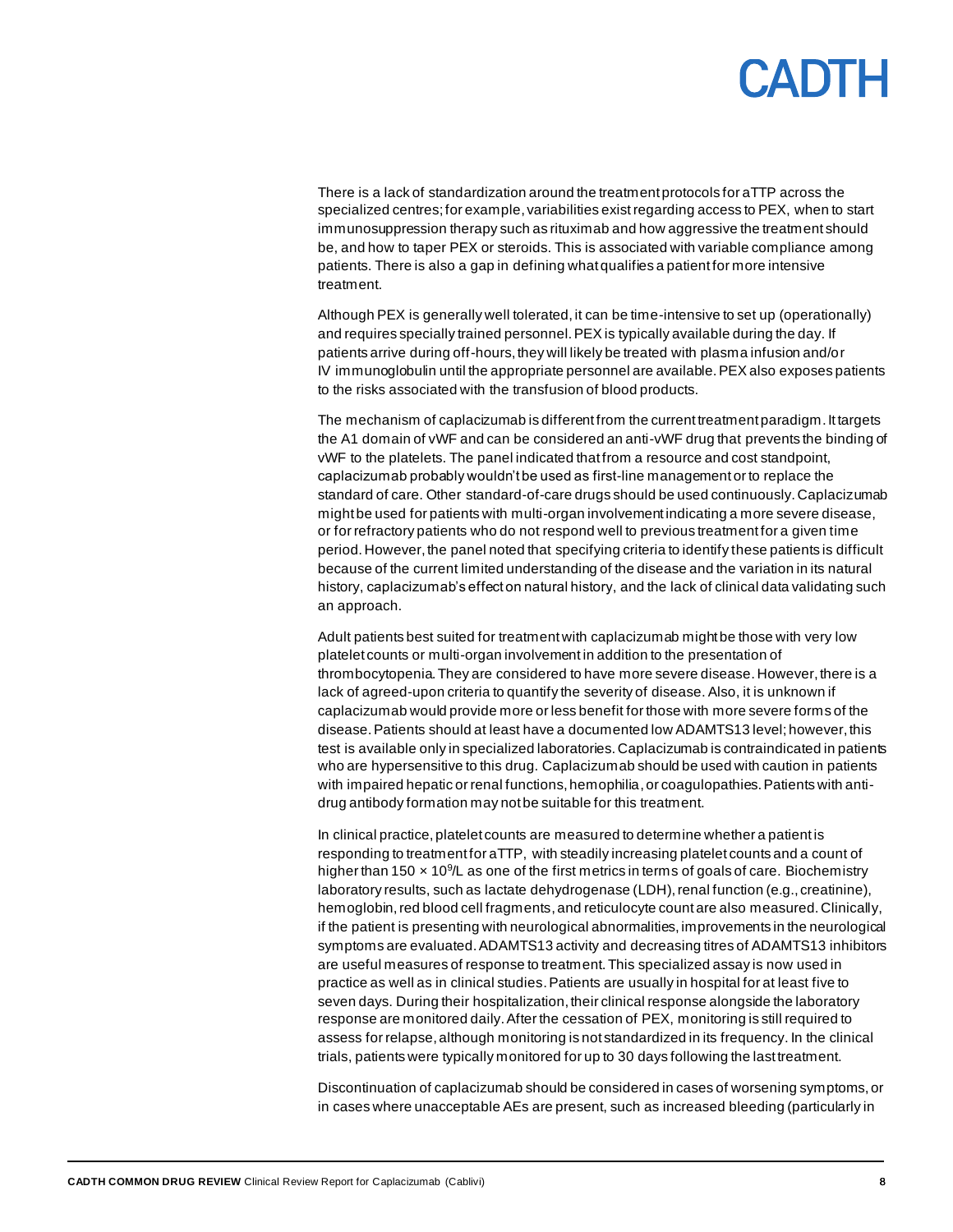the central nervous system and gastrointestinal tract), injection-site issues, autoantibody formation, or thrombosis, or any other AE that would be worth considering for discontinuation of treatment with caplacizumab.

It would be appropriate to have specialists or health care professionals with experience treating patients with TTP to diagnose, treat, and monitor patients who may receive caplacizumab. The clinical experts agreed that the drug would be initiated in the hospital and continued in an outpatient setting, which is appropriate once the patient's condition has clinically improved and there is no need to stay in the hospital after PEX is finished and when PEX can be done during an outpatient visit.

### <span id="page-8-0"></span>**Clinical Evidence**

### Pivotal Studies and Protocol Selected Studies

### *Description of Studies*

One phase III, double-blind, randomized controlled trial (RCT) (HERCULES, N = 145) submitted by the sponsor is included in this systematic review. The objective of HERCULES was to evaluate the efficacy and safety of caplacizumab in patients with aTTP. The trial included adult patients (≥ 18 years of age) with a clinical diagnosis of aTTP that presented with both thrombocytopenia and microscopic evidence of red blood cell fragmentation. Patients were excluded if they had platelet counts greater than  $100 \times 10^9$ L at screening, had suspected thrombotic microangiopathies that were not associated with aTTP (such as hemolytic uremic syndrome), or if they had congenital TTP. Patients who had clinically significant active bleeding or a high risk of bleeding or were receiving chronic treatment with anticoagulant therapy that could not be stopped safely were also excluded. Eligible patients were randomized to receive caplacizumab 10 mg or placebo, in addition to standard of care, which consisted of PEX and corticosteroid treatment and other immunosuppressives. Note that even though the clinical trial protocol specified the caplacizumab dose as 10 mg, to be delivered by withdrawing all of the reconstituted solution from the vial and administering the full amount, a dose-recovery study showed that the mean dose that can be withdrawn from a vial is 11 mg, which is indicated in the product monograph for caplacizumab. $9$ The double-blind treatment periods consisted of a daily PEX period and a 30-day post–daily PEX period. A treatment extension of seven to 28 days with caplacizumab or placebo was allowed for patients with risk factors for relapse of the presenting TTP episode. During the double-blind treatment period of HERCULES, in the case of first exacerbation or relapse of the presenting TTP episode, patients would receive open-label caplacizumab together with daily PEX irrespective of what the initial treatment allocation was. The primary efficacy outcome of this study was time to platelet count response, which was defined as an initial platelet count of 10  $\times$  10 $^{9}/$ L or higher with the subsequent stopping of daily PEX within five days. Other efficacy outcomes include prevention of recurrence of aTTP, prevention of refractory aTTP, prevention of major thromboembolic events, normalization of organ damage markers, and length of intensive care unit (ICU) or hospital stays related to TTP episodes. Harm outcomes associated with the use of caplacizumab were also examined.

The major limitations of HERCULES include potential biases on the study results due to an imbalance in patients' baseline characteristics, uncertainty around the validity of using platelet count for treatment effect evaluation, substantial and disproportional missing data for some efficacy outcomes, and a lack of statistical testing for some of the secondary efficacy end points. Subgroup and sensitivity analyses were performed; however, the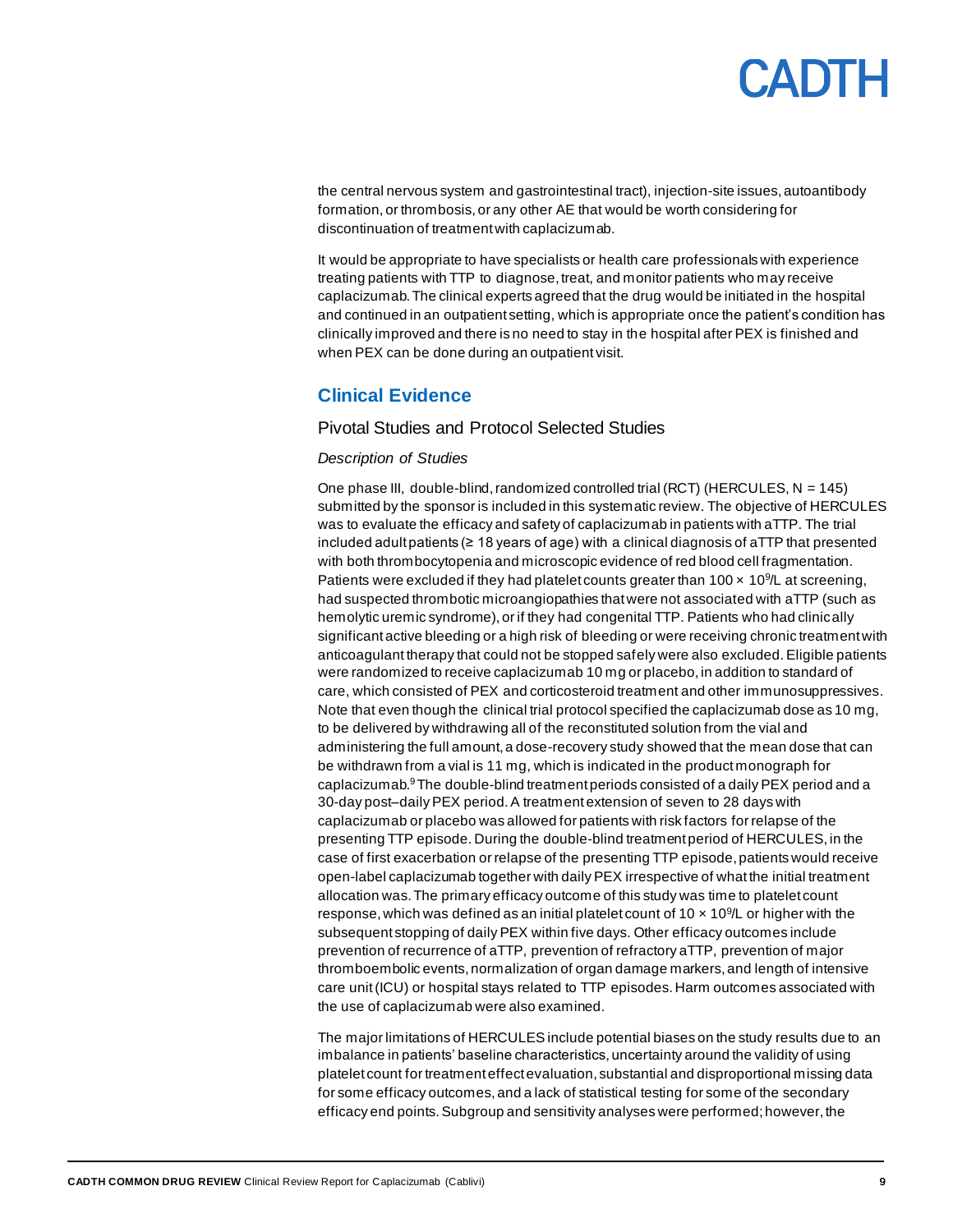## CANTH

results should be interpreted with caution,given the small sample size. Long-term clinical benefits and harms could not be explored in HERCULES due to the trial's short duration.

### *Efficacy Results*

In HERCULES, the treatment effect of caplacizumab on survival, duration and volume of PEX, disease recurrence, refractory disease, organ damage, platelet response, neurological symptoms, cognitive change,and length of ICU and hospital stays related to aTTP episodes was examined.

Four TTP-related deaths were recorded during the overall study period; one patient from the caplacizumab group died during the drug-free follow-up period, and three patients from the placebo group died during the daily PEX period. One death from the placebo group was considered possibly related to the study drug, and all other deaths were considered not related to any of the treatments.

During the overall treatment period, treatment with caplacizumab was related to a shorter duration of PEX therapy compared with placebo (mean days on PEX: 5.8, standard error  $[SE] = 0.5$  for caplacizumab versus 9.4 days,  $SE = 0.8$  for placebo). Treatment with caplacizumab was also associated with reduced total PEX volume compared with placebo  $(21.3, SE = 1.6$  litres versus 35.9,  $SE = 4.2$  litres, respectively). According to the clinical experts consulted for this review, the between-group differences in the number of days on PEX and the PEX volume were considered clinically relevant.

During the overall study period, a statistically significantly lower percentage of patients in the caplacizumab group (nine patients, 12.7%) compared with the placebo group (28 patients, 38.4%) experienced recurrence of aTTP — either an exacerbation or a relapse. Exacerbations occurred in three patients (4.2%) treated with caplacizumab and 28 patients (38.4%) treated with placebo during the double-blind treatment period.During the follow-up period, relapses occurred in six patients (9.1%) treated with caplacizumab but in zero patients in the placebo group. The low recurrence of aTTP was attributed to the lower incidence of aTTP exacerbation in the caplacizumab group.

The median time to normalization of organ damage markers (e.g., LDH, cardiac troponin, serum creatinine) was 2.86 days (95% confidence interval [CI], 1.93 to 3.86) in the caplacizumab group and 3.36 days (95% CI, 1.88 to 7.71) in the placebo group, respectively. However, the between-group differences could not be considered statistically significant because the hierarchical statistical analysis plan failed to demonstrate statistical significance at a higher-order comparison.

During the overall treatment period, the number of patients experiencing major thromboembolic events was similar between the caplacizumab group (six patients,8.5%) and the placebo group (six patients, 8.2%). The small number of events in the treatment groups makes it difficult to make conclusions.

During the double-blind treatment period, no patients in the caplacizumab group and three patients (4.2%) in the placebo group were considered to have refractory aTTP. The between-group difference in refractory aTTP was not statistically significant ( $P = 0.0572$ ).

Time to platelet response was the primary efficacy end point in HERCULES. A statistically significantly shorter time to normalization of the platelet count was observed in the caplacizumab group (median =  $2.69$  days;  $95\%$  Cl, 1.89 to  $2.83$ ) compared with the placebo group (median of 2.88 days; 95% CI, 2.68 to 3.56; P = 0.0099). A hazard ratio of 1.55 (95%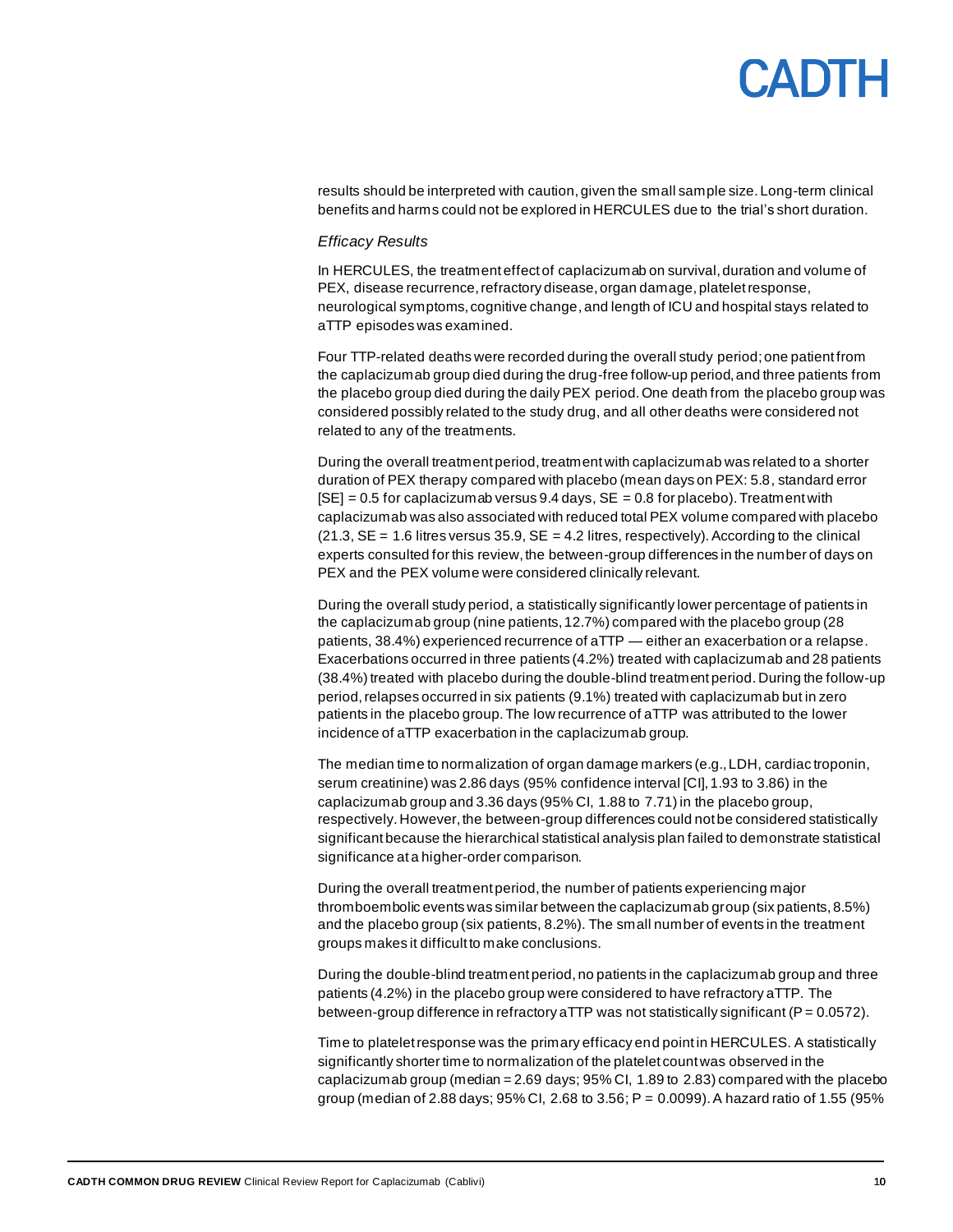CI, 1.10 to 2.20) also suggested that at any given time point, patients in the caplacizumab group were 1.55 times more likely to achieve a platelet count response compared with those in the placebo group. However, the difference was not considered clinically relevant, according to the clinical experts consulted for this review.

There were numerical improvements in neurological symptoms and cognitive function from baseline, as well as shorter ICU days and hospitalizations during the overall study period with caplacizumab compared with placebo. However, HERCULES was not designed to assess the effects of caplacizumab on these outcomes, and limitations in the statistical analyses and missing data preclude drawing conclusions on these.

A phase II, single-blind RCT (TITAN) provided supportive evidence on treatment with caplacizumab. The efficacy of caplacizumab compared with placebo was demonstrated based on confirmed platelet response, which was the primary outcome in this study. Patients treated with caplacizumab were more likely to reach a confirmed platelet response compared with placebo based on a hazard ratio of 2.20 (95% CI, 1.28 to 3.78), which was statistically significant  $(P = 0.005)$ .

### *Harms Results*

During the overall study period, almost all patients reported AEs in HERCULES: 97.2% in the caplacizumab group and 97.3% in the placebo group. The majority of the AEs were of mild or moderate severity. The most common AEs reported in the caplacizumab group were epistaxis, headache, gingival bleeding, urticaria, pyrexia, fatigue, nausea,and TTP episodes. In the placebo group, TTP episodes, rash, and contusion were commonly reported. In the open-label caplacizumab therapy period, AEs were reported in 89.3% of patients. Catheter-site hemorrhage, epistaxis, gingival bleeding,and gastrointestinal symptoms were commonly reported.

SAEs were reported in 28 patients (39.4%) in the caplacizumab group and 39 patients (53.4%) in the placebo group during the overall study period. TTP episodes were the most commonly reported SAEs, and the incidence of TTP episodes was higher in the placebo group (39.7%) than in the caplacizumab group (12.7%). During the open-label caplacizumab therapy, seven patients (25%) reported SAEs.

#### vvvvvv vvv vvvvvvv vvvvv vvvvvvv vvvv vvvvvvvv vvvvvv vvvvvvv vvvv vvvvvvvvvvvv vvv vvvv vvvvvvvv vvvvvvv vvvvvvv vvvv vvvvvvv vvvvvvvv vvv vvvvv vv vvvvvvvvv vvv vv vvvv

Three patients in the placebo group died during the daily PEX treatment period. One patient in the caplacizumab group died in the follow-up period.

In terms of AEs of particular interest during the overall study period, the incidence of bleeding events was similar between treatment groups: 49 patients (69%) in the caplacizumab group and 49 patients (67.1%) in the placebo group. Hypersensitivity was experienced by 24 patients (33.8%) in the caplacizumab group and 22 patients (30.1%) in the placebo group. Anti-drug antibodies were found in two patients (2.8%) in the caplacizumab group and one patient (1.4%) in the placebo group.

vvvvvv vvv vvvvvvvvvv vvvvvvvvv vvvv vvvvvvvvvvvvv vv vvvvvvvv vvvvvvvv vvvvvvvv vvvvvvv vv vvvvvvvv vvvvvvv vvvvvvvv vvvvvvvvvvvvvvvv vvvv vvvvvvvvv vvvvvvvvvv vvvv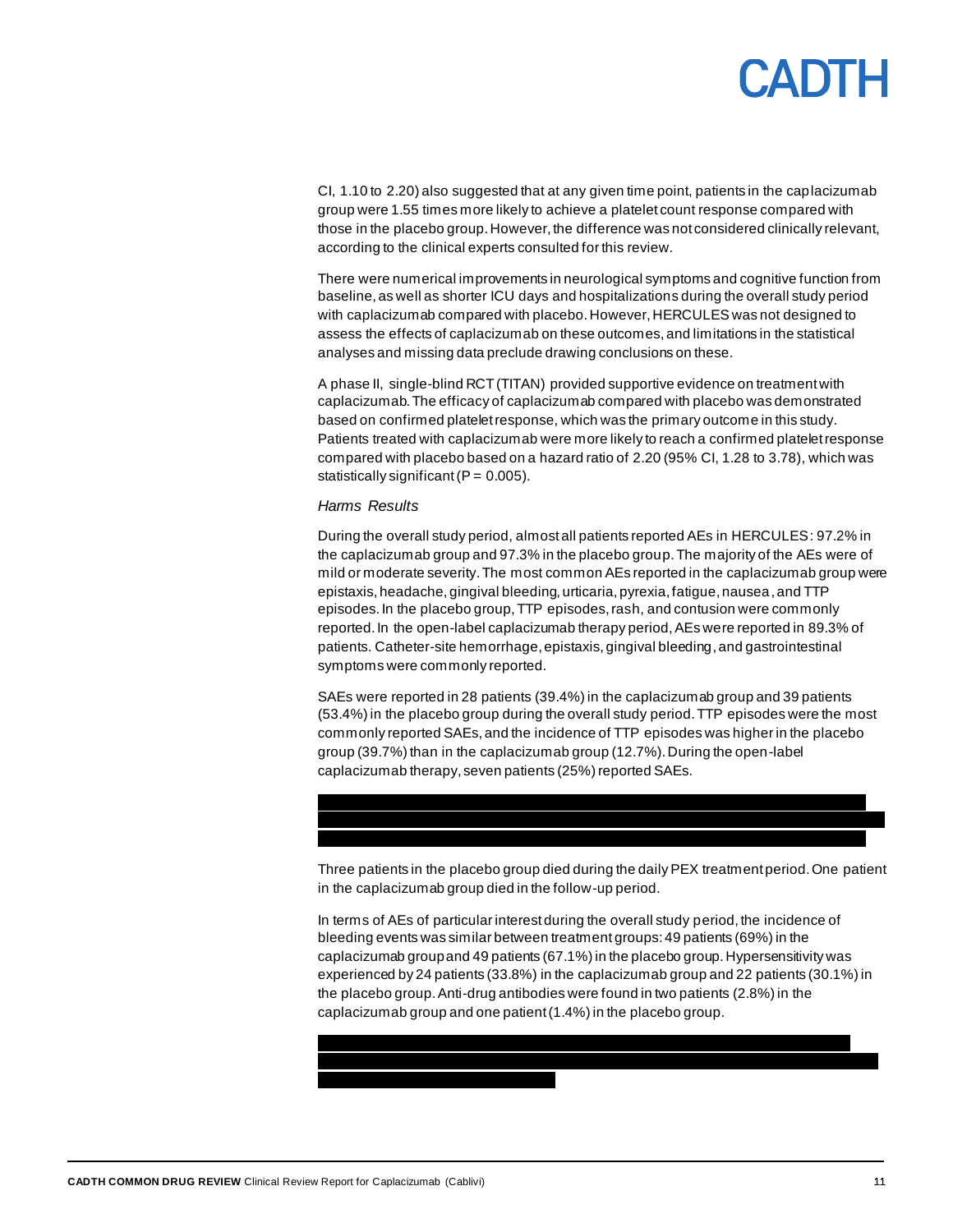Results from the TITAN study indicated that almost every patient experienced at least one AE, and more than half of them experienced at least one serious adverse event (SAE). The most common AEs and SAEs were TTP episodes. The most common AEs following TTP in the caplacizumab group were headache, epistaxis, and nausea, which was consistent with the results from HERCULES.

## <span id="page-11-0"></span>**Table 1: Summary of Key Results From Pivotal and Protocol Selected Studies**

|                                                                                                                    | <b>HERCULES</b>                             |                                             |
|--------------------------------------------------------------------------------------------------------------------|---------------------------------------------|---------------------------------------------|
|                                                                                                                    | Caplacizumab ( $n = 72$ )                   | Placebo ( $n = 73$ )                        |
| <b>Efficacy outcomes</b>                                                                                           |                                             |                                             |
| Death, n (%), overall study period                                                                                 | 1 (1.9) occurred during<br>follow-up period | 3 (4.1) occurred during<br>daily PEX period |
| Reduction in use of PEX, overall treatment period                                                                  |                                             |                                             |
| Duration of PEX, days, mean (SE)                                                                                   | 5.8(0.5)                                    | 9.4(0.8)                                    |
| Total volume of PEX, L, mean (SE)                                                                                  | 21.3(1.6)                                   | 35.9(4.2)                                   |
| Recurrence of aTTP, overall study period                                                                           | 9(12.7)                                     | 28 (38.4)                                   |
| Exacerbations, n (%)                                                                                               | 3(4.2)                                      | 28 (38.4)                                   |
| Relapses, n (%)                                                                                                    | 6(9.1)                                      | $\Omega$                                    |
| Number of patients with ≥ 1 treatment-emergent major<br>thromboembolic event, n (%), overall study period          | 6(8.5)                                      | 6(8.2)                                      |
|                                                                                                                    |                                             |                                             |
| Time to normalization of all 3 organ damage markers, days,<br>median (95% CI), P value versus placebo <sup>a</sup> | 2.86 (1.93 to 3.86)                         | 3.36 (1.88 to 7.71)                         |
| Time to normalization of LDH, days, median (95% CI)                                                                |                                             |                                             |
| Time to normalization of cTnl, days, median (95% CI)                                                               |                                             |                                             |
| Time to normalization of creatinine, days, median (95% CI)                                                         |                                             |                                             |
| Number of patients with refractory aTTP, n (%), P value versus<br>placebo, <sup>b</sup> DB study treatment period  | $\Omega$<br>$P = 0.0572$                    | 3(4.2)                                      |
| Time to platelet count response, days, median (95% CI),<br>P value versus placebo <sup>a</sup>                     | 2.69 (1.89 to 2.83)<br>$P = 0.0099$         | 2.88 (2.68 to 3.56)                         |
| Days in ICU related to aTTP, mean (SE)                                                                             |                                             |                                             |
| Daily PEX period                                                                                                   |                                             |                                             |
| Overall treatment period, including open-label period                                                              | 3.4(0.40)                                   | 9.7(2.12)                                   |
| Overall treatment period, including follow-up period                                                               |                                             |                                             |
| Days in hospital related to aTTP, mean (SE)                                                                        |                                             |                                             |
| Daily PEX period                                                                                                   |                                             |                                             |
| Overall treatment period, including open-label period                                                              | 9.9(0.70)                                   | 14.4 (1.22)                                 |
| Overall treatment period, including follow-up period                                                               |                                             |                                             |
| <b>Harm outcomes</b>                                                                                               |                                             |                                             |
| Patients with $\geq 1$ AE, n (%)                                                                                   | 69 (97.2)                                   | 71 (97.3)                                   |
| Patients with $\geq 1$ SAE, n (%)                                                                                  | 28 (39.4)                                   | 39 (53.4)                                   |
| Patients with $\geq 1$ WDAE, n (%)                                                                                 | 5(7.0)                                      | 9(12.3)                                     |
| Notable harms, n (%)                                                                                               |                                             |                                             |
| <b>Bleeding event</b>                                                                                              | 49 (69.0)                                   | 49 (67.1)                                   |
| <b>Hypersensitivity</b>                                                                                            |                                             |                                             |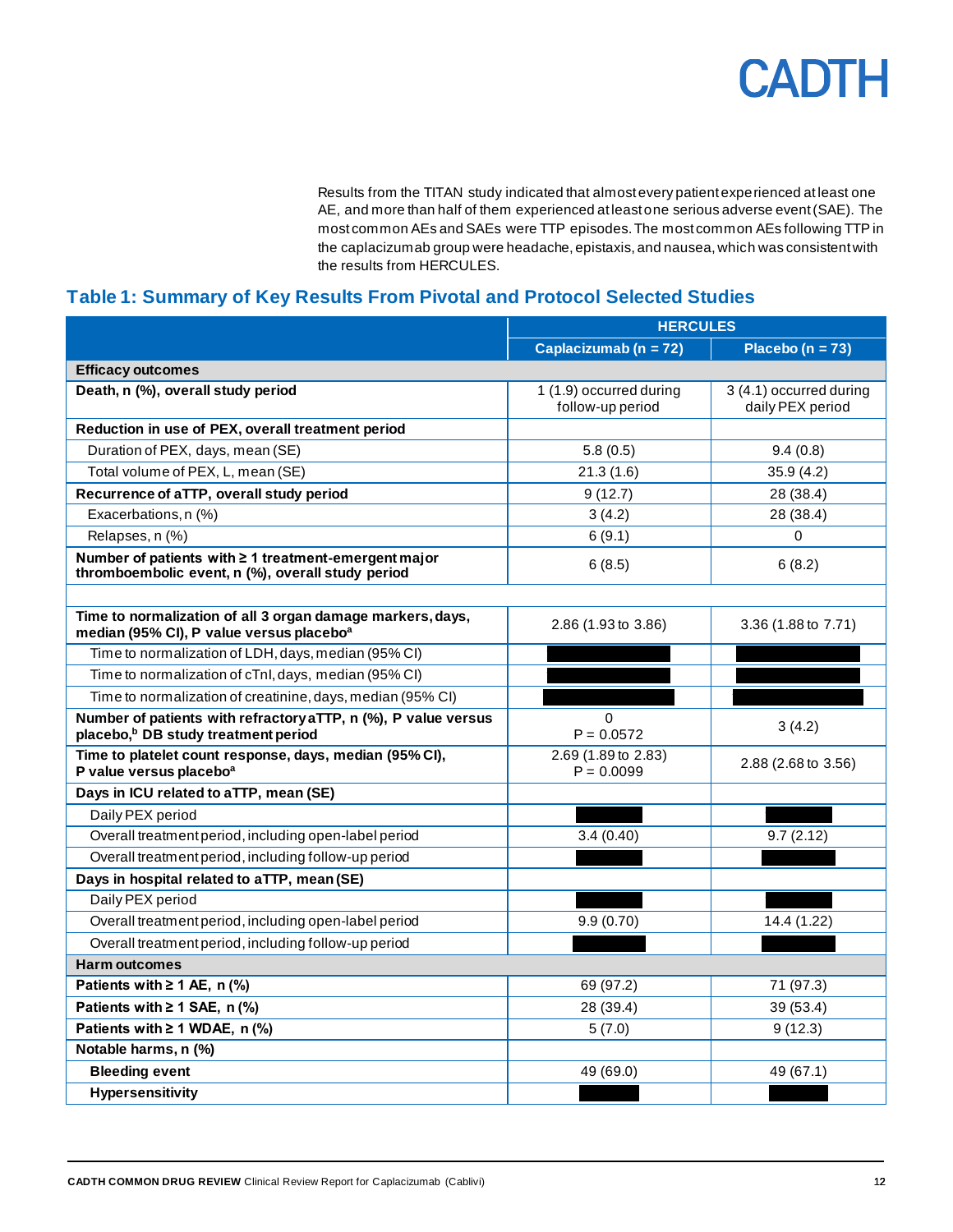|                     | <b>HERCULES</b>          |                      |
|---------------------|--------------------------|----------------------|
|                     | Caplacizumab (n = $72$ ) | Placebo ( $n = 73$ ) |
| <b>ADA positive</b> | 2(2.8)                   | 1 (1.4)              |

ADA = anti-drug antibody; AE = adverse event; aTTP = acquired thrombotic thrombocytopenic purpura; CI = confidence interval; cTnI = cardiac troponin I; DB = doubleblind; LDH = lactate dehydrogenase; PEX = plasma exchange; SAE = serious adverse event; SE = standard error; TTP = thrombotic thrombocytopenic purpura; WDAE = withdrawal due to adverse event.

Note:

• Exacerbation: Defined as a recurrent thrombocytopenia after initial recovery of platelet count.

- Relapse: Defined as recurrent thrombocytopenia after initial recovery of platelet count requiring re-initiation of daily PEX and after discontinuation of caplacizumab.
- Refractory: Defined as the absence of platelet count doubling after four days of standard treatment and LDH > upper limit of normal.
- Platelet count response: Defined as initial platelet count ≥ 150 x 10<sup>9</sup>/L with the subsequent stopping of daily PEX within five days of treatment.

a Calculated using stratified log-rank test.

**b Cochran-Mantel-Haenszel test comparing caplacizumab group with placebo, adjusted for Glasgow Coma Scale at randomization.** Source: Clinical Study Report for HERCULES.<sup>10</sup>

#### *Critical Appraisal*

In HERCULES, appropriate methods were used to randomize patients to treatments and conceal treatment allocation. In general, patient characteristics appear to be balanced at baseline between groups, although some imbalance of these characteristics was also observed. Compared with the placebo group, patients in the caplacizumab group had fewer previous TTP episodes, more severe conditions, higher cardiac troponin I (cTnI) levels,and higher LDH levels at baseline. This imbalance in baseline characteristics may have an impact on data interpretation and could bias the results.

The treatment effects of the study drug were assessed at various periods, such as the double-blind daily PEX therapy period, the 30-day post–daily PEX period, the extension treatment period, and the open-label caplacizumab therapy period. Some patients who were initially assigned to the placebo group had to switch to caplacizumab therapy due to disease recurrence. This would complicate the data analysis and interpretation of the results for some of the efficacy outcomes, especially longer-term outcomes, for example, the risk of recurrence of aTTP in the future or days on PEX. In the analysis of the composite end point comprising TTP-related death, recurrence of aTTP, and occurrence of major thromboembolic events, switching to open-label caplacizumab therapy was not an issue for data analysis, as only events that had occurred prior to a switch to open-label caplacizumab were evaluated. For time to platelet count response, the primary efficacy outcome in HERCULES, the switch to open-label caplacizumab for those patients who experienced a recurrence of aTTP during the study did not affect the primary efficacy analysis, as a recurrence can occur only after platelet count response, according to the definition for this outcome (i.e., initial platelet count ≥ 150  $\times$  10<sup>9</sup>/L with the subsequent stopping of daily PEX within five days).

A hierarchical testing procedure was used to account for multiple comparisons among the primary end point and key secondary end points. The hierarchical sequence in the included studies was pre-specified and included clinically outcomes that were commonly accepted in thrombocytopenic disorders. Outcomes outside of the testing hierarchy, such as neurological assessment, cognitive assessments, and length of ICU or hospital stays need to be interpreted with caution due to the possible inflated type I error. In HERCULES, efficacy outcomes, except for the primary and key secondary outcomes, were descriptively summarized using the number of observations, means, and SEs. Formal statistical tests were not performed for these outcomes.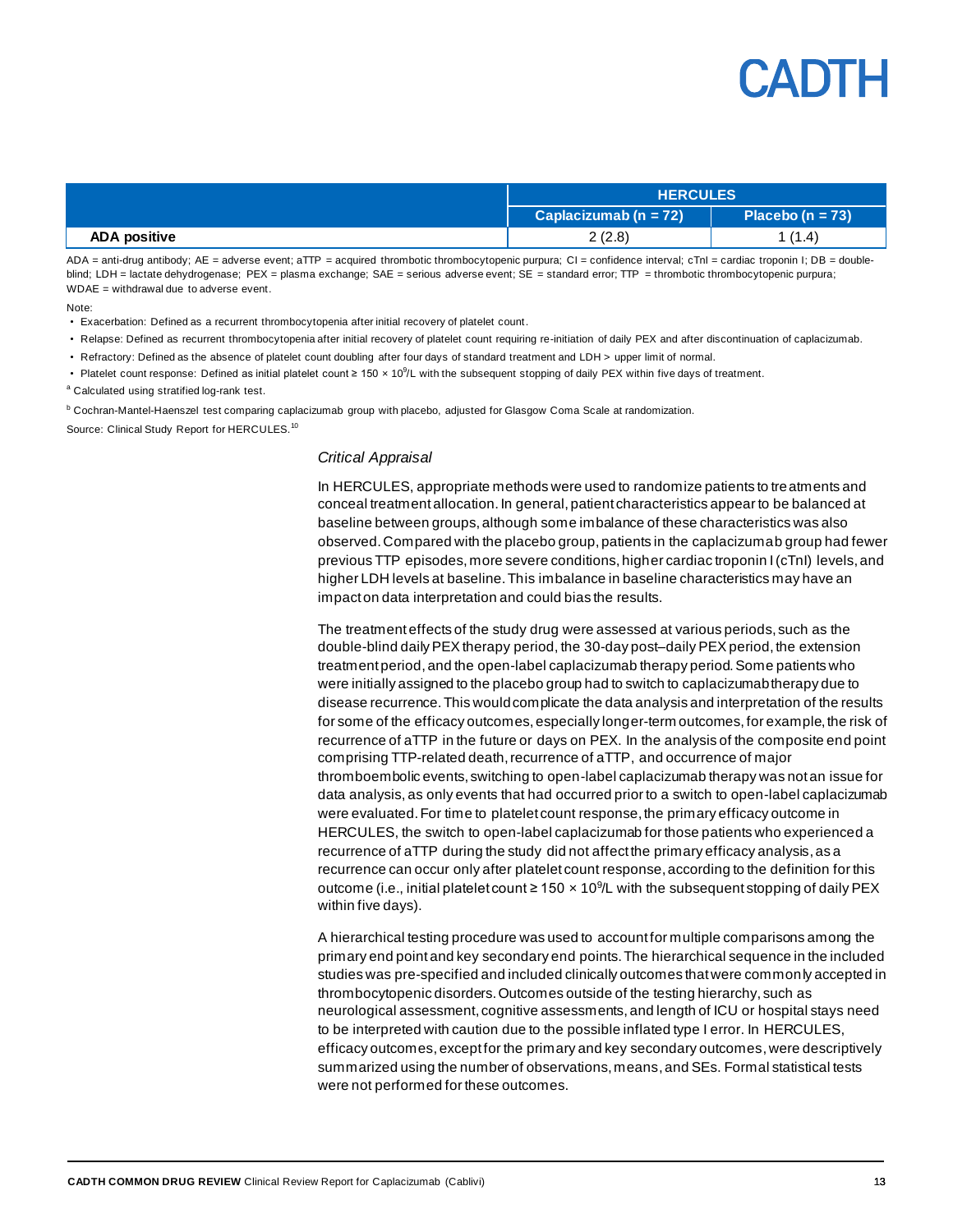## CANTH

The study indicated that efficacy analyses were performed on an intention-to treat (ITT) population. However, a violation of ITT principles was observed in the analyses of several efficacy outcomes.

vvvvvvvvvvvv vvv vv vvvv vv vvvvvvvvv vv vvvvvvv vvvvvvvvvv vvvvvv vvv v vvvv vvvvvvvv

. In addition, the proportion of missing data was substantial ( $>$  20%), as was the differential between caplacizumab and placebo for some of the efficacy outcomes, such as time to normalization of organ damage markers and cognitive assessments. Therefore, bias may have been introduced into the results. For the outcomes of platelet count response or days on PEX therapy, the impact of missing data would be minimal on the study results because all patients tended to complete the treatment with PEX. Missing data were not imputed for most of the outcome measures and no documented procedure was used to account for missing data, except for refractory aTTP, where a multiple imputation approach was adopted. The Clinical Study Report for HERCULES stated that all efficacy analyses were conducted on the ITT population; however,according to the data provided, many of the results were assessed using a subset of the randomized sample, so it seems that a modified ITT (mITT) population was used. Note that the ITT population included 145 patients, while the mITT population included 144 patients.

According to the clinical experts involved in the review, the inclusion and exclusion criteria for the study were reasonable and the included patient population was generally consistent with clinical practice. Misdiagnosis is common for aTTP, as other conditions may mimic aTTP. Although severe ADAMTS13 deficiency (activity < 10%) typically confirms a diagnosis of aTTP, activity less than 10% is not 100% sensitive or specific for aTTP, and aTTP patients who have received multiple PEX containing functional ADAMTS13 may have ADAMTS13 activity of 10% to 20%. In HERCULES, 10% to 18% of study participants had ADAMTS13 activity levels of 10% or higher. All patients received one PEX before randomization; this may have increased their ADAMTS13 levels at baseline. Four patients (5.6%) in the caplacizumab group and three patients (4.1%) in the placebo group who were initially diagnosed with aTTP had an alternative diagnosis later in the trial.<sup>11</sup> The misdiagnosis rate was low and is less likely to have had a significant impact on the generalizability of the study results. Due to the relatively short duration (two to six months) of the included study, some important clinical outcomes could not be sufficiently examined, such as survival, TTP relapses, and safety in the long run.

### Other Relevant Evidence

### *Description of Studies*

The TITAN study was included to supplement the review of caplacizumab in terms of providing additional safety and efficacy data. The TITAN study was a phase II, multi-centre, single-blind, parallel design, placebo-controlled RCT conducted in adult patients who were symptomatic and experiencing acute episodes of aTTP that required treatment with PEX. A total of 75 patients were included in the TITAN study: 36 received caplacizumab and 39 received placebo.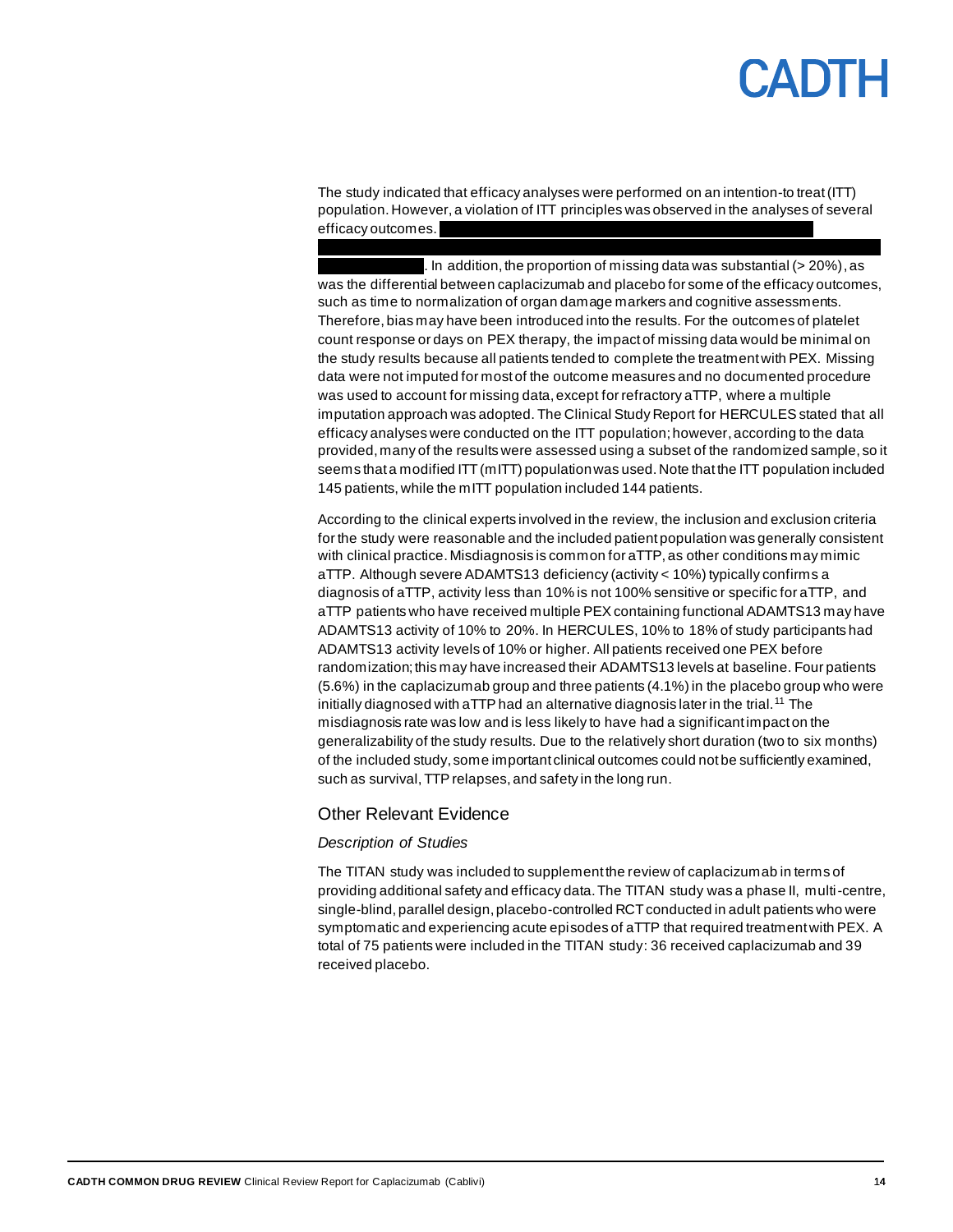### *Efficacy Results*

The efficacy of caplacizumab compared with placebo was demonstrated based on confirmed platelet response, which was the primary outcome in the TITAN study. Patients treated with caplacizumab were more likely to reach a confirmed platelet response compared with placebo, based on a hazard ratio of 2.20 (95% CI, 1.28 to 3.78), which was statistically significant ( $P = 0.005$ ).

### *Harms Results*

In terms of safety, almost every patient experienced at least one AE, and more than half of all patients experienced at least one SAE. The most common AE and SAE was TTP. The most common AEs following TTP (37% to 38% in both groups) in the caplacizumab and placebo groups, respectively, were headache (34.3% and 27.0%), epistaxis (31.3% and 10.8%), and nausea (28.6% and 29.7%). Of note, reports of serious TTP and bleeding events were more common among patients treated with caplacizumab compared with placebo, with TTP reported by vvvvo of patients treated with caplacizumab and placebo, respectively, and bleeding events reported by 54.3% and 37.8% of patients.

### *Critical Appraisal*

Overall, the TITAN study demonstrated efficacy and highlighted safety signals that should be considered with the use of caplacizumab; however, the interpretation of the outcome data are limited due to concerns with the study's internal validity (more specifically, in terms of the single-blind study design, the potentially misleading choice of primary efficacy outcome, and the lack of adjustment for multiplicity and statistical testing), as well as its external validity in terms of generalizability to the Canadian context.

## <span id="page-14-0"></span>**Conclusions**

One phase III, double-blind, placebo-controlled, randomized trial provided evidence on the efficacy and safety of caplacizumab in adult patients with aTTP. Patients who received caplacizumab in addition to standard therapy (PEX and immunosuppressants) showed benefits in reducing the duration and volume for PEX, and reducing the frequency of aTTP exacerbations when comparing to placebo. There were no data on the impact of caplacizumab on subsequent aTTP recurrence beyond the trial observation period. Although only one of the four deaths in the trial occurred in the caplacizumab group and was considered by the blinded assessors as unrelated to treatment, the study was not designed to specifically assess survival. Therefore, it remains uncertain what the impact of caplacizumab is on survival and requires additional research. Caplacizumab improved platelet counts but it is unclear what the clinical relevance of this finding is. Almost all study participants reported treatment-emergent adverse events (TEAEs). A higher frequency of bleeding events occurred in the caplacizumab group, while patients who received placebo reported more TTP episodes. Most of the reported AEs were mild to moderate in intensity. A phase II single-blind RCT provided evidence to support the effect of caplacizumab on platelet response. The safety results in this trial were consistent with those in the phase III trial.

Conclusions regarding the long-term efficacy and safety of caplacizumab in patients with aTTP are lacking due to the short duration of treatment; in addition, the long-term results could be complicated by the use of open-label caplacizumab in some patients.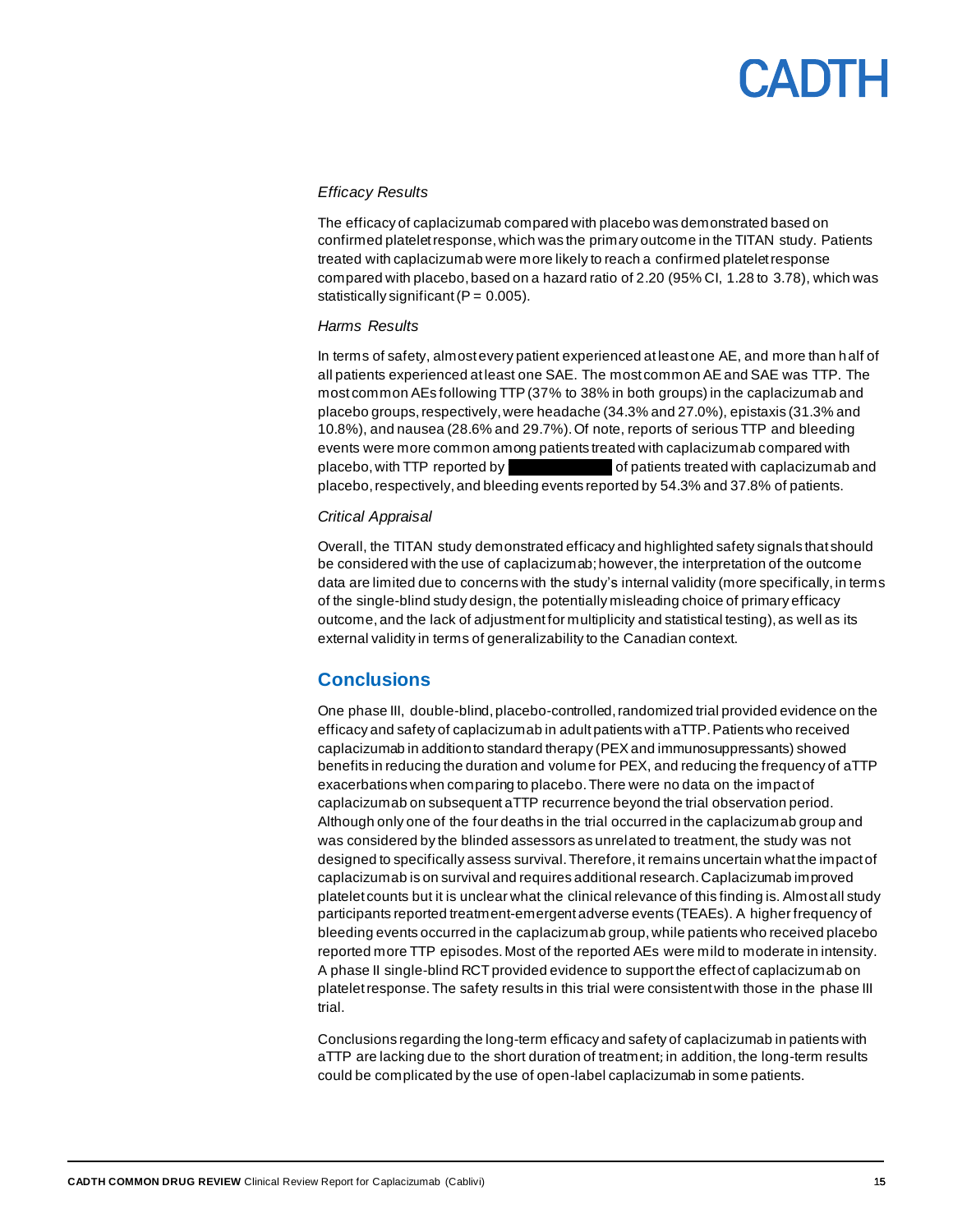## <span id="page-15-0"></span>**Introduction**

## <span id="page-15-1"></span>**Disease Background**

TTP is a rare and serious thrombotic microangiopathy caused by reduced enzymatic activity of the vWF-cleaving protease, ADAMTS13. <sup>1</sup> Low activity of ADAMTS13 leads to large vWF multimers that can form platelet-rich thrombi in small blood vessels, typically located in the brain, heart, and kidneys. TTP manifests as thrombocytopenia, MAHA, and organ ischemia and is life-limiting.<sup>1,2</sup> It can be classified as aTTP, which is due to autoantibodies against ADAMTS13 and is usually associated with an ADAMTS13 activity level of less than 10%, and congenital TTP, which is due to ADAMTS13 gene mutations.<sup>1</sup> The most common form of TTP (95%) is aTTP, which can be induced by a certain drug or by infection, pancreatitis, surgery, pregnancy, or acute stress. The occurrence of congenital TTP is rare  $(5\%)$ .<sup>2,3</sup> The incidence of aTTP was reported to be 1.2 to 13 cases per million and mainly affects adults aged 30 to 50 years. $3$  More women are affected (2:1 versus men). $3.5$  In Canada, the number of patients with aTTP was estimated to be 173 in 2018. $3$ 

Without prompt appropriate treatment, the mortality rate can be as high as 90%, and half of the deaths occur within 24 hours of presentation.<sup>2</sup> Since the use of PEX or plasma infusion in the 1980s, mortality of aTTP has decreased to 10% to 20%.1,4 Early diagnosis and treatment of aTTP is essential to the patient's survival. The diagnosis of aTTP is based on clinical and laboratory findings. When MAHA and thrombocytopenia present, aTTP should be considered.<sup>1,2</sup> Non-specific clinical manifestations such as fatigue, dyspnea, fever, myalgia, or arthralgia are common.<sup>1</sup> The platelet count is typically less than 30  $\times$  10<sup>9</sup>/L at presentation. Schistocytes (fragmented red blood cells) are found in a peripheral blood smear due to the mechanical damage caused when they pass through platelet-rich microthrombi in the small vessels. Other laboratory findings in patients with aTTP may include raised LDH values and troponin levels as markers of organ damage. $^{1,2,5}$  The activity of ADAMTS13 is reported as a percentage of normal plasma value, based on unaffected individuals. In general, severe deficiency (activity < 10% of normal) typically confirms the diagnosis of aTTP in the appropriate clinical setting (MAHA and thrombocytopenia without another obvious cause) and confirms the appropriateness of PEX and immunosuppressive therapy. Even though previous research reported that the diagnostic accuracy of ADAMTS13 activity testing for aTTP was high, with a sensitivity of 90% to 100% and specificity of 90% to 99%,<sup>12,13</sup> patients with sepsis or systemic cancer may have less than 10% ADAMTS13 activity, while aTTP patients who have received multiple transfusions of PEX containing functional ADAMTS13 may have ADAMTS13 activity of 10% to 20%.<sup>1</sup>

Despite the advances in understanding the disease and evolving treatment regimens, surviving patients with aTTP are still at risk for TTP exacerbation or relapse (affecting up to 84% of patients with aTTP, although the risk of relapse has been decreasing over time since the introduction of rituximab), refractory disease (approximately 10%), or long-term consequences such as cognitive deficits, depression, hypertension, renal impairment, development of systemic lupus erythematosus, and reduced life expectancy.<sup>5-7</sup>

### <span id="page-15-2"></span>**Standards of Therapy**

There are no published Canadian clinical practice guidelines for the management of aTTP.

Daily PEX (with spun apheresis, fresh frozen plasma, cryosupernatant, or plasma treated with solvent/detergent) plus immunosuppressive therapies (e.g., corticosteroids) are the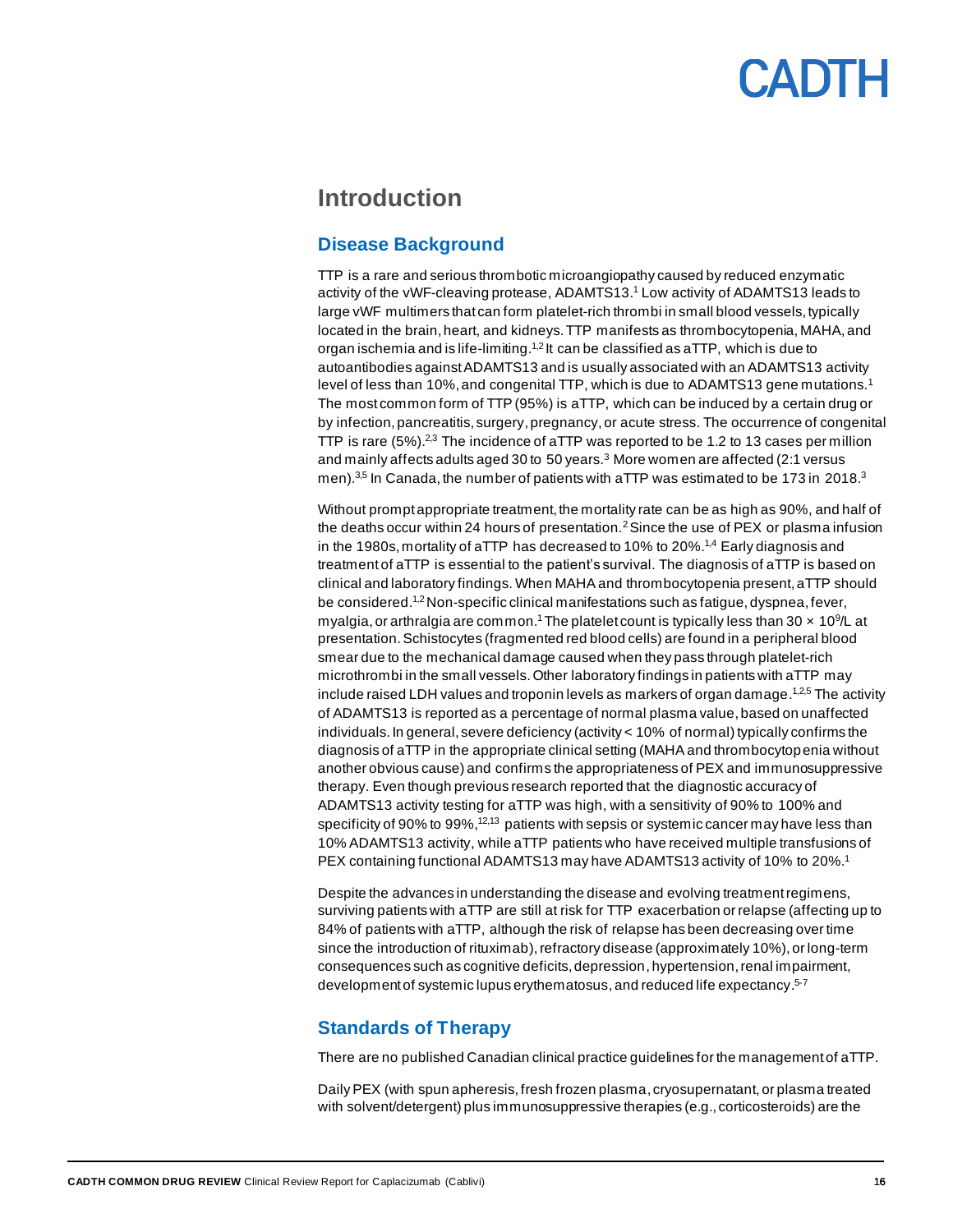mainstay of treatment. PEX, which allows removal of the anti-ADAMTS13 antibodies and replenishment of functional ADAMTS13, has substantially reduced mortality rates and enables faster remission in patients with aTTP. $^{2,8}$  When a patient presents with MAHA and thrombocytopenia in the absence of any other identifiable clinical cause, clinical guidelines recommend that PEX be initiated as soon as possible, regardless of the time of day at presentation. <sup>2</sup>PEX should be given with 1 to 1.5 plasma volumes (calculated on the basis of sex, height, weight, and hematocrit) per treatment. The frequency and duration of the PEX procedure required to achieve remission is highly variable, depending on the disease and the patient's response to treatment. Daily PEX should continue for a minimum of two days and then stopped once the platelet count is greater than  $150 \times 10^{9}/L^{2.14}$  AEs during PEX therapy can be related to vascular access, replacement fluid, or the apheresis procedure itself; hypocalcemia (1.5% to 9%), hypovolemia (0.3% to 5%), or anaphylactoid reactions (0.7% to 12%) were reported.Rare AEs (approximately 1.5%), such as myocardial ischemia or infarction or shock, arrhythmia, respiratory arrest, pulmonary edema, pulmonary embolism, thrombosis or hemorrhage, infections, seizures, cerebrovascular ischemia,or hyperthermia,were also reported.<sup>14</sup> When there is a delay in delivering PEX, large-volume plasma infusions can be provided.<sup>2</sup>

British clinical practice guidelines recommend corticosteroids,either IV methylprednisolone or oral prednisolone, used in combination with PEX to manage allergic reactions during PEX. Corticosteroids are associated with minimal side effects.<sup>2</sup> Rituximab is another immunosuppressive that is recommended for patients with neurological or cardiac involvement, in conjunction with PEX and steroids. In addition, patients with refractory or relapsing aTTP should be offered rituximab.<sup>2</sup> Previous research has suggested that patients who received rituximab showed increased platelet levels, reduced anti-ADAMTS13 immunoglobulin G antibody levels, and increased ADAMTS13 activity, and the use of rituximab was related to decreased risk of aTTP relapse.<sup>2,15,16</sup>

In case of relapsing disease or disease exacerbation within the first month after stopping PEX, immediate readmission to hospital, re-initiation of PEX, and continuation of corticosteroids with rituximab are required.<sup> $7,16$ </sup> For patients with refractory disease, the diagnosis should be re-evaluated to identify another cause of worsening symptoms or laboratory findings, such as sepsis related to the central venous catheter. Approaches for refractory disease may include: re-initiation of daily PEX if this has been discontinued (although there is no agreement on the benefit of using an intensified PEX regimen for such patients), an intensified glucocorticoid regimen, or initiation of rituximab therapy if the patient has not yet received rituximab for treatment of aTTP.<sup>2,16</sup> Refractory patients can also be treated with cytotoxic drugs, such as cyclophosphamide, and splenectomy. Splenectomy was used to treat TTP prior to the effective treatment with PEX. At present, splenectomy may be considered for patients with multiple relapses in preventing the frequency of subsequent relapses. However, this surgical procedure carries the risks of perioperative complications such as infections and thrombosis.<sup>16</sup>

### <span id="page-16-0"></span>**Drug**

Caplacizumab (Cablivi) is a humanized, bivalent nanobody targeting the A1 domain of vWF to inhibit the interaction between vWF and platelets. Therefore, it prevents ultra-large vWFmediated platelet adhesion and subsequently prevents the formation of microthrombi. It also has an effect on the disposition of vWF and thus leads to transient reductions of total vWF antigen levels and to a concomitant reduction of factor VIII:C levels during treatment. 9 On February 28, 2020, caplacizumab was approved by Health Canada for the treatment of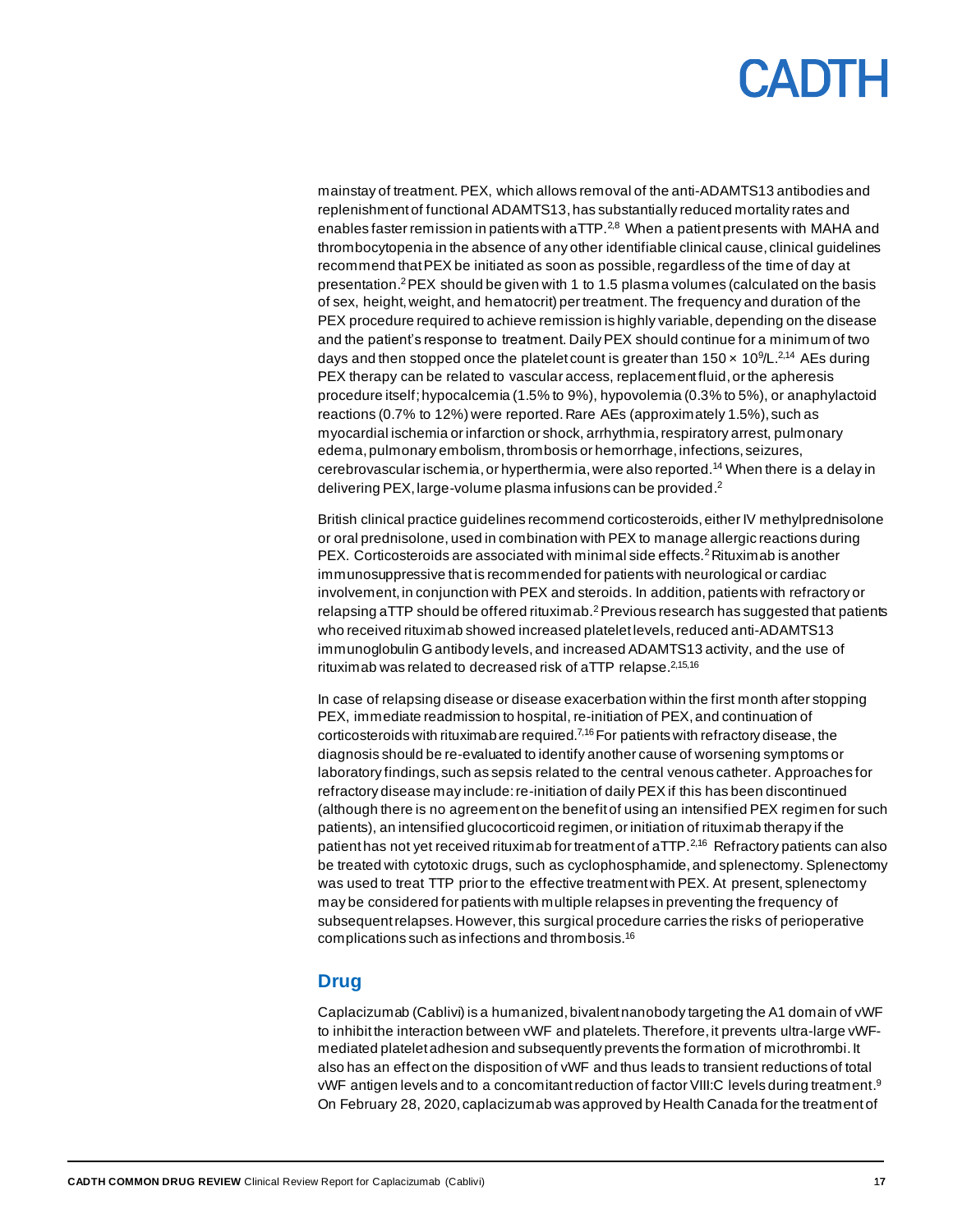adults with aTTP in combination with PEX and immunosuppressive therapy.<sup>9</sup> It is available as powder for solution, 11 mg per vial. The recommended dose of caplacizumab is as follows:

- First day of treatment: 11 mg IV injection prior to PEX followed by an 11 mg subcutaneous injection after completion of PEX on that day.
- Subsequent days of treatment during PEX: Daily 11 mg subcutaneous injection following PEX.
- Treatment after PEX period: 11 mg subcutaneous injection once daily for 30 days following the last daily PEX. If, after the initial treatment course, sign(s) of persistent underlying disease, such as suppressed ADAMTS13 activity levels,remain present, treatment may be extended for a maximum of 28 days.<sup>9</sup>

CDEC recommended that caplacizumab not be reimbursed for the treatment of adults with aTTP in combination with PEX and immunosuppressive therapy (March 6, 2020). A request for reconsideration was received by CADTH for this embargoed CDEC recommendation. The revised reimbursement criteria are for a narrower population: patients with multi-organ involvement indicating a more severe disease, or those with refractory disease that has not responded well to previous treatment for a given time period, as determined by a specialist physician with expertise in treating aTTP.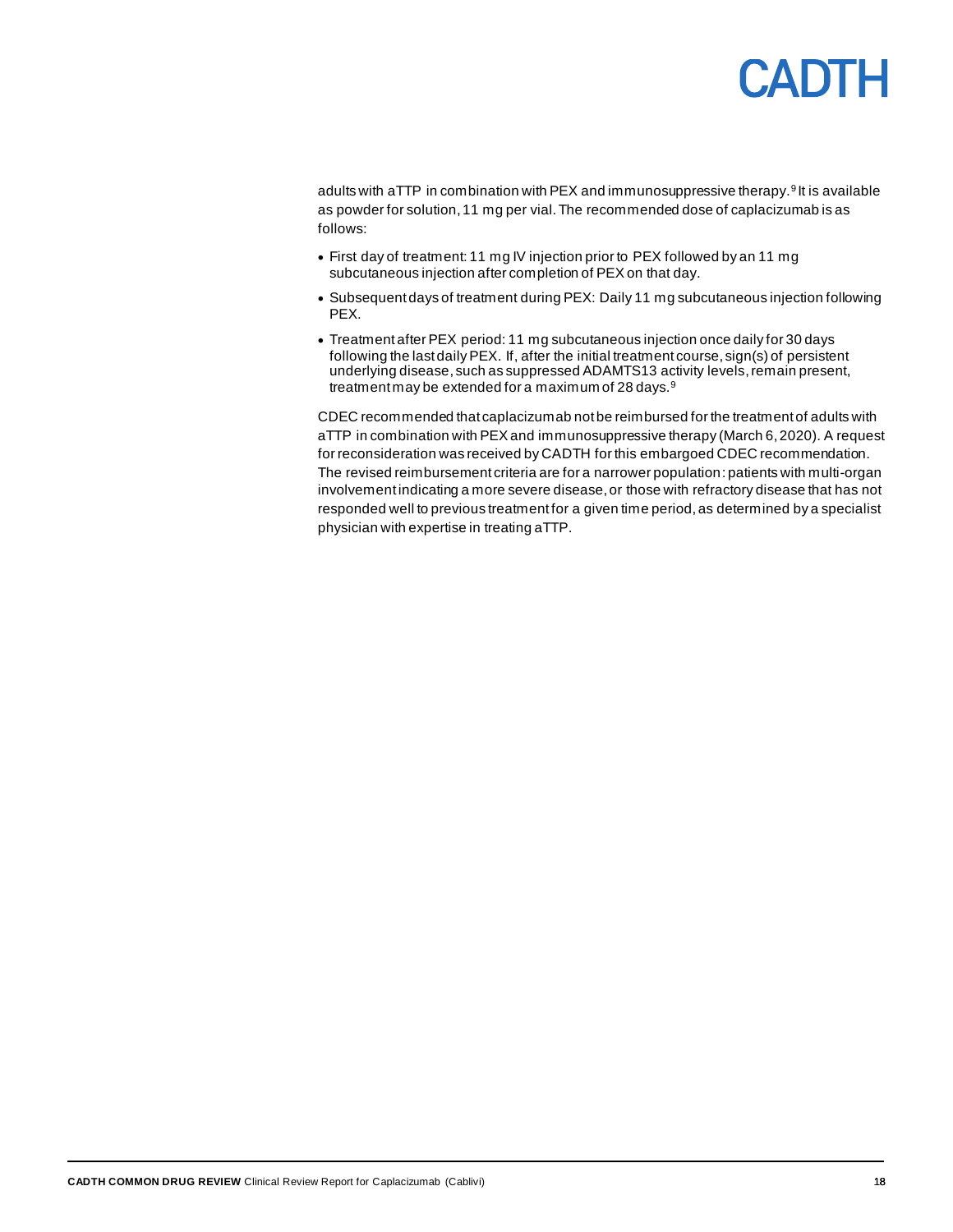## <span id="page-18-0"></span>**Stakeholder Engagement**

## <span id="page-18-1"></span>**Patient Group Input**

*This section was prepared by CADTH staff based on the input provided by patient groups.*

### **About the Patient Groups and Information Gathered**

One patient group, the Answering TTP Foundation, submitted patient input for the review of caplacizumab for aTTP. Answering TTP is a volunteer-based organization located in Toronto with a board of directors composed of five members, two of whom are also patients. The Answering TTP Foundation aims to provide patients with information about living with TTP by fostering research, providing support, and furthering education initiatives to improve the prognosis for patients living with TTP (www.answeringttp.org).

Answering TTP's submission was completed with assistance from the Canadian Organization for Rare Disorders.More specifically, interviews and surveys were used to collect information from patients about aTTP and caplacizumab. The two patient groups collaborated to develop the survey and interview questions and Answering TTP identified interviewees and disseminated the survey through its website, Facebook, and email. The two groups also collaborated to conduct the interviews and summarize the feedback received.

Briefly, the online survey was available globally for approximately two weeks in July and August in 2019. In total, 289 individuals provided feedback by completing the online survey or participating in interviews. Most of the respondents (83%) were patients with TTP, 7% were a parent or guardian, 8% were a family member other than a parent, and the remainder were professional caregivers or patient advocates. The majority of survey respondents were diagnosed at or after the age of 20. Regarding the time since diagnosis, 28% had been diagnosed for more than 10 years, 21% for five to 10 years, 23% for two to five years, and 28% for less than two years. About 17% of the survey respondents were living in Canada, 63% were in the US, and the remaining were in Australia, the UK, and elsewhere. The interviews were conducted among patients (two from Ontario) and family members of patients (one from Alberta, one from the US).

### **Disease Experience**

Patients were asked to rate symptoms commonly experienced during an episode of TTP using one of five options ranging from "no problem, never" and "minor, infrequent" to "serious, frequent" and "incapacitating, life-threatening." Approximately 61% reported fever, fatigue, headache, migraines, dizzy spells, and confusion as "serious, frequent," and 17% rated them as "incapacitating, life-threatening." About 53% of respondents reported bruises or red or purple spots on their skin as "serious, frequent" or worse; 21% rated them as "minor, infrequent" or less. Other symptoms reported included shortness of breath, chest pain, abdominal pain, kidney problems, and stroke and/or bleeding (from gums or nose), all of which were rated as "minor, infrequent" or less by the majority of patients (42% to 72%), with no more than 25% of patients rating them as "serious, frequent" or worse. Additionally, patients reported experiencing psychological and em otional effects, as well as confusion and/or memory loss,which was a "serious, frequent" or worse problem for 34% of respondents, and "no problem" or a "minor, infrequent" problem by 35% of patients.

The patient submission describes living with aTTP as unlike most chronic diseases because the challenges do not stem from the day-to-day experiences but, rather, are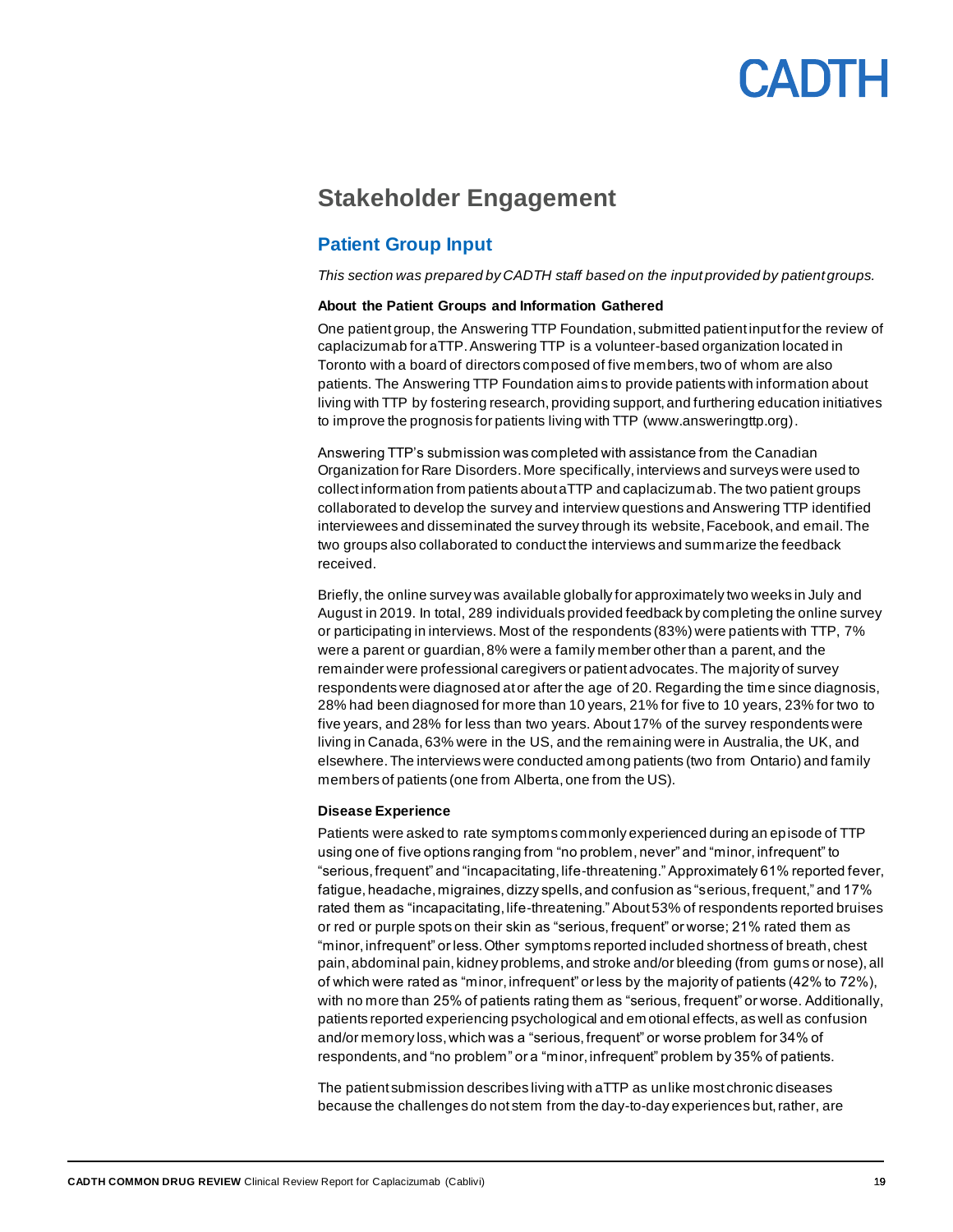mostly the result of acute TTP episodes that can be life-threatening and require intensive treatment. About half (49%) of respondents reported having had one to two relapses (episodes) since being diagnosed, and 21% had no relapses since remission. The remainder had three or more relapses since their last diagnosis. The time since last episode ranged from less than six months ago to more than 10 years ago. Further, 18% of respondents had been in remission for five to 10 years.

The submission also included comments provided by Canadian patients and families to reflect the experience with aTTP within the Canadian health care landscape. All the responses included in the submission highlighted the severity of an acute episode, with two of the three responses describing an episode that resulted in the patient dying. The input expressed a sense of frustration to physicians with expertise in diagnosing and managing the disease,and with receiving timely care for the acute episodes. The responses also describe a significant impact on quality of life as a result of an aTTP episode. Patients reported a financial burden due to an impact on their ability to work, lost income due to missed work, and the cost of paying for treatment. The financial burden, in addition to stress and altered mood, which were reported as side effects of treatments, also affect patients' friends and family. Respondents also described feelings of anxiety, worry, and fear about the onset of a future episode.

### **Experience With Treatment**

Almost all respondents (99%) reported experience with plasmapheresis, and 96% with corticosteroids (85% in the past, 11% currently).Also, 70% had received or were currently receiving rituximab, and 13% had received or were receiving cyclosporine. Only 5% to 6% of the cohort had received caplacizumab. Splenectomy was also reported by 13% of the international cohort of respondents and by 22% of Canadian respondents.

The patient group input indicated that plasmapheresis works "well" or "very well" for 18% and 66% of patients, respectively, but there are challenges with timely access to administration. The limited options for effective treatments if plasmapheresis is unable to stabilize platelet counts were also noted as a real life-threatening challenge. Moreover, respondents highlighted variable levels of care and survival because guidelines or a protocol for treating an aTTP episode are limited. They also highlighted certain AEs with plasmapheresis. The 26 Canadian respondents who responded to a question about AEs with plasmapheresis reported experiencing hives (62%), chills or shivers (54%), fever (15%), and rash (15%) as well as urticaria and itching. More serious events included bleeding, infection, and anaphylactic shock. About 27% of the Canadian respondents reported anaphylactic reactions, both immediate and delayed, mild to severe, and lasting from a few weeks to several months.

AEs were also reported as an issue regarding treatment with corticosteroids. Most of the Canadian subset of survey respondents reported an increase in appetite and weight gain with corticosteroid use. Additionally, 77% reported mood changes, 58% reported fluid retention, 50% reported insomnia, and 35% reported muscle weakness. Osteoporosis (27%), bruising easily (23%), hypertension (19%), thinning of the skin (12%), diabetes (8%), eye disorders (8%), and infection (4%) were reported as well.

The submission noted that a combination of therapies during and after an episode is critical for patients; however, PEX and treatment with other drugs can be "onerous" due to the length of treatment, side effects, and lack of long-term effectiveness. Patients described extended lengths of time spend in hospital because they did not respond well to treatment, or related to removal of the spleen as a last resort after repeated treatment failure. Removal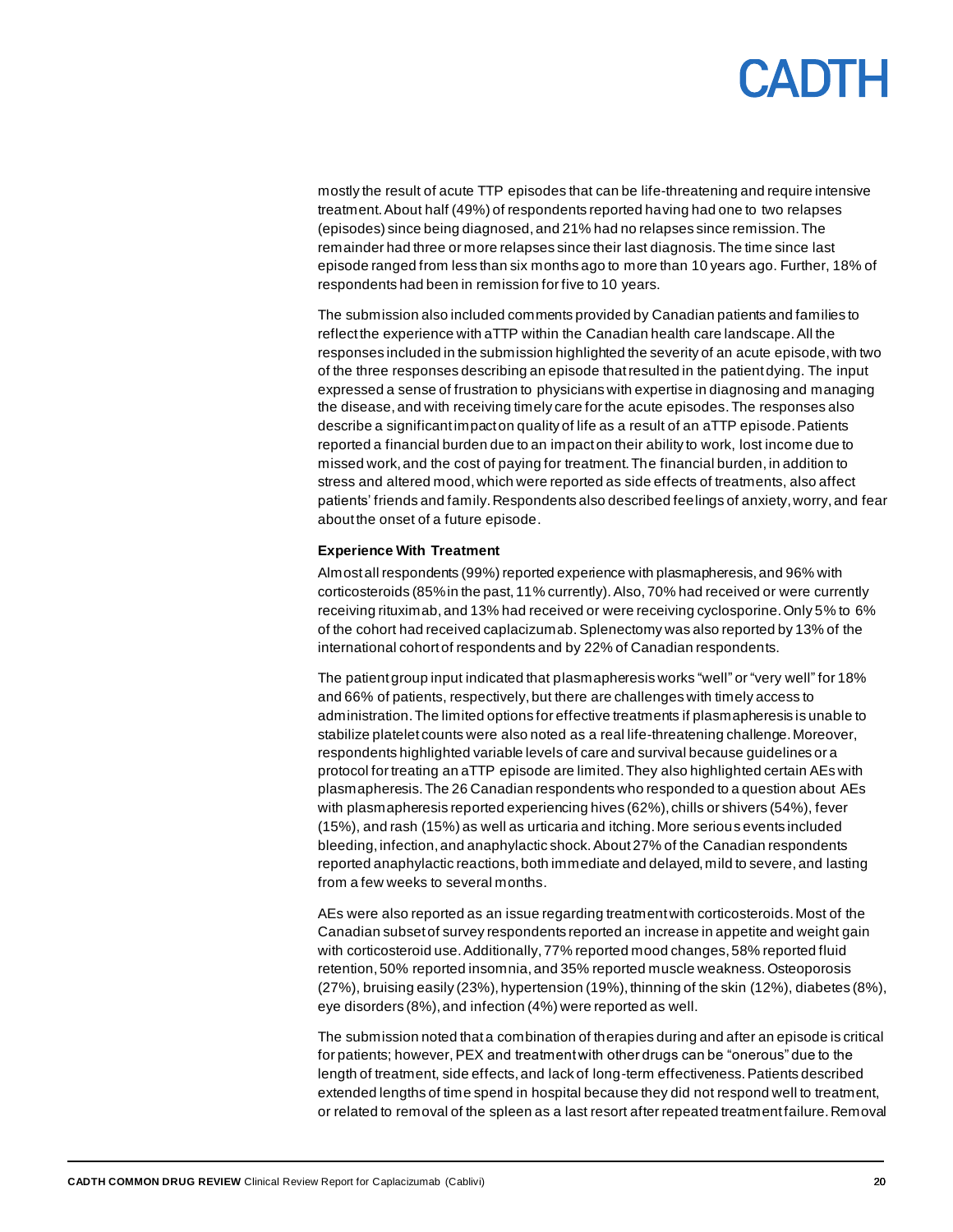of the spleen is also associated with complications, and therefore the need for a targeted TTP-fighting tool was expressed by patients. The following patient quote provides insight into the challenges associated with treatment:

Plasmapheresis treatments are tough. It feels as if your whole body is humming… When I get a bag/a donor that I am more sensitive to, I might develop hives and get hot. As soon as I feel this, I would tell my nurse so she could give me another shot of Benadryl to counteract the reaction from the blood product. With every shot, I felt the rush of the Benadryl and I would try to give in and sleep. But mostly only my eyes close — the rest of my body is anxiously awake. I try not to think about the probability of a more serious reaction or side effect … Plasma exchange treatments save my life, but they also mean that my life is all of a sudden hijacked for extended hospital stays. This was easier when it just meant that I was off work and in hospital leaving my husband, parents, siblings and friends anxious about my recovery. This reaches a whole new level when you need to juggle kids and manage their emotions and real fears.

Twelve respondents (three from Canada) reported experience with caplacizumab through clinical trials or a special access program. The patient group submission summarized the feedback regarding treatment with caplacizumab as positive, particularly regarding time to response (platelet control recovery), time spent in hospital, and physical and mental wellbeing in terms of "energy and outlook." The patient quotes that were submitted noted the speed at which they responded to treatment and the ability to recover at home as an outpatient. Some felt more confident about looking to the future while receiving caplacizumab, while other reported uncertainty about how this will affect their risk of relapse. Patients also reported little to no side effects, and the AEs that were reported were "mild" and less significant. The following two quotes from patients were provided: "I think Cablivi would be great for most patients as long as they don't have a life-threatening risk of bleeding. For a first time diagnoses I think it would greatly help the patient return to normal life and would suffer less setbacks, memory loss or depression," and "Knowing that I will be guaranteed to have this again should I relapse is comforting."

### **Improved Outcomes**

According to the patient submission, all respondents were provided with a summary of caplacizumab and how it would be used alongside plasmapheresis following an aTTP episode. The outcomes respondents expected from a new treatment were primarily faster normalization of platelet counts followed by shorter hospital stays, a quicker return to normal life, and improved survival. They also reported a desire for a reduced likelihood of another episode, acknowledging the challenges associated with measuring this. An additional theme throughout the response was the need for faster access to rapid care, as an episode needs to be treated immediately. One respondent noted that having a "booster" type of treatment could be useful in an emergent situation. In summary, patients want a treatment that will more safely and efficiently resolve an episode with fewer side effects over a shorter time period and prevent the occurrence of future episodes.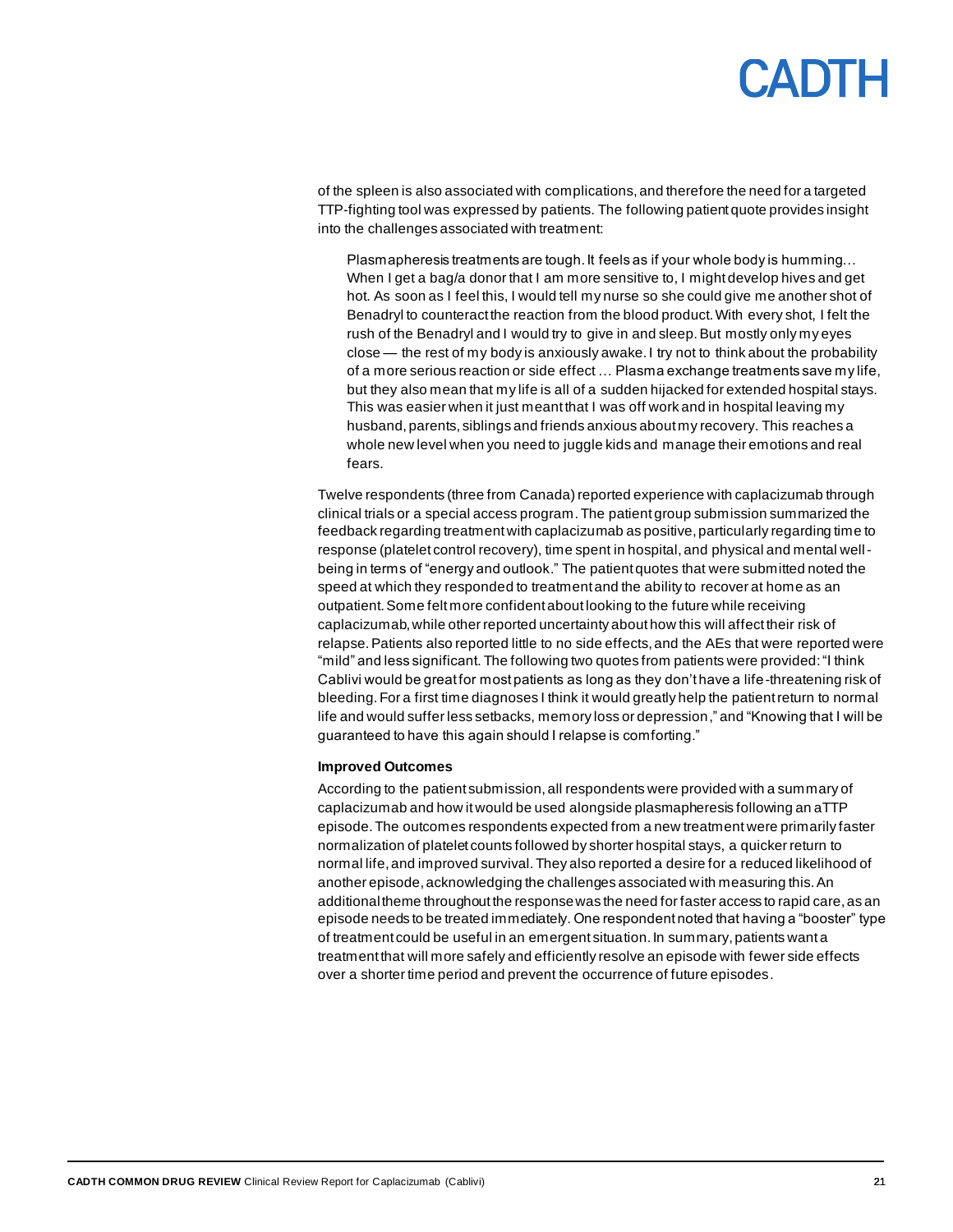## <span id="page-21-0"></span>**Clinician Input**

All CADTH review teams include at least one clinical specialist with expertise regarding the diagnosis and management of the condition for which the drug is indicated. Clinical experts are a critical part of the review team and are involved in all phases of the review process (e.g., providing guidance on the development of the review protocol, assisting in the critical appraisal of clinical evidence, interpreting the clinical relevance of the results, and providing guidance on the potential place in therapy). In addition, as part of the caplacizumab review, a panel of four clinical experts from across Canada was convened to characterize unmet therapeutic needs, assist in identifying and communicating situations where there are gaps in the evidence that could be addressed through the collection of additional data, promote the early identification of potential implementation challenges, gain further insight into the clinical management of patients living with a condition, and explore the potential place in therapy of the drug (e.g., potential reimbursement conditions).A summary of this panel discussion is presented subsequently.

### **Description of the Current Treatment Paradigm for the Disease**

The current treatment strategy for aTTP includes two components:

- PEX. PEX aims to replenish the ADAMTS13 metalloprotease and remove anti-ADAMTS13 antibodies, which are thought to be a part of the pathology of aTTP. Most patients receive PEX, which is given with 1 to 1.5 plasma volumes for five to seven days, to ensure the platelet count has improved and normalized before discontinuing the PEX. It was estimated that at least 70% of the patients respond to PEX. In general, PEX is well tolerated. The most common complications of PEX are allergic reactions (e.g., urticaria) and hypocalcemia, and the use of a catheter line also increases the risk of infection, bleeding,or thrombosis. The experts felt that anticipating these reactions by having medications such as antihistamines and other treatments makes them manageable in most cases. PEX therapy is available only in a few specialized hospital centres in Canada; therefore, access to PEX is restricted. When there is a delay in starting PEX, plasma infusion can be provided to replace the ADAMTS13 metalloprotease prior to initiating PEX. Plasma infusion can also be given to the patients who present to care without PEX, for example, those living in a rural area, as a stop-gap therapy while they wait to be transferred to receive PEX. Transfer to a centre with PEX typically occurs within one to two days.
- Immunosuppression with corticosteroids, with or without rituximab. Immunosuppressive therapy aims to reduce the production of ADAMTS13 autoantibodies. In recent years, rituximab has been studied for use both upfront and,more often, in treating refractory disease. Of note, rituximab does not have a Health Canada–approved indication for aTTP; therefore, it is being used off-label in the management of aTTP.

IV immunoglobulin, cyclophosphamide, or splenectomy may also be used for immune suppression, particularly for patients with refractory disease.

Caplacizumab targets the vWF-platelet interaction and prevents platelets from binding to vWF, thereby reducing the formation of microvascular thrombi and the subsequent organ ischemia.

### **Treatment Goals**

The most important goals of an ideal treatment for aTTP are to prevent death, to prevent disability, to reduce multi-organ involvement of the disease, and to allow patients to return to a functional life.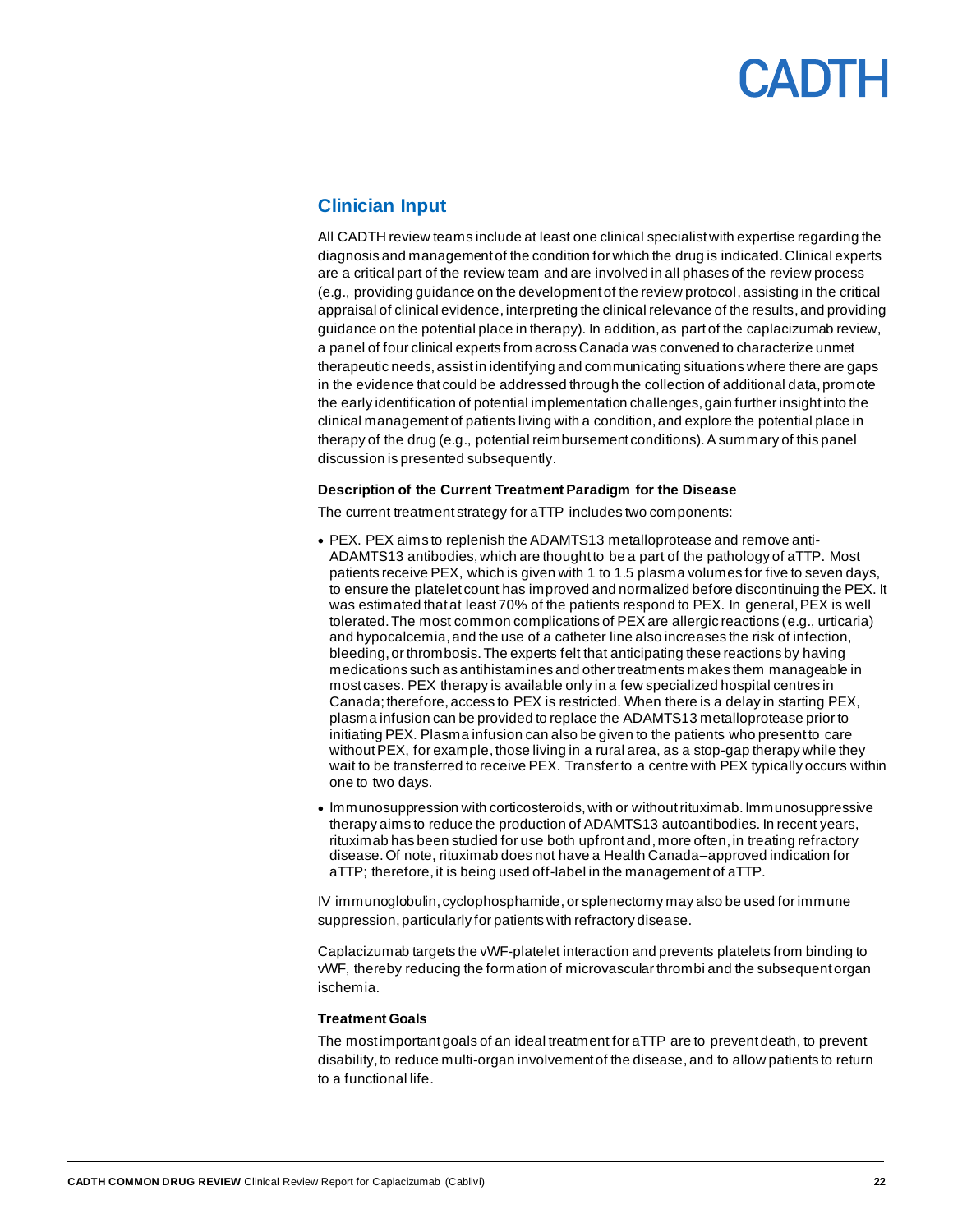## CANTH

### **Unmet Needs**

Although PEX and immunosuppressants are effective, not all patients respond to these currently available treatments and, for some patients, the disease becomes refractory. In addition, the available treatment options are limited, especially for patients with refractory disease.At present, none of the available treatments can reverse the course of the disease. PEX is a temporary solution that removes the anti-ADAMTS13 antibodies; however, it is impossible to predict when the patients will have another aTTP episode.

There is a lack of standardization around the treatment protocols for aTTP across the specialized centres.For example, variability exists in access to the treatment, when to start the immunosuppression treatment, such as rituximab, and how aggressive the treatment should be, and how to taper PEX or steroids. This is associated with variable adherence among patients. Therefore, it becomes complicated when comparing one treatment algorithm from one centre with another treatment algorithm from another centre.There is also a gap in what qualifies a patient for more intensive treatment.

Although PEX is generally well tolerated, it can be time-intensive to set up (operationally) and requires specially trained personnel. PEX is typically available during the day. If patients arrive during off-hours, they will likely be treated with plasma infusion and/or IV immunoglobulin until the appropriate personnel are available. PEX also exposes patients to the risks associated with transfusion of blood products. Some literature suggests that more than 50% of the patients treated with PEX experienced a major AE, while the panel indicated that an AE rate of greater than 50% seems higher than their experience in clinical practice settings.

For patients with aTTP, a test of ADAMTS13 levels can be used for disease diagnosis and assessing treatment response. An increased ADAMTS13 level with treatment is preferred; however, an ADAMTS13 level will not be readily available in a timely manner in clinical practice compared with a platelet count.

### **Place in Therapy**

The mechanism of caplacizumab is different from the current treatment paradigm: PEX and immunosuppression. Caplacizumab targets the A1 domain of vWF and can be considered an anti-vWF drug that prevents the binding of vWF to the platelets. It does not modify the underlying disease but treats a complication of aTTP.

The panel indicated that from a resource and cost standpoint, caplacizumab probably wouldn't be used as first-line management or to replace the standard of care. Other standard-of-care drugs should be used continuously. Caplacizumab might be used for patients with multi-organ involvement indicating a more severe disease, or for refractory patients who have not responded well to previous treatment for a given time period. However, the panel noted that specifying criteria to identify these patients is difficult because of the current limited understanding of the disease and the variation in its natural history, caplacizumab's effect on the disease's natural history, and the lack of clinical data validating such an approach.

### **Patient Population**

Adult patients best suited for treatment with caplacizumab might be those with very low platelet counts or multi-organ involvement, such as neurological involvement or renal failure, in addition to the presentation of thrombocytopenia. They are considered to have more severe disease. However, there is a lack of agreed-upon criteria to quantify the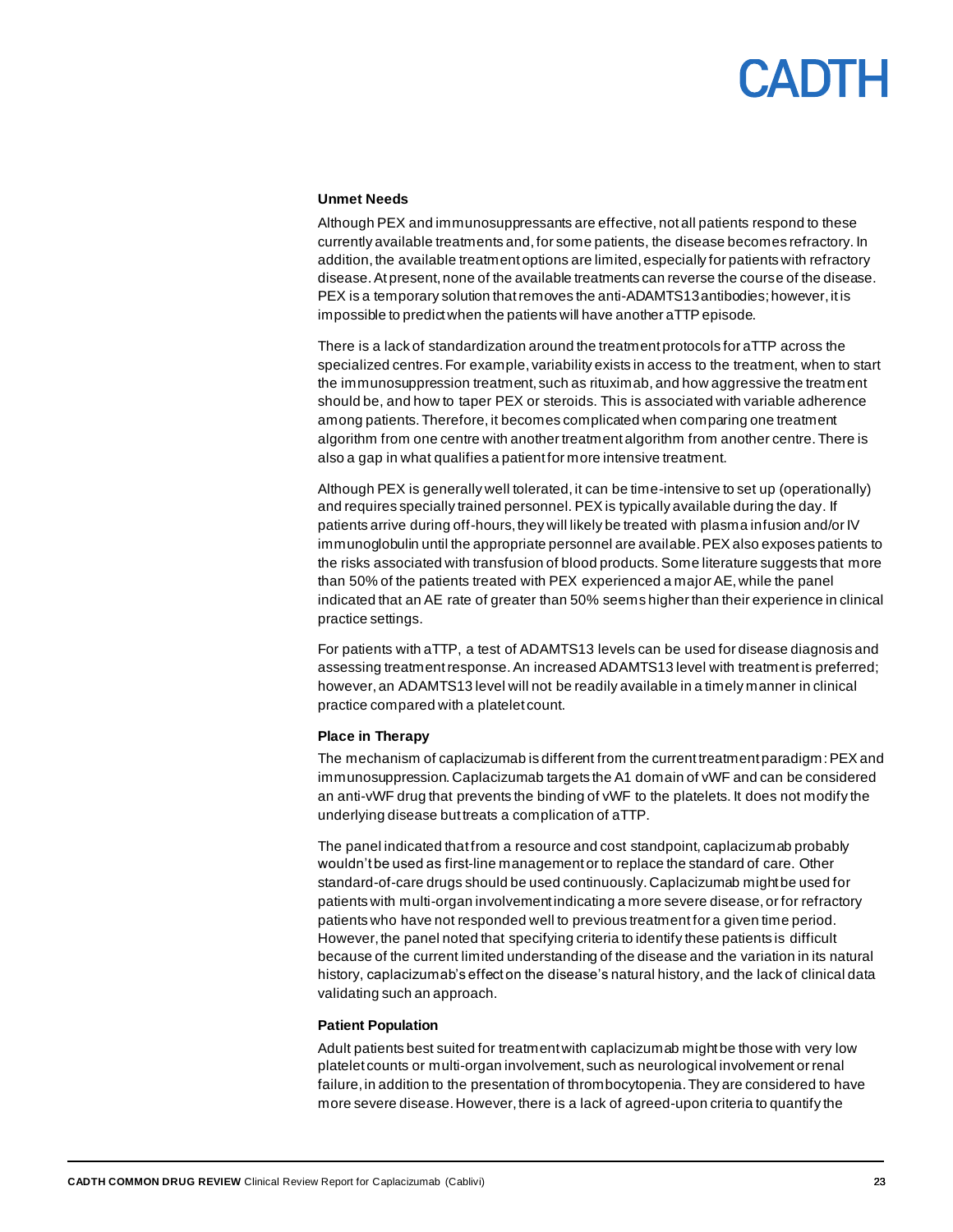## CADIH

severity of disease. Patients should at least have a documented low ADAMTS13 level; however, this test is available only in specialized laboratories. The other approaches to quantifying the severity of disease, such as a specific number of organs involved or degree of organ involvement, have not been validated in clinical studies. Misdiagnosis is common, as other conditions (e.g., thrombocytopenia or red cell fragments on the blood smear from other causes) may mimic aTTP.

Caplacizumab is contraindicated in patients who are hypersensitive to this drug. Caplacizumab should be used with caution in patients with impaired hepatic or renal functions, hemophilia, or coagulopathies. Patients with anti-drug antibody formation may not be suitable for this treatment.

### **Assessing Response to Treatment**

In clinical practice, platelet counts are measured to determine whether a patient is responding to treatment for aTTP, with steadily increasing platelet counts and a count greater than 150 $\times$  10<sup>9</sup>/L as one of the first metrics in terms of goals of care. In the absence of caplacizumab, the change in platelet counts would be a useful signal to assess response to treatment or worsening disease; however, because caplacizumab has a direct impact on the platelet counts but doesn't necessarily change the disease activity, it is more difficult to monitor how well a patient is responding and determine how to taper the existing therapy; thus, immunosuppressants should be optimized until the signs of underlying disease are resolved (e.g., sustained normalization of ADAMTS13 activity level).

Biochemistry laboratory results, such as LDH, renal function (e.g., creatinine), hemoglobin, red blood cell fragments,and reticulocyte count are also measured. Clinically, if the patient is presenting with neurological abnormalities, improvements in the neurological symptoms are evaluated. ADAMTS13 activity and decreasing titres of ADAMTS13 inhibitors are useful measures of response to treatment. This specialized assay is now used in practice as well as in clinical studies.

Patients usually stay in hospital for five to seven days or longer. During their hospitalization, their clinical response and laboratory response are monitored daily.After the cessation of PEX, monitoring is still required to assess for relapse, although this is not standardized in its frequency. In the clinical trials, patients were typically monitored for up to 30 days following the last treatment.

### **Discontinuing Treatment**

Discontinuation of caplacizumab should be considered in cases of worsening symptoms or in cases where unacceptable AEs are present, such as increased bleeding (particularly in the central nervous system and gastrointestinal tract), injection-site issues, autoantibody formation, thrombosis, or any other AE that would be worth considering as a reason for discontinuation of treatment with caplacizumab.

### **Prescribing Conditions**

It would be appropriate to have specialists or health care professionals with experience treating patients with TTP to diagnose, treat, and monitor patients who may receive caplacizumab. The clinical experts agreed the drug would be initiated in hospital and continued in an outpatient setting. This would be appropriate when the patient's condition has clinically improved and there is no need to stay in the hospital once PEX is finished, or when PEX can be done during an outpatient visit.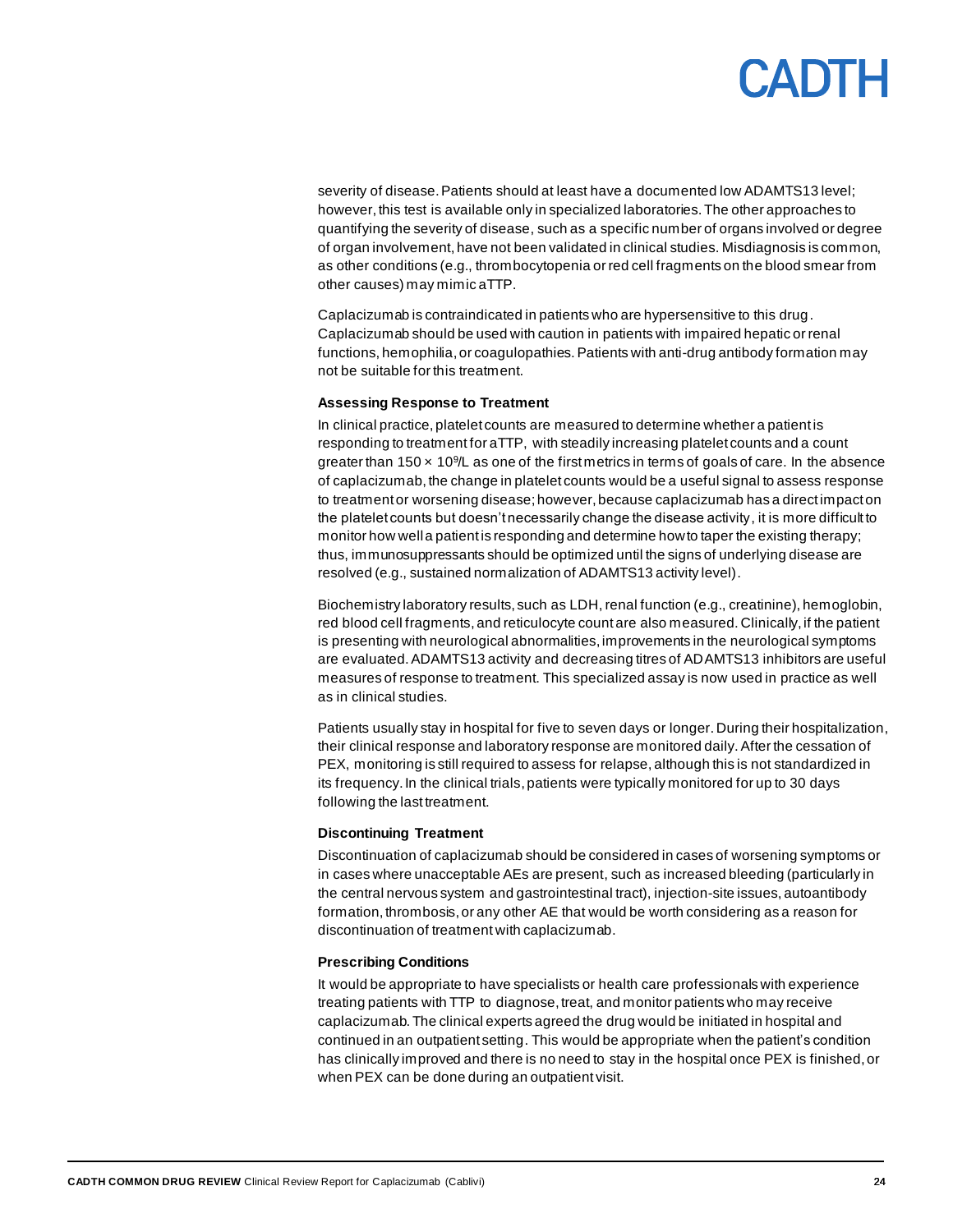

## <span id="page-24-0"></span>**Clinical Evidence**

The clinical evidence included in the review of caplacizumab is presented in two sections. Section 1, the systematic review, includes pivotal studies provided in the sponsor's submission to the CADTH Common Drug Review (CDR) and Health Canada, as well as those studies that were selected according to an a priori protocol. Section 2 includes additional relevant studies submitted by the sponsor that were considered to address important gaps in the evidence included in the systematic review.

## **Systematic Review (Pivotal and Protocol Selected Studies)**

### **Objectives**

To perform a systematic review of the beneficial and harmful effects of caplacizumab (powder and solvent for injection, 10 mg) for the treatment of aTTP in adult patients.

### **Methods**

Studies selected for inclusion in the systematic review include pivotal studies provided in the sponsor's submission to CDR and Health Canada, as well as those meeting the selection criteria presented i[n Table](#page-24-2) 2.

### <span id="page-24-2"></span><span id="page-24-1"></span>**Table 2: Inclusion Criteria for the Systematic Review**

| <b>Patient population</b> | Adults with aTTP                                                                                                                                                                                                                                                                                                                                         |  |
|---------------------------|----------------------------------------------------------------------------------------------------------------------------------------------------------------------------------------------------------------------------------------------------------------------------------------------------------------------------------------------------------|--|
|                           | Possible subgroups:                                                                                                                                                                                                                                                                                                                                      |  |
|                           | • previous TTP episode (initial versus recurrent)                                                                                                                                                                                                                                                                                                        |  |
|                           | • severity of disease                                                                                                                                                                                                                                                                                                                                    |  |
|                           | • with or without previous rituximab                                                                                                                                                                                                                                                                                                                     |  |
| <b>Intervention</b>       | Caplacizumab adjunct to PEX plus glucocorticoids $\pm$ immunosuppressants (e.g., rituximab)                                                                                                                                                                                                                                                              |  |
|                           | Caplacizumab administration:                                                                                                                                                                                                                                                                                                                             |  |
|                           | • First day: Caplacizumab 10 mg IV injection prior to PEX; caplacizumab 10 mg SC injection after<br>completion of PEX                                                                                                                                                                                                                                    |  |
|                           | . Subsequent days of treatment during PEX: Caplacizumab 10 mg SC injection q.d. following PEX<br>• Subsequent days of treatment after PEX: Caplacizumab 10 mg SC injection q.d. for 30 days<br>following the last daily PEX                                                                                                                              |  |
| <b>Comparators</b>        | PEX plus glucocorticoids ± immunosuppressants (e.g., rituximab)                                                                                                                                                                                                                                                                                          |  |
| <b>Outcomes</b>           | <b>Efficacy outcomes</b><br>• Survival<br>• Reduction in use of PEX<br>• aTTP relapse (e.g., time to relapse, proportion of patients with relapse) <sup>a</sup><br>$\bullet$ HRQoL <sup>a</sup><br>• Productivity (e.g., return to school or work, return to normal functioning) <sup>a</sup>                                                            |  |
|                           | • Organ damage markers (e.g., LDH, cardiac troponin, serum creatinine)<br>• Prevention of major thromboembolic events (e.g., stroke, MI, pulmonary embolism, DVT)<br>• Prevention of refractory aTTP to treatment<br>• Response to treatment (e.g., time to response, proportion of responders) <sup>a</sup><br>$\bullet$ aTTP exacerbation <sup>a</sup> |  |
|                           | • Change in platelet counts from baseline<br>• Neurological assessment<br>• Cognitive assessment                                                                                                                                                                                                                                                         |  |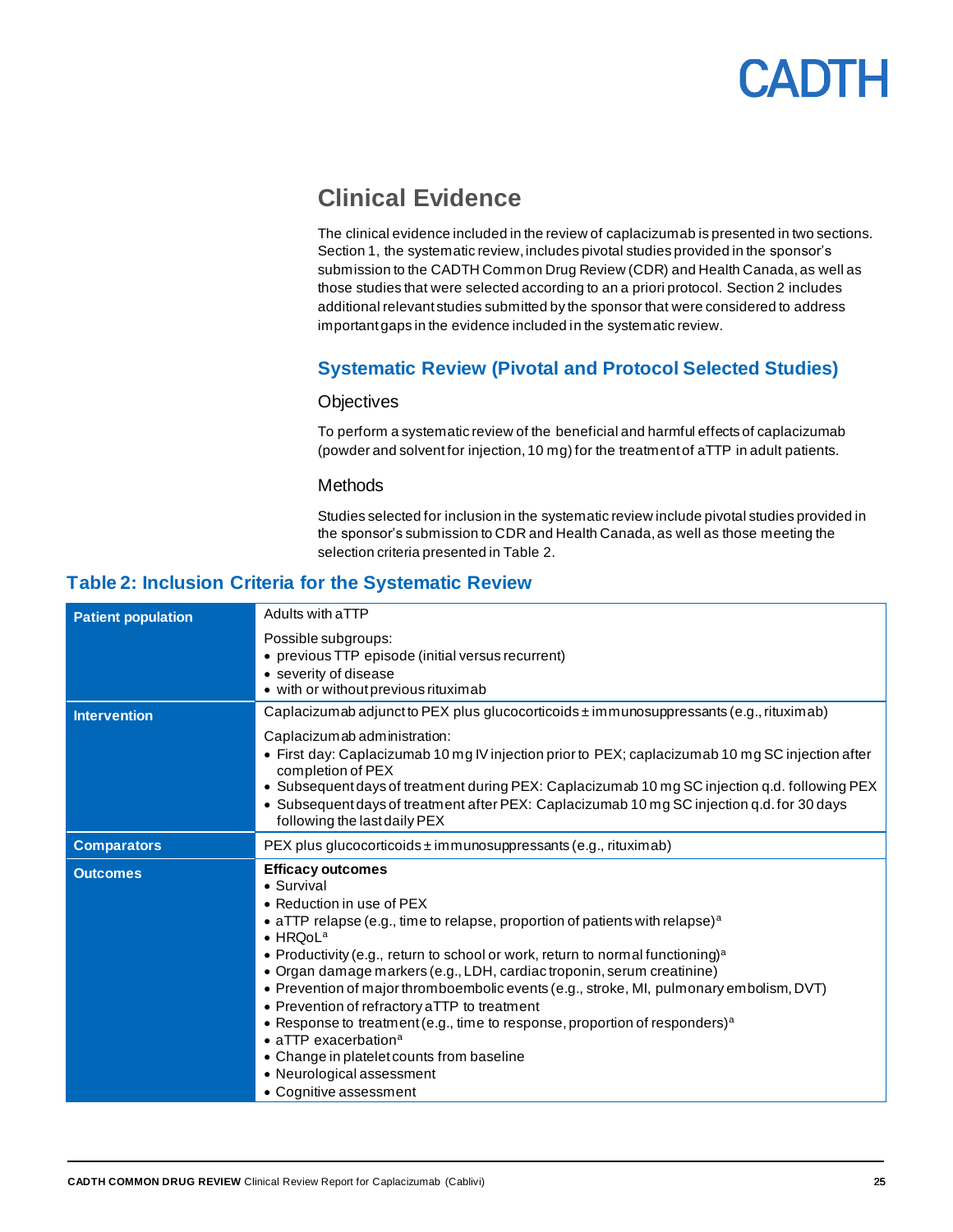## **LANT**

|              | • Hospitalization due to aTTP episodes<br>Harms outcomes<br>• AEs, SAEs, WDAEs, mortality<br>• Harms of special interest: Bleeding events, hypersensitivity, anti-drug antibodies (against<br>caplacizumab) development |
|--------------|-------------------------------------------------------------------------------------------------------------------------------------------------------------------------------------------------------------------------|
| Study design | Published and unpublished phase III and IV RCTs                                                                                                                                                                         |

AE = adverse event; aTTP = acquired thrombotic thrombocytopenic purpura; DVT = deep vein thrombosis; HRQoL= health-related quality of life; LDH = lactate dehydrogenase; MI = myocardial infarction; PEX = plasma exchange; q.d. = once daily; RCT = randomized controlled trial; SAE = serious adverse event; SC = subcutaneous; WDAE = withdrawal due to adverse event.

<sup>a</sup> These outcomes were identified as being of particular importance to patients in the input received by CADTH from patient groups.

The literature search for clinical studies was performed by an information specialist using a peer-reviewed search strategy according to the Peer Review of Electronic Search Strategies (PRESS) checklist [\(https://www.cadth.ca/resources/finding-evidence/press](https://www.cadth.ca/resources/finding-evidence/press)).<sup>17</sup>

Published literature was identified by searching the following bibliographic databases: MEDLINE All (1946‒) through Ovid, Embase (1974‒) through Ovid, and PubMed. The search strategy comprised both controlled vocabulary, such as the National Library of Medicine's MeSH (Medical Subject Headings), and keywords. The main search concept was Cablivi (caplacizumab). Clinical trial registries were searched: the US National Institutes of Health's clinicaltrials.gov and the World Health Organization's International Clinical Trials Registry Platform (ICTRP) search portal.

No filters were applied to limit the retrieval by study type. Retrieval was not limited by publication date or by language. Conference abstracts were excluded from the search results. See Appendix 2 for the detailed search strategies.

The initial search was completed on October 9, 2019. Regular alerts updated the search until the meeting of CDEC on February 19, 2020.

Grey literature (literature that is not commercially published) was identified by searching relevant websites from the following sections of the *Grey Matters: A Practical Tool For Searching Health-Related Grey Literature* checklist [\(https://www.cadth.ca/grey-matters](https://www.cadth.ca/grey-matters)):<sup>18</sup> Health Technology Assessment (HTA) Agencies, Health Economics, Clinical Practice Guidelines, Drug and Device Regulatory Approvals, Advisories and Warnings, Drug Class Reviews, Clinical Trials Registries, and Databases (Free). Google was used to search for additional internet-based materials. These searches were supplemented by reviewing bibliographies of key papers and through contacts with appropriate experts. In addition, the sponsor of the drug was contacted for information regarding unpublished studies. See Appendix 2 for more information on the grey literature search strategy.

Two CDR clinical reviewers independently selected studies for inclusion in the review based on titles and abstracts, according to the predetermined protocol. Full-text articles of all citations considered potentially relevant by at least one reviewer were acquired. Reviewers independently made the final selection of studies to be included in the review, and differences were resolved through discussion.

### <span id="page-25-0"></span>**Findings From the Literature**

A total of one study was identified from the literature for inclusion in the systematic review [\(Figure 1\)](#page-26-0). The included study is summarized i[n Table](#page-27-0) 3.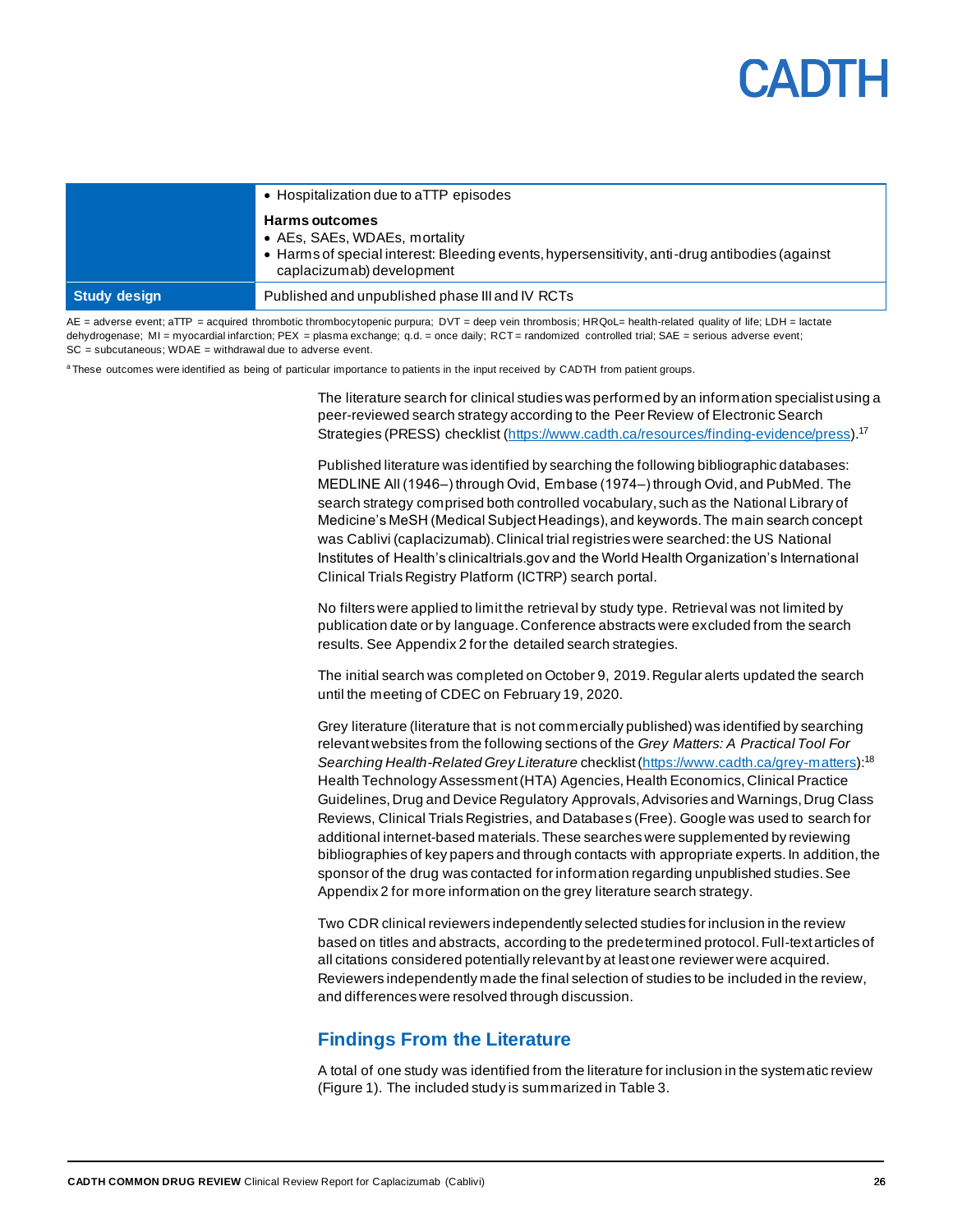<span id="page-26-0"></span>

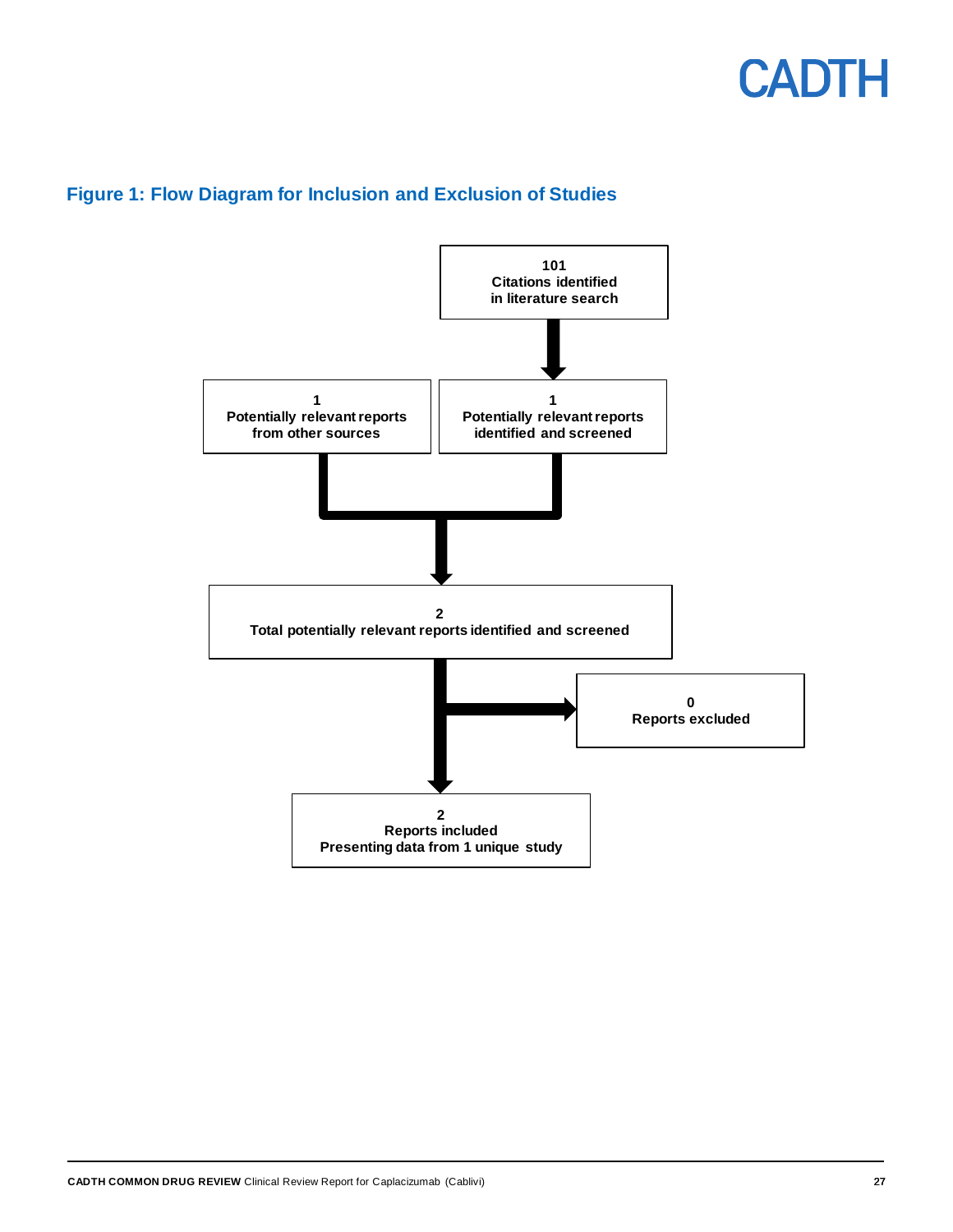## <span id="page-27-0"></span>**Table 3: Details of Included Studies**

|                       |                                            | <b>HERCULES</b>                                                                                                                                                                                                                                                                                                                                                                                                                                                                                                                                                                                                                                                                                                                                                                                                                                                                                                                                                                                                                                                                                                                                                       |  |  |
|-----------------------|--------------------------------------------|-----------------------------------------------------------------------------------------------------------------------------------------------------------------------------------------------------------------------------------------------------------------------------------------------------------------------------------------------------------------------------------------------------------------------------------------------------------------------------------------------------------------------------------------------------------------------------------------------------------------------------------------------------------------------------------------------------------------------------------------------------------------------------------------------------------------------------------------------------------------------------------------------------------------------------------------------------------------------------------------------------------------------------------------------------------------------------------------------------------------------------------------------------------------------|--|--|
|                       | <b>Study design</b>                        | Phase III, DB, placebo-controlled RCT                                                                                                                                                                                                                                                                                                                                                                                                                                                                                                                                                                                                                                                                                                                                                                                                                                                                                                                                                                                                                                                                                                                                 |  |  |
|                       | Locations                                  | 55 centres in Canada, the US, Europe, and Australia                                                                                                                                                                                                                                                                                                                                                                                                                                                                                                                                                                                                                                                                                                                                                                                                                                                                                                                                                                                                                                                                                                                   |  |  |
|                       | Randomized (N)                             | 145                                                                                                                                                                                                                                                                                                                                                                                                                                                                                                                                                                                                                                                                                                                                                                                                                                                                                                                                                                                                                                                                                                                                                                   |  |  |
|                       | Inclusion criteria                         | • Adult patients ≥ 18 years of age<br>• Clinical diagnosis of initial or recurrent aTTP<br>• Negative pregnancy test for female patients of childbearing potential<br>• Informed consent provided by patient or patient's representative                                                                                                                                                                                                                                                                                                                                                                                                                                                                                                                                                                                                                                                                                                                                                                                                                                                                                                                              |  |  |
| DESIGNS & POPULATIONS | <b>Exclusion criteria</b>                  | • Platelet count $\geq 100 \times 10^9$ /L<br>• Serum creatinine level > 200 $\mu$ mol/L in case platelet count > 30 $\times$ 10 <sup>9</sup> /L<br>• Known other causes of thrombocytopenia, e.g., enteric infection with E. coli 0157, atypical HUS,<br>hematopoietic stem cell, bone marrow or organ transplantation-associated thrombotic<br>microangiopathy, known or suspected sepsis, or diagnosis of disseminated intravascular<br>coagulation<br>• Congenital TTP<br>• Clinically significant active bleeding or high risk of bleeding (excluding thrombocytopenia)<br>• Known chronic treatment with anticoagulant treatment that could not be stopped safely,<br>e.g., vitamin K antagonists, heparin or LMWH, non-ASA nonsteroidal anti-inflammatory molecules<br>• Malignant arterial hypertension<br>• Clinical condition other than that associated with TTP and a life expectancy of < 6 months<br>• Known hypersensitivity to the active product or any excipient of the study drug<br>• Patients who were previously enrolled in a clinical study with caplacizumab and received<br>caplacizumab or for whom the assigned treatment arm was unknown |  |  |
| <b>DRUGS</b>          | Intervention                               | Caplacizumab adjunct to PEX plus glucocorticoids $\pm$ immunosuppressants (e.g., rituximab)<br>Caplacizumab administration:<br>• First day: Caplacizumab 10 mg <sup>a</sup> IV injection prior to PEX; caplacizumab 10 mg SC injection after<br>completion of PEX<br>• Subsequent days of treatment during PEX: Caplacizumab 10 mg SC injection q.d. following PEX<br>• Subsequent days of treatment after PEX: Caplacizumab 10 mg SC injection q.d. for 30 days<br>following the last daily PEX                                                                                                                                                                                                                                                                                                                                                                                                                                                                                                                                                                                                                                                                      |  |  |
|                       | Comparator(s)                              | PEX plus glucocorticoids ± immunosuppressants (e.g., rituximab)                                                                                                                                                                                                                                                                                                                                                                                                                                                                                                                                                                                                                                                                                                                                                                                                                                                                                                                                                                                                                                                                                                       |  |  |
|                       | <b>Phase</b>                               |                                                                                                                                                                                                                                                                                                                                                                                                                                                                                                                                                                                                                                                                                                                                                                                                                                                                                                                                                                                                                                                                                                                                                                       |  |  |
|                       | Screening                                  | Not specified. From signing the informed consent form to randomization. Screening and baseline can<br>be on the same day                                                                                                                                                                                                                                                                                                                                                                                                                                                                                                                                                                                                                                                                                                                                                                                                                                                                                                                                                                                                                                              |  |  |
| <b>DURATION</b>       | Double-blind                               | • Daily PEX period (variable duration depending on treatment response)<br>• 30-day post-daily PEX period                                                                                                                                                                                                                                                                                                                                                                                                                                                                                                                                                                                                                                                                                                                                                                                                                                                                                                                                                                                                                                                              |  |  |
|                       | Treatment<br>extension period              | A 7- to 28-day extension with initial treatment allocation for patients with risks of TTP relapse                                                                                                                                                                                                                                                                                                                                                                                                                                                                                                                                                                                                                                                                                                                                                                                                                                                                                                                                                                                                                                                                     |  |  |
|                       | Follow-up                                  | 4 weeks                                                                                                                                                                                                                                                                                                                                                                                                                                                                                                                                                                                                                                                                                                                                                                                                                                                                                                                                                                                                                                                                                                                                                               |  |  |
|                       | <b>Primary end</b><br>point                | Time to platelet count response (defined as "initial platelet count $\geq 150 \times 10^{9}/L$ with discontinuation of<br>daily PEX within 5 days thereafter")                                                                                                                                                                                                                                                                                                                                                                                                                                                                                                                                                                                                                                                                                                                                                                                                                                                                                                                                                                                                        |  |  |
| <b>OUTCOMES</b>       | Secondary and<br>exploratory end<br>points | • Composite of TTP-related death, recurrence of TTP, or a thromboembolic event during the<br>treatment period including extensions (composite end point)<br>• Recurrence of TTP at various time points<br>• Refractory TTP<br>• Normalization of LDH, troponin, and serum creatinine<br>• Clinically significant TTP-related events at various time points during the study (e.g., neurological<br>events, cardiovascular events, exacerbation, relapse, death due to TTP)                                                                                                                                                                                                                                                                                                                                                                                                                                                                                                                                                                                                                                                                                            |  |  |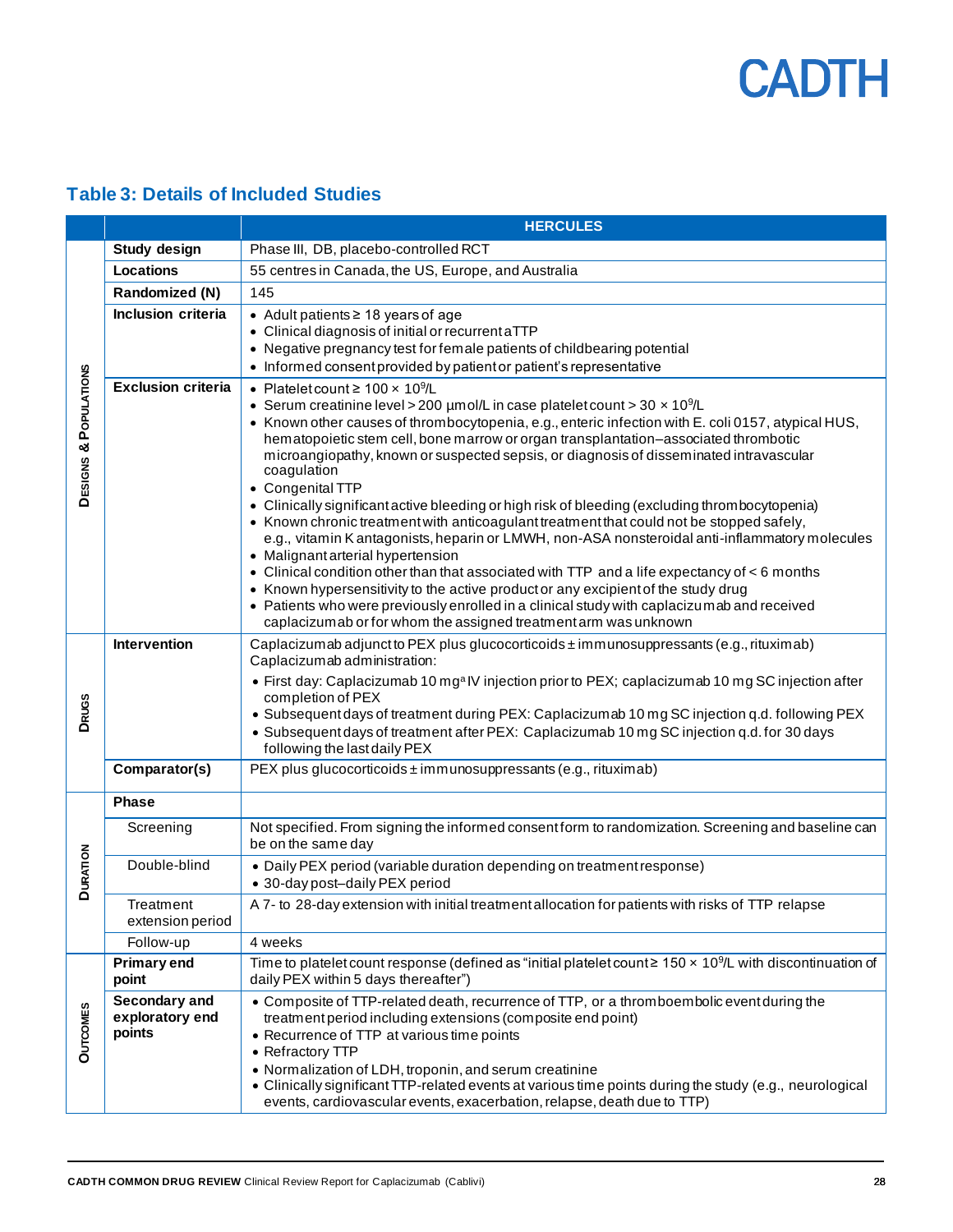|              |                     | <b>HERCULES</b>                                                                                                                                                                                                                                                                                                                                               |
|--------------|---------------------|---------------------------------------------------------------------------------------------------------------------------------------------------------------------------------------------------------------------------------------------------------------------------------------------------------------------------------------------------------------|
|              |                     | • Platelet count<br>• Mortality rate<br>• Change from baseline in SMMSE total score at various timepoints<br>• Platelet count at various timepoints<br>• Time to stopping of daily PEX<br>• Bleeding events<br>• Number of days in ICU and in hospital<br>• PEX parameters: number of days of PEX, volume of plasma exchanged<br>• Immunogenicity<br>• Safety |
| <b>Nores</b> | <b>Publications</b> | Scully 2019 <sup>19</sup>                                                                                                                                                                                                                                                                                                                                     |

aTTP = acquired thrombotic thrombocytopenic purpura; DB = double-blind; HUS = hemolytic uremic syndrome; ICU = intensive care unit; LMWH = low molecular weight heparin; PEX = plasma exchange; q.d. = once daily; RCT= randomized controlled trial; SC = subcutaneous; SMMSE = Standardized Mini-Mental State Examination; TTP = thrombotic thrombocytopenic purpura.

Note: One additional report was included (submission<sup>3</sup>).

<sup>a</sup> Even though the clinical trial protocol specified the caplacizumab dose as 10 mg, to be delivered by withdrawing all of the reconstituted solution from the vial and administering the full amount, a dose-recovery study showed that the mean dose that can be withdrawn from a vial is 11 mg, which is indicated in the product monograph for caplacizumab.<sup>9</sup>

Source: Clinical Study Report for HERCULES.<sup>10</sup>

### Description of Studies

One double-blind, placebo-controlled RCT (HERCULES) identified from the literature search was included in this systematic review.<sup>10</sup> The objective of HERCULES was to evaluate the efficacy and safety of caplacizumab in adult patients with aTTP.

The overall study duration ranged from two to six months for each patient, which covered the following periods [\(Figure 2\)](#page-29-0):

- Screening period: From the signing of the informed consent form until randomization (signing and randomization could occur on the same day).
- Double-blind treatment period: Consisting of the daily PEX period (variable duration) and the 30-day post–daily PEX period.
- Treatment extension period: Patients continued their assigned treatment for seven to 28 days if they were determined to have risk factors associated with relapse of the presenting TTP episode. This period had to be accompanied by an optimization of the immunosuppressive treatment.
- Open-label treatment period: Open-label treatment with caplacizumab,together with reinitiation of daily PEX and optimized immunosuppressive treatment, for patients who had an exacerbation during the 30-day treatment period or a relapse during the treatment extension period.
- Follow-up period: Four weeks after the last dose of the study drug.

After screening, eligible patients were randomized in a 1:1 ratio to receive caplacizumab or placebo, in addition to standard of care, which consisted of PEX and corticosteroid treatment, with or without immunosuppressants. Randomization was carried out via an interactive web or voice response system (IWRS/IVRS) and was stratified by the severity of neurological involvement (Glasgow Coma Scale [GCS] ≤ 12 versus GCS of 13 to 15). Investigative sites, patients, site monitors,and other members of the study team were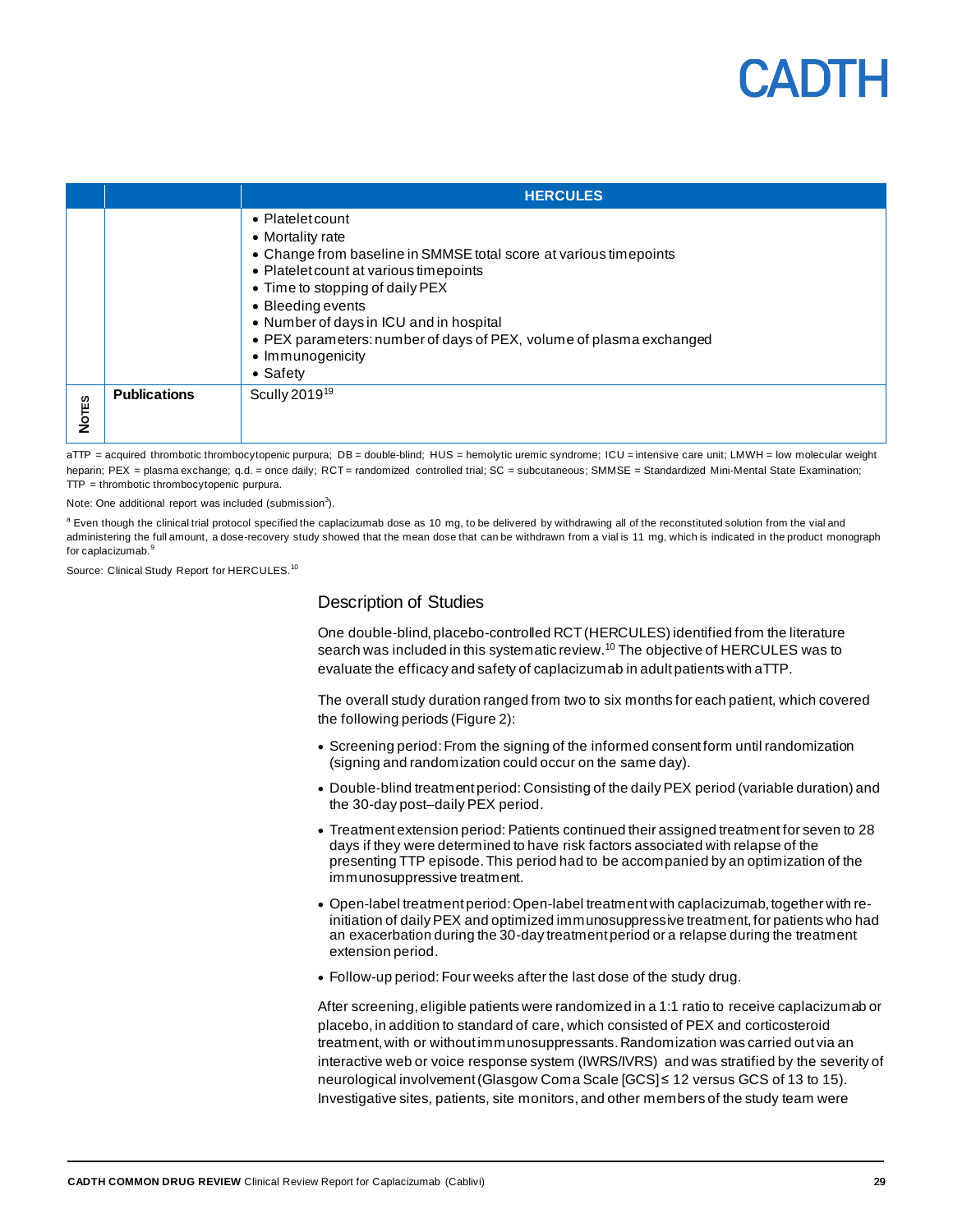blinded to the treatment allocation until the final database lock, when the last patient has completed the final follow-up visit and all data are considered clean. At the end of the 30 day post–daily PEX period, if the investigator determined some patients had risk factors for relapse of the presenting TTP episode, they were allowed to extend their initially assigned treatment for seven to 28 days. Patients experiencing a first exacerbation during the 30-day post–daily PEX period (without a prior relapse), or a first relapse during the treatment extension period (without a prior exacerbation), were given open-label caplacizumab regardless of their initial treatment allocation, but the blind for the initial treatment allocation was not broken. In the case of unacceptable AEs, unblinding by the investigator was allowed via the IWRS/IVRS. Patients for whom unblinding had occurred had to discontinue treatment. The primary end point of the study was time to platelet count response. All samples were analyzed by a central laboratory, except for pregnancy testing, screening samples for creatinine assessment, and samples for platelet count. A data safety monitoring board consisting of an independent group of clinical experts and a statistician monitored the trial data.

## <span id="page-29-0"></span>**Figure 2: Study Design for HERCULES**



dPE = daily plasma exchange therapy; FU = follow-up; max = maximum; PE = plasma exchange; wk = week. Source: Clinical Study Report for HERCULES.<sup>10</sup>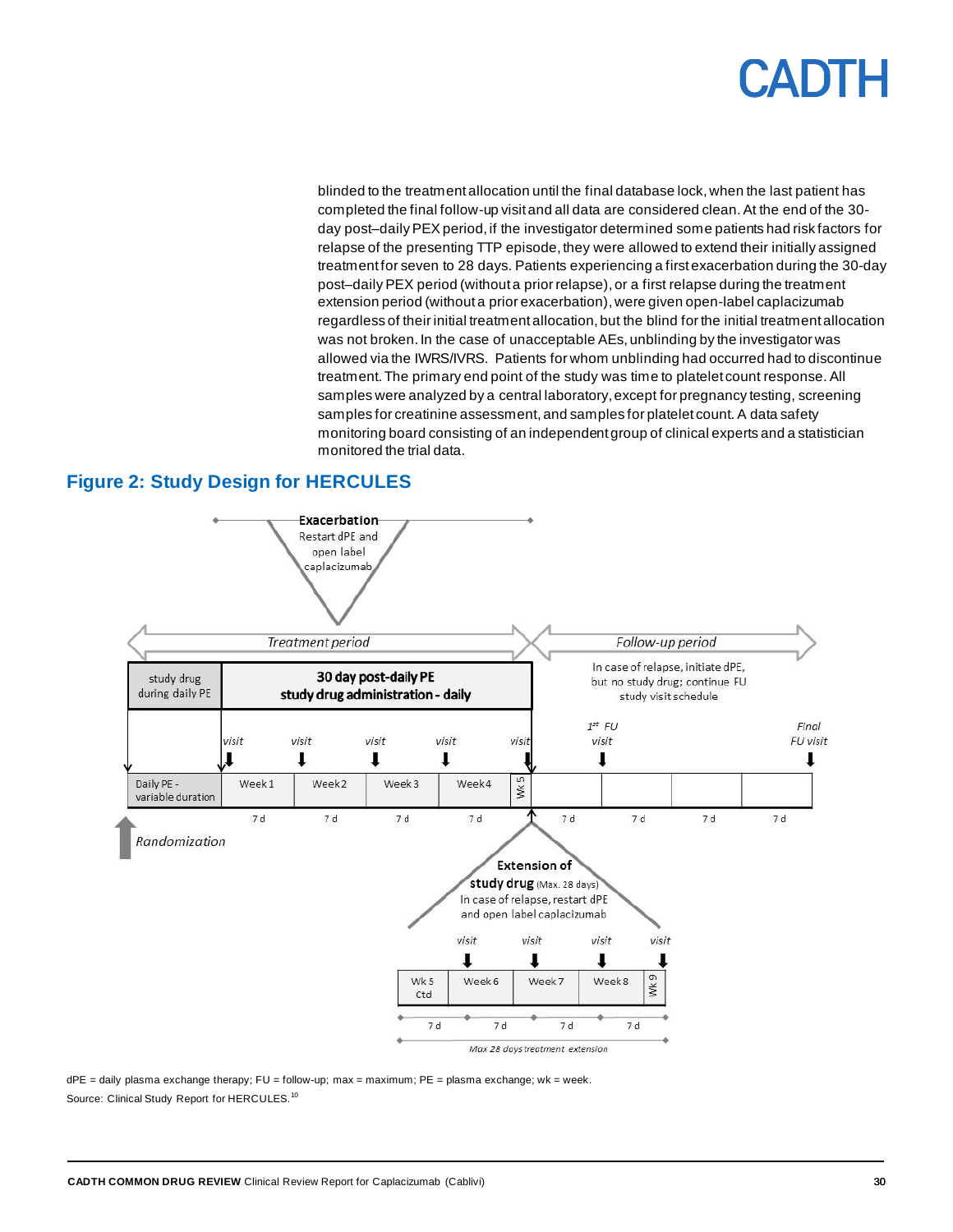### **Populations**

### *Inclusion and Exclusion Criteria*

Adult patients (≥ 18 years of age) with a clinical diagnosis of aTTP presenting with both thrombocytopenia and microscopic evidence of red blood cell fragmentation were enrolled in HERCULES. The participants were required to have initiated daily PEX and received one PEX treatment prior to randomization. The maximum time allowed between the start of the first PEX and the start of the first PEX after randomization was 24 hours. Patients were excluded if they had platelet counts greater than  $100 \times 10^{9}$ L at screening, had suspected thrombotic microangiopathies that were not associated with aTTP (such as hemolytic uremic syndrome), or if they had congenital TTP. Patients who had clinically significant active bleeding or a high risk of bleeding, or receiving chronic treatment with anticoagulant treatment that could not be stopped safely were also excluded. Details of the inclusion and exclusion criteria in HERCULES are provided i[n Table](#page-27-0) 3.

### *Baseline Characteristics*

In HERCULES, patient characteristics were generally similar between groups at baseline [\(Table](#page-30-0) 4). The mean age of the patients was 45 to 47 years. Most patients were female (68% to 70%) and white (68% to 78%). The mean platelet count at baseline was 32  $\times$  10<sup>9</sup>/L to 39  $\times$  10<sup>9</sup>/L, and 82% to 90% of the patients had an ADAMTS13 activity of 10% or less. More patients in the caplacizumab group had no previous TTP episode (67% in the caplacizumab group versus 47% in the placebo group), but were determined to have very severe disease (42% in the caplacizumab group versus 34% in the placebo group). Severity of disease in HERCULES was assessed using the French severity score, which is a discrete score ranging from 0 to 4 involving the evaluation of three parameters: cerebral involvement ([yes = 1, no = 0]; LDH [> 10 x the upper limit of normal [ULN] = 1,  $\leq$  10  $\times$ ULN = 0]; and age [> 60 years = 2, > 40 and ≤ 60 years = 1, ≤ 40 years = 0]), severe neurological involvement (e.g., coma, seizures, focal deficit), and cardiac involvement (based on cTnI).

Patients in the caplacizumab group reported higher cTnI levels and higher LDH levels at baseline compared with those in the placebo group. More patients in the placebo group ( had thromboembolic events compared with those in the caplacizumab group (

| <b>Characteristics</b>                    | <b>HERCULES</b>           |                      |  |
|-------------------------------------------|---------------------------|----------------------|--|
|                                           | Caplacizumab ( $N = 72$ ) | Placebo ( $N = 73$ ) |  |
| Age, years, mean (SD)                     | 44.9 (13.5)               | 47.3 (14.1)          |  |
| Sex, n (%)                                |                           |                      |  |
| Male                                      | 23(31.9)                  | 22(30.1)             |  |
| Female                                    | 49 (68.1)                 | 51 (69.9)            |  |
| Race, n (%)                               |                           |                      |  |
| White                                     | 47 (68.1)                 | 50(78.1)             |  |
| <b>Black or African American</b>          | 15(21.7)                  | 13(20.3)             |  |
| Asian                                     | 4(5.8)                    | $\mathbf{0}$         |  |
| Native Hawaiian or other Pacific Islander | 1(1.4)                    | 0                    |  |
| Other                                     | 2(2.9)                    | 1(1.6)               |  |

### <span id="page-30-0"></span>**Table 4: Summary of Baseline Characteristics, ITT Population**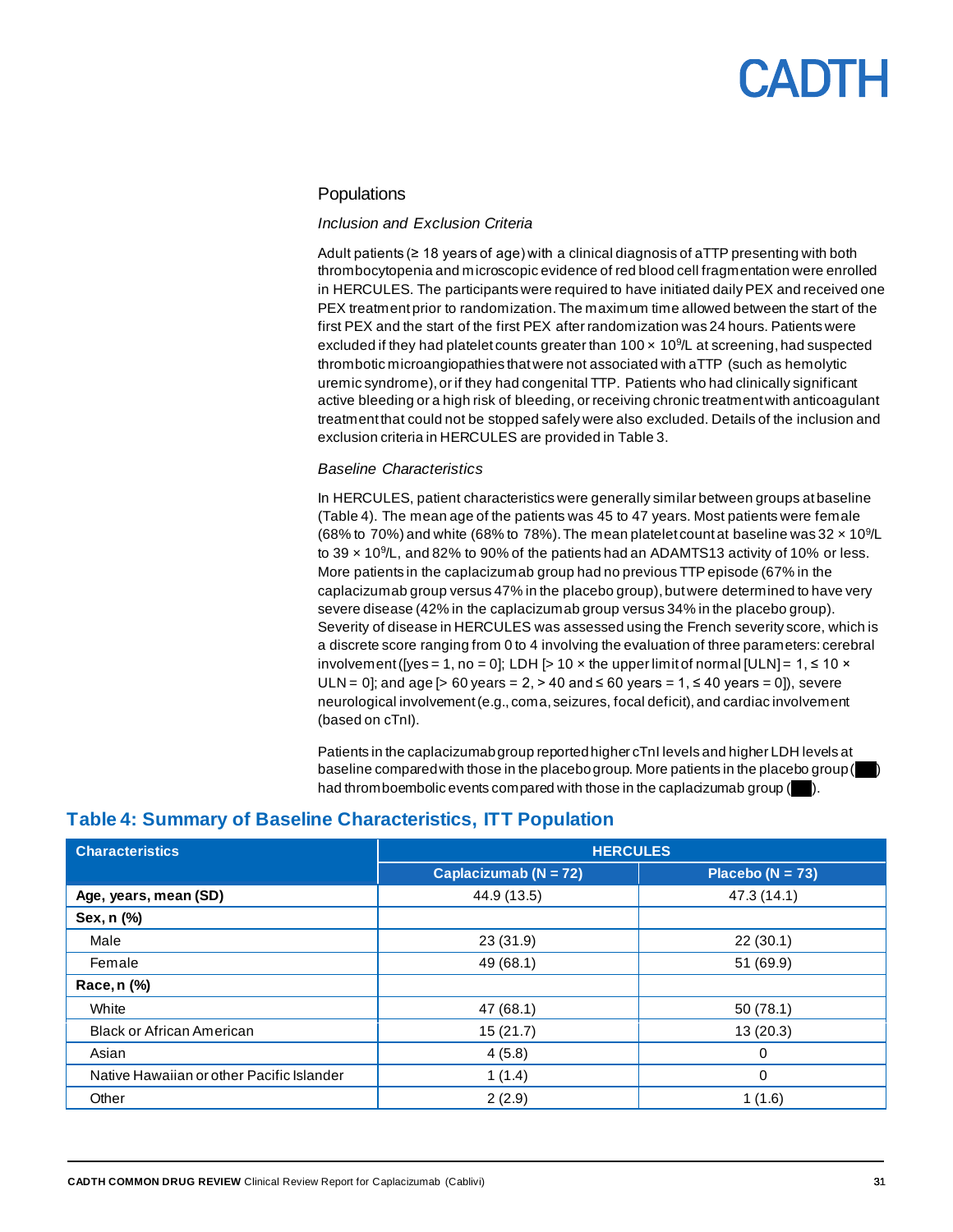| <b>Characteristics</b>                                   | <b>HERCULES</b>       |                      |
|----------------------------------------------------------|-----------------------|----------------------|
|                                                          | Caplacizumab (N = 72) | Placebo ( $N = 73$ ) |
| Missing                                                  | 3                     | 9                    |
| Baseline platelet count, x 10 <sup>9</sup> /L, mean (SD) | 32.0 (27.2)           | 39.1 (29.1)          |
| Previous TTP episodes, n (%)                             |                       |                      |
| Initial                                                  | 48 (66.7)             | 34 (46.6)            |
| Recurrent                                                | 24 (33.3)             | 39 (53.4)            |
| Number of previous TTP episodes, n (%)                   |                       |                      |
| $\pmb{0}$                                                | 48 (66.7)             | 34 (46.6)            |
| 1                                                        | 8(11.1)               | 21(28.8)             |
| $\overline{2}$                                           | 9(12.5)               | 7(9.6)               |
| > 2                                                      | 7(9.7)                | 11(15.1)             |
| Severity of disease, n (%) <sup>a</sup>                  |                       |                      |
| Very severe                                              | 30(41.7)              | 25 (34.2)            |
| Less severe                                              | 42 (58.3)             | 48 (65.8)            |
| ADAMTS13 activity, n (%)                                 |                       |                      |
| < 10%                                                    | 58 (81.7)             | 65 (90.3)            |
| $\geq 10\%$                                              | 13 (18.3)             | 7(9.7)               |
| Missing                                                  | 1                     | 1                    |
| cTnl                                                     |                       |                      |
| Mean (SD), mcg/L                                         | 3.47(13.6)            | 0.63(1.6)            |
| $\leq$ ULN, n (%)                                        |                       |                      |
| > ULN, n (%)                                             |                       |                      |
| Missing                                                  |                       |                      |
| LDH                                                      |                       |                      |
| Mean (SD), U/L                                           |                       |                      |
| $\leq$ ULN, n (%)                                        |                       |                      |
| > ULN, n (%)                                             |                       |                      |
| Missing                                                  |                       |                      |
| <b>Serum creatinine</b>                                  |                       |                      |
| Mean (SD), µmol/L                                        |                       |                      |
| $\leq$ ULN, n (%)                                        |                       |                      |
| > ULN, n (%)                                             |                       |                      |
| Missing                                                  |                       |                      |
| GCS score, n (%)                                         |                       |                      |
| $\leq 12$                                                | 6(8.5)                | 5(6.9)               |
| 13 to 15                                                 | 65 (91.5)             | 67 (93.1)            |
| Missing                                                  | 1                     | 1                    |
| <b>SMMSE total score, mean (SD)</b>                      | 24.8 (8.9)            | 25.3(6.3)            |
| vWF:Ag concentration, %, mean (SD)                       | 159.49 (52.4)         | 174.52 (79.8)        |
| TTP-related medical history, n (%)                       |                       |                      |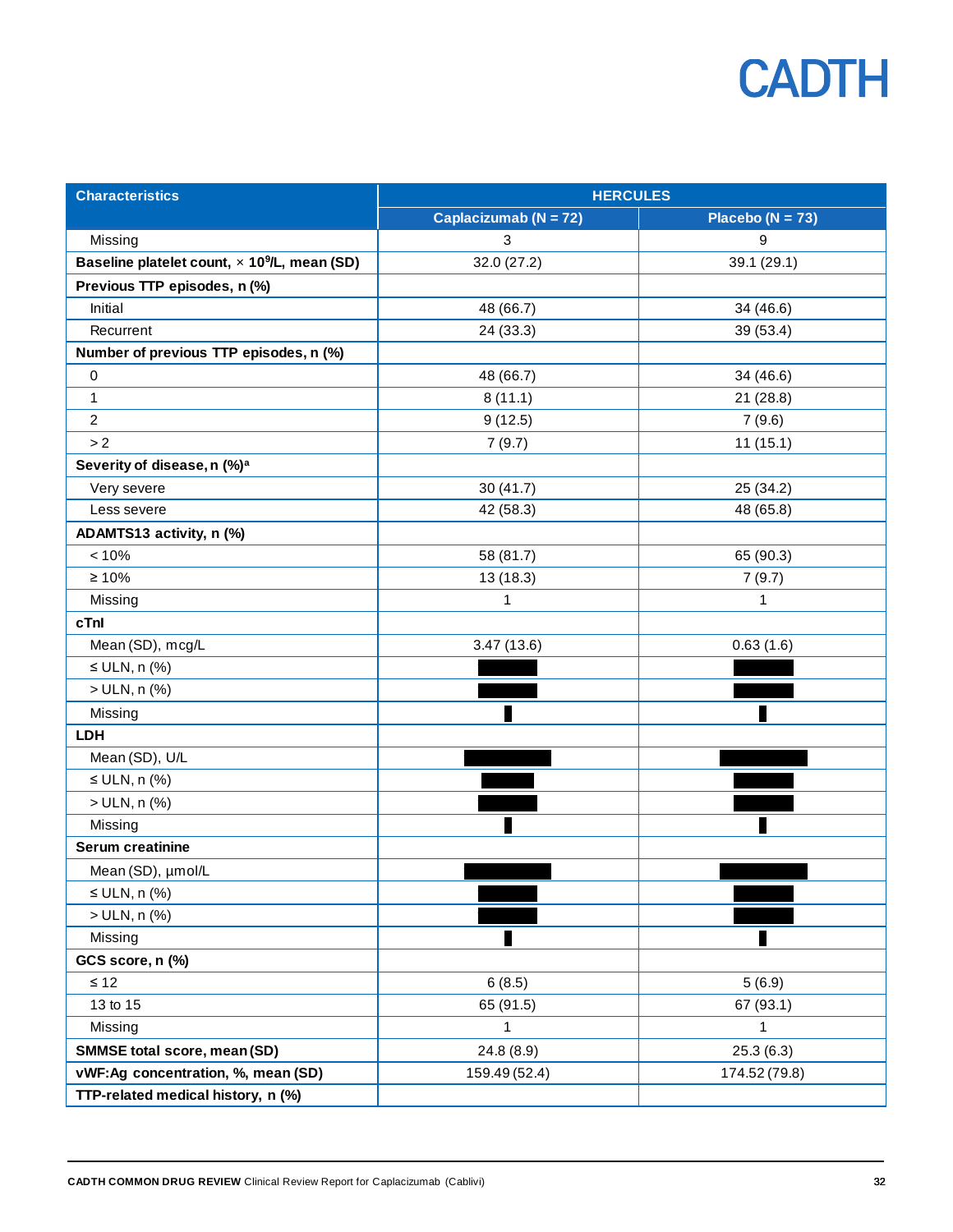

| <b>Characteristics</b>                    | <b>HERCULES</b>           |                      |
|-------------------------------------------|---------------------------|----------------------|
|                                           | Caplacizumab ( $N = 72$ ) | Placebo ( $N = 73$ ) |
| Thromboembolic events                     |                           |                      |
| Splenectomies                             |                           |                      |
| Hypothyroidism or taking thyroid hormones |                           |                      |

ADAMTS13 = a disintegrin and metalloproteinase with a thrombospondin type 1 motif, member 13; cTnI = cardiac troponin I; DB = double-blind; GCS = Glasgow Coma Scale; ITT = intention-to-treat; LDH = lactate dehydrogenase; SD = standard deviation; SMMSE = Standardized Mini-Mental State Examination; TTP = thrombotic thrombocytopenic purpura; U/L = units per litre; ULN = upper limit of normal; vWF:Ag = von Willebrand factor antigen.

<sup>a</sup> Severity of disease was assessed using the French severity score, a discrete score from 0 to 4 involving evaluation of three parameters: cerebral involvement ([yes = 1, no = 0], LDH [> 10 x ULN = 1, ≤ 10 x ULN = 0], and age [> 60 years = 2, > 40 years and ≤ 60 years = 1, ≤ 40 years = 0]), severe neurological involvement (e.g., coma, seizures, focal deficit), and cardiac involvement (based on cTnI).

Source: Clinical Study Report for HERCULES.<sup>10</sup>

### **Interventions**

After screening, eligible study participants were randomized in a ratio of 1:1 to receive caplacizumab or placebo in addition to standard-of-care therapy.

The double-blind treatment consisted of two periods: the daily PEX period and the 30-day post–daily PEX period. A treatment extension with open-label caplacizumab was allowed for patients with risk factors for relapse of the presenting TTP episode.

On the first day of the double-blind daily PEX period, patients received a loading dose of caplacizumab 10 mg or placebo by IV bolus injection prior to PEX. From day 1 and throughout the daily PEX period, caplacizumab 10 mg or placebo subcutaneous injection was given once a day within two hours after the end of PEX therapy. Patients were hospitalized for the duration of the daily PEX period.

After stopping PEX, treatment with caplacizumab 10 mg or placebo subcutaneous injection once a day continued for 30 days following the last daily PEX. During this period, patients were discharged from hospital and caplacizumab or placebo was self-administered by the patient or a caregiver. Patients or caregivers were given training on proper injection technique.

Administration of caplacizumab or placebo could be extended for an additional seven to 28 days for patients who had persistent active underlying disease (and risk factors for relapse of aTTP had been identified, in the opinion of the investigator). The risk factors for relapse of the presenting aTTP episode included persistent severe ADAMTS13 deficiency and the presence of ADAMTS13 inhibitors, as well as other signs and symptoms of continued underlying disease activity.Clinicians could also optimize the immunosuppressive treatment by reversing corticosteroid tapering or restarting corticosteroid treatment, or by starting or continuing rituximab.Study drug treatment extension was stopped when ADAMTS13 activity showed a sustained upward trend greater than 10% or was stable, when there were no other signs and symptoms of disease activity, or on day 28 of the study drug treatment extension (at the latest).

During the study, in the case of the first exacerbation of the presenting TTP episode (during the 30-day post–daily PEX period) or a first relapse (during the treatment extension period, without a prior exacerbation), patients would receive open-label caplacizumab together with daily PEX, irrespective of what the initial treatment allocation was. There was no re-initiation of caplacizumab for patients experiencing more than one exacerbation or relapse and, in that case, the standard-of-care treatment of daily PEX and appropriate immunosuppressive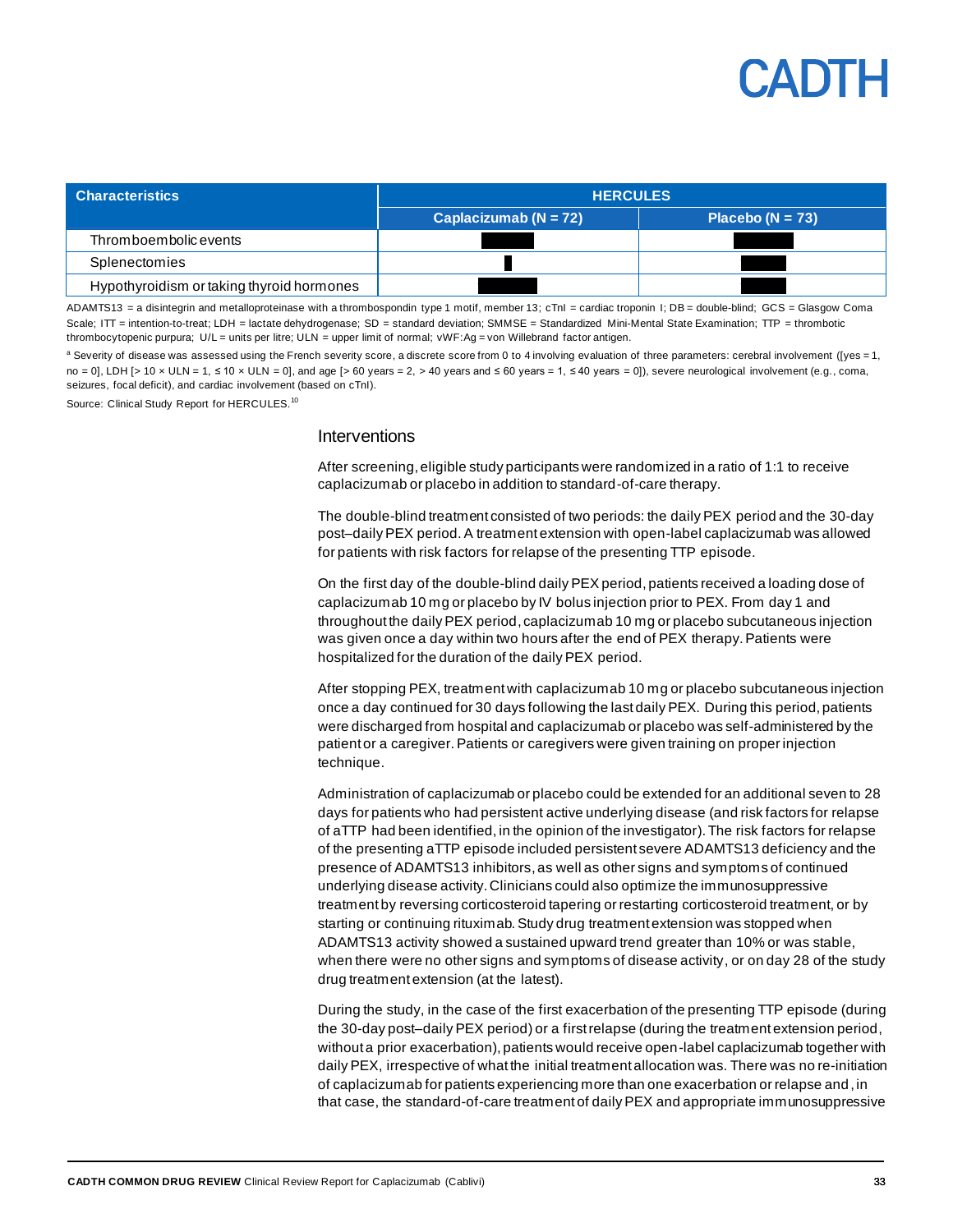treatment was initiated,as per site practice. For a TTP recurrence that occurred during the four-week follow-up period after the completion of the study drug treatment, the standardof-care treatment of daily PEX and appropriate immunosuppressive treatment was initiated as per site practice, without re-initiation of the study drug.

Standard-of-care therapy included PEX (e.g., fresh frozen plasma, solvent detergentinactivated or viral-inactivated plasma, or cryosupernatant) and corticosteroid treatment. PEX (1 to 1.5 times the estimated plasma volume) should have been started prior to randomization, with volume and intensity at the discretion of the investigator. After randomization, PEX duration and whether the desired volume was exchanged in one or more sessions within 24 hours was at the discretion of the investigator, according to standard site practice. Once the platelet count was greater than or equal to 150  $\times$  10<sup>9</sup>/L, daily PEX needed to continue for at least two days. Tapering of PEX after platelet count normalization, defined as reducing its frequency to less than once per day, was strongly discouraged and,if considered, was to be discussed with the medical monitor.

Corticosteroid treatment had to be initiated or continued with a prednisolone or prednisone regimen of at least 1 mg/kg/day IV or orally during the daily PEX period and continued for the first week after the end of daily PEX. Afterward, corticosteroids could be tapered at the discretion of the investigator, with the aim of being corticosteroid-free by day 30 after cessation of daily PEX, as clinically indicated. At the week 3 visit of the 30-day post–daily PEX period, corticosteroid tapering had to be reassessed based on the ADAMTS13 activity data of the previous two visits and other clinical signs of underlying disease.

The use of other immunosuppressive treatments, such as rituximab, was permitted per standard site practice but had to be considered in light of protocol required corticosteroid treatment.

The existing use of anticoagulant treatment, such as vitamin K antagonists, heparin, or low molecular weight heparin, needed to be stopped prior to the patient's inclusion in the study. If needed, anticoagulant treatment could be restarted at the discretion of the investigator but had to be used with caution.

### **Outcomes**

### **Survival**

Deaths (all causes and TTP-related) that occurred during the double-blind treatment daily PEX period, overall treatment period, follow-up period, and the overall study period were reported in HERCULES. In addition, TTP-related death was one component of a composite end point that included TTP-related death, recurrence of TTP, or a thromboembolic event during the treatment period. The composite end point was one of the key secondary end points in HERCULES.

### **Reduction in Use of PEX**

Time to stopping of daily PEX, the number of days of PEX, and the total PEX volume were secondary efficacy end points in HERCULES.

Time to stopping of daily PEX was derived as the date the daily PEX was stopped minus the date of the first IV loading dose of the study drug after randomization, plus one day. The number of PEX days was defined as the total number of days on which PEX was documented. The total PEX volume was calculated by the PEX volume, summed over all PEX days. Results in the double-blind treatment daily PEX period and the overall treatm ent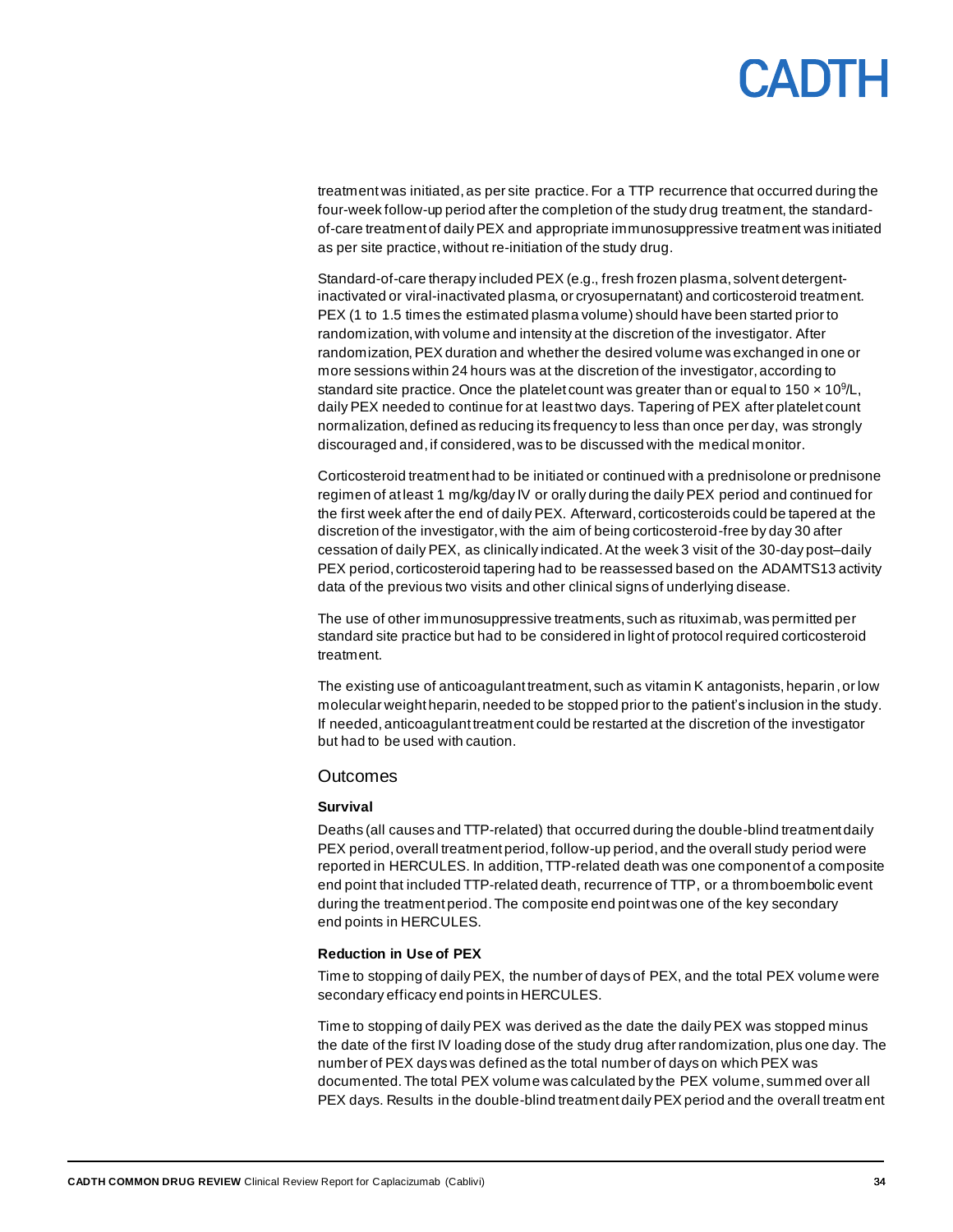## **ANTH**

period were reported.Patients were analyzed according to their initial treatment group, both before and after the switch to open-label caplacizumab. Two treatment groups were used for data analysis:

- caplacizumab plus open-label caplacizumab
- placebo plus open-label caplacizumab

#### **aTTP Recurrence**

An aTTP relapse was a TTP recurrence that occurred after the 30-day post–daily PEX period. An aTTP exacerbation was a TTP recurrence that occurred during the first 30 days after the daily PEX period. See "platelet counts" for a more detailed description. TTP recurrence was one of the key secondary end points in HERCULES. It was also one component of a composite end point(key secondary end point) that included TTP-related death, recurrence of TTP, or a thromboembolic event during the treatment period.

### **Organ Damage Markers**

Time to first normalization of all three organ damage marker levels (LDH, cTnI, and serum creatinine) was one of the key secondary end points in HERCULES. This outcome was calculated by taking the first time that LDH, cTnI, and serum creatinine were less than or equal to the ULN and subtracting the time of the first IV loading dose of the study drug after randomization, plus one minute.

Time to normalization of LDH, cTnI, or serum creatinine was classified under "other secondary efficacy end points." A separate Kaplan-Meier analysis for each organ damage marker was conducted (time to LDN  $\leq 1 \times$  ULN, time to cTnI  $\leq 1 \times$  ULN, and time to serum creatinine ≤ 1 × ULN). These outcomes were calculated by taking the first time the organ damage marker was less than or equal to the ULN and subtracting the time of the first IV loading dose of the study drug after randomization, plus one minute.

### **Prevention of Major Thromboembolic Events**

The proportions of patients with major thromboembolic events, such as myocardial infarction, cerebrovascular accident, pulmonary embolism, or deep vein thrombosis, were reported in HERCULES. This outcome was also one component of a composite end point that included TTP-related death, recurrence of TTP, or a thromboembolic event during the treatment period. The composite end pointwas one of the key secondary end points in HERCULES.

### **Prevention of Refractory aTTP to Treatment**

The proportions of patients with refractory aTTP during the study were reported in HERCULES. Refractory aTTP was defined as the lack of a doubling of the platelet count after four days of treatment (i.e., platelet count after four days of standard treatment divided by the count at start of treatment is < 2) and an LDH greater than the ULN after four days of standard treatment. This was one of the key secondary outcomes in HERCULES. Refractory aTTP, as defined according to Scully et al.,<sup>20</sup> was a secondary efficacy end point. In this study, refractory aTTP was defined as a lack of a sustained platelet count increment or platelet counts less than 50  $\times$  10<sup>9</sup>/L and persistently raised LDH (> 1.5  $\times$  ULN), despite five PEXs and steroid treatment.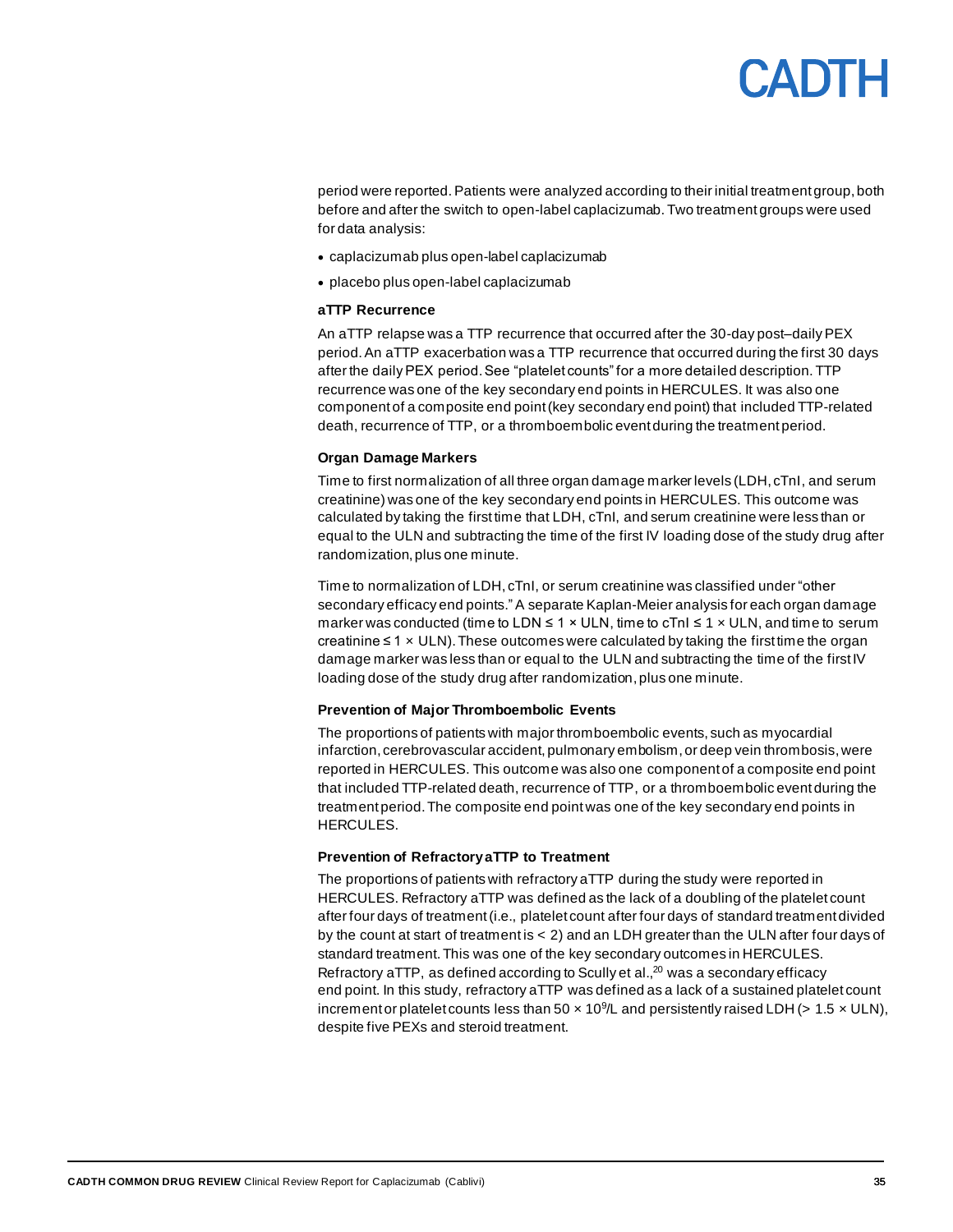## CANTH

### **Response to Treatment**

Time to platelet count response was the primary efficacy end point in HERCULES. Platelet count response was defined as an initial platelet count of  $150 \times 10^9$ L or higher with the subsequent stopping of daily PEX within five days of treatment.

### **Platelet Counts**

The number of patients with platelet counts of  $150 \times 10^{9}$ /L or higher at the end of the study drug treatment periods was measured. This was a secondary efficacy end point in HERCULES.

Several outcome measures in HERCULES were defined based on platelet counts:

- **Platelet count response**: This was the primary efficacy outcome in HERCULES and was reported as time to platelet count response. Platelet count response was defined as an initial platelet count of  $150 \times 10^{9}$ L or higher with the subsequent stopping of daily PEX within five days of treatment.
- **Recurrence** (exacerbation and relapse): This was defined as a TTP episode (TTP recurrence was also one component of a composite end point that included TTP-related death, recurrence of TTP, or a thromboembolic event) during the treatment period. The composite end pointwas one of the key secondary end points in HERCULES.
	- o**Exacerbation**: This was defined as recurrent thrombocytopenia after initial recovery of platelet count (platelet count  $\geq 150 \times 10^9$ /L with subsequent stopping of daily PEX within five days) requiring re-initiation of daily PEX. Exacerbation occurred during the first 30 day post–daily PEX period.
	- o **Relapse**: This was defined as recurrent thrombocytopenia after initial recovery of platelet count requiring re-initiation of daily PEX. TTP relapse occurred after the 30-day post–daily PEX period when caplacizumab was discontinued.
- **Refractory TTP**: This was defined as the absence of platelet count doubling after four days of standard treatment and an LDH greater than the ULN.

### **Neurological Assessment**

The proportion of patients with neurological symptoms based on neurological assessment on days 1, 2, 3, 4, and 5 and weeks 1 and 5 of the 30-day post–daily PEX treatment period and the follow-up period was summarized by treatment group (caplacizumab, placebo, open-label caplacizumab) in HERCULES. This was a secondary efficacy end point.

### **Cognitive Assessment**

Actual value and change from baseline in the Standardized Mini-Mental State Examination (SMMSE) total score on days 1, 2, 3, 4, and 5 and weeks 1 and 5 of the 30-day post–daily PEX treatment period and the follow-up period were summarized by treatment group (caplacizumab, placebo, open-label caplacizumab) in HERCULES. This was a secondary efficacy end point.

The SMMSE is a widely used instrument for assessing cognitive impairment in older adults.21,22 Multiple domains of cognitive function are evaluated, including orientation to time and place, registration, concentration, short-term recall, naming familiar items, repeating a common expression, and ability to read and follow instructions.<sup>21</sup> The SMMSE is scored based on a 30-point questionnaire. Among the general population, a score of 26 to 30 is considered normal, 20 to 25 indicates possible mild cognitive impairment, 10 to 20 is considered moderate cognitive impairment, and 0 to 9 corresponds to severe cognitive impairment.A minimal clinically important difference (MCID) was not identified for the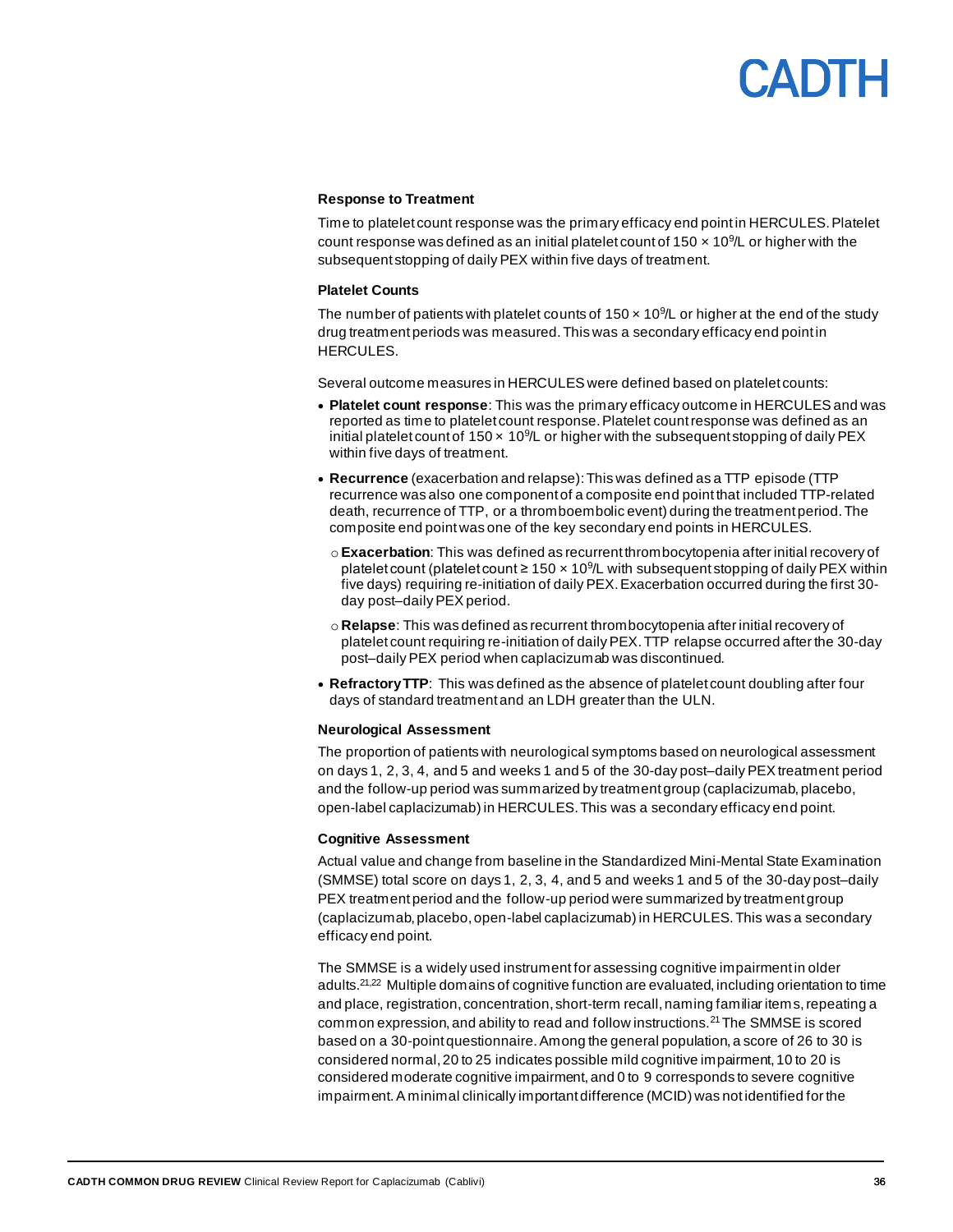# CANTH

general population or patients with aTTP, although the clinical experts consulted on this review indicated that an MCID of one to two points is commonly used for patients with dementia, Alzheimer disease, and other neurodegenerative diseases. Details of the SMMSE are provided in Appendix 4.

#### **Hospitalization Due to aTTP Episodes**

Number of days in ICU and in hospital were summarized by treatment group in the doubleblind treatment daily PEX period, in the overall treatment period, in the follow-up period, and in the overall study period. Patients were analyzed according to their initial treatment group,regardless whether a patient was switched to open-label caplacizumab. These two treatment groups were used for data analysis:

- caplacizumab plus open-label caplacizumab
- placebo plus open-label caplacizumab

The number of days in ICU was calculated as ICU discharge date minus ICU admission date plus one day, summed over all stays in the ICU. The number of days in hospital was calculated as discharge date minus admission date plus one day, summed over all hospitalizations, including days in the ICU.

#### **Safety**

TEAEs, SAEs, withdrawals due to adverse events (WDAEs), and AEs of special interest were reported. Of note, all exacerbations and relapses had to be reported as SAEs. AEs of special interest were pre-specified in the study protocol.

#### Statistical Analysis

The sample size in HERCULES was calculated using a two-sided log-rank test with a significance level of 0.05. The determination of sample size was based on the assumption that patients in the caplacizumab arm would observe a 40% reduction in the time to platelet count response compared with placebo. When the time to response in the placebo arm was assumed to be seven days, the median time to response in the caplacizumab arm would be 4.2 days. In addition, an assumed dropoutrate of 10% in the first 10 days after first administration of the study drug was taken into account in the sample size calculation. Given these assumptions, a total sample size of 132 patients would provide 80% power to detect a difference in the median time to platelet response between treatment groups. Furthermore, the sponsor stated that the planned sample size could provide 83% power to detect a 20% reduction in the first key secondary end point(composite of TTP-related death, recurrence of TTP, or a thromboembolic event), using a two-sided chi-squared test with a large sample approximation and a 5% significance level, given the assumption of incidence of 10% and 30% in the caplacizumab and placebo arms, respectively.

In general, for continuous parameters, descriptive statistics, such as the arithmetic mean, the standard deviation (SD) for baseline summaries or SE for post-baseline or change from baseline summaries, the median, minimum,and maximum were presented. For categorical parameters, frequency and percentages of the events were presented.

During the PEX therapy, platelet counts, organ damage markers, clinically significant TTP events, neurologic assessment, cognitive assessment, and bleeding assessment were conducted daily until the end of the daily PEX. After stopping PEX, weekly assessments were performed on days 8, 15, 22, and so on. During the 30-day post–daily PEX period, organ damage markers, ADAMTS13 activity, clinically significant TTP events, and bleeding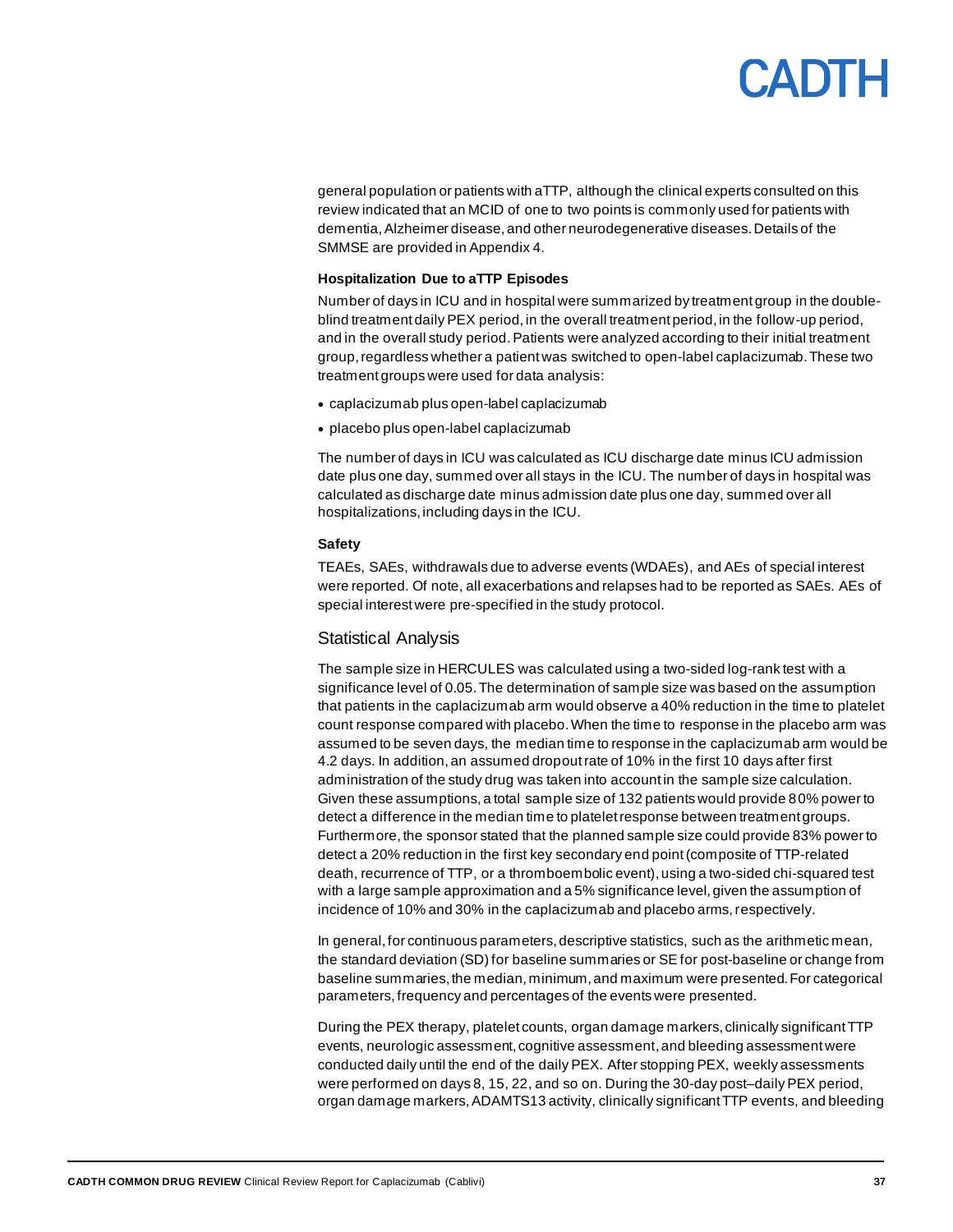# **ANTH**

events were evaluated weekly, while neurologic assessment, cognitive assessment,and anti-drug antibody assessment were conducted on day 1 and day 30 of this period. During the follow-up period, all clinical assessments and laboratory analyses were performed seven and 28 days after the last dosing of the study drug.

The overall treatment period consisted of a double-blind treatment period and might have included an extension treatment period or an open-label treatment period, if needed. Different methods were used for the analyses of different efficacy outcomes. For example, during the double-blind treatment period, for patients who experienced an exacerbation or relapse and were switched to open-label caplacizumab, only data up to the switch were used in the analyses of these treatment groups. For patients who had refractory aTTP, data before and after the switch were analyzed, based on their initial treatment (placebo) arm only. For analyses of the open-label caplacizumab treatment group, only data collected after the switch to open-label caplacizumab were used.

In general, there was no imputation of missing values, unless otherwise specified. When computing percentages, missing values were not included in the denominator count.

There was no interim analysis in this study.

#### **Primary Outcome(s) of the Studies**

The primary efficacy outcome in HERCULES was time to platelet count response, defined as an initial platelet count of  $150 \times 10^{9}$ /L or higher with discontinuation of daily PEX within five days. A two-sided stratified log-rank test based on a Kaplan-Meier analysis, with severity of neurological involvement (GCS score ≤ 12 versus 13 to 15), was conducted to compare the time to platelet count response between treatment groups. Data were also analyzed using a Cox proportional hazards regression model with time to platelet count response as the dependent variable, and treatment group and GCS category as independent variables. The hazard ratio from the Cox model was reported along with corresponding 95% CIs.The primary efficacy analysis was performed in the ITT population.

In the primary efficacy analysis, no imputation of missing data was made. Sensitivity analyses were conducted for the primary end point to assess the impact of various analysis sets (e.g., mITT population and per-protocol population).

Subgroup analyses based on ADAMTS13 activity at baseline ( $<$  10% versus  $\ge$  10%), previous TTP episodes (initial versus recurrent), and severity of disease at baseline (very severe versus less severe) was performed for the primary efficacy outcome.

#### **Secondary Outcomes of the Studies**

All analyses on the key secondary outcomes were run on the ITT population.

HERCULES used a pre-specified ordered testing procedure to control for inflated type I error rates. Four key secondary end points were hierarchically ordered. To advance to the next test (e.g., from test 1 to test 2, from test 2 to test 3, and so on), the preceding test criterion must be met (e.g., the corresponding null hypothesis must be rejected). If the corresponding null hypothesis was not rejected, the testing was stopped and no further conclusions could be drawn.

The statistical testing hierarchy was as follows:

1. Proportion of patients with TTP-related death, a recurrence of TTP, or at least one treatment-emergent major thromboembolic event during the overall treatment period,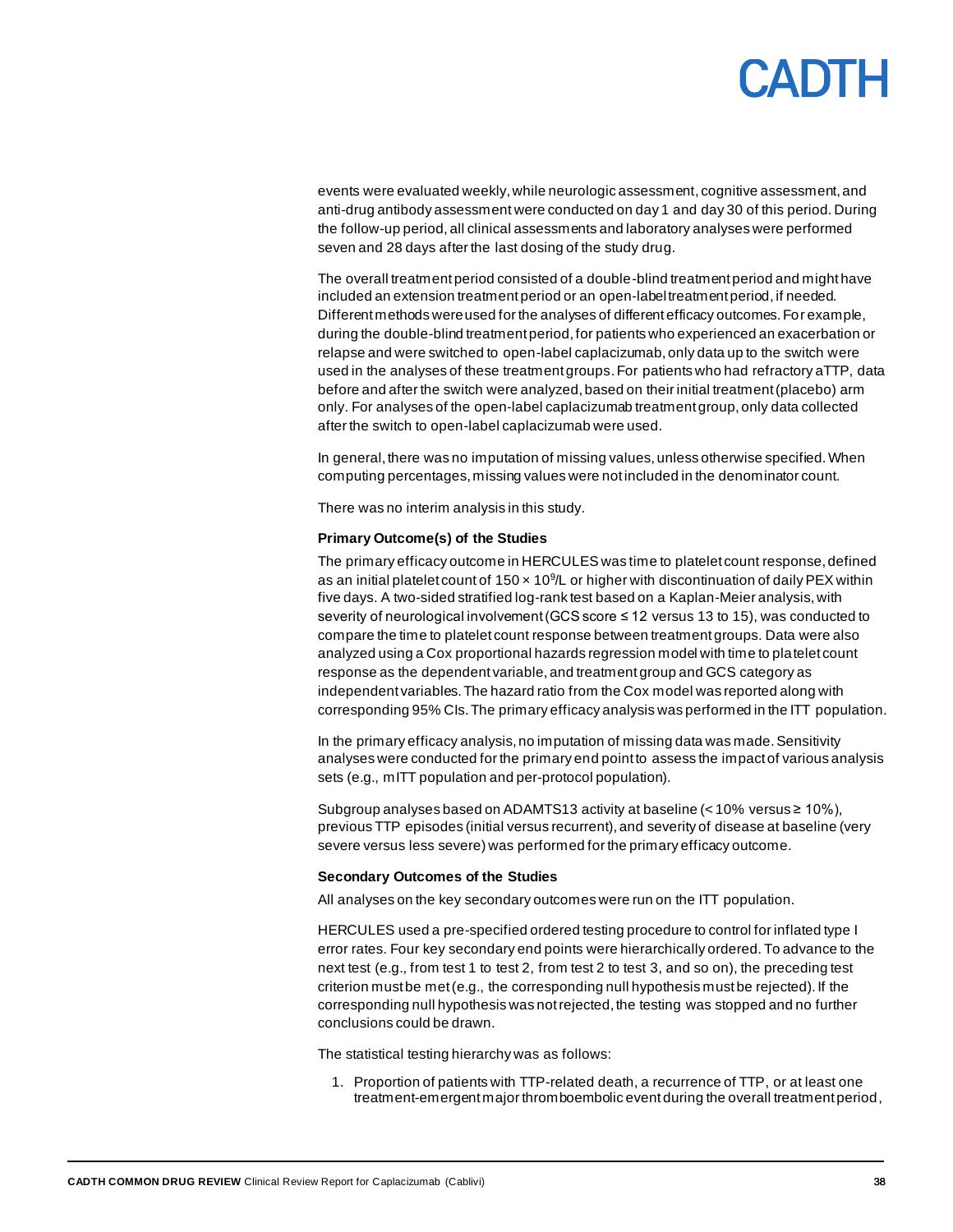including extensions: A Cochran-Mantel-Haenszel test was conducted with adjustment for GCS category (indicating severity of neurological involvement,a stratification factor used in randomization). For both treatment groups, only events that had occurred prior to a switch to open-label caplacizumab were evaluated for this analysis.

- 2. Proportion of patients with aTTP recurrence (defined as exacerbation or relapse, depending on the timing of recurrence) in the overall study period including the fourweek follow-up period: A Cochran-Mantel-Haenszel test was conducted with adjustment for GCS category. For both treatment groups, only recurrences that had occurred prior to a potential switch to open-label caplacizumab were evaluated for this analysis.
- 3. Proportion of patients with refractory aTTP (defined as absence of platelet count doubling after four days of standard treatment and LDH > ULN): A Cochran-Mantel-Haenszel test with adjustment for GCS category was conducted. Patients who had crossed over to open-label caplacizumab were analyzed in the initial treatment arm (placebo) only.Patients who were discontinued because they were lost to follow-up or withdrew consent before day 5 were excluded from the analysis. Missing values in the analyses for refractory aTTP were imputed by using multiple imputation (Markov chain Monte Carlo) using simulated average parameter values.
- 4. Time to normalization of all three organ damage markers (LDH, cTnI, and serum creatinine): among patients with at least one abnormal biomarker at baseline, a stratified log-rank test was conducted based on a Kaplan-Meier analysis with adjustment for GCS category and for an additional factor defining whether the patient had abnormal values at baseline for LDH only (not for cTnI or for serum creatinine). Patients in either initial treatment group who had switched to open-label caplacizumab before having reached the end point were censored at time of switch. All on-treatment records during the double-blind treatment period were included in the analysis.

Other secondary efficacy end points were summarized using descriptive statistics such as the number of observations, means, SEs, and proportions as appropriate. All analyses on other secondary end points were run on the ITT population.

#### *Analysis Populations*

The ITT population included all patients who were randomized, also called the asrandomized set. This was the primary population for efficacy analyses.

The mITT population included all randomized patients who received at least one administration of the study drug, as randomized.The mITT population was used for a selected sensitivity analysis of efficacy.

The per-protocol population was a subpopulation of the ITT population that excluded those patients who had a major protocol deviation. A sensitivity analysis of the primary efficacy outcome was performed on the per-protocol population.

The safety population was defined as all patients who received at least one administration of the study drug as treated, also called the as-treated set. This population was used for analysis of safety, disease markers,and immunogenicity data.

The open-label caplacizumab population referred to all patients who received at least one administration of the open-label study drug. This population was used in cases where a separate analysis of the open-label period was performed.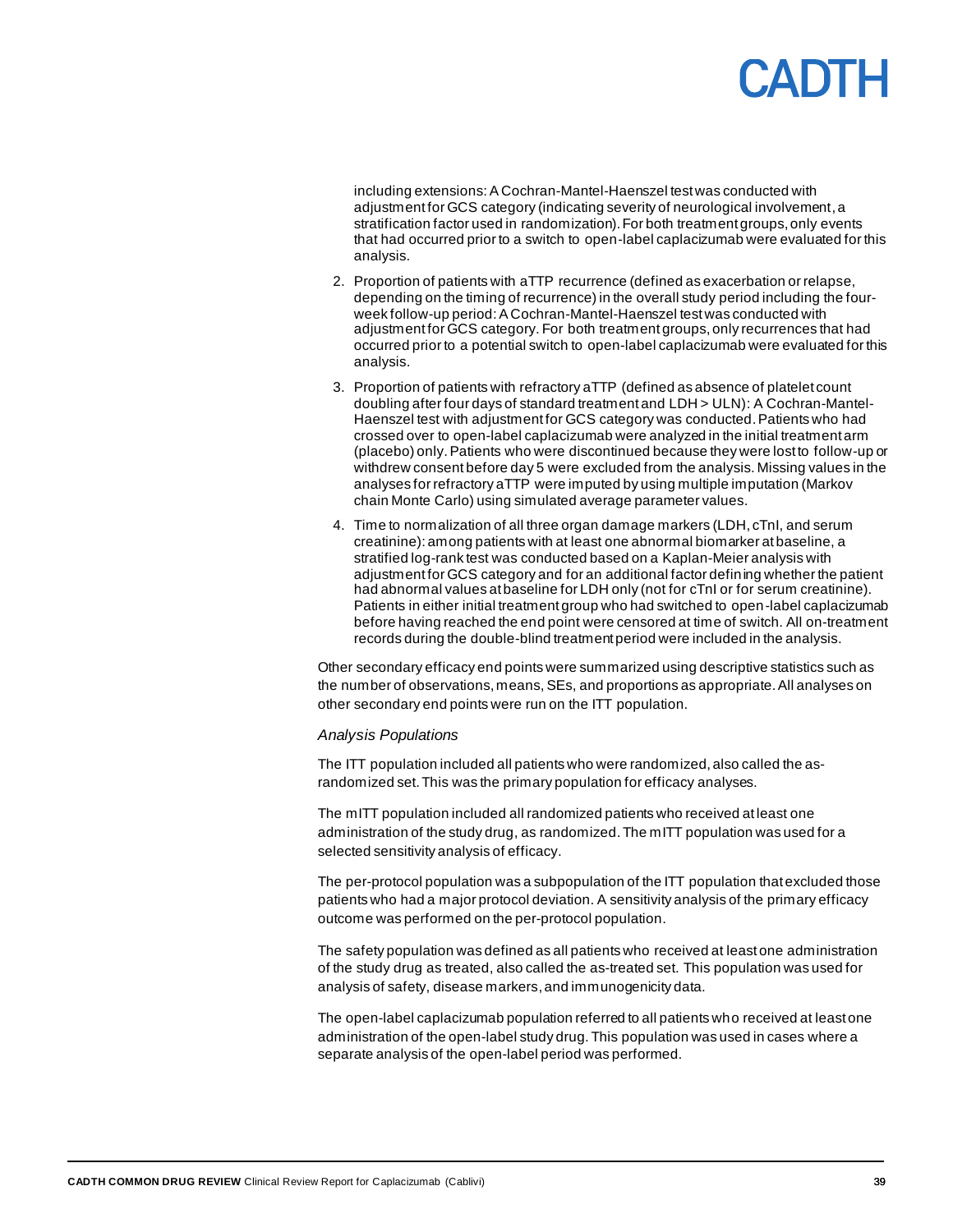### **Results**

#### Patient Disposition

In HERCULES, of a total of 149 patients who were screened, 145 were randomized to receive either caplacizumab ( $n = 72$ ) or placebo ( $n = 73$ ). One patient in the caplacizumab group withdrew consent prior to the first dosing. Three patients in the caplacizumab group and 28 patients in the placebo group experienced a disease recurrence during the doubleblind treatment period. Among those had an aTTP recurrence, two patients in the caplacizumab group and 26 in the placebo group were switched to the open-label caplacizumab therapy. The proportion of patients who completed the overall study period, including the follow-up period, was higher in the caplacizumab group (81%) compared with the placebo group (69%).The main reason for premature study discontinuation was AEs, and the rates of AEs leading to treatment discontinuation were similar in the two treatment groups:8% in the caplacizumab group, and 7% in the placebo group. Other main reasons for study discontinuation were withdrawal of consent and physician's decision.

Details of patient disposition for HERCULES are provided i[n Table](#page-39-0) 5.

### <span id="page-39-0"></span>**Table 5: Patient Disposition**

|                                                     | <b>HERCULES</b>     |                |
|-----------------------------------------------------|---------------------|----------------|
|                                                     | <b>Caplacizumab</b> | <b>Placebo</b> |
| <b>Screened, N</b>                                  | 149                 |                |
| Randomized                                          | 72                  | 73             |
| Experienced a recurrence during DB period, n (%)    | 3(4.1)              | 28 (38.4)      |
| Discontinued the study at time of recurrence        |                     | $\overline{2}$ |
| Switched to OL caplacizumab treatment, n (%)        | 2(2.8)              | 26 (35.6)      |
| Discontinued OL period                              |                     | $\overline{7}$ |
| Completed 30-day post-daily PEX period, n (%)       | 60 (83.3)           | 33 (45.2)      |
| Entered the 1- to 4-week treatment extension, n (%) | 20 (27.8)           | 5(6.8)         |
| Entered the follow-up period, n (%)                 |                     |                |
| Completed overall study period, n (%)               |                     |                |
| Discontinued from the study, n (%)                  | 14 (19.4)           | 23 (31.5)      |
| Primary reason for discontinuation, n (%)           |                     |                |
| Adverse events                                      | 6(8.3)              | 5(6.8)         |
| Lost to follow-up                                   | 0                   | 1(1.4)         |
| Non-compliance with study drug                      | 0                   | 1(1.4)         |
| Patient or legal representative withdrew consent    | 4(5.6)              | 6(8.2)         |
| Physician's decision                                | 2(2.8)              | 4(5.5)         |
| Death                                               | 1(1.4)              | 3(4.1)         |
| Other                                               | 1(1.4)              | 3(4.1)         |
|                                                     |                     |                |
| ITT, n (%)                                          | 72 (100)            | 73 (100)       |
| mITT, n (%)                                         |                     |                |
| PP, n (%)                                           | 41 (56.9)           | 40 (54.8)      |
| Safety, n (%)                                       | 71 (98.6)           | 73 (100)       |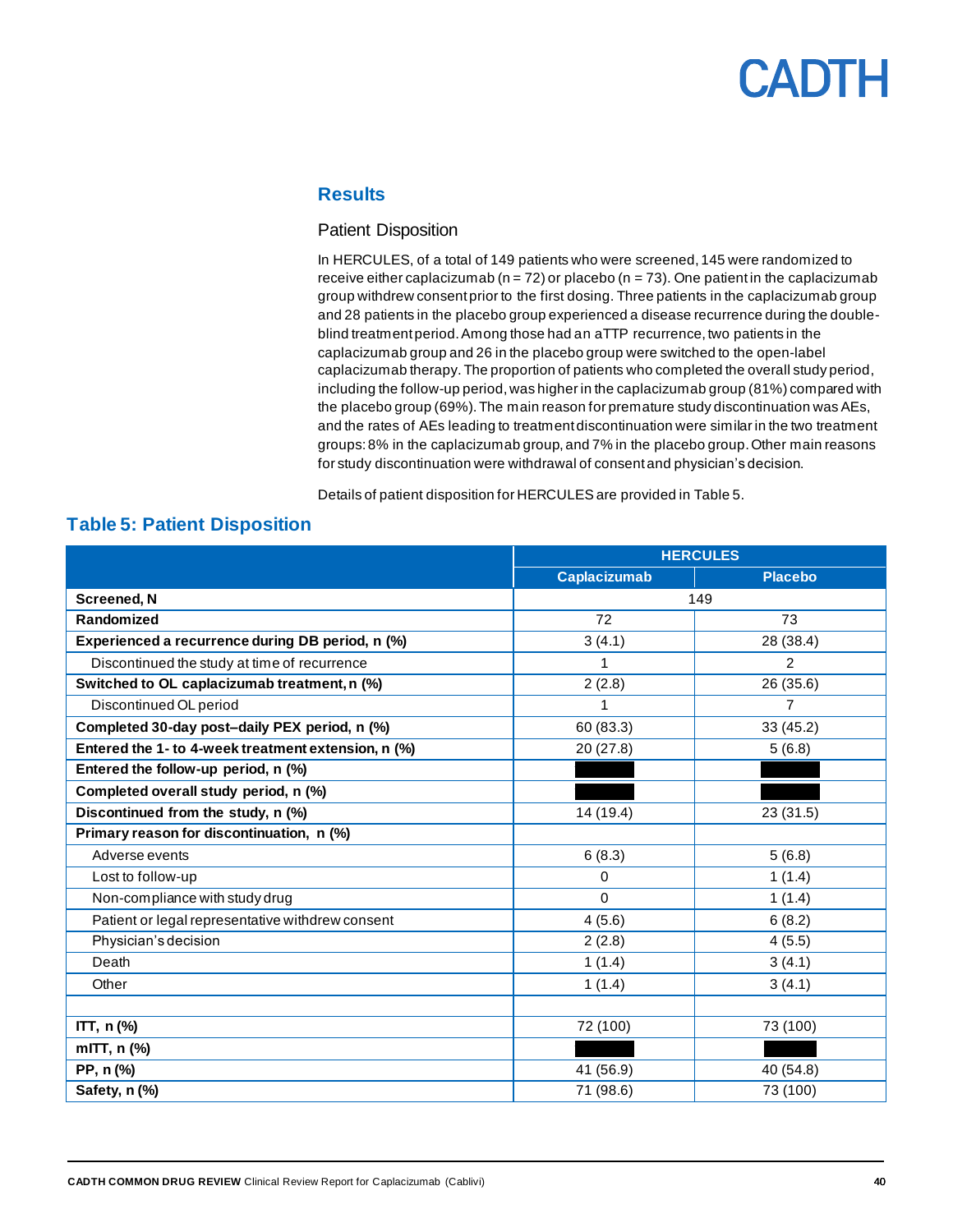

|                        | <b>HERCULES</b>     |                |
|------------------------|---------------------|----------------|
|                        | <b>Caplacizumab</b> | <b>Placebo</b> |
| OL caplacizumab, n (%) | 2(2.8)              | 26 (35.6)      |

DB = double-blind; ITT = intention-to-treat; mITT = modified intention-to-treat; OL = open-label; PEX = plasma exchange; PP = per-protocol. Source: Clinical Study Report for HERCULES.<sup>10</sup>

### Exposure to Study Treatments

Extent of exposure was based on the safety population and calculated as:

- Double-blind duration (days) = Date of last administration minus date of first administration within the double-blind treatment period plus one.
- Open-label treatment duration (for switchers only) (days) = Date of last administration minus date of first administration within the open-label treatment period plus one.

During the double-blind treatment period,which consisted of a daily PEX period and a 30 day post–daily PEX period, the median duration of treatment with the study drug was 35 days in the caplacizumab group and 23 days in the placebo group. For patients switched to open-label caplacizumab, the median duration of treatment was 37 days. Details of patient exposure to study treatments in HERCULES are provided i[n Table](#page-40-0) 6.

### <span id="page-40-0"></span>**Table 6: Extent of Exposure, Safety Population**

|                                                                                | <b>HERCULES</b>                   |                              |
|--------------------------------------------------------------------------------|-----------------------------------|------------------------------|
|                                                                                | <b>Caplacizumab</b><br>$(n = 71)$ | <b>Placebo</b><br>$(n = 73)$ |
| <b>Exposure to study drugs</b>                                                 |                                   |                              |
| <b>DB</b> treatment period                                                     |                                   |                              |
| Duration of study drug treatment, days, median (minimum; maximum)              | 35(1;65)                          | 23(2;66)                     |
| OL treatment period                                                            |                                   |                              |
| Duration of study drug treatment, days, median (minimum; maximum)              | 36.5(3;65)                        | <b>NA</b>                    |
| <b>Exposure to corticosteroids or rituximab</b>                                |                                   |                              |
| Immunosuppressive medications taken during the overall study period, n (%)     | 70 (97.2)                         | 71 (97.3)                    |
| Corticosteroids                                                                | 69 (98.6)                         | 71 (100)                     |
| Rituximab                                                                      | 28 (40.0)                         | 35 (49.3)                    |
| Other                                                                          | 13 (18.6)                         | 4(5.6)                       |
| Immunosuppressive medications taken during the DB daily PEX period, n (%)      |                                   |                              |
| Corticosteroids                                                                |                                   |                              |
| Rituximab                                                                      |                                   |                              |
| Immunosuppressive medications taken during the DB post-daily PEX period, n (%) |                                   |                              |
| Corticosteroids                                                                |                                   |                              |
| Rituximab                                                                      |                                   |                              |
| Immunosuppressive medications taken during the OL daily PEX period, n (%)      |                                   |                              |
| Corticosteroids                                                                |                                   |                              |
| Rituximab                                                                      |                                   |                              |
| Immunosuppressive medications taken during the OL post-daily PEX period, n (%) |                                   |                              |
| Corticosteroids                                                                |                                   |                              |
| Rituximab                                                                      |                                   |                              |
| Immunosuppressive medications taken during the follow-up period, n (%)         |                                   |                              |
| Corticosteroids                                                                |                                   |                              |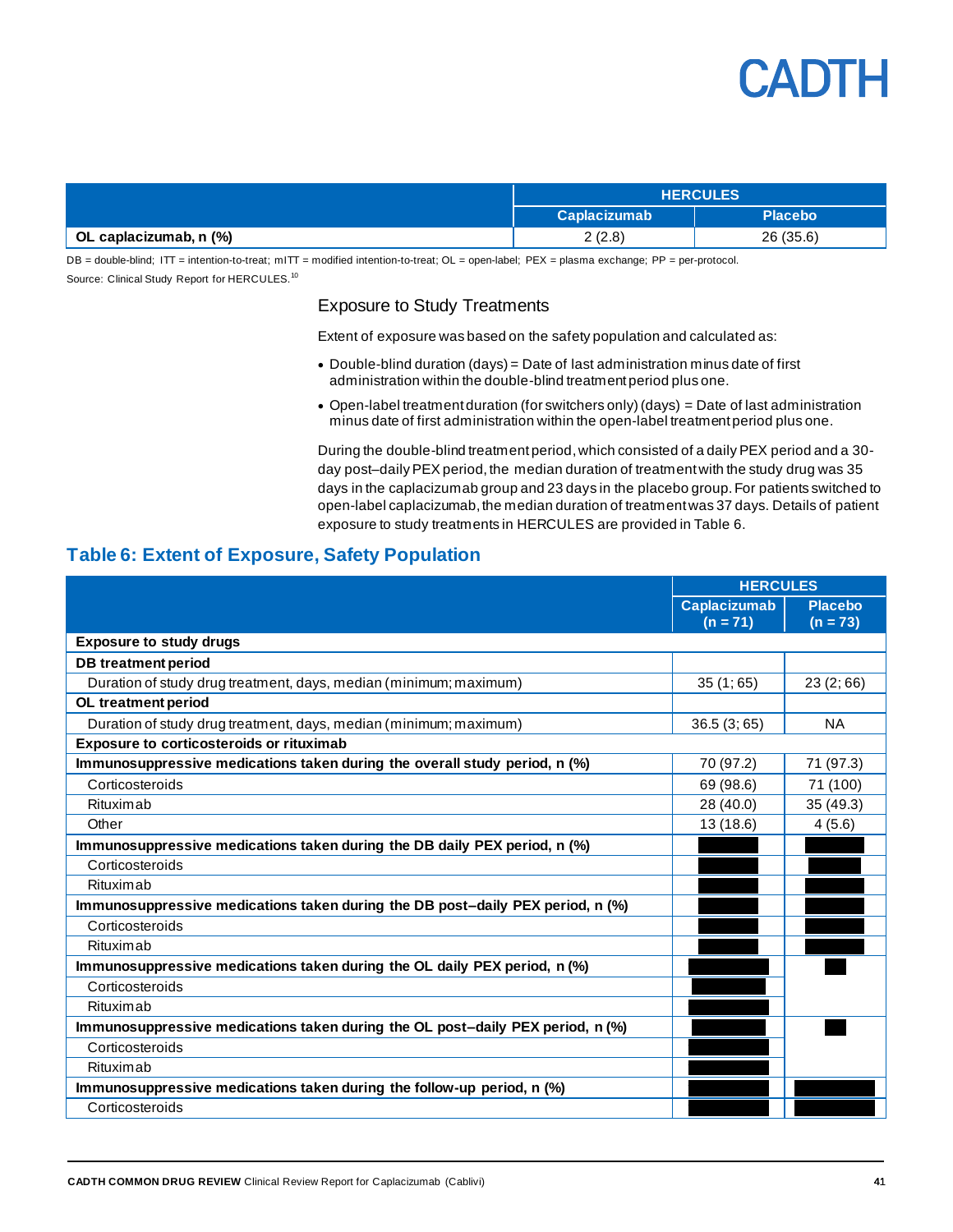

|           | <b>HERCULES</b>            |                              |
|-----------|----------------------------|------------------------------|
|           | Caplacizumab<br>$(n = 71)$ | <b>Placebo</b><br>$(n = 73)$ |
| Rituximab |                            |                              |

DB = double-blind; NA = not applicable; OL = open-label; PEX = plasma exchange. Source: Clinical Study Report for HERCULES.<sup>10</sup>

### **Efficacy**

Only those efficacy outcomes and analyses of subgroups identified in the review protocol are reported subsequently.

#### **Survival**

Three patients in the placebo group compared with no patients in the caplacizumab group died during the daily PEX treatment period. All deaths were considered by the independent adjudication committee to be TTP-related. Two of the deaths were considered by the investigator to be possibly related to the study drug, and the third death was considered not related. None of the deaths were considered by the investigator to be related to corticosteroids or PEX.

In the caplacizumab group, no patients died during the treatment period.One patient died during the follow-up period; this death was assessed as TTP-related by the adjudication committee. The investigator considered the death not related to the study drug or corticosteroid.

Details of mortality are provided i[n Table](#page-41-0) 7.

The sponsor provided an integrated efficacy analysis that included all randomized patients in HERCULES and TITAN (a phase II, single-blind RCT comparing caplacizumab with placebo in patients with aTTP; details are provided in Other Relevant Evidence).<sup>23</sup> The results showed that treatment with caplacizumab was associated with a statistically significant reduction in mortality rates. There were six deaths during the entire study period: one patient (0.9%) in the caplacizumab groups and five patients (4.5%) in the placebo groups. Details are provided in Appendix 3.

### <span id="page-41-0"></span>**Table 7: Mortality – ITT Population, Overall Study Period**

|                                                    | <b>HERCULES</b>                   |                              |
|----------------------------------------------------|-----------------------------------|------------------------------|
|                                                    | <b>Caplacizumab</b><br>$(n = 71)$ | <b>Placebo</b><br>$(n = 73)$ |
| Number of patients analyzed                        | 71                                | 73                           |
| DB treatment period, daily PEX therapy             |                                   | 3(4.1)                       |
| DB treatment period, 30-day post-daily PEX therapy |                                   |                              |
| OL treatment period                                |                                   |                              |
| Follow-up period                                   | 1(1.5)                            | 0                            |
| Overall study treatment period                     | 1(1.4)                            | 3(6.4)                       |

 $DB =$  double-blind;  $IT =$  intention-to-treat;  $OL =$  open-label;  $PEX =$  plasma exchange.

Note: The percentage of death was calculated based on the number of patients available. Although an ITT population was specified, the number of patients in the caplacizumab group was reported as 71.

Source: Clinical Study Report for HERCULES.<sup>10</sup>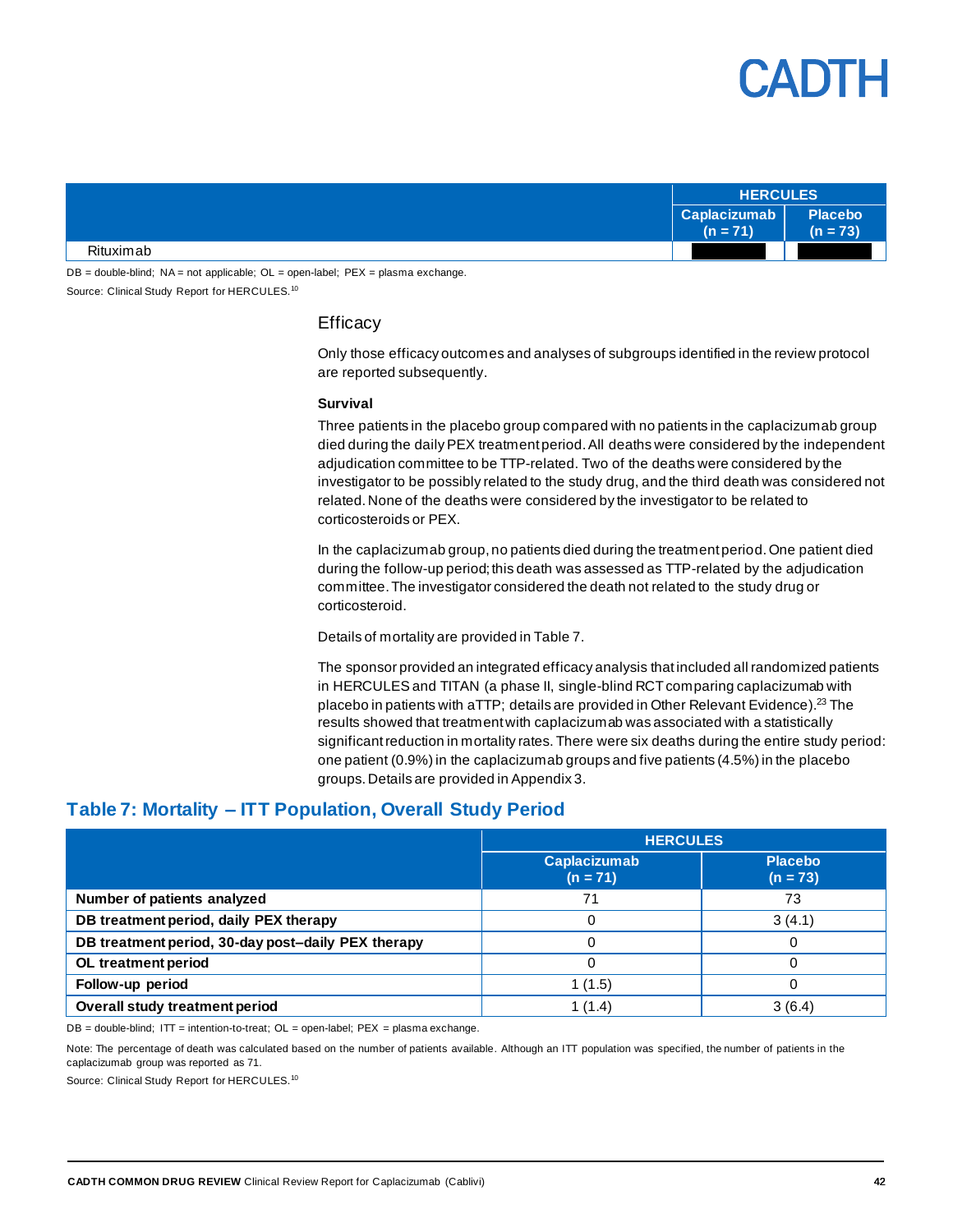#### **Reduction in Use of PEX**

Patients were analyzed according to their initial treatment allocation for this outcome.

During the daily PEX treatment period, the number of days on PEX was similar between two treatment groups (

 $\blacktriangleright$ . Treatment with caplacizumab was associated with reduced total PEX volume compared with placebo; the mean total PEX volume was

respectively. According to the clinical experts consulted for this review, the between-group difference in the PEX volume was clinically relevant.

During the overall treatment period, treatment with caplacizumab was related to a shorter duration of PEX therapy compared with placebo (mean days on PEX:  $5.8$  [SE = 0.5] for caplacizumab and  $9.4$  [SE = 0.8] for placebo). Treatment with caplacizumab was also associated with a reduced total PEX volume compared with placebo (21.3 [SE = 1.6] litres versus  $35.9$   $[SE = 4.2]$  litres, respectively). According to the clinical experts consulted for this review, the between-group difference in the PEX volume was clinically relevant.

The clinical experts consulted on this review indicated that a one-day difference in the number of PEX days would not be considered a clinically meaningful change; whereas, a three-day difference is clinically relevant.

Details of the change in use of PEX are presented i[n Table](#page-42-0) 8.

### <span id="page-42-0"></span>**Table 8: Use of PEX, Intention-to-Treat Population**

|                                                                     | <b>HERCULES</b>                   |                              |
|---------------------------------------------------------------------|-----------------------------------|------------------------------|
|                                                                     | <b>Caplacizumab</b><br>$(n = 72)$ | <b>Placebo</b><br>$(n = 73)$ |
| Number of days of PEX, daily PEX period                             |                                   |                              |
| Number of patients analyzed                                         | 71                                | 73                           |
| Days, mean (SE)                                                     |                                   |                              |
| Days, median (range)                                                |                                   |                              |
| Number of days of PEX, overall treatment period including OL period |                                   |                              |
| Number of patients analyzed                                         | 71                                | 73                           |
| Days, mean (SE)                                                     | 5.8(0.51)                         | 9.4(0.81)                    |
| Days, median (range)                                                | 5 (1 to 35)                       | 7 (3 to 46)                  |
| Total volume of PEX, daily PEX period                               |                                   |                              |
| Number of patients analyzed                                         | 71                                | 73                           |
| L, mean (SE)                                                        |                                   |                              |
| L, median (range)                                                   |                                   |                              |
| Total volume of PEX, overall treatment period, including OL period  |                                   |                              |
| Number of patients analyzed                                         | 71                                | 73                           |
| L, mean (SE)                                                        | 21.33 (1.62)                      | 35.93(4.17)                  |
| L, median (range)                                                   | 18.06 (5.3 to 102.2)              | 26.94 (4.0 to 254.0)         |

OL = open-label; PEX = plasma exchange; SE = standard error.

Source: Clinical Study Report for HERCULES.<sup>10</sup>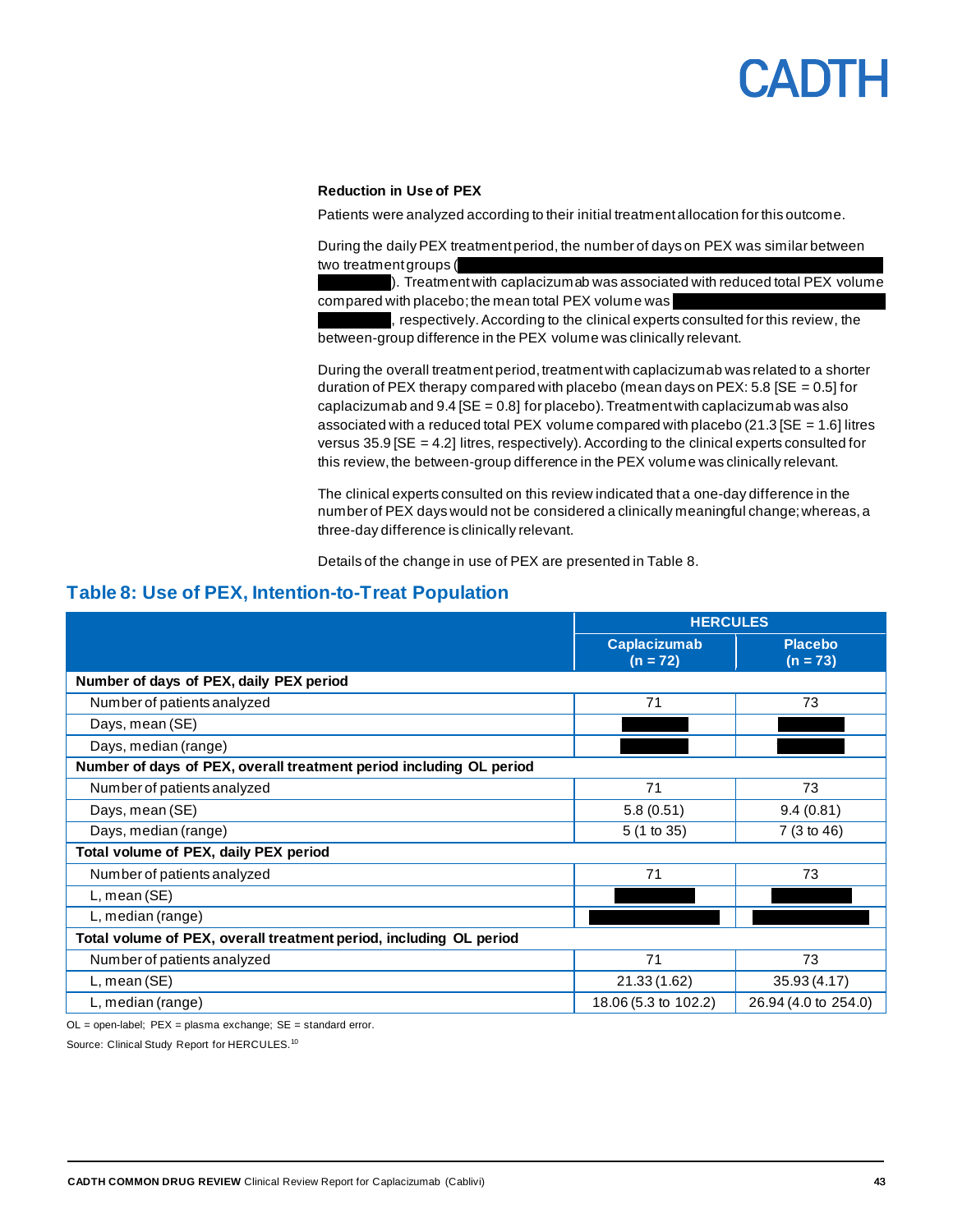#### **Recurrence of aTTP: aTTP Relapse**

Recurrence of aTTP, either a relapse or exacerbation, was measured in different study periods. Relapses occurred after the 30-day post–daily PEX period. In HERCULES, relapse was one component of a composite outcome (ranked first in the statistical test hierarchy, including TTP-related death, recurrence of aTTP, and treatment-emergent major thromboembolic event), and only relapses during the overall treatment period were taken into account in the assessment of this composite outcome. The proportion of patients with a recurrence of aTTP was also assessed alone as a key secondary outcome in the overall study period,including the follow-up period, and ranked second in the statistical test hierarchy.

During the overall study period, a statistically significantly lower percentage of patients in the caplacizumab group (nine patients, 12.7%) compared with the placebo group (28 patients, 38.4%) experienced recurrence of aTTP (an exacerbation or relapse)  $(P = 0.0004)$ . The lower recurrence of aTTP in the caplacizumab group was driven by lower exacerbations in this group.

During the overall treatment period covering the double-blind daily PEX therapy period and the 30-day post–daily PEX period, fewer patients in the caplacizumab group (three patients [4.2%]) reported aTTP recurrence (exacerbations) compared with the placebo group (28 patients, 38.4%).

During the follow-up period, six patients (9.1%) in the caplacizumab group had an aTTP recurrence (relapse) compared with no patients in the placebo group.

Details of aTTP recurrence are presented i[n Table](#page-43-0) 9.

### <span id="page-43-0"></span>**Table 9: Recurrence of aTTP in the ITT Population – Overall Study Period, DB Treatment Period, and Follow-Up Period**

|                                                                                 | <b>HERCULES</b>                   |                              |
|---------------------------------------------------------------------------------|-----------------------------------|------------------------------|
|                                                                                 | <b>Caplacizumab</b><br>$(n = 72)$ | <b>Placebo</b><br>$(n = 73)$ |
| Number of patients analyzed                                                     | 71                                | 73                           |
| Recurrence of aTTP during overall study period (relapse or exacerbation), n (%) | 9(12.7)                           | 28 (38.4)                    |
| P value for caplacizumab versus placebo                                         | $P = 0.0004$                      |                              |
|                                                                                 |                                   |                              |
| Number of patients analyzed                                                     | 71                                | 73                           |
| Recurrence of aTTP during DB treatment period (exacerbation), n (%)             | 3(4.2)                            | 28 (38.4)                    |
|                                                                                 |                                   |                              |
| Number of patients analyzed                                                     | 66                                | NR.                          |
| Recurrence of aTTP during follow-up (relapse), n (%)                            | 6(9.1)                            | 0                            |

aTTP = acquired thrombotic thrombocytopenic purpura; DB = double-blind; ITT = intention-to-treat; NR = not reported.

Note: P value of Cochran-Mantel-Haenszel test comparing caplacizumab with placebo adjusted for Glasgow Coma Scale score at randomization.

Source: Clinical Study Report for HERCULES.<sup>10</sup>

#### **Recurrence of aTTP: aTTP Exacerbation**

This outcome was one component of a composite end point(TTP-related death, recurrence of aTTP, or at least one treatment-emergent major thromboembolic event). During the overall treatment period that covered the double-blind daily PEX therapy and 30-day post–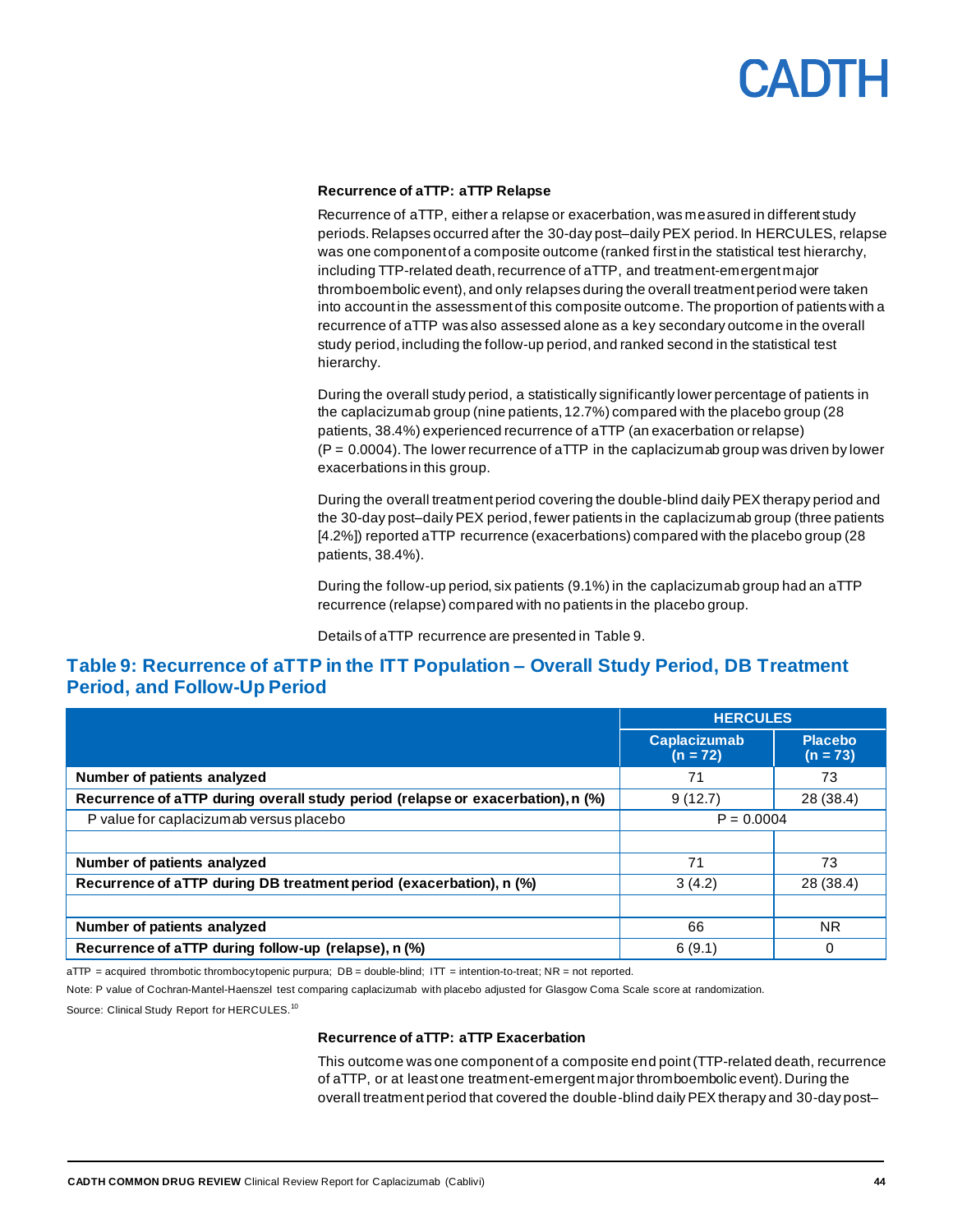daily PEX therapy, the risk of aTTP exacerbation was lower in the caplacizumab group (three patients [4.2%]) compared with the placebo group (28 patients [38.4%]). The statistically significant between-group difference (P < 0.0001) in the composite end point was largely driven by aTTP exacerbation.

Details of the aTTP exacerbation and the composite end point are provided i[n Table](#page-44-0) 10.

### <span id="page-44-0"></span>**Table 10: TTP-Related Death, Recurrence of TTP, or One or More Treatment-Emergent Major Thromboembolic Events – ITT Population, Overall Treatment Period**

|                                                               | <b>HERCULES</b>           |                     |
|---------------------------------------------------------------|---------------------------|---------------------|
|                                                               | Caplacizumab ( $n = 72$ ) | Placebo (n = $73$ ) |
| Number of patients analyzed                                   | 71                        | 73                  |
| TTP-related death, n (%)                                      |                           | 3(4.1)              |
| Recurrence of TTP (exacerbation), n (%)                       | 3(4.2)                    | 28 (38.4)           |
| $\geq$ 1 treatment-emergent major thromboembolic event, n (%) | 6(8.5)                    | 6(8.2)              |
| Total, $a$ n $(\%)$                                           | 9(12.7)                   | 36 (49.3)           |
| P value for caplacizumab versus placebo                       | P < 0.0001 <sup>b</sup>   |                     |

GCS = Glasgow Coma Scale; ITT = intention-to-treat; TTP = thrombotic thrombocytopenic purpura.

a At least one of the following: TTP-related death, recurrence of TTP, or one or more treatment-emergent major thromboembolic events.

<sup>b</sup> P value of Cochran-Mantel-Haenszel test comparing caplacizumab with placebo, adjusting for GCS at randomization.

Source: Clinical Study Report for HERCULES.<sup>10</sup>

#### **Health-Related Quality of Life**

This outcome was not assessed in HERCULES.

#### **Productivity**

This outcome was not assessed in HERCULES.

#### **Organ Damage Markers**

The normalization of all three organ damage markers was one of the key secondary efficacy end points in HERCULES and ranked fourth in the statistical test hierarchy. For each of these outcomes, only patients with abnormal measurements at baseline were included in the analyses.

The Kaplan-Meier analysis of normalization of three organ damage markers (LDH, cardiac troponin,and serum creatinine) showed a trend toward faster normalization of these markers in patients treated with caplacizumab compared with those treated with placebo. The median time to normalization was 2.86 days (95% CI, 1.93 to 3.86) in the caplacizumab group and 3.36 days (95% CI, 1.88 to 7.71) in the placebo group, respectively. No formal statistical test was performed on this fourth key secondary end point, as the test on the third key secondary end point (proportion of patients with refractory aTTP) did not reach statistical significance.

Details of time to normalization of all three markers as well as time to normalization for each marker are presented in [Table](#page-45-0) 11.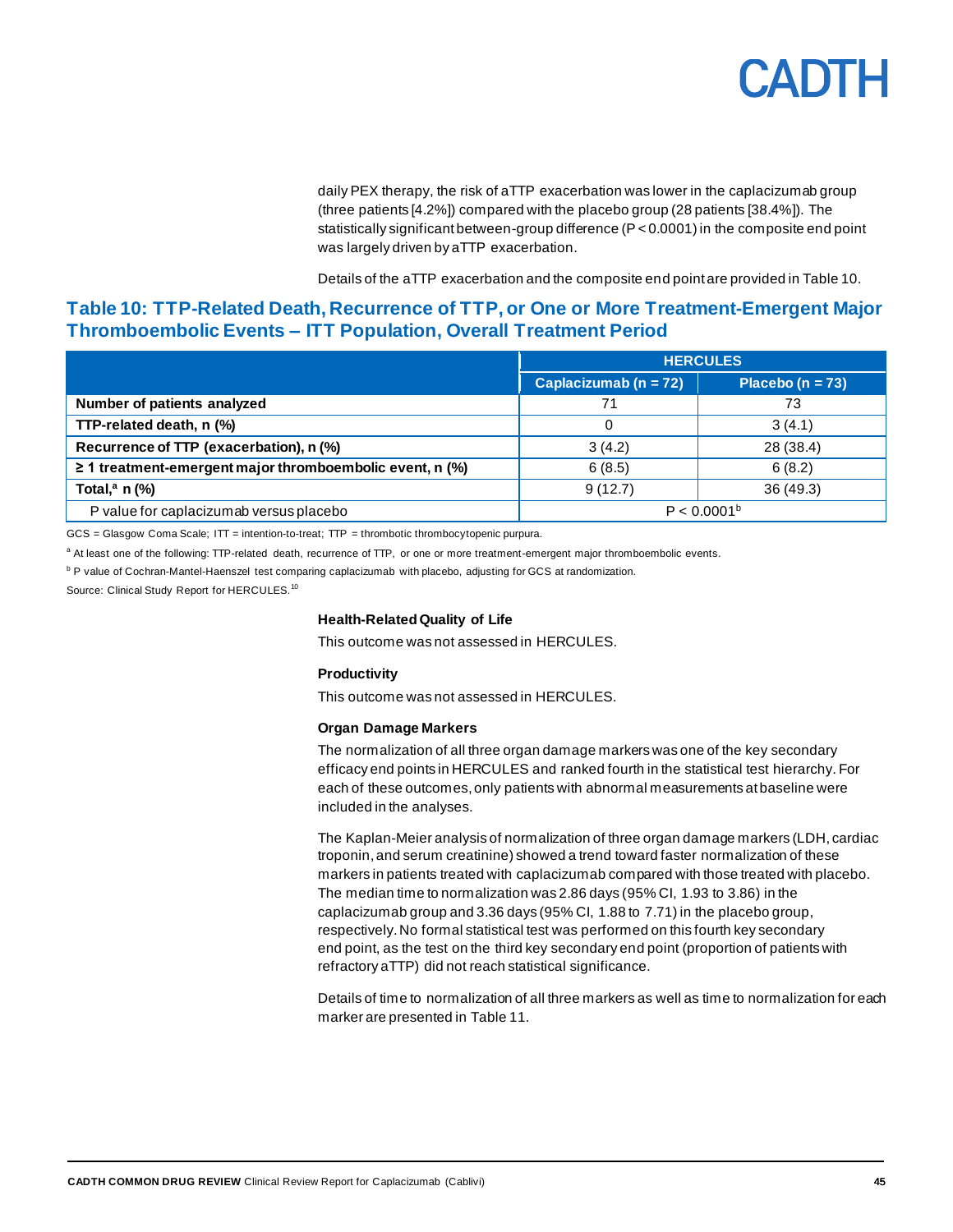

## <span id="page-45-0"></span>**Table 11: Normalization of Organ Damage Markers (LDH, Cardiac Troponin, and Serum Creatinine) – ITT Population**

|                             | <b>HERCULES</b>           |                      |
|-----------------------------|---------------------------|----------------------|
|                             | Caplacizumab ( $n = 72$ ) | Placebo ( $n = 73$ ) |
| All 3 markers               |                           |                      |
| Number of patients analyzed | 65                        | 66                   |
| Days, median (95% CI)       | 2.86 (1.93 to 3.86)       | 3.36 (1.88 to 7.71)  |
| <b>LDH</b>                  |                           |                      |
| Number of patients analyzed |                           |                      |
| Days, median (95% CI)       |                           |                      |
| Cardiac troponin            |                           |                      |
| Number of patients analyzed |                           |                      |
| Days, median (95% CI)       |                           |                      |
| <b>Serum creatinine</b>     |                           |                      |
| Number of patients analyzed |                           |                      |
| Days, median (95% CI)       |                           |                      |

 $CI = confidence$  interval;  $IT =$  intention-to-treat;  $LDH =$  lactate dehydrogenase.

Note: For each of these outcomes, only patients with abnormal measurements at baseline were included in the analyses.

Source: Clinical Study Report for HERCULES.<sup>10</sup>

#### **Prevention of Major Thromboembolic Events**

This outcome was one component of a composite outcome (TTP-related death, recurrence of TTP, or at least one treatment-emergent major thromboembolic event). During the overall treatment period, which covered the double-blind daily PEX therapy and 30-day post–daily PEX therapy, the number of patients experiencing major thromboembolic events was similar between the caplacizumab group (six patients, 8.5%) and the placebo group (six patients, 8.2%).

Details of the prevention of major thromboembolic events are provided i[n Table](#page-44-0) 10 and [Table](#page-45-1) 12.

### <span id="page-45-1"></span>**Table 12: Prevention of Major Thromboembolic Events, ITT Population, Overall Study Period**

|                                                                                       | <b>HERCULES</b>                   |                              |
|---------------------------------------------------------------------------------------|-----------------------------------|------------------------------|
|                                                                                       | <b>Caplacizumab</b><br>$(n = 72)$ | <b>Placebo</b><br>$(n = 73)$ |
| Number of patients analyzed                                                           | 71                                | 73                           |
| Number of patients with ≥ 1 treatment-emergent major thromboembolic<br>event, $n$ $%$ | 6(8.5)                            | 6(8.2)                       |
| Cerebrovascular accident                                                              | 2(2.8)                            | 3(4.1)                       |
| Myocardial infarction                                                                 | 1(1.4)                            | 1(1.4)                       |
| Pulmonary embolism                                                                    | 1(1.4)                            | $\Omega$                     |
| Spontaneous DVT                                                                       | 0                                 | 1(1.4)                       |
| Catheter-associated DVT                                                               | 3(4.2)                            | 2(2.7)                       |

 $DVT = deep$  venous thrombosis;  $IT = intention-to-treat$ .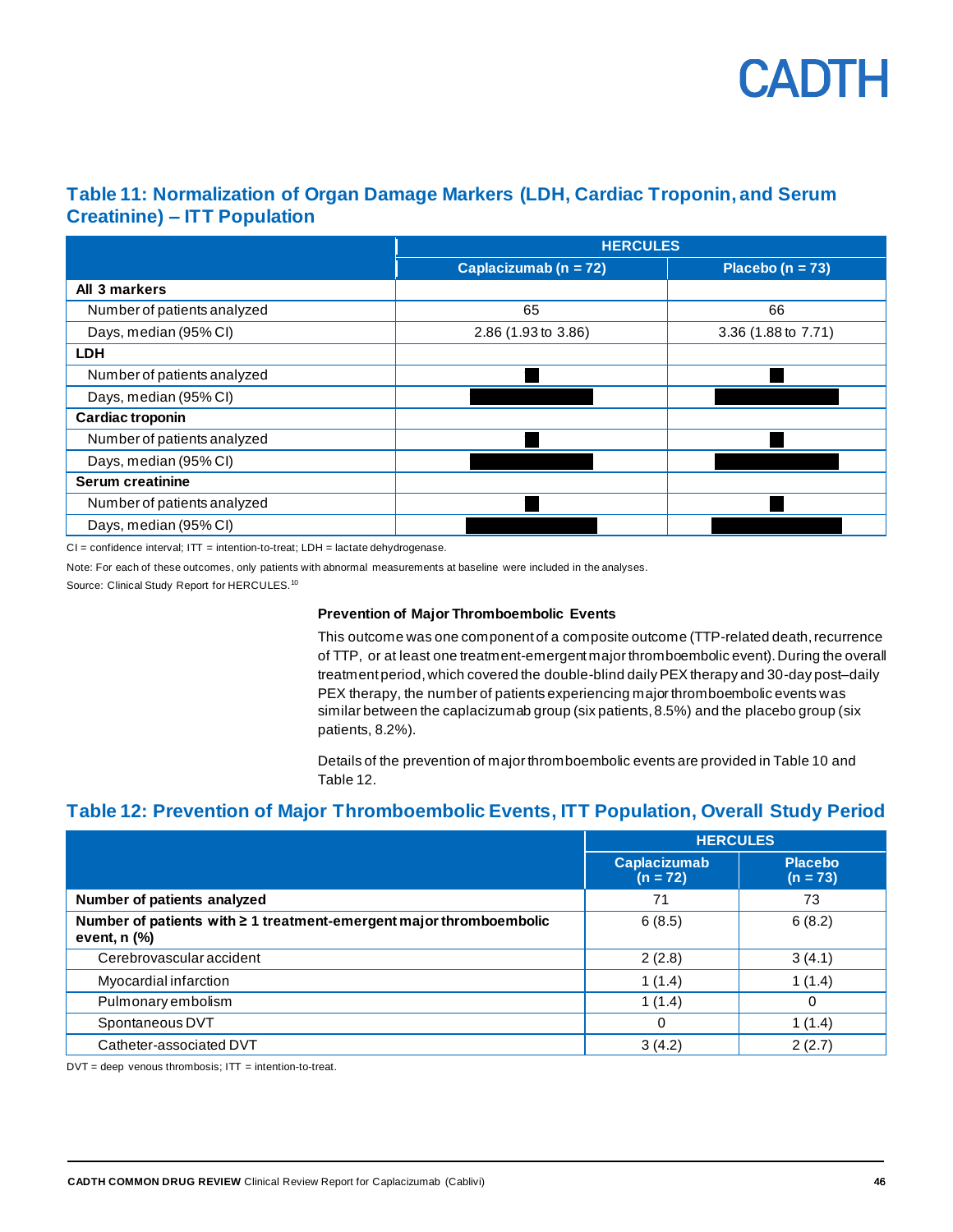#### **Prevention of Refractory aTTP**

Refractory aTTP was one of the key secondary efficacy end points in HERCULES and ranked third in the statistical test hierarchy. Refractory aTTP was defined as the absence of platelet count doubling after four days of standard treatment and an LDH greater than the ULN.

During the double-blind treatment period covering the daily PEX therapy period and the 30 day post–daily PEX therapy period, no patients in the caplacizumab group and three patients (4.2%) in the placebo group experienced refractory aTTP. The between-group difference in refractory aTTP was not statistically significant ( $P = 0.0572$ ). When refractory aTTP was defined using the criteria developed by Scully et al., the between-group difference reached statistical significance  $(P = 0.0178)$ .

Subgroup analyses based on severity of disease at baseline or previous TTP episodes was performed. However, the interpretation of results was challenging due to the small number of events in the treatment groups.

Details of prevention of refractory aTTP are provided i[n Table](#page-46-0) 13.

The sponsor provided an integrated efficacy analysis that included all randomized patients in HERCULES and TITAN.<sup>23</sup> The results showed that treatment with caplacizumab was associated with a statistically significant reduction in the number of patients who were refractory to therapy during the treatment period (zero patients in the caplacizumab groups compared with seven patients, 6.3% in the placebo groups). Details are provided in Appendix 3.

### <span id="page-46-0"></span>**Table 13: Refractory aTTP – ITT Population, Double-Blind Study Treatment Period**

|                                                                             | <b>HERCULES</b>           |                      |
|-----------------------------------------------------------------------------|---------------------------|----------------------|
|                                                                             | Caplacizumab ( $n = 72$ ) | Placebo ( $n = 73$ ) |
| Number of patients analyzed                                                 | 71                        | 73                   |
| Number of patients with refractory aTTP, n (%) <sup>a</sup>                 | 0                         | 3(4.2)               |
| P value                                                                     | 0.0572                    |                      |
| Subgroups (previous aTTP episode):                                          |                           |                      |
| Initial                                                                     |                           |                      |
| Recurrent                                                                   |                           |                      |
| Subgroups (baseline disease severity):                                      |                           |                      |
| Less severe                                                                 |                           |                      |
| Very severe                                                                 |                           |                      |
| Number of patients with refractory aTTP using Scully's criteria, n $(\%)^b$ |                           |                      |
| P value                                                                     |                           |                      |

aTTP = acquired thrombotic thrombocytopenic purpura; GCS = Glasgow Coma Scale; ITT = intention-to-treat; LDH = lactate dehydrogenase; TTP = thrombotic thrombocytopenic purpura; ULN = upper limit of normal.

Note: P value of Cochran-Mantel-Haenszel test comparing caplacizumab group with placebo, adjusted for GCS at randomization.

a Refractory TTP was defined as the lack of a doubling of the platelet count after four days of treatment (i.e., platelet count after four days of standard treatment divided by the count at start of treatment is  $<$  2) and LDH  $>$  ULN.

 $^{\text{b}}$  Refractory TTP was defined as a platelet count at day  $\mathcal X$  below the platelet count at day  $\mathcal X$  minus 1 for at least one value of  $\mathcal X$ , where  $\mathcal X$  = 2, 3, 4, or 5 and LDH  $> 1.5 \times$  ULN from day 1 to day 5.

Source: Clinical Study Report for HERCULES.<sup>10</sup>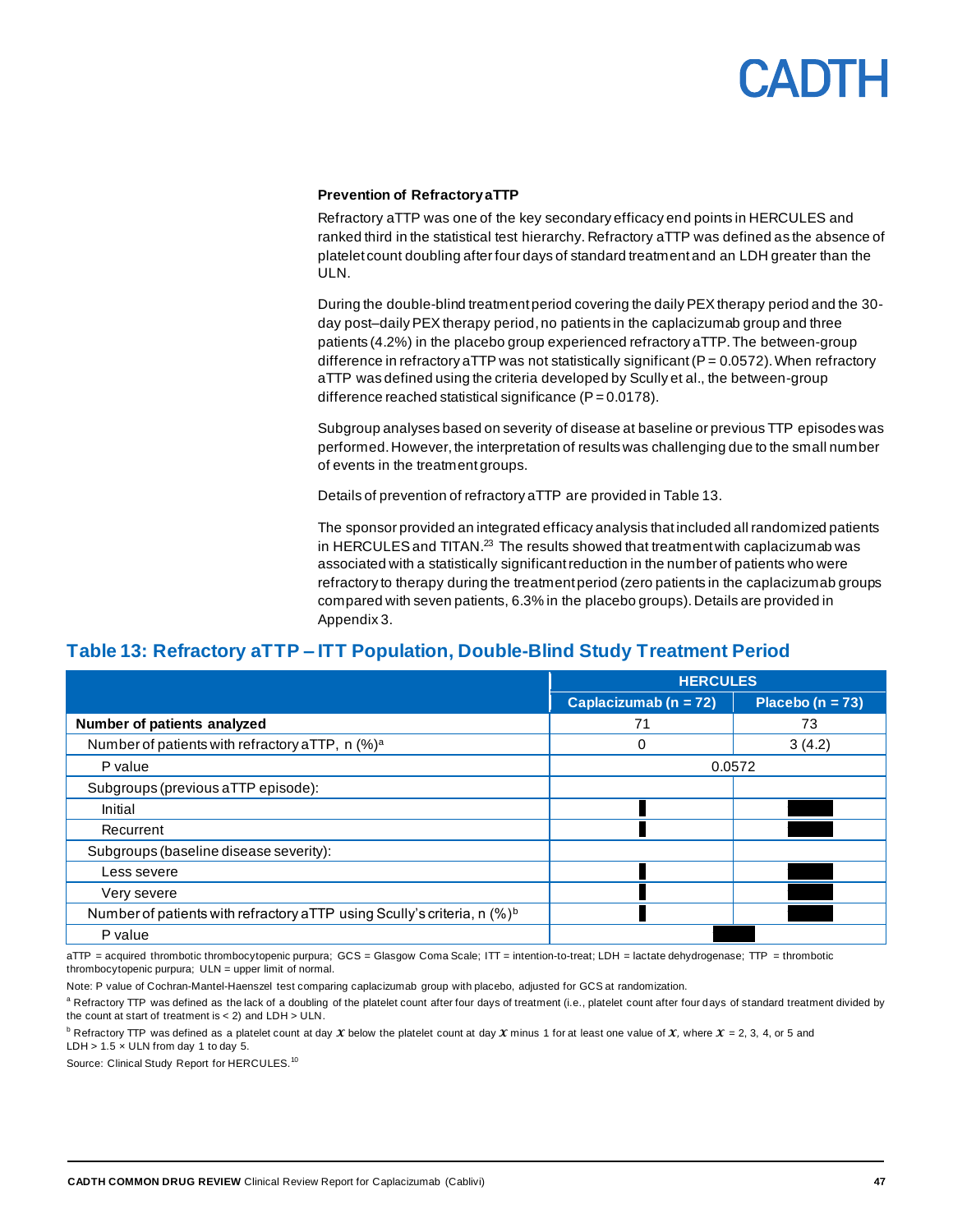#### **Time to Platelet Count Response**

This was the primary efficacy end point in HERCULES. A statistically significantly shorter time to normalization of the platelet count was observed in the caplacizumab group (median 2.69 days; 95% CI, 1.89 to 2.83) compared with the placebo group (median 2.88 days; 95% CI, 2.68 to 3.56; P = 0.0099). A hazard ratio of 1.55 (95% CI, 1.095 to 2.195) generated with a Cox proportional hazards model indicated that, at any given time point, patients in the caplacizumab group were 1.55 times more likely to achieve a platelet count response compared with those in the placebo group [\(Table](#page-47-0) 14).

Results of the subgroup analyses based on GCS scores suggested that the time to normalization of the platelet count response was shorter in patients treated with caplacizumab compared with those treated with placebo.

Sensitivity analyses were performed to assess the robustness of the primary analysis result to different datasets, mITT population,and the per-protocol population. The results were very similar to those of the primary analysis (data not shown).

### <span id="page-47-0"></span>**Table 14: Time to Platelet Count Response, ITT Population**

|                                       | <b>HERCULES</b>           |                      |
|---------------------------------------|---------------------------|----------------------|
|                                       | Caplacizumab ( $n = 72$ ) | Placebo ( $n = 73$ ) |
| Time to platelet count response, days |                           |                      |
| 25th percentile (95% CI)              | 1.75 (1.65 to 1.87)       | 1.94 (1.70 to 2.64)  |
| Median (95% CI)                       | 2.69 (1.89 to 2.83)       | 2.88 (2.68 to 3.56)  |
| 75th percentile (95% CI)              | 2.95 (2.85 to 3.81)       | 4.50 (3.78 to 7.79)  |
| P value (stratified log-rank test)    | 0.0099                    |                      |
| <b>HR (95% CI)</b>                    | 1.55 (1.095 to 2.195)     |                      |
| Subgroup analysis                     |                           |                      |
| GCS score $\leq 12$                   |                           |                      |
| Number of patients analyzed           | 6                         | 5                    |
| Days, median (95% CI)                 |                           |                      |
| GCS score of 13 to 15                 |                           |                      |
| Number of patients analyzed           | 65                        | 67                   |
| Days, median (95% CI)                 |                           |                      |

CI = confidence interval; GCS = Glasgow Coma Scale; HR = hazard ratio; ITT = intention-to-treat.

Note: Cox proportional hazards model with treatment group and GCS category as independent variables, a hazard ratio greater than 1 indicates advantage of caplacizumab.

Source: Clinical Study Report for HERCULES.<sup>10</sup>

#### **Change in Platelet Counts From Baseline**

At the end of the double-blind treatment period, more patients treated with caplacizumab (**verviol**) reached a platelet count of  $150 \times 10^9$ L or higher compared with those in the placebo group ( $v = v$ ) in the ITT population.

At the end of the open-label caplacizumab treatment period, vacance varieved a platelet count of  $150 \times 10^9$ /L or higher.

### **Neurological Assessment**

The number of patients with neurological symptoms decreased from baseline during the daily PEX period and 30-day post–daily PEX period in both treatment groups. In patients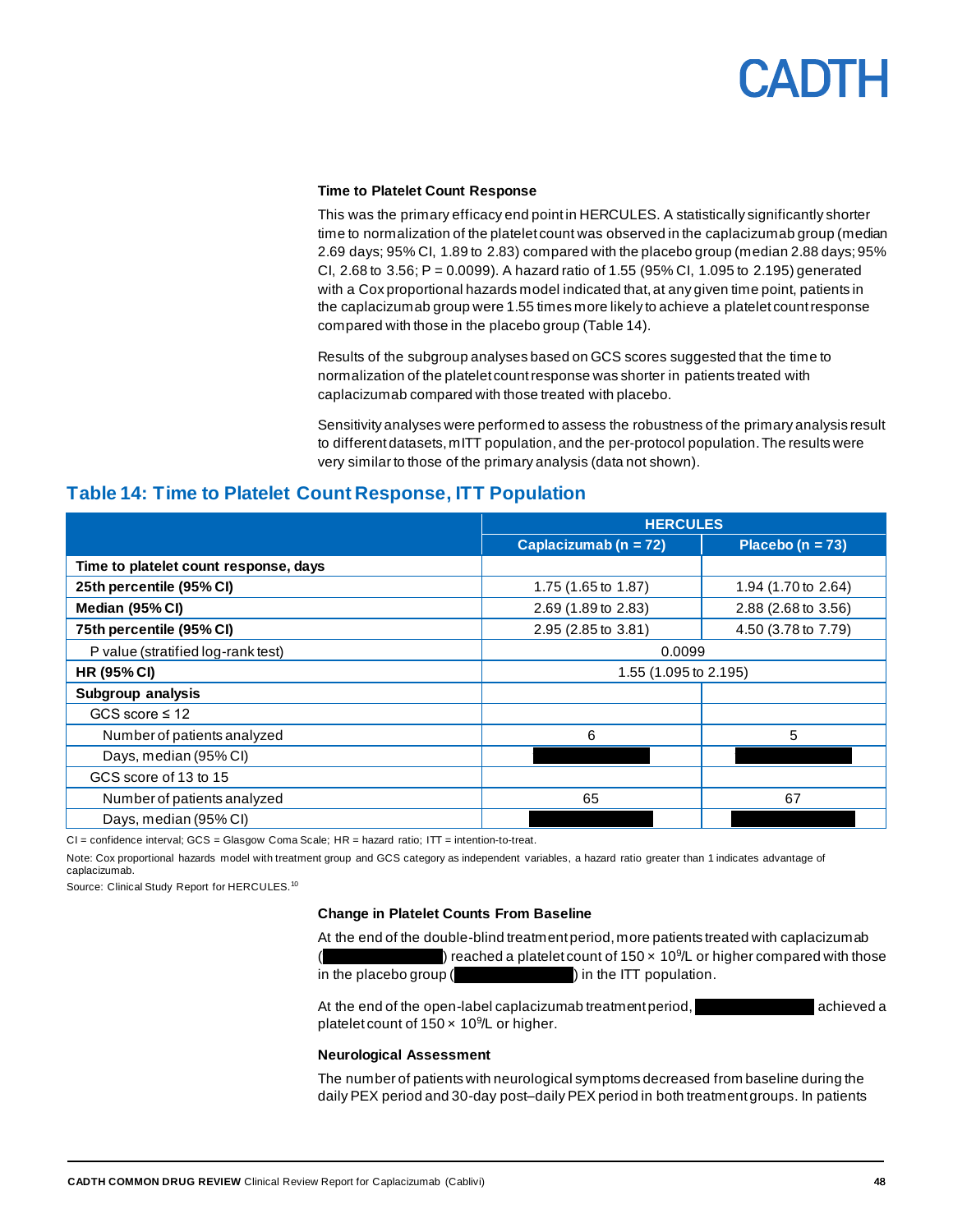treated with caplacizumab, the proportion of patients with neurological symptoms decreased from vvvvvoltal via voltation via the end of the follow-up period. In patients treated with placebo, the proportion of patients with neurological symptoms decreased from at the end of the follow-up period.

Details of change in neurological symptoms are provided i[n Table](#page-48-0) 15.

## <span id="page-48-0"></span>**Table 15: Neurological Symptoms, ITT Population**

|                                            | <b>HERCULES</b>           |                      |  |
|--------------------------------------------|---------------------------|----------------------|--|
|                                            | Caplacizumab ( $n = 72$ ) | Placebo ( $n = 73$ ) |  |
| <b>Neurological symptoms</b>               |                           |                      |  |
| Baseline, n (%)                            |                           |                      |  |
| End of daily PEX period, n (%)             |                           |                      |  |
| End of 30-day post-daily PEX period, n (%) |                           |                      |  |
| End of follow-up period, n (%)             |                           |                      |  |

 $IT =$  intention-to-treat;  $PEX =$  plasma exchange.

Source: Clinical Study Report for HERCULES.<sup>10</sup>

#### **Cognitive Assessment**

The median SMMSE scores at baseline were  $\Box$  in the caplacizumab group and  $\Box$  in the placebo group. The scores were considered within the normal range using the general population as a reference.<sup>21</sup> During the treatment period, SMMSE scores increased (improved) in both treatment groups on day 5 of daily PEX as well as at the end of the 30 day post–daily PEX period. The improvement was maintained at the end of the follow-up period in both groups.

Cognitive assessment details are presented i[n Table](#page-48-1) 16.

### <span id="page-48-1"></span>**Table 16: Cognitive Assessment, ITT Population**

|                                                     | <b>HERCULES</b>           |                      |
|-----------------------------------------------------|---------------------------|----------------------|
|                                                     | Caplacizumab ( $n = 72$ ) | Placebo ( $n = 73$ ) |
| <b>SMMSE score</b>                                  |                           |                      |
| Baseline, median (range)                            |                           |                      |
| Number of patients analyzed                         |                           |                      |
| Day 5 of daily PEX period, median (range)           |                           |                      |
| Number of patients analyzed                         |                           |                      |
| End of 30-day post-daily PEX period, median (range) |                           |                      |
| Number of patients analyzed                         |                           |                      |
| End of follow-up period, median (range)             |                           |                      |

ITT = intention-to-treat; PEX = plasma exchange; SMMSE = Standardized Mini-Mental State Examination. Source: Clinical Study Report for HERCULES.<sup>10</sup>

#### **Hospitalization Due to aTTP Episodes**

Treatment with caplacizumab was associated with a reduction in the number of days in the ICU and hospital during the overall treatment period compared with placebo. The overall treatment period included data from the post–daily PEX period and the open-label treatment period (where patients were analyzed according to their initial treatment allocation).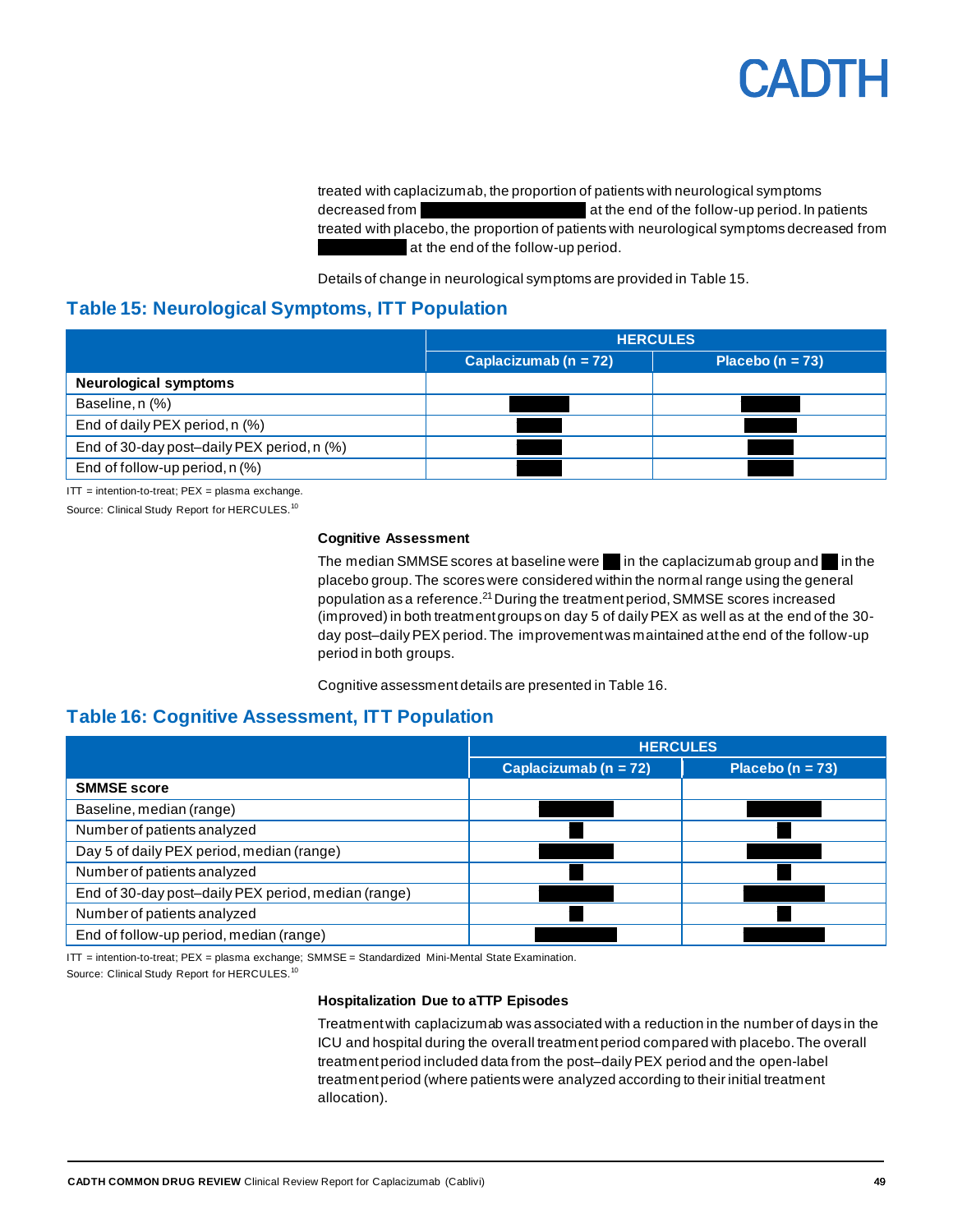During the daily PEX period, the mean number of days in ICU was in the caplacizumab group and vviolence in the placebo group. During the overall treatment period, including the open-label caplacizumab period, the mean number of days in ICU was 3.4 days in the caplacizumab group and 9.7 days in the placebo group. During the overall treatment period, including the follow-up period, the mean number of days in ICU was in the caplacizumab group and  $\Box$  in the placebo group.

During the daily PEX period, the mean number of days in hospital was in the caplacizumab group and value in the placebo group. During the overall treatment period, including the open-label caplacizumab period, the mean number of days in hospital was 9.9 days in the caplacizumab group and 14.4 days in the placebo group. During the overall treatment period, including the follow-up period, the mean number of days in hospital was variable in the caplacizumab group and variable in the placebo group.

Details related to duration of ICU stay or hospital stay are presented i[n Table](#page-49-0) 17.

# <span id="page-49-0"></span>**Table 17: Days in ICU and Hospital, ITT Population**

|                                                      | <b>HERCULES</b>       |                      |  |
|------------------------------------------------------|-----------------------|----------------------|--|
|                                                      | Caplacizumab (n = 72) | Placebo ( $n = 73$ ) |  |
| Number of days in ICU                                |                       |                      |  |
| Daily PEX period                                     |                       |                      |  |
| Number of patients analyzed                          |                       |                      |  |
| Number of days, mean (SE)                            |                       |                      |  |
| Number of days, median (range)                       |                       |                      |  |
| Overall treatment period, including OL period        |                       |                      |  |
| Number of patients analyzed                          | 28                    | 27                   |  |
| Number of days, mean (SE)                            | 3.4(0.40)             | 9.7(2.12)            |  |
| Number of days, median (range)                       | 3.0 (1 to 10)         | 5.0 (1 to 47)        |  |
| Overall treatment period including follow-up period  |                       |                      |  |
| Number of patients analyzed                          |                       |                      |  |
| Number of days, mean (SE)                            |                       |                      |  |
| Number of days, median (range)                       |                       |                      |  |
| Number of days in hospital                           |                       |                      |  |
| Daily PEX period                                     |                       |                      |  |
| Number of patients analyzed                          |                       |                      |  |
| Number of days, mean (SE)                            |                       |                      |  |
| Number of days, median (range)                       |                       |                      |  |
| Overall treatment period, including OL period        |                       |                      |  |
| Number of patients analyzed                          | 71                    | 73                   |  |
| Number of days, mean (SE)                            | 9.9(0.70)             | 14.4 (1.22)          |  |
| Number of days, median (range)                       | 9.0 (2 to 37)         | 12.0 (4 to 53)       |  |
| Overall treatment period, including follow-up period |                       |                      |  |
| Number of patients analyzed                          |                       |                      |  |
| Number of days, mean (SE)                            |                       |                      |  |
| Number of days, median (range)                       |                       |                      |  |

ICU = intensive care unit; ITT = intention-to-treat; OL = open-label; PEX = plasma exchange; SE = standard error.

Source: Clinical Study Report for HERCULES.<sup>10</sup>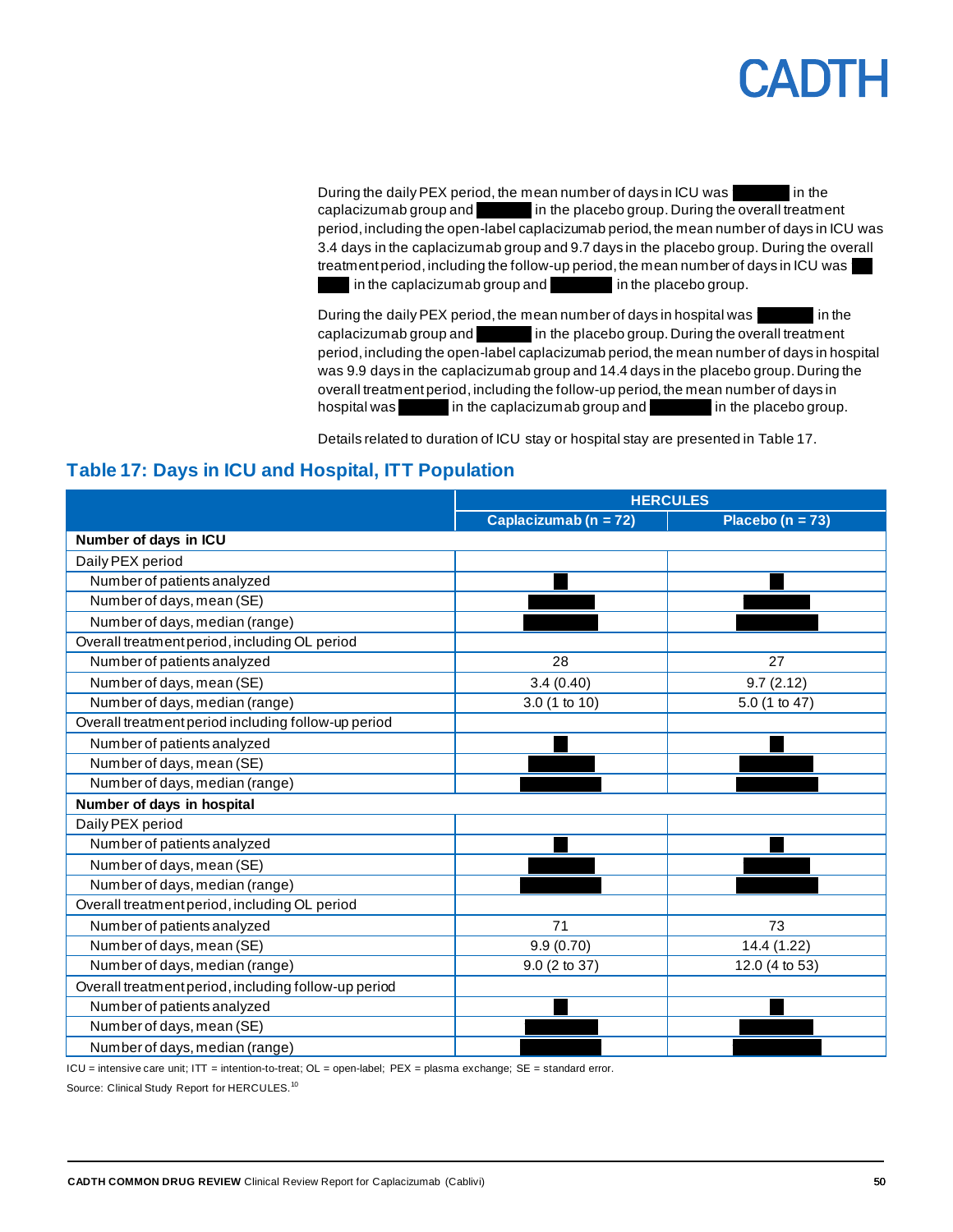#### Harms

Only those harms identified in the review protocol are reported subsequently. Se[e Table](#page-51-0) 18 for detailed harms data.

#### *Adverse Events*

During the overall study period, almost all patients reported AEs in HERCULES: 97.2% in the caplacizumab group and  $97.3\%$  in the placebo group. vvvv vvvvvvvvv vv vvvvvvvv vvvvvvv vv vvv vvvvvvvvvvvv vvvvv vvv vv vvvvvvvv vvvvv vv

vvv vvvvvvv vvvvvv vvvvvvvv vvv vvvv vvvvvvvv vvvv vvvvvv vvvvvvvvv vv vvv

. AEs were reported in 89.3% of patients during the open-label caplacizumab therapy period.

vvvvvvvvvvvv vvvvv vvvvvvvv vvvv vvvvvvv vvv vvvvvvvv vvvvvvv vvv vv vvvvvvvv vvvvvvvv vvvvvvvv vvvvvvvvvvvvvv vvvvv vvvvvv vvv vvvv vvvvvvvv vvvv vvvvv vvvvvvvvv vv vvv vvvvvvvvvvvv vvvvv vvvvvvvv vvvv vvvvvvv vvv vvvvvvvv vvvvvvv vvv vv vvvvvvvv

During the overall study period, the most common AEs reported in the caplacizumab group were epistaxis (32.4%), headache (22.5%), gingival bleeding (18.3%), urticaria (16.9%), pyrexia  $(14.1\%)$ , fatigue  $(14.1\%)$ , nausea  $(14.1\%)$ , and TTP episodes  $(12.7\%)$ . In the placebo group, TTP episodes (39.7%), rash (12.3%), and contusion (13.7%) were commonly reported. In the open-label caplacizumab therapy period, catheter-site hemorrhage (28.6%), epistaxis (17.9%), gingival bleeding (14.3%), and gastrointestinal symptoms (14.3%) were commonly reported.

#### *Serious Adverse Events*

SAEs were reported for 28 patients (39.4%) in the caplacizumab group and 39 patients (53.4%) in the placebo group during the overall study period. The majority of the SAEs reported in the placebo group occurred during the post–daily PEX period (46.9%). During the open-label caplacizumab therapy, seven patients (25%) reported SAEs. TTP episodes were the most commonly reported SAEs, and the incidence of TTP episodes was higher in the placebo group (39.7%) than in the caplacizumab group (12.7%).

#### *Withdrawals Due to Adverse Events*

During the overall study period, five patients (7.0%) treated with caplacizumab and nine patients (12.3%) treated with placebo withdrew from the study or treatment due to AEs. During the open-label caplacizumab therapy period, one patient withdrew due to AEs.

#### *Mortality*

Three patients in the placebo group died during the daily PEX treatment period. All deaths were considered to be TTP-related by the independent adjudication committee. One patient in the caplacizumab group died in the follow-up period. See Survival (page 44) for more details.

#### *Notable Harms*

During the overall study period, the risk of bleeding events was similar between treatment groups:49 patients (69%) in the caplacizumab group and 49 patients (67.1%) in the placebo group. Hypersensitivity was experienced by variance with the values of the caplacizumab group and vvvvvivive via the placebo group. Anti-drug antibodies were found in two patients (2.8%) in the caplacizumab group and one patient (1.4%) in the placebo group.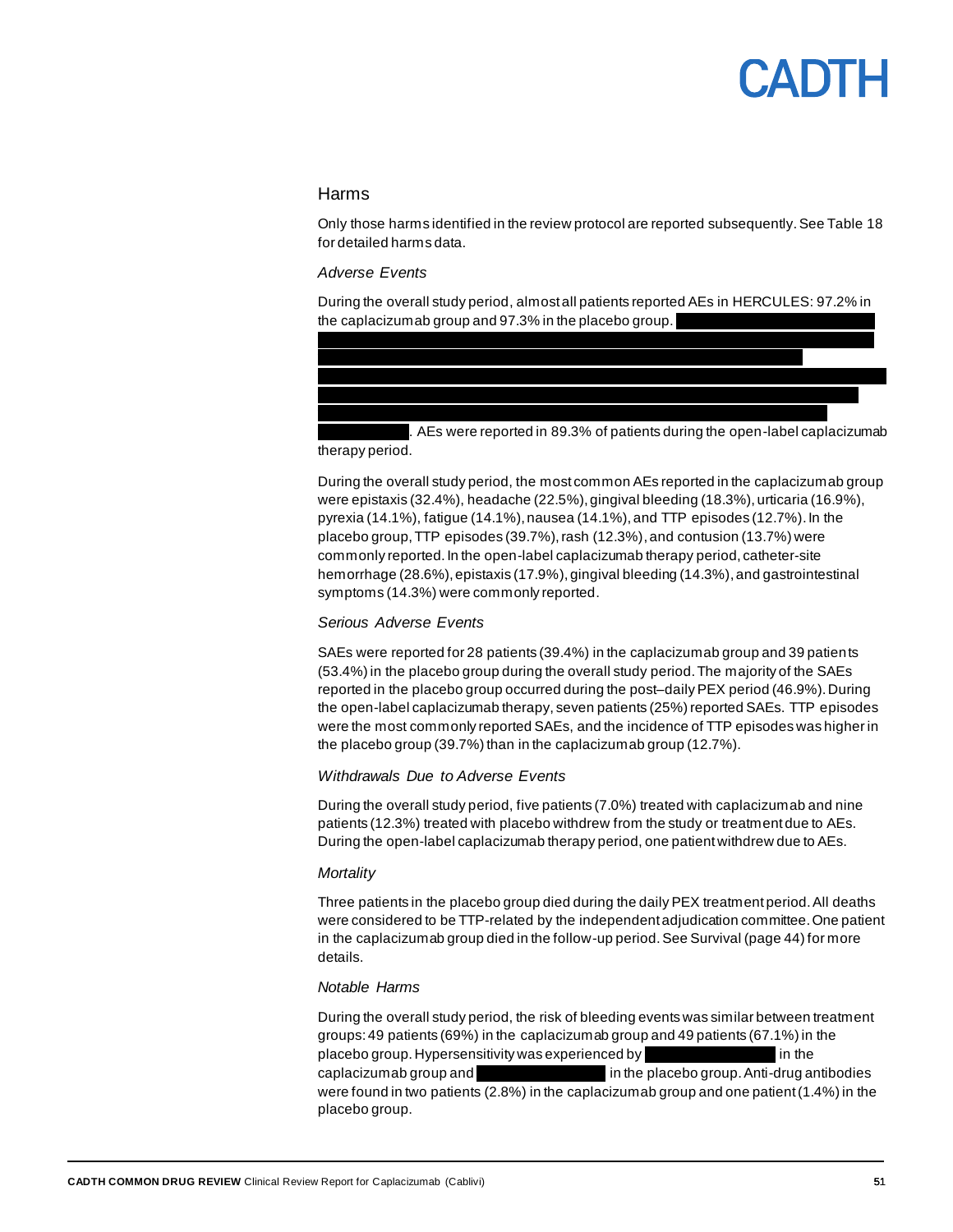#### During the open-label treatment with caplacizumab,

vand anti-drug antibodies

were detected in one patient (3.8%).

# <span id="page-51-0"></span>**Table 18: Summary of Harms, Safety Population**

|                                        | Overall study period <sup>a</sup>                                                              |                                                                                                                                      | Open-label period <sup>b</sup>                                                                                |
|----------------------------------------|------------------------------------------------------------------------------------------------|--------------------------------------------------------------------------------------------------------------------------------------|---------------------------------------------------------------------------------------------------------------|
|                                        | Caplacizumab ( $N = 71$ )                                                                      | Placebo ( $N = 73$ )                                                                                                                 | Caplacizumab ( $N = 28$ )                                                                                     |
| Patients with $\geq 1$ AE              |                                                                                                |                                                                                                                                      |                                                                                                               |
| n(%)                                   | 69 (97.2)                                                                                      | 71 (97.3)                                                                                                                            | 25 (89.3)                                                                                                     |
| Most common events <sup>c</sup>        |                                                                                                |                                                                                                                                      |                                                                                                               |
| Fatigue                                | 10(14.1)                                                                                       | 6(8.2)                                                                                                                               | 2(7.1)                                                                                                        |
| Catheter-site hemorrhage               | 5(7.0)                                                                                         | 5(6.8)                                                                                                                               | 8(28.6)                                                                                                       |
| Pyrexia                                | 10(14.1)                                                                                       | 6(8.2)                                                                                                                               | 1(3.6)                                                                                                        |
| Nausea                                 | 10(14.1)                                                                                       | 7(9.6)                                                                                                                               | 2(7.1)                                                                                                        |
| Gingival bleeding                      | 13 (18.3)                                                                                      | 1(1.4)                                                                                                                               | 4(14.3)                                                                                                       |
| Constipation                           | 7(9.9)                                                                                         | 5(6.8)                                                                                                                               | 4(14.3)                                                                                                       |
| Diarrhea                               | 7(9.9)                                                                                         | 5(6.8)                                                                                                                               | 4(14.3)                                                                                                       |
| Abdominal pain upper                   | <b>NR</b>                                                                                      | <b>NR</b>                                                                                                                            | 4(14.3)                                                                                                       |
| Headache                               | 16 (22.5)                                                                                      | 6(8.2)                                                                                                                               | 6(21.4)                                                                                                       |
| Paresthesia                            | 8(11.3)                                                                                        | 6(8.2)                                                                                                                               | $\Omega$                                                                                                      |
| Epistaxis                              | 23 (32.4)                                                                                      | 2(2.7)                                                                                                                               | 5(17.9)                                                                                                       |
| Urticaria                              | 12 (16.9)                                                                                      | 5(6.8)                                                                                                                               | 1(3.6)                                                                                                        |
| Rash                                   | 5(7.0)                                                                                         | 9(12.3)                                                                                                                              | 4(14.3)                                                                                                       |
| <b>TTP</b>                             | 9(12.7)                                                                                        | 29 (39.7)                                                                                                                            | 4(14.3)                                                                                                       |
| Anemia                                 | 4(5.6)                                                                                         | 6(8.2)                                                                                                                               | 4(14.3)                                                                                                       |
| Contusion                              | 5(7.0)                                                                                         | 10(13.7)                                                                                                                             | 2(7.1)                                                                                                        |
| Patients with ≥ 1 SAE                  |                                                                                                |                                                                                                                                      |                                                                                                               |
| n(%)                                   | 28 (39.4)                                                                                      | 39 (53.4)                                                                                                                            | 7(25.0)                                                                                                       |
| Most common events<br>(frequency > 2%) | TTP (12.7%), epistaxis<br>(5.6%), headache (2.8%)                                              | TTP (39.7%)                                                                                                                          | TTP (14.3%), upper<br>GI hemorrhage (3.6%),<br>dyspnea (3.6%),<br>seizure (3.6%), rash<br>erythematous (3.6%) |
| <b>WDAEs</b>                           |                                                                                                |                                                                                                                                      |                                                                                                               |
| n(%)                                   | 5(7.0)                                                                                         | 9(12.3)                                                                                                                              | 1(3.6)                                                                                                        |
| Most common events                     | MI (1), ventricular<br>fibrillation (1), upper GI<br>hemorrhage (1),<br>epistaxis (1), TTP (1) | MI (1), hypoxia (1), TTP (2), DVT (1),<br>jugular vein thrombosis (1),<br>anaphylactic transfusion reaction (1),<br>GGT elevated (1) | TTP(1)                                                                                                        |
| <b>Deaths</b>                          |                                                                                                |                                                                                                                                      |                                                                                                               |
| n                                      | 1 (follow-up period)                                                                           | 3 (daily PEX period)                                                                                                                 | $\Omega$                                                                                                      |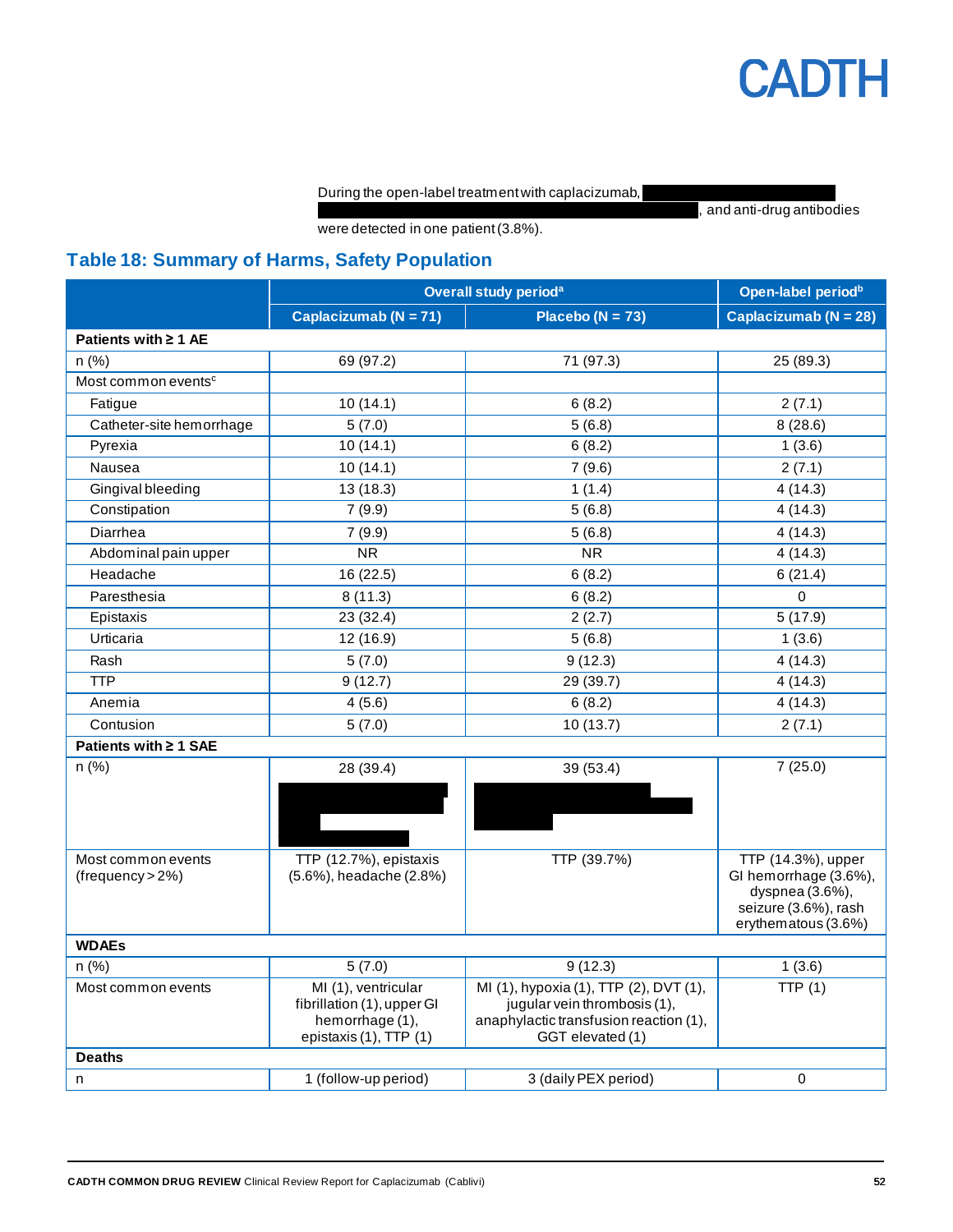

|                                                | Overall study period <sup>a</sup> |                      | Open-label period <sup>b</sup> |
|------------------------------------------------|-----------------------------------|----------------------|--------------------------------|
|                                                | Caplacizumab ( $N = 71$ )         | Placebo ( $N = 73$ ) | Caplacizumab ( $N = 28$ )      |
| At least 1 TEAE leading to<br>death, $n$ $%$ ) | 1(1.4)                            | 3(4.1)               |                                |
| Notable harms                                  |                                   |                      |                                |
| Bleeding event, n (%)                          | 49 (69.0)                         | 49 (67.1)            | 22 (78.6)                      |
| Hypersensitivity, n (%)                        |                                   |                      |                                |
| ADA positive, n (%)                            | 2(2.8)                            | 1 (1.4)              | 1(3.8)                         |

ADA = anti-drug antibody; AE = adverse event; DVT = deep vein thrombosis; GGT = gamma-glutamyl transferase; GI = gastrointestinal; MI = myocardial infarction; NR = not reported; PEX = plasma exchange; SAE = serious adverse event; TEAE = treatment-emergent adverse event; TTP = thromboembolic thrombocytopenic purpura; WDAE = withdrawal due to adverse event.

<sup>a</sup> Events started in the double-blind or follow-up period for patients with no open-label period.

**b** Events started in the open-label or follow-up period.

 $c$ Frequency > 10%.

Source: Clinical Study Report for HERCULES.<sup>10</sup>

#### Critical Appraisal

#### *Internal Validity*

In HERCULES, appropriate methods were used to randomize patients to treatments and conceal treatment allocation. In general, the patient characteristics appear to be balanced at baseline between groups, although some imbalance was observed. Compared with the placebo group, patients in the caplacizumab group had fewer previous TTP episodes, were characterized as having more severe conditions, had fewer patients with ADAMTS13 levels less than 10%, and had higher cTnI levels and higher LDH levels at baseline. In HERCULES, patient's baseline disease severity was defined using a French severity score in which brain involvement, LDH, age, neurological involvement, and cardiac involvement were taken into account; however, the clinical experts consulted for this review indicated that, in clinical practice, it is difficult to define disease severity, and the scale used in the trial is not used in practice settings. Although imbalances in baseline characteristics occur in RCTs of treatments for rare diseases, despite randomization, the imbalance in baseline characteristics may have an impact on data interpretation and could bias the results. For example, more patients in the placebo group had previous aTTP episodes before entering the study. Consequently, a diagnosis of aTTP could be quickly established and appropriate treatment could be delivered without delay. Early diagnosis and prompt treatment are associated with faster recovery and fewer complications in the target population.<sup>2,8</sup> Therefore, this may bias the results toward the placebo group.However, it is otherwise uncertain to what extent the imbalances in the other baseline characteristics would influence the relative treatment effect between caplacizumab and placebo.

In HERCULES, 2.8% of patients in the caplacizumab group and 35.6% of patients in the placebo group were switched to open-label caplacizumab. When analyzing data in the open-label caplacizumab population (defined as "all patients who received at least one administration of open-label caplacizumab," regardless which initial treatment patient received),only data collected after the switch to open-label caplacizumab were used. Due to the notably different proportions of patients switched from the two initially assigned treatment groups, the results related to deaths, normalization of organ dysfunction, neurological involvement,or the risk of major thrombotic events could have been biased, and a reduced effect size of clinical benefits from caplacizumab could have been observed.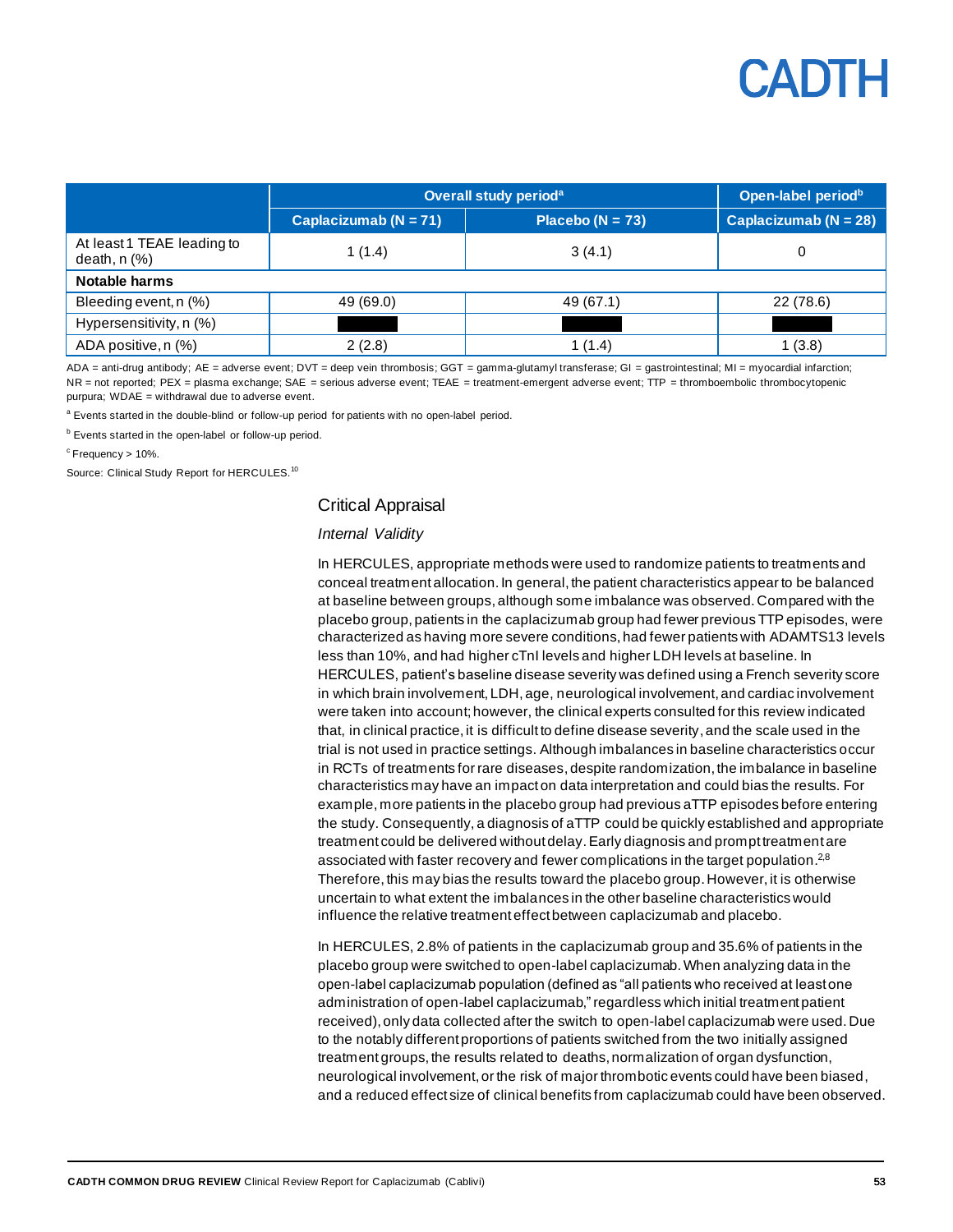In addition, the two treatment groups differed in their use of rituximab during the overall study period (40.0% in the caplacizumab group versus 49.3% in the placebo group) or the double-blind daily PEX period (17.1% in the caplacizumab group versus 29.6% in the placebo group),with higher use in the placebo arm in HERCULES. This could also have an impact on the treatment effect of caplacizumab when compared with placebo. Since rituximab alters the disease course, the efficacy and safety outcomes may be biased against caplacizumab.

Standard of care for aTTP included PEX and corticosteroids, with or without rituximab. The treatment protocols are not standardized in different countries or regions in terms of intensity and frequency of the treatment. Since all patients were randomized to receive the study drug, there is no clear evidence that the diversity in the standard-of-care regimen biased the study findings.

Attrition bias occurred when more placebo-treated patients discontinued the study compared with caplacizumab-treated patients. The main reason for early discontinuation was AEs, withdrawal of consent, and physician's decision. It is unclear whether "withdrew consent" and "physician's decision" are related to lack of treatment effect, AEs, or other reasons. The ITT approach used in the data analyses may not be able to adequately handle this bias, as no imputation of missing data was conducted for many of the outcomes in HERCULES.

Treatment effects of the study drug were assessed in various periods, such as the doubleblind daily PEX therapy period, 30-day post–daily PEX period, extension treatment period, and open-label caplacizumab therapy period. Some patients who were initially assigned to the placebo group had to switch to caplacizumab therapy due to disease recurrence. This would complicate the data analysis and result interpretation for some of the efficacy outcomes, especially for long-term outcomes, for example, the risk of recurrence of aTTP in the future or days on PEX. In the analysis of the composite end point of TTP-related death, recurrence of aTTP, and occurrence of major thromboembolic events, switching to openlabel caplacizumab therapy was not an issue for data analysis, as only events that had occurred prior to a switch to open-label caplacizumab were evaluated. For time to platelet count response, the primary efficacy outcome in HERCULES, the switching of patients who experienced a recurrence of aTTP during the study to open-label caplacizumab did not affect the primary efficacy analysis, as a recurrence can occur only after platelet count response, according to the definition of this outcome (initial platelet count ≥ 150  $\times$  10<sup>9</sup>/L with the subsequent stopping of daily PEX within five days).

In terms of the methods of statistical analysis, a hierarchical testing procedure was used to account for multiple comparisons among the primary end point and key secondary end points. The hierarchical sequence in the included studies was pre-specified and included clinically relevant outcomes that are commonly accepted in thrombocytopenic disorders. Outcomes outside of the testing hierarchy, such as occurrence of certain major cardiovascular events such as myocardial infarction or stroke, need to be interpreted with caution due to the possible inflated type I error. In HERCULES, efficacy outcomes, except for the primary and key secondary outcomes (e.g., neurological and cognitive assessments, and hospital and ICU stays), were descriptively summarized using the number of observations, means,and SE. Formal statistical tests were not performed for these outcomes.

The study indicated that efficacy analyses were performed in an ITT population. However, a violation of ITT principles was observed in the analyses of several efficacy outcomes. For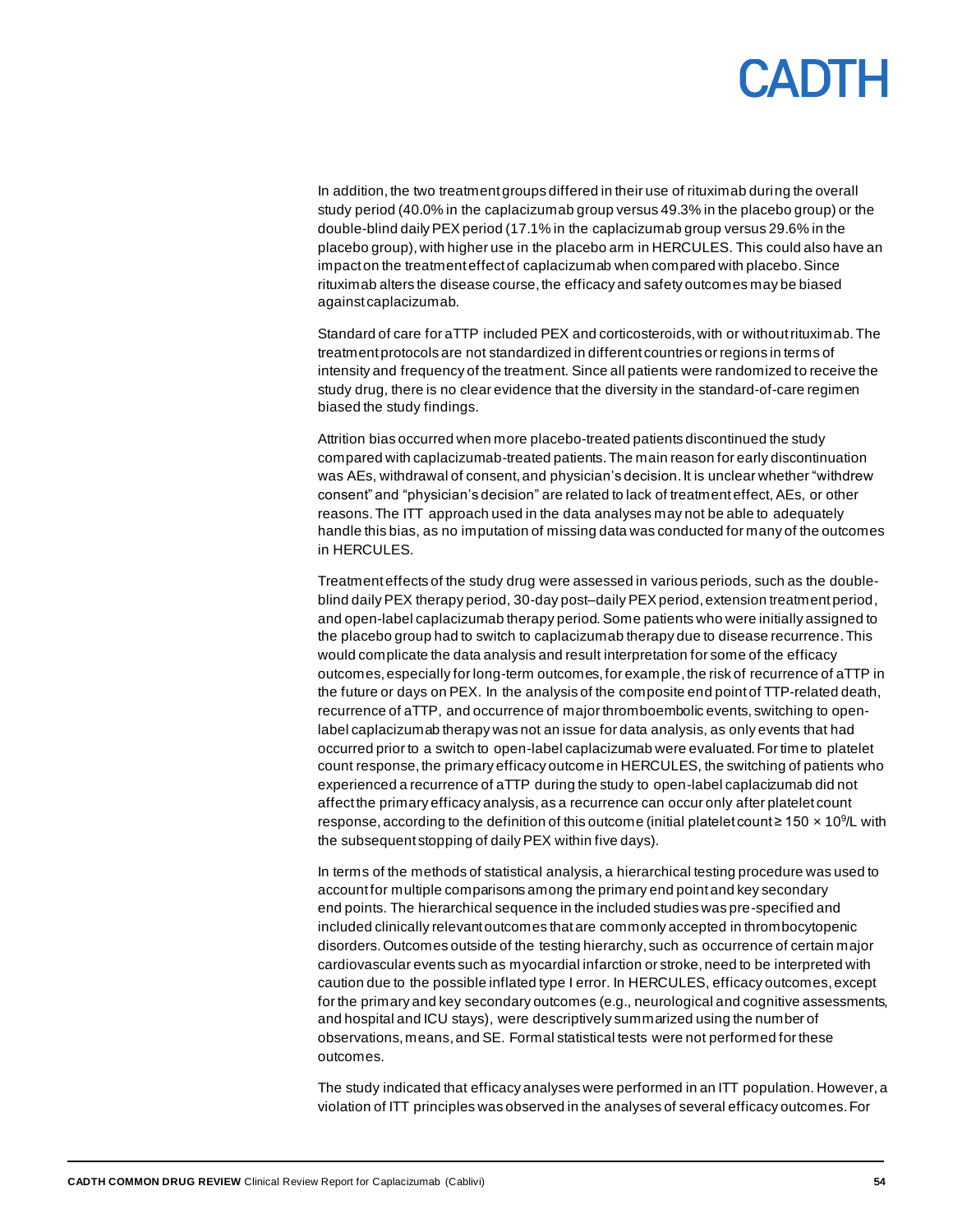example, for the outcome of refractory aTTP, patients who were discontinued because they were lost to follow-up or withdrew consent before day 5 were excluded from the analysis. In addition, the proportion of missing data was substantial  $(> 20\%)$ , as was the differential between caplacizumab and placebo for the outcomes of time to normalization of organ damage markers and cognitive assessments.Therefore, bias may have been introduced into the results. For the outcomes of platelet count response or days on PEX therapy, the impact of missing data on the study results would be minimal because all patients tended to complete the treatment with PEX. Missing data were not imputed for most of the outcome measures, and no effort was made to account for the missing patient(s), except for the outcome of refractory aTTP, where a multiple imputation approach was adopted.The HERCULES Clinical Study Report stated that all efficacy analyses were conducted on the ITT population; however,according to the data provided, many of the results were assessed in a subset of the sample, thus indicating that an mITT population could have been used. Note that the ITT population included 145 patients, while the mITT population included 144 patients.

In HERCULES, the mortality rate in the placebo group,where patients received standard of care, was much lower than what would be expected in clinical practice settings (may range from 10% to 20%). The nature of a clinical trial setting and the relatively shorter duration of HERCULES likely explains part of this discrepancy, although the fact that the placebo group may not represent the true baseline risk of aTTP-related events should be considered when interpreting the data.

Predefined subgroup analyses based on various baseline patient characteristics were conducted to examine the consistency of the primary analysis results across subgroup levels. A stratification variable at randomization was included. Thus, the balance of patient baseline characteristics was likely to be maintained between subgroups. However, due to the small number of patients in some of the subgroups, results should be interpreted with caution.

Health-related quality of life is an important clinical outcome for patients with aTTP; however, this was not measured in HERCULES.

#### *External Validity*

According to the clinical experts involved in the review, the inclusion and exclusion criteria for the study are reasonable and generally consistent with clinical practice.

According to the clinical panel of this review, misdiagnosis is common for aTTP, as other conditions (e.g., thrombocytopenia or red cell fragments on the blood smear from other causes) may mimic aTTP. Patients may be given inappropriate treatment that, consequently, could have an impact on improvement in health outcomes. For example, patients with disseminated malignancy who present with MAHA and thrombocytopenia may receive PEX treatment and experience AEs related to PEX, but could delay the appropriate cancer treatments.<sup>24</sup> Therefore, there is a concern for the generalizability of the study results to patients who actually have aTTP. Furthermore, severe ADAMTS13 deficiency (activity  $<$  10%) typically confirms the diagnosis of aTTP. However, activity less than 10% is not 100% sensitive or specific for aTTP. For example, patients with sepsis or systemic cancer may have an ADAMTS13 activity level less than 10%, while aTTP patients who have received multiple transfusions of PEX containing functional ADAMTS13 may have an ADAMTS13 activity of 10% to 20%.<sup>1</sup> In HERCULES, 10% to 18% of study participants had ADAMTS13 levels of 10% or higher. All study participants received one PEX before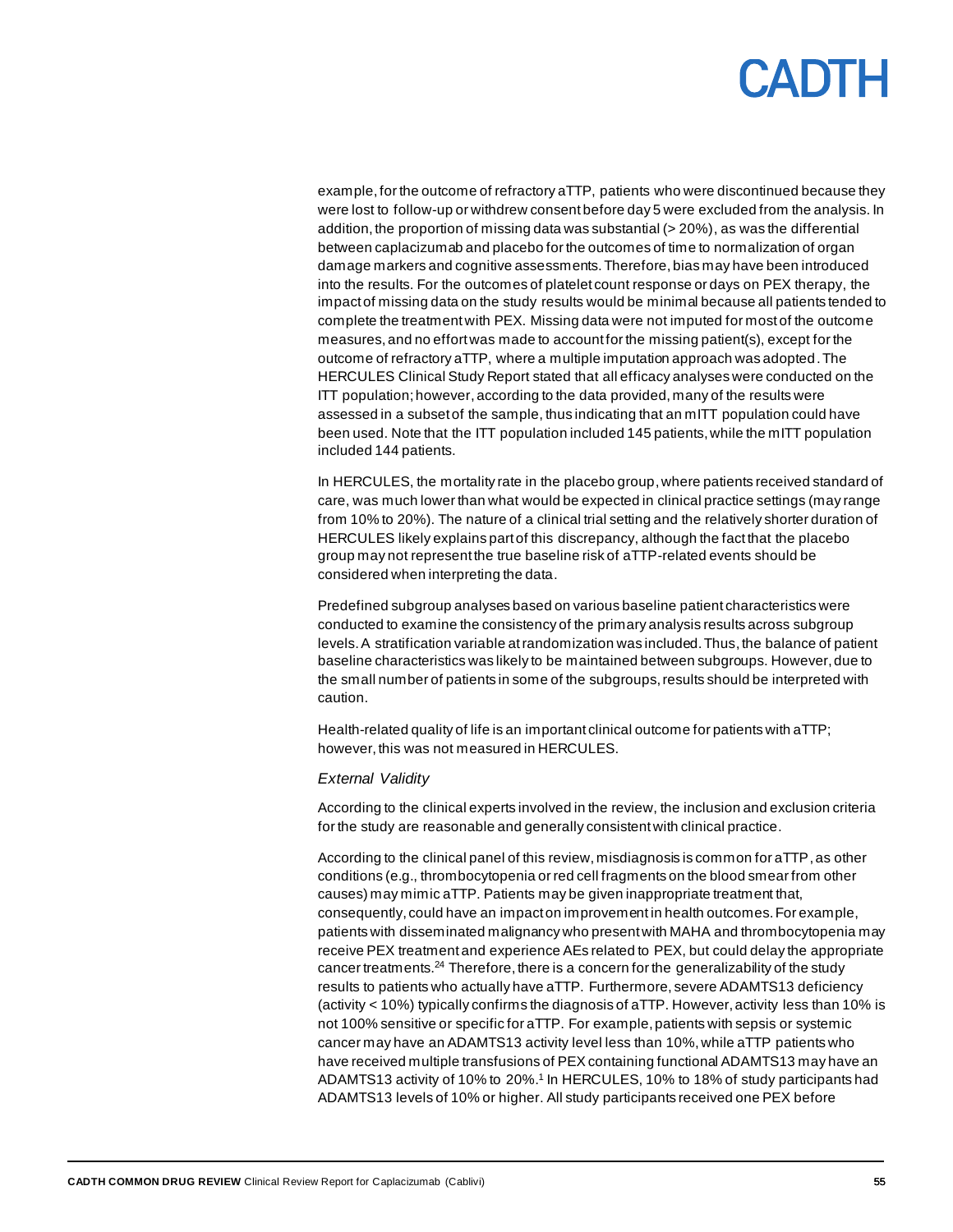# CANTH

randomization;this may have increased their ADAMTS13 levels at baseline. Four patients (5.6%) in the caplacizumab group and three (4.1%) in the placebo group who were initially diagnosed with aTTP had an alternative diagnosis later in the trial.<sup>11</sup> The misdiagnosis rate was low and is less likely to have a significant impact on the generalizability of the study results.

According to the clinical experts consulted for this review, the use of rituximab is lower in Canada than what was observed in HERCULES, where the proportion of patients who received rituximab during the overall study period was 40% to 50%. Rituximab use is lower in practice because the drug must be obtained through special access mechanisms, as it does not have Health Canada approval for use in aTTP and is not reimbursed by drug plans for this indication.

Due to the relatively short duration (two to six months) of the included study, some important clinical outcomes could not be sufficiently examined, such as survival, TTP relapses,and safety in the long run.

### **Indirect Evidence**

No indirect comparison analysis was submitted for this review.

### **Other Relevant Studies**

Other Relevant Studies: Phase II RCT

#### *Methods*

The TITAN study was a phase II, multi-centre, single-blind, parallel design, placebocontrolled RCT conducted in adult patients who were symptomatic and experiencing acute episodes of aTTP that required treatment with PEX. Only the patients were blinded to the treatment at the time of randomization.

#### *Populations*

To be eligible for the TITAN study, patients needed to be at least 18 years of age with a clinical diagnosis of aTTP and in need of PEX (at least one session prior to randomization). Patients were excluded from the study if they had a platelet count of 100,000/µL or higher, severe active infection indicated by sepsis, evidence of infection with E. coli 0157, antiphospholipid syndrome, diagnosis of disseminated intravascular coagulation, transplantation-associated thrombotic microangiopathy, congenital TTP, a high risk of or active bleeding, uncontrolled arterial hypertension,or were receiving chronic treatment with anticoagulant therapy that could not be stopped safely.

The treatment groups were balanced by baseline characteristics, except for gender,as 51.4% and 31.4% of patients were male in the placebo and caplacizumab groups, respectively [\(Table](#page-56-0) 19).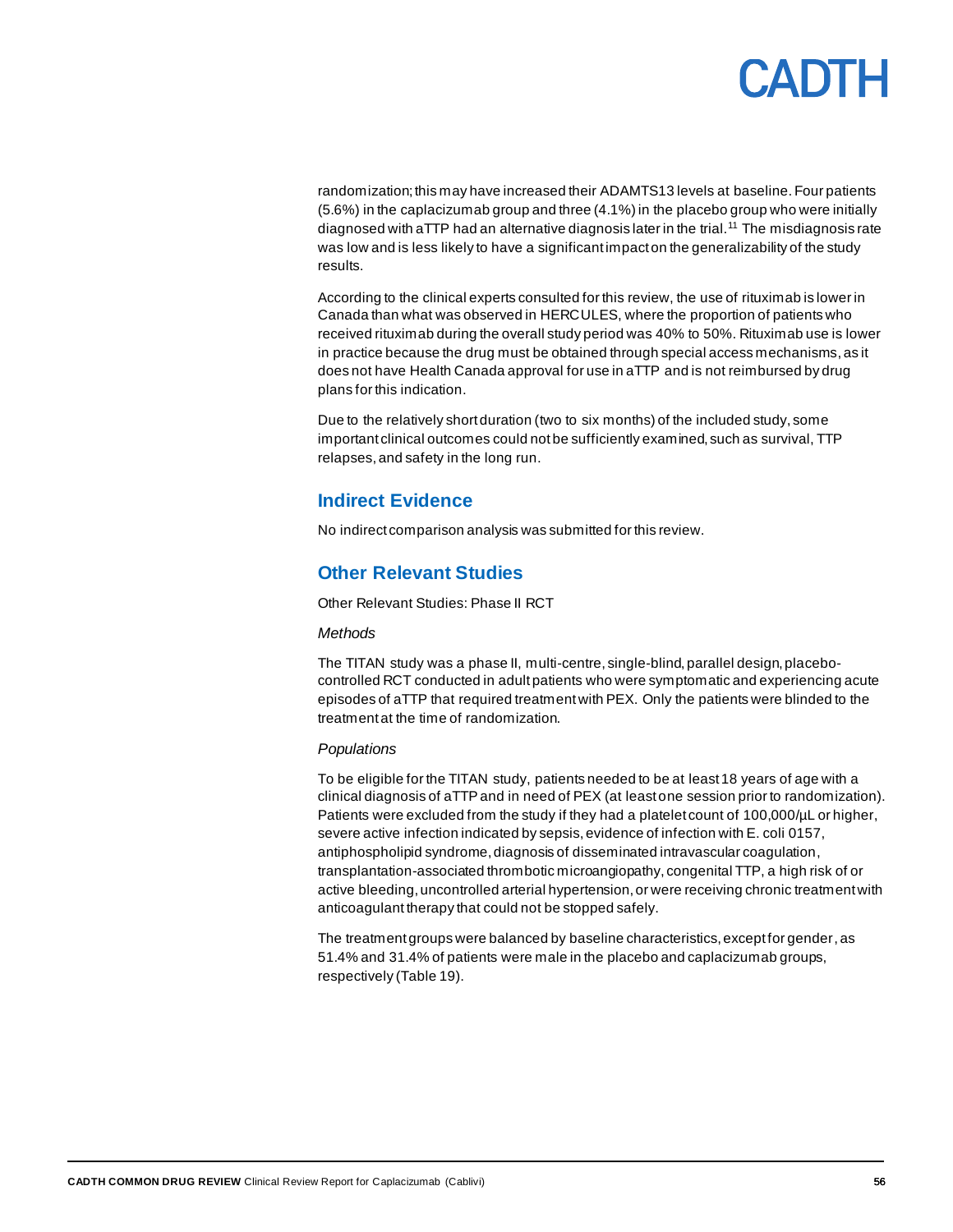### <span id="page-56-0"></span>**Table 19: Baseline Characteristics (Safety Population)**

|                               | <b>Caplacizumab</b><br>$(N = 35)$ | <b>Placebo</b><br>$(N = 37)$ |
|-------------------------------|-----------------------------------|------------------------------|
| Age (years), mean (SD)        | 41.2 (12.43)                      | 43.1 (13.26)                 |
| Age (years), minimum, maximum | 19,72                             | 21,67                        |
| Gender, n (%)                 |                                   |                              |
| Male                          | 11(31.4)                          | 19 (51.4)                    |
| Female                        | 24 (68.6)                         | 18 (48.6)                    |
| Race                          |                                   |                              |
| White                         | 31(88.6)                          | 33 (89.2)                    |
| <b>Black</b>                  | 4(11.4)                           | 4(10.8)                      |

SD = standard deviation.

Source: TITAN Clinical Study Report;<sup>25</sup> Peyvandi et al. (2016).<sup>26</sup>

The baseline disease characteristics by treatment group are summarized in [Table](#page-56-1) 20. The two groups differed in the mean (SD) number of days for PEX before enrolment, with the placebo group reporting more days than the caplacizumab group (mean  $[SD]$ of . Also, a greater proportion of patients in the placebo group had an ADAMTS13 activity level of 10% or higher (15.4% compared with 5.6%).

## <span id="page-56-1"></span>**Table 20: Baseline Disease Characteristics (ITT Population)**

|                                                                        | Caplacizumab ( $N = 36$ ) | Placebo ( $N = 39$ ) |
|------------------------------------------------------------------------|---------------------------|----------------------|
| Baseline platelet count (10 <sup>3</sup> /mm <sup>3</sup> ), mean (SD) | 21.1 (18.15)              | 28.0 (19.97)         |
| Previous aTTP episodes, n (%)                                          |                           |                      |
| Initial                                                                | 24 (66.7)                 | 27 (69.2)            |
| Recurrent                                                              | 12(33.3)                  | 12(30.8)             |
| Number of days for PEX before enrolment                                |                           |                      |
| n                                                                      |                           |                      |
| Mean (SD)                                                              |                           |                      |
| Minimum, maximum                                                       |                           |                      |
| ADAMTS13 activity, $a$ n (%)                                           |                           |                      |
| < 10%                                                                  | 28 (77.8)                 | 30 (76.9)            |
| $\geq 10\%$                                                            | 2(5.6)                    | 6(15.4)              |
| Missing                                                                | 6(16.7)                   | 3(7.7)               |
| Tnl (ng/mL), mean (SD)                                                 |                           |                      |
| LDH (U/L), mean (SD)                                                   | 1,277.37 (852.503)        | 1,270.09 (939.336)   |
| vWF:Ag (%), mean (SD)                                                  | 180.26 (78.176)           | 189.60 (74.265)      |
| PEX prior to randomization, n (%)                                      | 2(5.6)                    | 4(10.3)              |

ADAMTS13 = a disintegrin and metalloproteinase with a thrombospondin type 1 motif, member 13; ITT = intention-to-treat; LDH = lactate dehydrogenase; PEX = plasma exchange; SD = standard deviation; TnI = troponin I; TTP = thrombotic thrombocytopenic purpura; U/L = units per litre; vWF:Ag = von Willebrand factor antigen. <sup>a</sup> Post hoc analysis.

Source: TITAN Clinical Study Report;<sup>25</sup> Peyvandi et al. (2016).<sup>26</sup>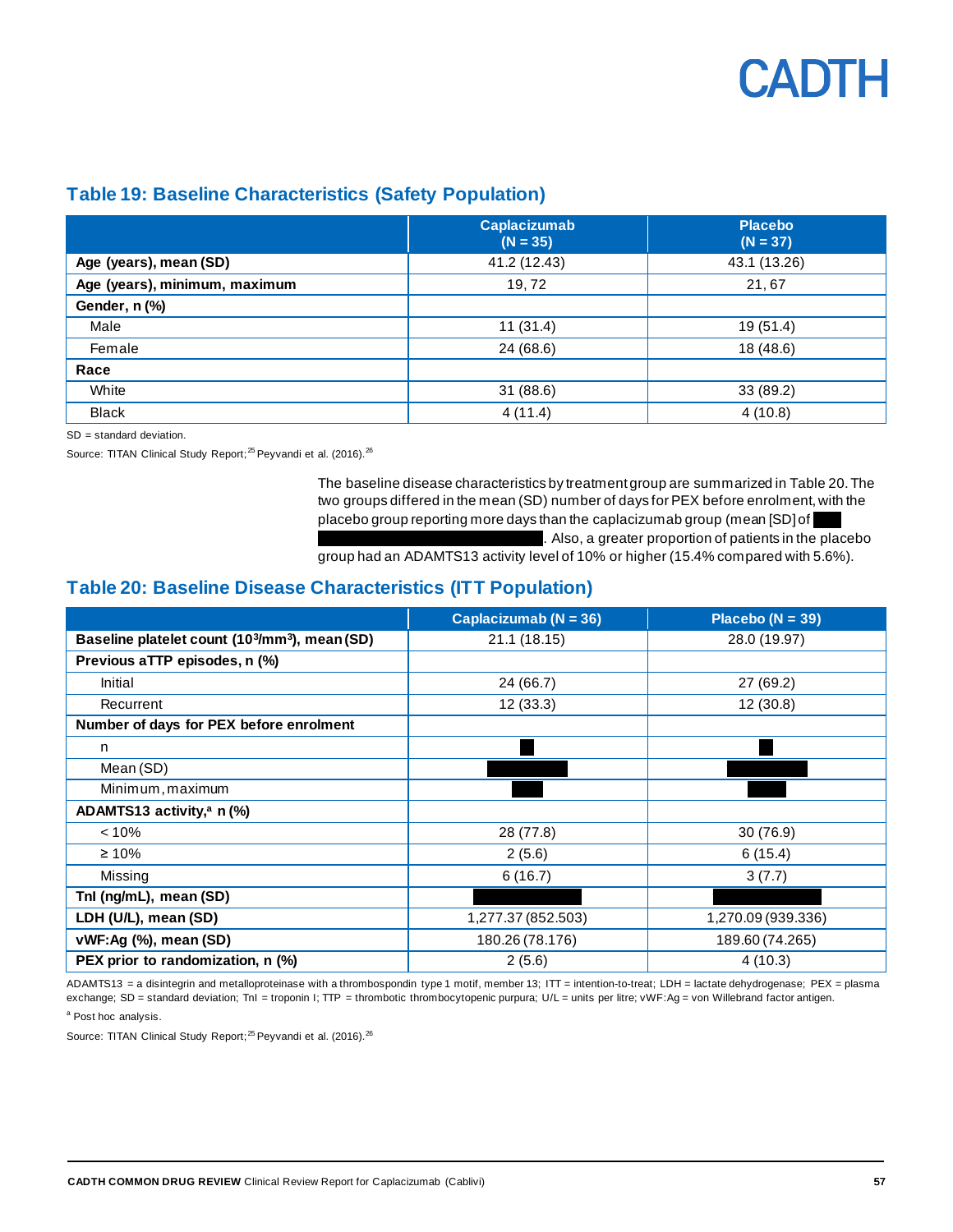# CANTH

#### *Interventions*

Patients were randomized 1:1 to receive either caplacizumab or placebo, administered daily in addition to standard-of-care treatment with PEX that was also provided daily. The interventions were taken for the duration of the PEX treatment period, followed by an additional 30 days following treatment.

More specifically, caplacizumab (10 mg) or placebo was administered as an IV bolus before PEX was initiated on-study, and again subcutaneously within 30 minutes following the first PEX. After the first PEX, daily subcutaneous caplacizumab (10 mg) or placebo was administered following the PEX procedure, and then once daily for the 30 days after the last PEX.

Standard of care included daily PEX, with decisions to discontinue or reduce (taper) treatment made at the discretion of the investigator. Additionally, one or more of the following treatments may also be included: adjunctive immunosuppressive treatment with corticosteroids or rituximab, antiplatelet drugs such as Aspirin, supportive therapy with red cell transfusion or folate supplementation, and treatment with vincristine or cyclosporin in the case of refractory TTP. Low molecular weight heparin could also be used in patients at high risk of venous thromboembolism.

#### *Outcomes*

The primary efficacy analysis was time to response. Response was defined by the recovery of platelets ( $\geq 150,000/\mu L$ ) and a confirmed platelet response (platelet count at 48 hours following the initial reporting of platelet count recovery and an LDH that was twice the ULN or less).

Secondary efficacy analyses that met the protocol outlined for this review included complete remission, exacerbations of TTP and TTP relapse, PEX, mortality, a platelet count of 150,000/µL or higher, resolution or improvement of TTP-related signs and symptoms, and incidence of PEX-related AEs. Additionally, the GCS score and neurocognitive battery were reported by the sponsor, as well.

Safety outcomes were also included in this review.

#### *Statistical Analysis*

The study was statistically powered for the primary end point and no adjustments were made for multiplicity for the secondary variables. The efficacy analyses were performed using the ITT population and missing data were not imputed for any of the outcomes unless otherwise specified. Any P values reported for secondary outcomes were exploratory.

The primary efficacy analysis censored observations that did not meet a defined time interval of 30 days after the first administration of the study drug due to a patient being lost to follow-up (for any reason) or an end point not being reached.

#### *Patient Disposition*

The patient disposition for the TITAN study has been summarized i[n Table](#page-58-0) 21. Of the 76 patients screened, 75 were randomized to either caplacizumab ( $n = 36$ ) or placebo ( $n = 39$ ). Approximately half of the patients in both treatment groups completed the study (55.6% and 53.8% for caplacizumab and placebo, respectively). In other words, the discontinuation rate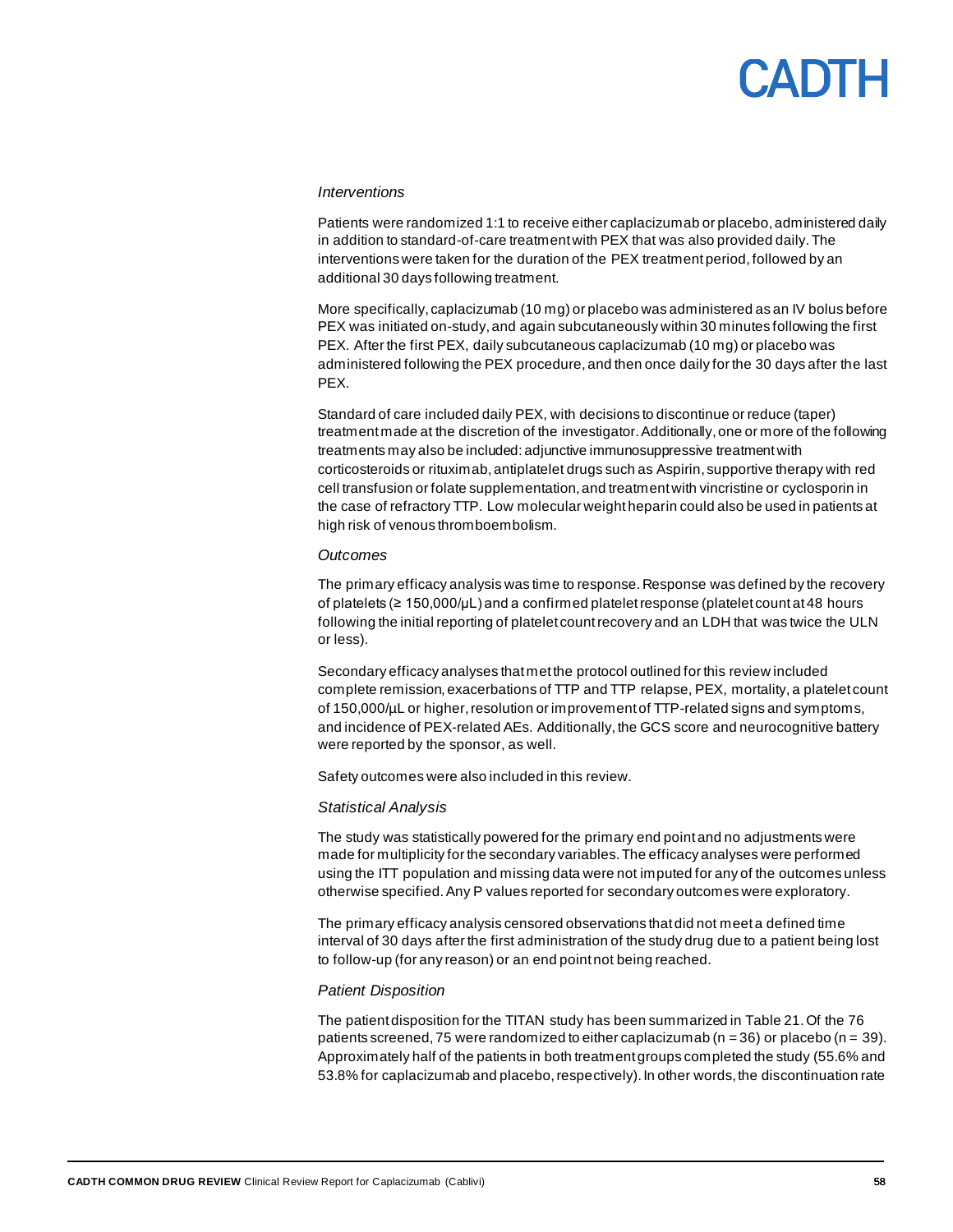was between 44.4% for caplacizumab and 46.2% for placebo. The most common reason for discontinuing the study was that the study was terminated by the sponsor.

### <span id="page-58-0"></span>**Table 21: Patient Disposition**

|                             | <b>Caplacizumab</b> | <b>Placebo</b> |
|-----------------------------|---------------------|----------------|
| <b>Screened</b>             | 76                  |                |
| Randomized                  | 36                  | 39             |
| <b>Completed study</b>      | 20(55.6)            | 21(53.8)       |
| <b>Discontinued study</b>   | 16(44.4)            | 18 (46.2)      |
| AE or drug reaction         | 3(8.3)              | 0              |
| Withdrawal of consent       | 1(2.8)              | 3(7.7)         |
| Lost to follow-up           | 1(2.8)              | $\Omega$       |
| Physician decision          | 1(2.8)              | 1(2.6)         |
| Protocol violation          | 0                   | 1(2.6)         |
| Study terminated by sponsor | 9(25.0)             | 10(25.6)       |
| Pregnancy                   | 0                   | 1(2.6)         |
| Death                       | 0                   | 1(2.6)         |
| Other                       | 1(2.8)              | 1(2.6)         |
| ITT, N                      | 36                  | 39             |
| PP, N                       | 10 <sup>1</sup>     | 15             |
| Safety, N                   | 35                  | 37             |

 $AE =$  adverse event;  $IT =$  intention-to-treat;  $PP =$  per-protocol.

Source: TITAN Clinical Study Report.<sup>25</sup>

*Exposure to Study Treatments*

The duration of exposure to the study drug was similar between groups both overall and during the phase following daily PEX [\(Table](#page-59-0) 22). Of note, during the PEX phase, the placebo group was exposed to the study drug for a mean (SD) number of days of , compared with the caplacizumab group, which was

exposed for a mean (SD) of vvv vvvvvv vvvv vvvv v vvvvv vv vvvvv vv vv vvvv. The use of rituximab during PEX differed between the two treatment groups as well, with 23.1% and 5.6% of patients in the placebo and caplacizumab groups, respectively, reporting the use of rituximab [\(Table](#page-59-1) 23).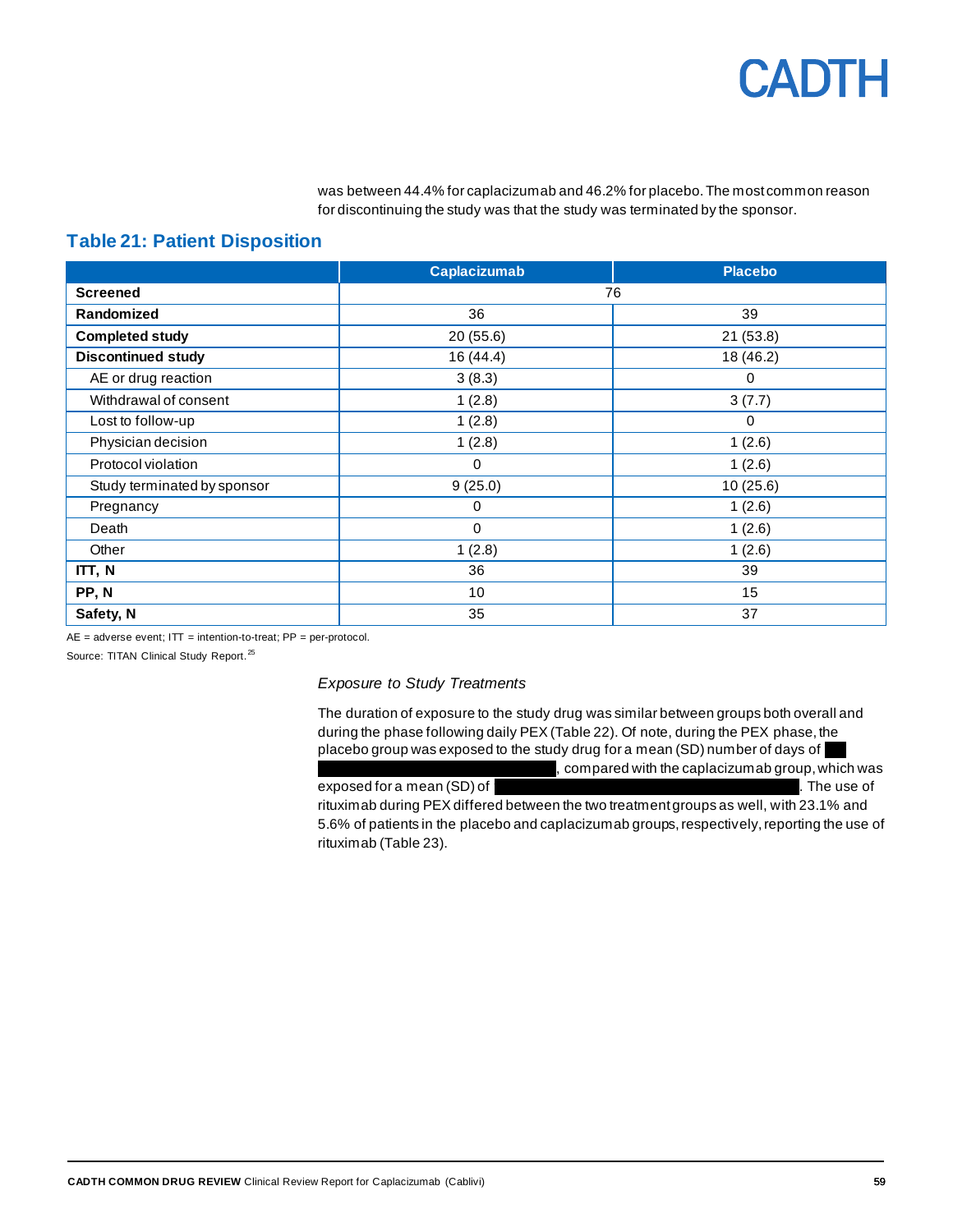

## <span id="page-59-0"></span>**Table 22: Extent of Exposure (Safety Population)**

|                                                                 | Caplacizumab ( $N = 35$ ) | Placebo ( $N = 37$ ) |
|-----------------------------------------------------------------|---------------------------|----------------------|
| Duration of exposure to study drug (days)                       |                           |                      |
| Mean (SD)                                                       | 37.9 (14.99)              | 39.2 (18.61)         |
| Minimum, maximum                                                | 3,77                      | 2,90                 |
| Duration of exposure to study drug during PEX phase (days)      |                           |                      |
| Mean (SD)                                                       |                           |                      |
| Minimum, maximum                                                |                           |                      |
| Duration of exposure to study drug after daily PEX phase (days) |                           |                      |
| Mean (SD)                                                       |                           |                      |
| Minimum, maximum                                                |                           |                      |

PEX = plasma exchange; SD = standard deviation.

Source: TITAN Clinical Study Report.<sup>25</sup>

# <span id="page-59-1"></span>**Table 23: Concomitant Medication During PEX (ITT Population)**

|                                                                  | Caplacizumab ( $N = 35$ ) | Placebo ( $N = 37$ ) |
|------------------------------------------------------------------|---------------------------|----------------------|
| Proportion of patients with corticosteroid use during PEX, n (%) | 32(88.9)                  | 36 (92.3)            |
| Proportion of patients with rituximab use during PEX, n (%)      | 2(5.6)                    | 9(23.1)              |

 $IT =$  intention-to-treat;  $PEX =$  plasma exchange.

Source: TITAN Clinical Study Report;<sup>25</sup> Peyvandi et al. (2016).<sup>26</sup>

#### *Efficacy*

#### **Survival**

No deaths were reported during the daily PEX period or within the study treatment period. During the time from the end of study treatment up to and including the one-month followup, two (5.1%) deaths were reported, both from the placebo group.

#### **Reduction in the Use of PEX**

During the initial PEX period, patients randomized to caplacizumab received a mean of 6.7  $(SD = 3.69)$  daily PEX sessions compared with 8.4  $(SD = 6.74)$  for patients randomized to placebo [\(Table](#page-60-0) 24). The range for the number of daily PEX sessions was from

. The other PEX-related efficacy

outcomes presented i[n Table](#page-60-0) 24 were similar between treatment groups; however, the ranges corresponding to PEX administration outcomes (i.e., the number of consecutive days of PEX and number of days with one or more PEX administrations) was wider for the placebo group.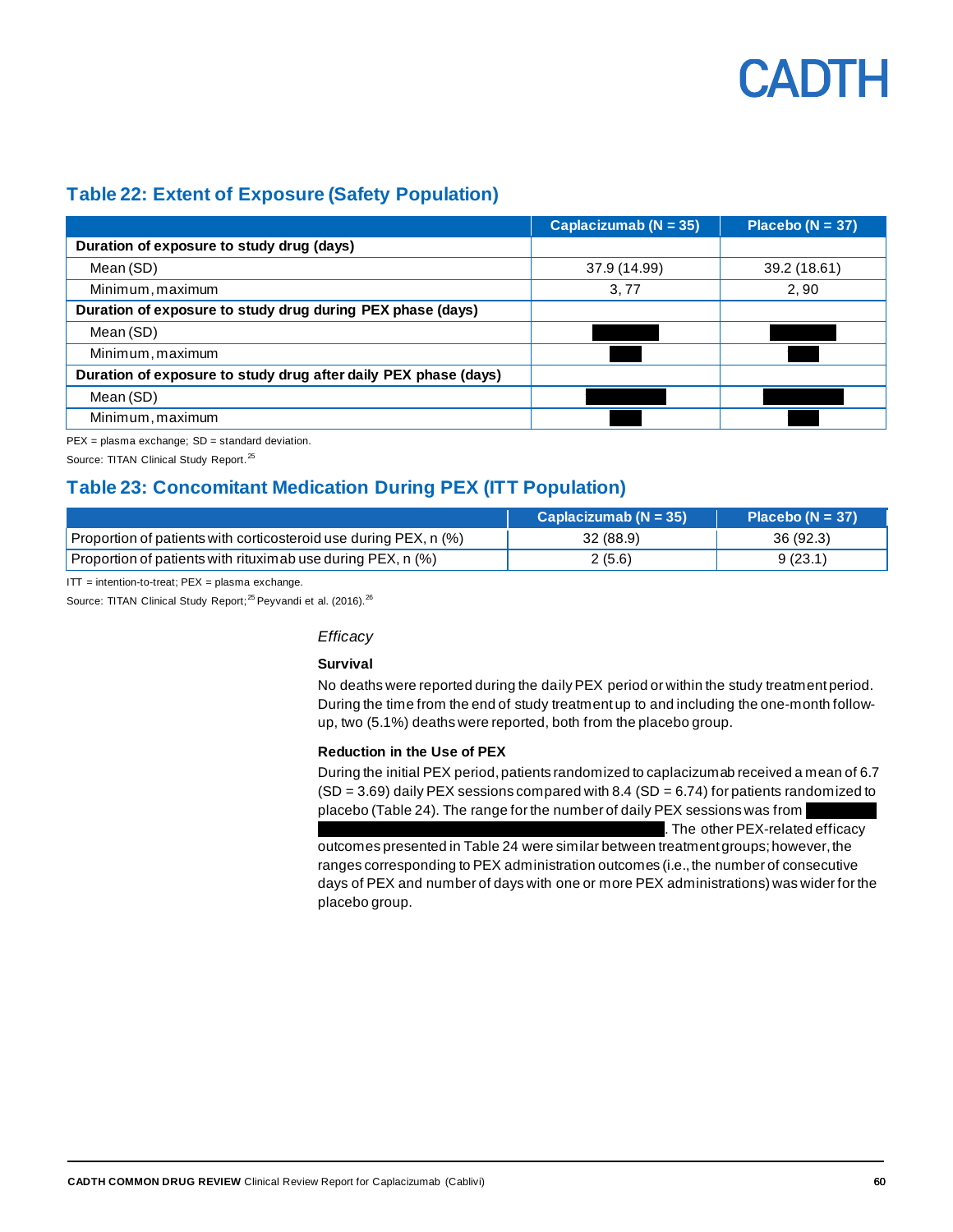### <span id="page-60-0"></span>**Table 24: PEX-Related Efficacy Outcomes (ITT Population)**

|                                                  | Caplacizumab $N = 36$ | Placebo $N = 39$ |
|--------------------------------------------------|-----------------------|------------------|
| During the initial PEX period                    |                       |                  |
| <b>Number of daily PEX sessions</b>              |                       |                  |
| n                                                |                       |                  |
| Mean (SD)                                        |                       |                  |
| Minimum, maximum                                 |                       |                  |
| Total volume of PEX administered (mL)            |                       |                  |
| n                                                |                       |                  |
| Mean (SD)                                        |                       |                  |
| Minimum, maximum                                 |                       |                  |
| Number of consecutive days of PEX administration |                       |                  |
| n                                                |                       |                  |
| Mean (SD)                                        |                       |                  |
| Minimum, maximum                                 |                       |                  |
| During the total course of the study             |                       |                  |
| Number of days with $\geq 1$ PEX administration  |                       |                  |
| n                                                |                       |                  |
| Mean (SD)                                        |                       |                  |
| Minimum, maximum                                 |                       |                  |
| Proportion of patients with PEX tapering         |                       |                  |
| $n$ (%)                                          | 11(30.6)              | 11(28.2)         |
| P value                                          | 0.975a                |                  |

 $IT =$  intention-to-treat;  $PEX =$  plasma exchange;  $SD =$  standard deviation.

<sup>a</sup> Outcome was outside the statistical testing hierarchy.

Source: TITAN Clinical Study Report;<sup>25</sup> Peyvandi et al. (2016).<sup>26</sup>

#### **aTTP Relapses and Exacerbations**

During the entire study period, including up to 12 months of follow-up, 11 patients (30.6%) in the caplacizumab treatment group experienced a relapse of TTP compared with three patients (7.7%) in the placebo group [\(Table](#page-61-0) 25). The time to first relapse of TTP in the 11 patients treated with caplacizumab was

|                    | . Of note, all but one of the 11 patients had their first relapse |  |
|--------------------|-------------------------------------------------------------------|--|
|                    | . For the three patients who relapsed in                          |  |
| the placebo group, |                                                                   |  |
|                    |                                                                   |  |

The proportion of patients with exacerbations within 30 days following the last day of initial daily PEX was also reported. For the caplacizumab group, 8.3% (95% CI, 1.8 to 22.5) of patients experienced an exacerbation, compared with 28.2% (95% CI, 15.0 to 44.9) of patients in the placebo group.

#### **Response to Treatment (Confirmed Platelet Response and Remission)**

The primary outcome for the TITAN study was the time to response, defined by confirmed normalization of platelet counts. A confirmed platelet response was reported for 86.1% patients treated with caplacizumab and 71.8% of the placebo group, which corresponded to a statistically significant (P =  $0.005$ ) hazard ratio of 2.20 (95% CI, 1.28 to 3.78).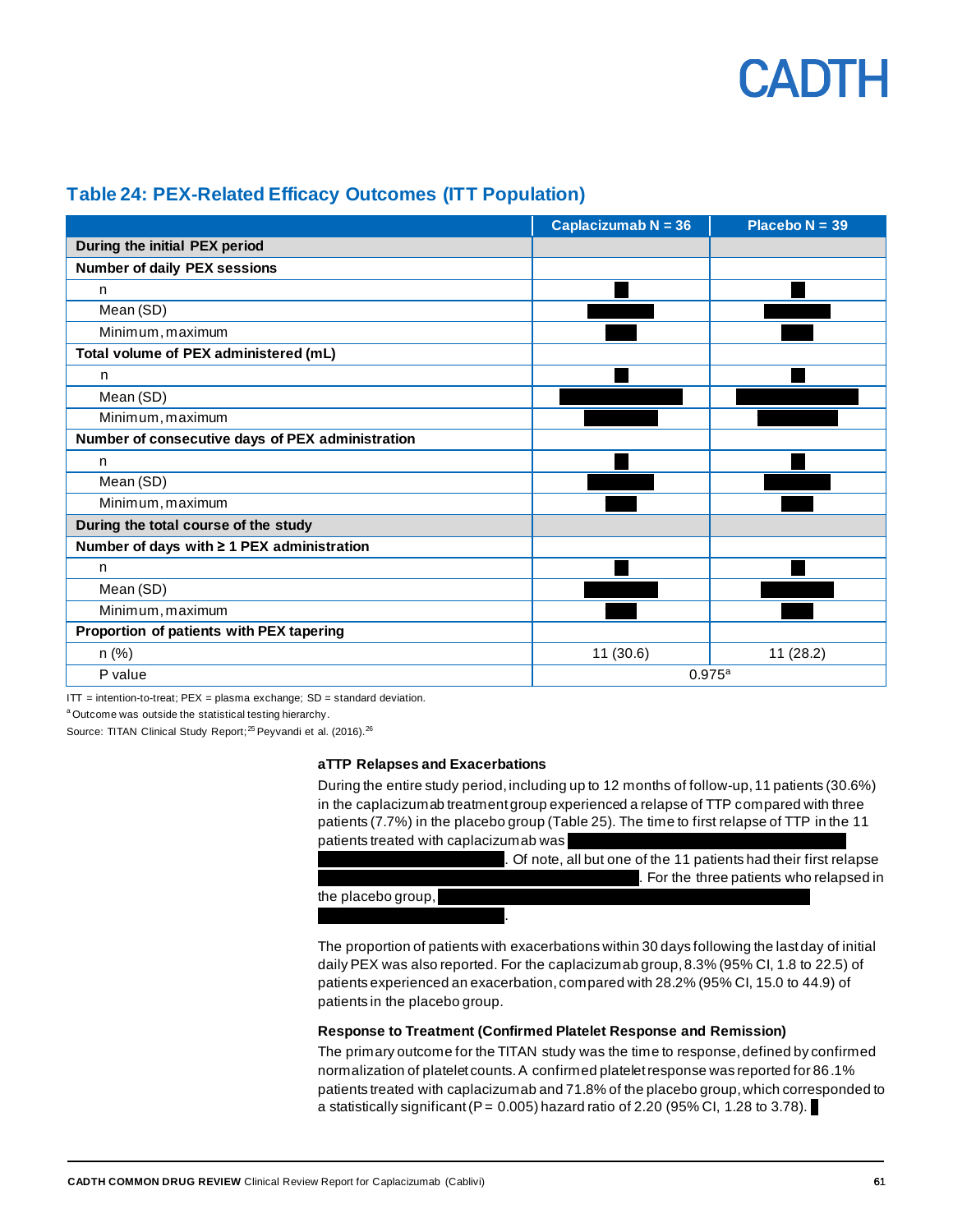The proportion of patients with complete remission following initial daily PEX was 80.6% (95% CI, 64.0 to 91.8) for caplacizumab and 46.2% (95% CI, 30.1 to 62.8) for placebo [\(Table](#page-61-0) 25).

vvvvvvvvvvv vvvvvvvv vvv vvvvvvvvv vvvvv vvv vvv vvvvvvvv vvv vv v vvvv vvvvv vvvvvv vvv vvvvv vvvvvvv vv vvvvvvvv vvvv vvv vvvvvvvvvvvv vvv vvvvvvv vvvvvv vvv v vvvvvvvvv

### <span id="page-61-0"></span>**Table 25: Platelet Response, Remission, Relapse, and Exacerbations (ITT Population)**

vvvvvvvv vvvvvvvv.

|                                                                                       | <b>Caplacizumab</b><br>$N = 36$  | <b>Placebo</b><br>$N = 39$ |
|---------------------------------------------------------------------------------------|----------------------------------|----------------------------|
| <b>Primary efficacy outcome</b>                                                       |                                  |                            |
| Confirmed platelet response <sup>a</sup>                                              |                                  |                            |
| Patients censored at 30 days, n (%)                                                   | 5(13.9)                          | 11(28.2)                   |
| $n (\%)$                                                                              | 31(86.1)                         | 28 (71.8)                  |
| HR (95% CI)                                                                           | 2.20 $(1.28 \text{ to } 3.78)^b$ |                            |
| P value                                                                               | 0.005                            |                            |
| Secondary efficacy outcomes                                                           |                                  |                            |
| Patients with complete remission following initial daily PEX, n                       | 29                               | 18                         |
| Proportion of patients (95% CI)                                                       | 80.6 (64.0 to 91.8)              | 46.2 (30.1 to 62.8)        |
| Patients with exacerbations within 30 days of last day of initial<br>daily PEX, n     | 3                                | 11                         |
| Proportion of patients (95% CI)                                                       | 8.3 (1.8 to 22.5)                | 28.2 (15.0 to 44.9)        |
| Patients with relapse of TTP (occurred later than 30 days after last<br>daily PEX), n | 11                               | 3                          |
| Proportion of patients (95% CI)                                                       | 30.6 (16.3 to 48.1)              | 7.7 (1.6 to 20.9)          |

CI = confidence interval; HR = hazard ratio; ITT = intention-to-treat; LDH = lactate dehydrogenase; PEX = plasma exchange; TTP = thrombotic thrombocytopenic purpura. a Response is defined as a recovery of platelets of 150,000/μL or higher (confirmed 48 hours after the initial reporting by a de novo measure of platelets at that level or higher) and an LDH  $\leq$  2  $\times$  ULN.

<sup>b</sup> The hazard ratio is on a stratified Cox proportional hazards regression model with one PEX session prior to randomization (yes, no) as a covariate.

Source: TITAN Clinical Study Report;<sup>25</sup> Peyvandi et al. (2016).<sup>26</sup>

#### **Change in Platelet Counts From Baseline**

Lastly, based on the ITT population, 33 (91.7%) and 30 (76.9%) patients in the caplacizumab and placebo groups, respectively, had a platelet count of 150,000/μL or higher at the last administration of study treatment (day 30). At the one-month follow-up, 29 patients (80.6%) receiving caplacizumab had a platelet count of 150,000/μL or higher as well as 30 patients (76.9%) in the placebo group.

#### *Harms*

A summary of the harms reported for the TITAN study has been provided i[n Table](#page-62-0) 26. Almost every patient in the TITAN study reported at least one TEAE. The most common AEs reported in the caplacizumab and placebo groups, respectively, were  $TTP$  ( ), headache (34.3% and 27.0%), epistaxis (31.3% and 10.8%), and nausea (28.6% and 29.7%). About half of patients in both treatment groups reported at least one serious AE (57.1% for caplacizumab and 51.4% for placebo). Of note, the most common serious AE was TTP (vview of caplacizumab and placebo, respectively). Epistaxis, dizziness, and serious TTP events were reported more frequently in the caplacizumab-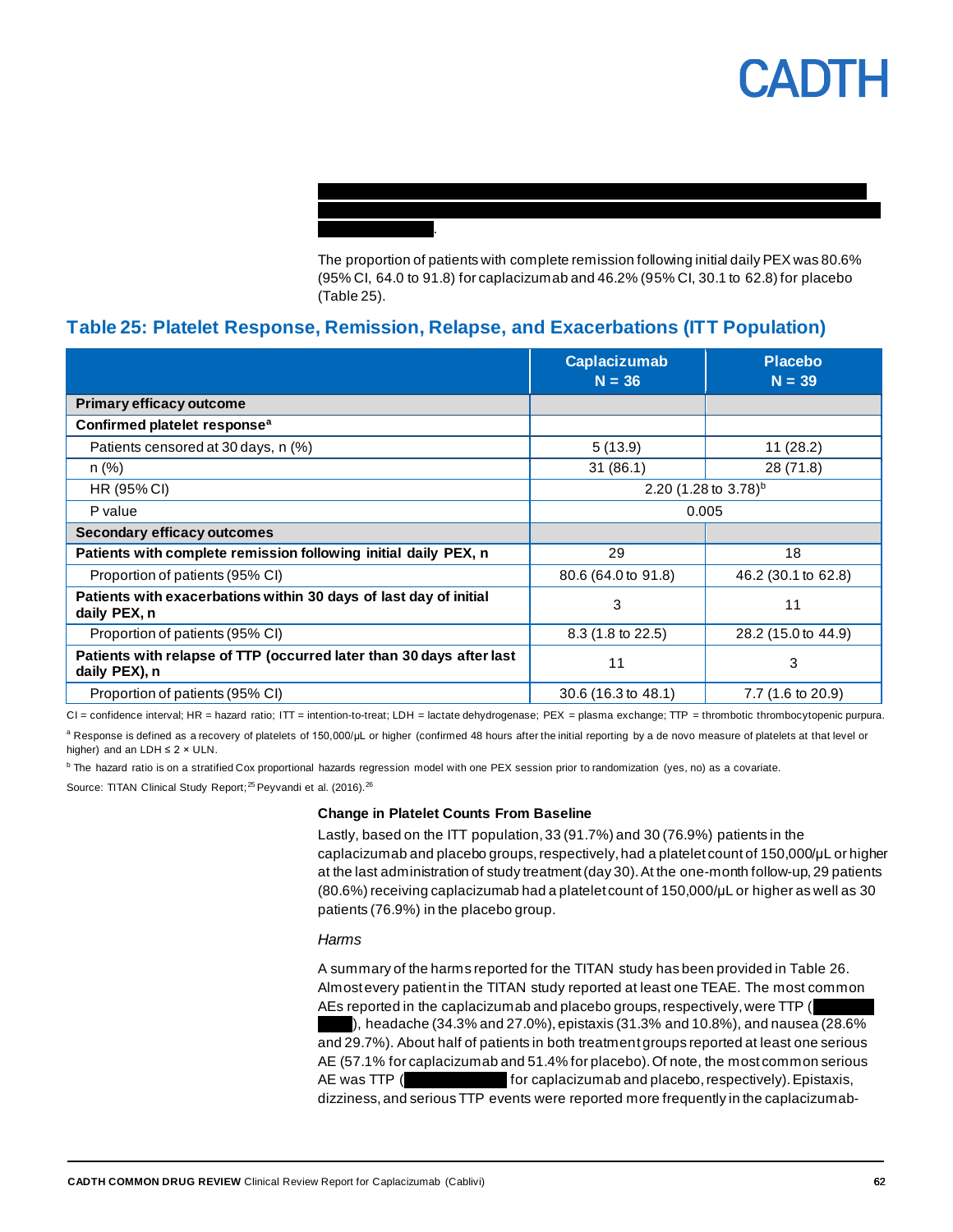

treated group than placebo. Anemia, arthralgia, and asthenia were more common in the placebo group than the caplacizumab group.

Withdrawals due to AEs, deaths, and notable harms are also reported in [Table](#page-62-0) 26. Four patients receiving caplacizumab withdrew from the study due to an AE, as did two patients receiving placebo. In addition, two deaths were reported, both from the placebo group and related to TTP. Regarding the notable harms, 54.3% and 37.8% of patients receiving caplacizumab and placebo, respectively, reported a bleeding event.

and three patients (9%) in the caplacizumab treatment group reported anti-drug antibodies.

## <span id="page-62-0"></span>**Table 26: Summary of Harms (Safety Population)**

|                                        | Caplacizumab $N = 35$ | Placebo $N = 37$ |
|----------------------------------------|-----------------------|------------------|
| Patients with ≥ 1 adverse event        |                       |                  |
| n (%)                                  | 34 (97.1)             | 37 (100)         |
| Most common events, <sup>a</sup> n (%) |                       |                  |
| <b>TTP</b>                             | 13(37.1)              | 14 (37.8)        |
| Headache                               | 12(34.3)              | 10 (27.0)        |
| Epistaxis                              | 11(31.3)              | 4(10.8)          |
| Nausea                                 | 10(28.6)              | 11(29.7)         |
| Paresthesia                            | 8(22.9)               | 8(21.6)          |
| <b>Dizziness</b>                       | 8(22.9)               | 3(8.1)           |
| Vomiting                               | 7(20.0)               | 8(21.6)          |
| Constipation                           | 7(20.0)               | 10(27.0)         |
| Myalgia                                | 7(20.0)               | 1(2.7)           |
| Diarrhea                               | 6(17.1)               | 3(8.1)           |
| Fatigue                                | 6(17.1)               | 5(13.5)          |
| Pyrexia                                | 6(17.1)               | 6(16.2)          |
| Pain in extremity                      | 5(14.3)               | 8(21.6)          |
| Hypertension                           | 5(14.3)               | 6(16.2)          |
| Anemia                                 | 3(8.6)                | 8(21.6)          |
| Arthralgia                             | 3(8.6)                | 8(21.6)          |
| Asthenia                               | 1(2.9)                | 6(16.2)          |
| Patients with ≥ 1 SAE                  |                       |                  |
| $n$ (%)                                | 20 (57.1)             | 19 (51.4)        |
| Most common events, <sup>b</sup> n (%) |                       |                  |
| <b>TTP</b>                             | 11(31.4)              | 5(13.5)          |
| Anemia                                 | 2(5.7)                | $\pmb{0}$        |
| Platelet count decreased               | 2(5.7)                | 1(2.7)           |
| Patients with ≥ WDAE                   |                       |                  |
| n (%)                                  | 4(11.4)               | 2(5.4)           |
|                                        |                       |                  |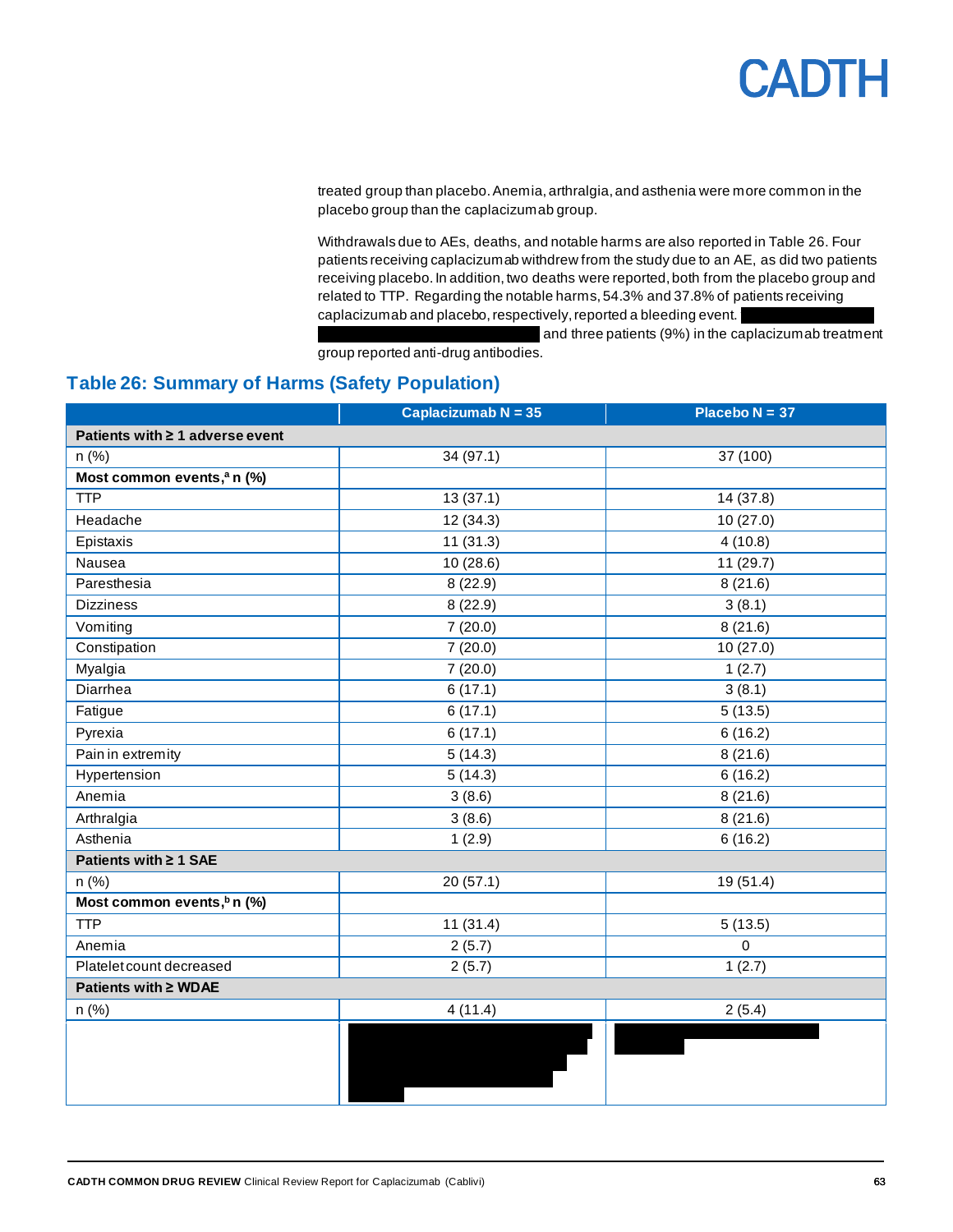

|                                       | Caplacizumab $N = 35$ | Placebo $N = 37$                                              |
|---------------------------------------|-----------------------|---------------------------------------------------------------|
| <b>Deaths</b>                         |                       |                                                               |
| $n$ (%)                               |                       |                                                               |
|                                       |                       | Refractory TTP (1); cerebral hemorrhage<br>related to TTP (1) |
| Notable harms, n (%)                  |                       |                                                               |
| Bleeding event, <sup>c</sup> n $(\%)$ | 19 (54.3)             | 14 (37.8)                                                     |
| Hypersensitivity, n (%)               |                       |                                                               |
| ADA positive, n (%)                   | 3(9)                  |                                                               |

ADA = anti-drug antibody; SAE = serious adverse event; TTP = thrombotic thrombocytopenic purpura; WDAE = withdrawal due to adverse event.  $a$ Frequency ≥ 15%.

 $b$ Frequency ≥ 5%.

<sup>c</sup> A bleeding event was defined as moderate-to-severe (including life-threatening) bleeding requiring urgent medical and/or surgical intervention.

Source: TITAN Clinical Study Report;<sup>25</sup> Peyvandi et al.<sup>26</sup>

#### *Critical Appraisal*

#### **Internal Validity**

The TITAN study was a single-blind, phase II, placebo-controlled RCT. Investigators were informed of the treatments assigned upon randomization. Knowledge of treatment assignment may have biased the reporting of safety-related data and also may have impacted treatment decisions for patients. The lack of blinding creates considerable uncertainty in the reporting of safety and efficacy data in this study. There are some differences to note between the two treatment groups in terms of baseline characteristics, including gender, number of days for PEX before enrolment, the proportion of patients with an ADAMTS13 activity level of 10% or higher, and the proportion of patients treated with PEX prior to randomization, which may have an impact on the observed efficacy and safety outcomes. As discussed in the critical appraisal of the pivotal trial (HERCULES), the primary efficacy analysis was related to platelet counts, which may be an inappropriate measure of efficacy because it is related to the mechanism of action of the drug and not the ability of the drug to treat the disease. Further analyses of efficacy conducted in the TITAN study are limited by a lack of adjustment for multiplicity and statistical testing. In addition, the study was powered only for the primary end point. Also of note, the two treatment groups differed in their use of rituximab during PEX, with higher use in the placebo arm. Since rituximab alters the disease course, the efficacy and safety outcomes may be biased against caplacizumab; however, the use of concomitant medications among the treatment arms is fair, considering the acute and severe nature of the disease. Lastly, follow-up assessments were conducted up to one month following study treatment. Similar to the design of the HERCULES trial, the duration of follow-up may have been too short to adequately capture the harms related to treatment with caplacizumab.

#### **External Validity**

The generalizability of this study is compromised by a lack of study centres within Canada. As described in both the clinician and patient input, the standard of care for aTTP is variable, even within Canada. Consequently, the lack of centres in Canada limits the applicability of the results to the Canadian context. Further, the demographics of the population included in this study may not reflect the diversity of patients within Canada. Regarding the severity of disease, the levels of LDH and troponin I were high but typical of patients with TTP.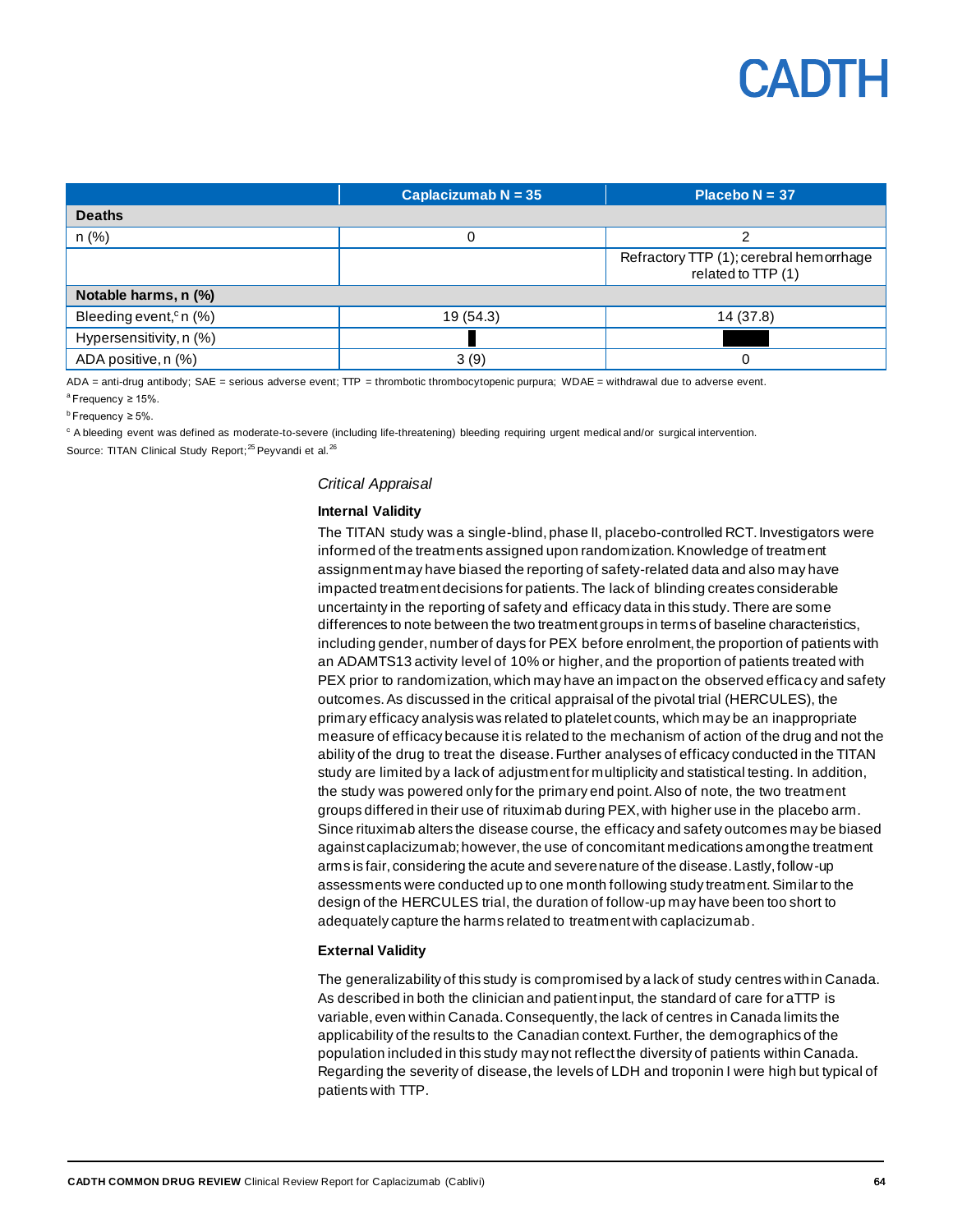#### *Summary*

Briefly, the efficacy of caplacizumab compared with placebo was demonstrated based on confirmed platelet response, which was the primary outcome in the TITAN study. Patients treated with caplacizumab were more likely to reach a confirmed platelet response compared with those treated with placebo based on a hazard ratio of 2.20 (95% CI, 1.28 to 3.78) that was statistically significant ( $P = 0.005$ ). In terms of safety, almost every patient experienced at least one AE, and more than half of all patients experienced at least one SAE. The most common AE and SAE was TTP. The most common AEs following TTP in the caplacizumab group were headache, epistaxis, and nausea. Of note, reports of serious TTP and bleeding events were more common among patients treated with caplacizumab compared with placebo. Overall, the TITAN study demonstrated efficacy and highlighted safety signals that should be considered with the use of caplacizumab; however, the interpretation of outcome data are limited by concerns with the internal validity and applicability to the Canadian context.

# **Discussion**

### **Summary of Available Evidence**

One phase III study (HERCULES, double-blind RCT,  $N = 145$ ) submitted by the sponsor is included in this systematic review. The objective of HERCULES was to evaluate the efficacy and safety of caplacizumab in patients with aTTP. The trial included adult patients (≥ 18 years of age) with a clinical diagnosis of aTTP that presented with both thrombocytopenia and microscopic evidence of red blood cell fragmentation. Patients were excluded if they had a platelet count of more than  $100 \times 10^{9}$ L at screening, had suspected thrombotic microangiopathies that were not associated with aTTP (such as hemolytic uremic syndrome), or if they had congenital TTP. Patients who had clinically significant active bleeding or a high risk of bleeding or were receiving chronic treatment with anticoagulants that could not be stopped safely were also excluded. Eligible patients were randomized to receive caplacizumab 10 mg or placebo, in addition to standard of care, which consisted of PEX and corticosteroid treatment and other immunosuppressives.The double-blind treatment periods consisted of a daily PEX period and a 30-day post–daily PEX period. A treatment extension of seven to 28 days with caplacizumab or placebo was allowed for patients with risk factors for relapse of the presenting TTP episode. During the treatment period for HERCULES, in the case of first exacerbation or relapse of the presenting TTP episode, patients would receive open-label caplacizumab together with daily PEX, irrespective of the initial treatment allocation. The primary efficacy outcome of this study was time to platelet count response, which was defined as an initial platelet count of 150 x 10<sup>9</sup>/L or higher with the subsequent stopping of daily PEX within five days. Other efficacy outcomes included prevention of recurrence of aTTP, prevention of refractory aTTP, prevention of major thromboembolic events, normalization of organ damage markers, and reduced length of ICU or hospital stays related to TTP episodes. Harm outcomes associated with the use of caplacizumab were also examined.

The major limitations of HERCULES include potential biases of the study results due to an imbalance of patients' baseline characteristics, uncertainty around the validity of using platelet count for treatment effect evaluation, substantial and disproportional missing data for some efficacy outcomes, underpowered subgroup analyses, and a lack of statistical testing for some of the secondary efficacy end points. Subgroup analysis and sensitivity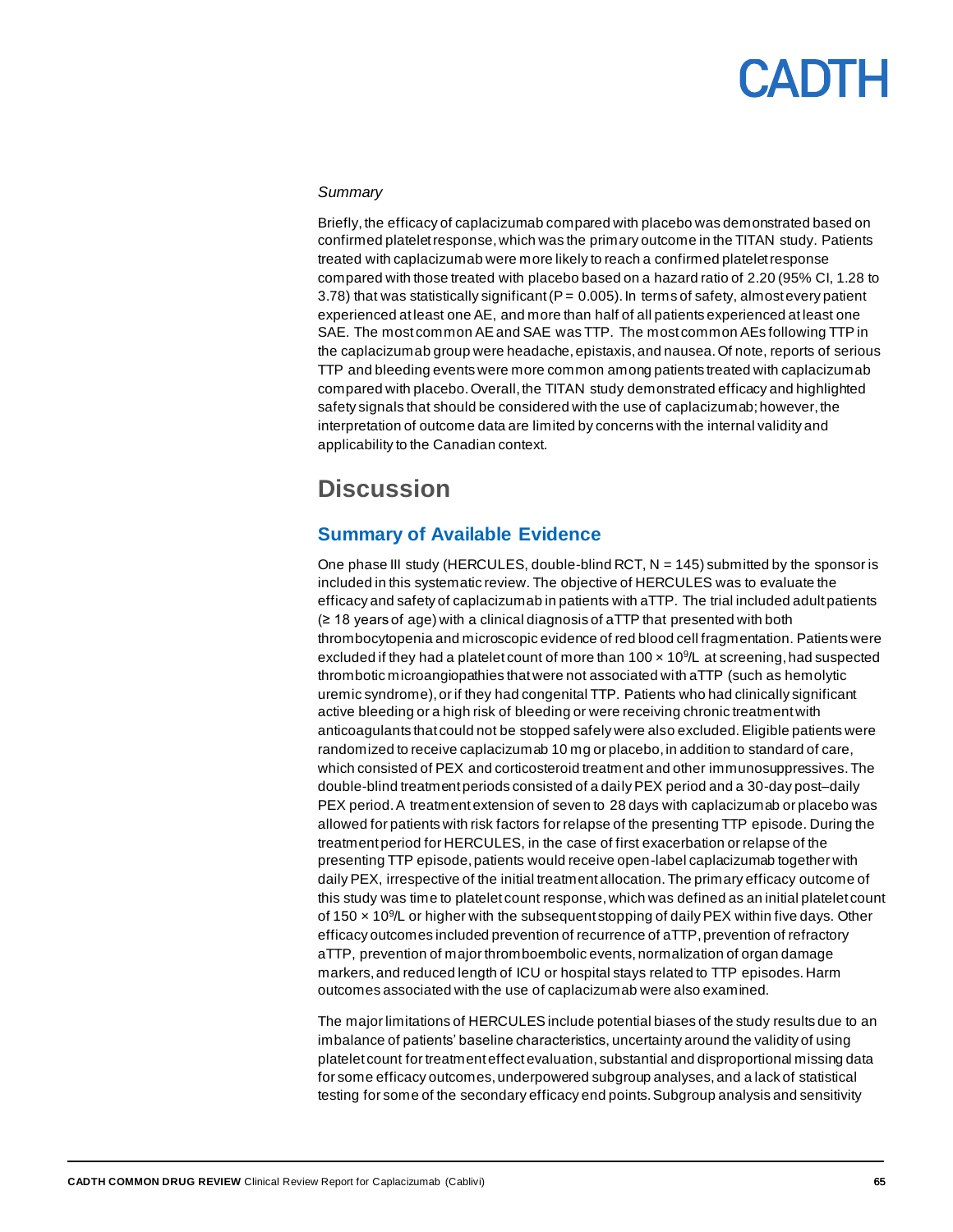# CANTH

analysis were performed; however, the results should be interpreted with caution, given the small sample size. Long-term clinical benefits and harms in the HERCULES results could not be explored due to the trial's short duration.

### **Interpretation of Results**

#### **Efficacy**

Four TTP-related deaths were recorded during the overall study period. One patient from the caplacizumab group died during the drug-free follow-up period. Three patients from the placebo group died during the daily PEX period. One death from the placebo group was considered possibly related to the study drug (through blinded assessment), and all other deaths were considered not related to any of the treatments. The results implied that the risk of TTP-related death was higher in patients not treated with caplacizumab. The clinical experts consulted for this review indicated that the mortality in the placebo group (patients received PEX and corticosteroids) reflected those in an optimal trial condition and the mortality rate would be much higher in the real world. The sponsor provided an integrated efficacy analysis that included all randomized patients in HERCULES and TITAN. The results showed a reduction in the mortality rate in the caplacizumab groups, where one patient(0.9%) died compared with five patients (4.5%) in the placebo groups. However, this was a post hoc analysis and the data were published as an abstract. It is unclear whether the data pooling was pre-specified, and there were no details provided on the methods of pooling. The data are suggestive of a survival benefit with caplacizumab but insufficient for drawing a conclusion.

During the overall study period, treatment with caplacizumab was related to a shorter duration of PEX therapy compared with placebo (mean days on PEX =  $5.8$ , SE =  $0.5$  for caplacizumab and  $9.4$ ,  $SE = 0.8$  for placebo). Treatment with caplacizumab was also associated with reduced total PEX volume compared with placebo  $(21.3, SE = 1.6 L)$  versus 35.9, SE = 4.2 L, respectively). According to the clinical experts consulted for this review, the between-group differences in the number of days on PEX and the PEX volume were considered clinically relevant. Reduction in the use of PEX is an important clinical outcome for patients.

Recurrence of aTTP, either a relapse or exacerbation, was measured in different study periods. Relapses occurred after the 30-day post–daily PEX period; however, only relapses within the overall treatment period were taken into account in the assessment of the key secondary efficacy end points in HERCULES and ranked second in the statistical test hierarchy. During the overall study period, a statistically significantly lower percentage of patients in the caplacizumab group (nine patients [12.7%]) compared with the placebo group (28 patients [38.4%]) experienced a recurrence of aTTP, either an exacerbation or a relapse.Exacerbations occurred in three patients (4.2%) treated with caplacizumab and 28 patients (38.4%) treated with placebo; relapses occurred in six patients (9.1%) treated with caplacizumab but in zero patients in the placebo group. The low recurrence of aTTP was attributed to the lower incidence of aTTP exacerbation in the caplacizumab group.

Treatment with caplacizumab was associated with faster normalization of organ damage markers (LDH, cTnI, and serum creatinine) for patients with aTTP compared with placebo. The median time to normalization was 2.86 days (95% CI, 1.93 to 3.86) in the caplacizumab group and 3.36 days (95% CI, 1.88 to 7.71) in the placebo group, respectively. However, the between-group differences could not be considered statistically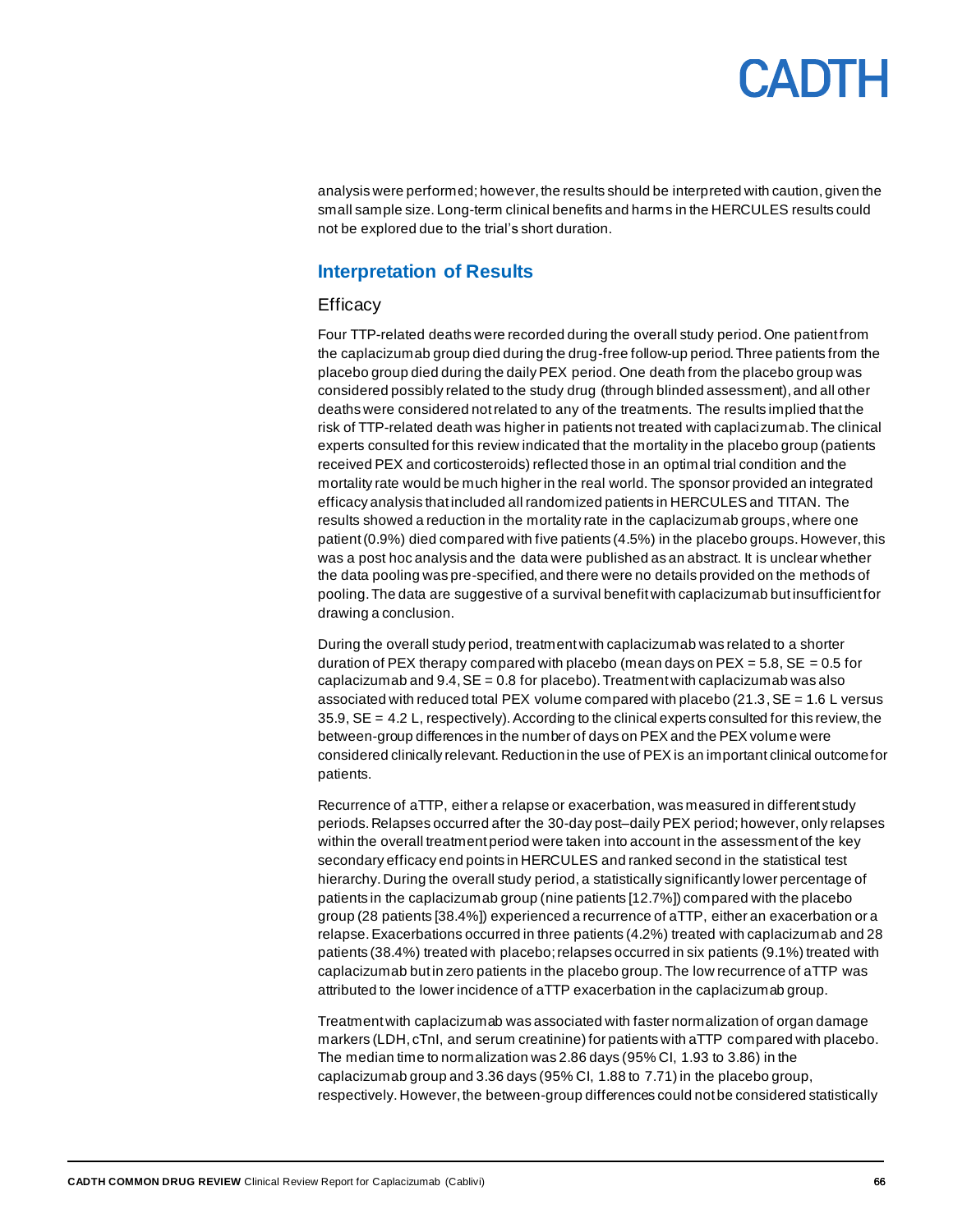significant because the hierarchical statistical analysis plan failed to demonstrate statistical significance at a higher-order comparison.

During the overall treatment period, the number of patients experiencing major thromboembolic events was similar between the caplacizumab group (six patients [8.5%]) and the placebo group (six patients [8.2%]). HERCULES was not specifically designed to evaluate the effects of caplacizumab on this outcome and the small number of events in the treatment groups makes it difficult to draw conclusions.

During the double-blind treatment period for HERCULES, no patients in the caplacizumab group and three patients (4.2%) in the placebo group were considered to have refractory aTTP. The between-group difference in refractory aTTP was not statistically significant  $(P = 0.0572)$ . The sponsor provided an integrated efficacy analysis that included all randomized patients in HERCULES and TITAN using the first definition of refractory aTTP (i.e., defined as the absence of platelet count doubling after four days of standard treatment and an LDH > ULN). The sponsor reported that the results showed a statistically significant reduction in the risk of refractory aTTP in the caplacizumab groups (zero patients) compared with the placebo groups (seven patients  $[6.3\%]$ ; P < 0.01), emphasizing that, regardless of the definition used for refractory aTTP, no patients treated with caplacizumab developed refractory disease. However, this was a post hoc analysis and the data were published as an abstract. It is unclear whether the data pooling was pre-specified, and there were no details provided on the methods of pooling. Overall, the data are suggestive of a benefit with caplacizumab for this outcome but insufficient for drawing a conclusion.

Time to platelet response was the primary efficacy end point in HERCULES. Several other outcome measures in HERCULES were defined based on platelet counts, such as recurrence of aTTP and refractory aTTP. A statistically significantly shorter time to normalization of the platelet count was observed in the caplacizumab group (median 2.69 days; 95% CI, 1.89 to 2.83) compared with the placebo group (median 2.88 days; 95% CI, 2.68 to 3.56; P = 0.0099). A hazard ratio of 1.55 (95% CI, 1.10 to 2.20) also suggested that, at any given time point, patients in the caplacizumab group were 1.55 times more likely to achieve a platelet count response compared with those in the placebo group. However, the difference was not considered clinically relevant according to the clinical experts consulted for this review. Caplacizumab acts by preventing platelet adhesion and the formation of microthrombi and thus increases the platelet counts directly. However, caplacizumab does not change the course of the disease or treat the underlying aTTP disease, and potentially masks an indicator of disease activity, which would make it difficult to determine when it is time to taper existing therapies, such as PEX and corticosteroids. The clinical experts indicated that other markers of disease activity (such as LDH, ADAMTS13 activity, and clinical signs of aTTP) would be used. During the follow-up period for HERCULES, when caplacizumab had been discontinued for 30 days or longer after daily PEX cessation, TTP relapses occurred in six patients (9.1%) in the caplacizumab group compared with no patients in the placebo group, which is consistent with the waning of the direct masking effect that caplacizumab has on platelet counts following treatment discontinuation. In addition, it is unknown how much of the gain in platelet counts can be translated into improvement in clinical outcomes. Approaches other than platelet counts, such as time to next treatment or schistocyte counts, may be considered to thoroughly evaluate the disease and treatment effect.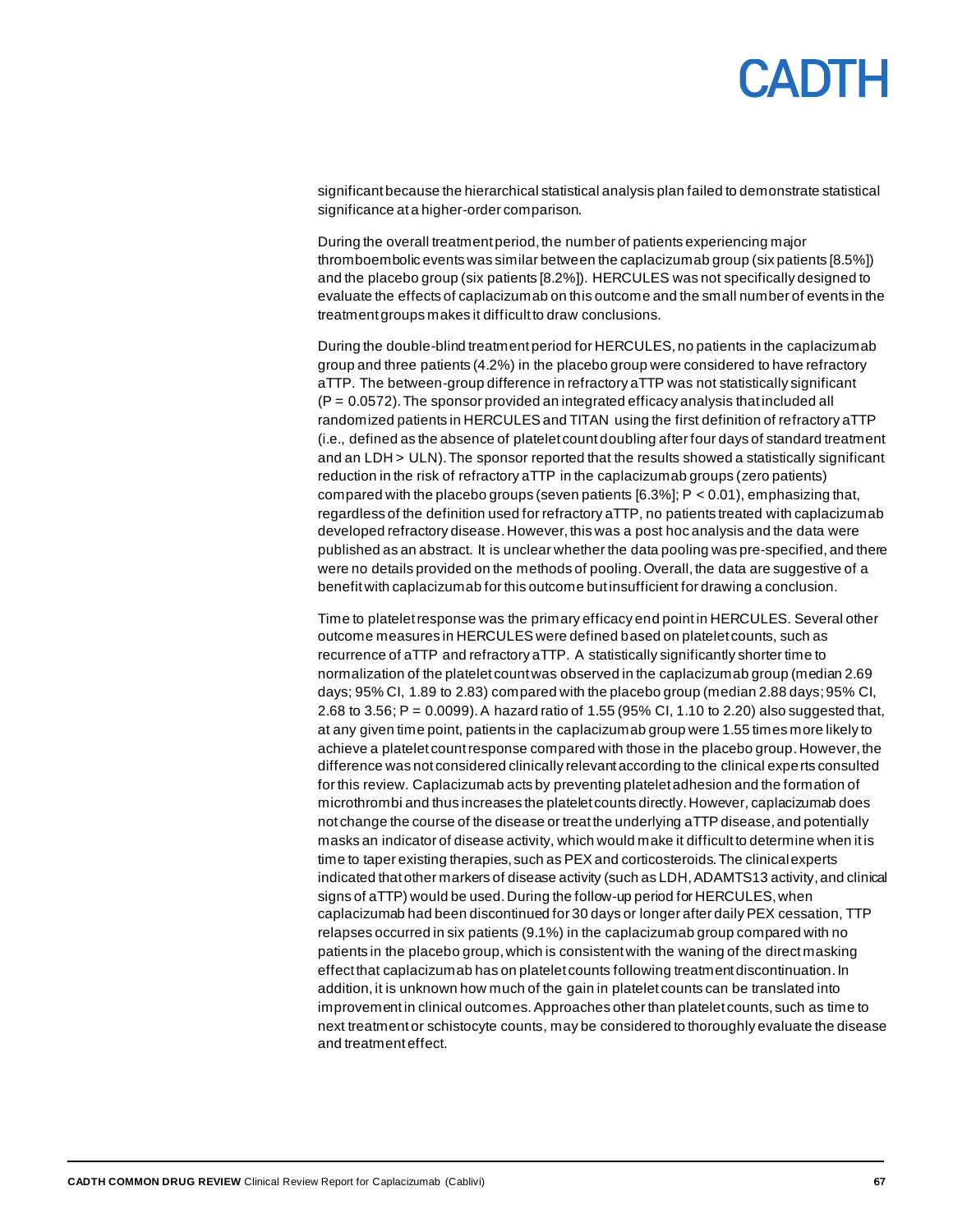# **ADIH**

During the overall study period, numerical differences in change from baseline in favour of caplacizumab have been observed for neurological assessment and cognitive function assessment, suggesting potential benefits of the treatment on these outcomes. In addition, patients treated with caplacizumab reported shorter ICU days and hospitalization compared with those treated with placebo. These outcomes are important to both patients and clinicians. However,in HERCULES, these outcomes were not included in the statistical testing hierarchy and no formal statistical tests were performed on them. A substantial amount of missing data in the cognitive assessment was also an issue in interpreting the results. The significance of treatment effect on these outcomes cannot be determined.

For some of the outcome measures, both mean and median were reported, for example, the outcome of reduction in use of PEX. vvvv vv vvv vvv vvv vvvv vvv vvvvv vv vvv vvvvvvvvvvvv vvvvv vvv vvv vvvv vvv vvvvv vv

 $\sim$  vv $\sim$  vv $\sim$  vv $\sim$  vv $\sim$  vv $\sim$  vv $\sim$  vv $\sim$  vv $\sim$  vv $\sim$  vv $\sim$  vv $\sim$  vv $\sim$  vv $\sim$  vv $\sim$  vv $\sim$  vv $\sim$  vv $\sim$  vv $\sim$  vv $\sim$  vv $\sim$  vv $\sim$  vv $\sim$  vv $\sim$  vv $\sim$  vv $\sim$  vv $\sim$  vv $\sim$  vv $\sim$  vv $\sim$  vv $\sim$  vv $\sim$ discrepancy in study findings when measured with mean or median and the wide range associated with the medians suggest a skewed data distribution for patient variation in response, which also reflects the variability in the natural history of the disease, thereby making it difficult to interpret the study findings. The range of distribution for use of PEX was narrower for caplacizumab than for placebo, suggesting a more consistent effect in the caplacizumab group. According to the clinical experts consulted for this report, the effect on treatment for patients with more severe outcomes (higher values, typically) are of particular interest when treating patients with aTTP. This suggests that the comparison of means would be of greater interest than medians for these outcomes, since the mean will be more sensitive to extreme values.

A phase II single-blind RCT (TITAN) provided supportive evidence for treatment with caplacizumab. The efficacy of caplacizumab compared with placebo was demonstrated based on confirmed platelet response, which was the primary outcome in this study. Patients treated with caplacizumab were more likely to reach a confirmed platelet response compared with placebo based on a hazard ratio of 2.20 (95% CI, 1.28 to 3.78) that was statistically significant ( $P = 0.005$ ).

#### Harms

During the overall study period, almost all patients reported AEs in HERCULES: 97.2% in the caplacizumab group and 97.3% in the placebo group. The majority of the AEs were of mild or moderate severity. The common AEs reported in the caplacizumab group were epistaxis, headache, gingival bleeding, urticaria, pyrexia, fatigue, nausea, and TTP episodes. In the placebo group, TTP episodes, rash, and contusion were commonly reported. In the open-label caplacizumab therapy period, AEs were reported in 89.3% of patients. Catheter-site hemorrhage, epistaxis, gingival bleeding,and gastrointestinal symptoms were commonly reported.

SAEs were reported in 28 patients (39.4%) in the caplacizumab group and 39 patients (53.4%) in the placebo group during the overall study period. TTP episodes were the most commonly reported SAEs, and the incidence of TTP episodes was higher in the placebo group (39.7%) than in the caplacizumab group (12.7%), potentially reflecting differences in efficacy between the treatment groups.During the open-label caplacizumab therapy, seven patients (25%) reported SAEs.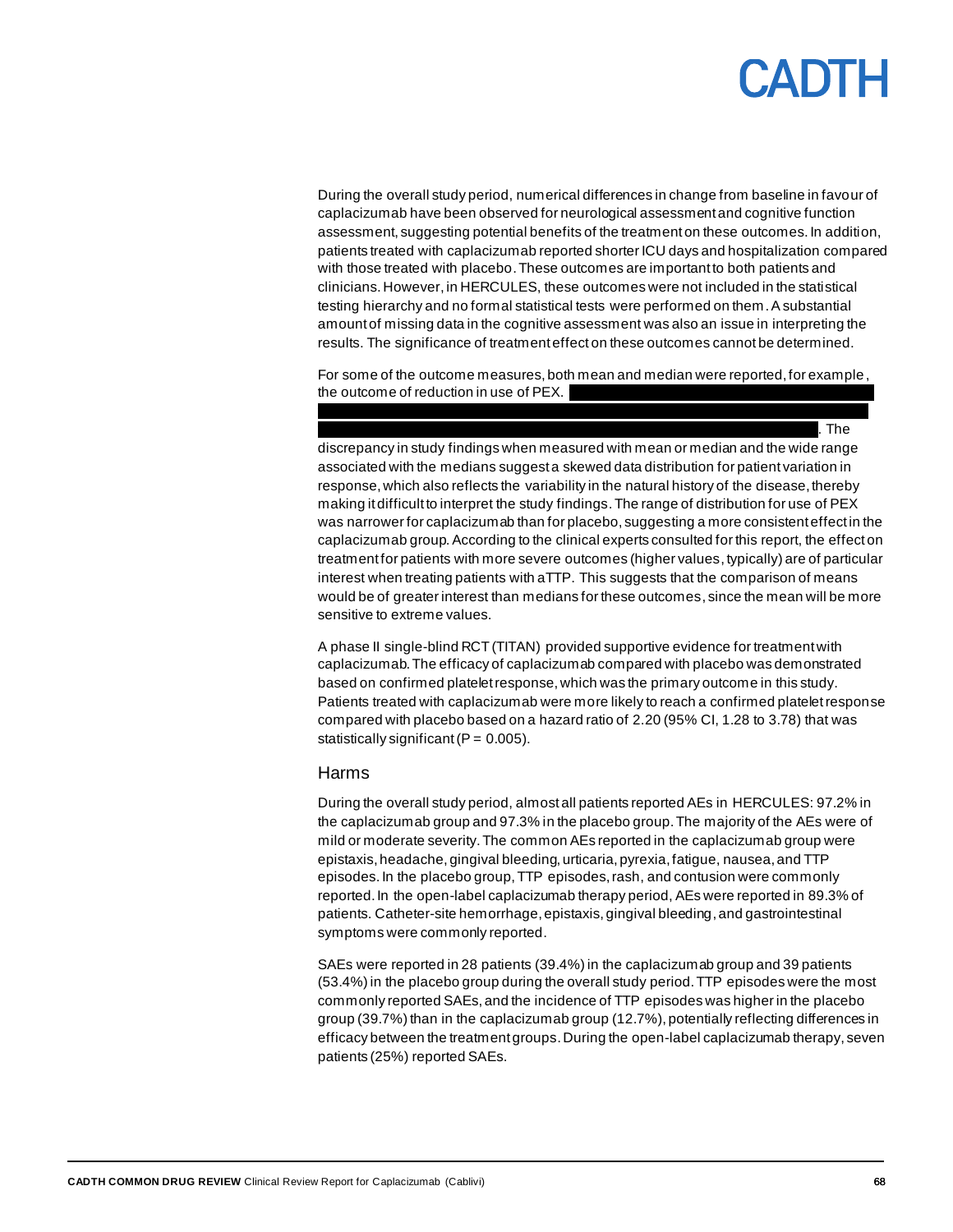During the overall study period, five patients (7.0%) treated with caplacizumab and nine patients (12.3%) treated with placebo withdrew from the study or from treatment due to AEs. During the open-label caplacizumab therapy period, one patient withdrew due to AEs.

Three patients in the placebo group died during the daily PEX treatment period. One patient in the caplacizumab group died in the follow-up period.

In terms of AEs of particular interest, during the overall study period, the risk of bleeding events was similar between treatment groups:49 patients (69%) in the caplacizumab group and 49 patients (67.1%) in the placebo group. Hypersensitivity was experienced by in the caplacizumab group and variation of the placebo group. Anti-drug antibodies were found in two patients (2.8%) in the caplacizumab group and one patient(1.4%) in the placebo group.

During the open-label treatment with caplacizumab,

v vvovv $\sim$ vv $\sim$ 

Results from the TITAN study indicated that almost every patient experienced at least one AE and more than half of them experienced at least one SAE. The most common AE and SAE was TTP episodes. The most common AEs following TTP in the caplacizumab group were headache, epistaxis, and nausea, which was consistent with the results from HERCULES.

vvvvvvv vv vvvvvvvv vvvvvvv vvvvvvvv vvvvvvvvvvvvvvvv vvvv vvvvvvvvv vvvvvvvvvv vvvv

# **Conclusions**

One phase III, double-blind, placebo-controlled,randomized trial provided evidence on the efficacy and safety of caplacizumab in adult patients with aTTP. Patients who received caplacizumab in addition to standard therapy (PEX and immunosuppressants) showed benefits in reducing the duration and volume for PEX and reducing the frequency of aTTP exacerbations compared with placebo.There were no data on the impact of caplacizumab on subsequent aTTP recurrence beyond the trial observation period. Although only one of the four deaths in the trial occurred in the caplacizumab group and was considered by the blinded assessors as unrelated to treatment, the study was designed to specifically assess survival. Therefore, it remains uncertain what the impact of caplacizumab is on survival and additional research is required. Caplacizumab improved platelet counts but it is unclear what the clinical relevance of this finding is. Almost all study participants reported TEAEs. A high frequency of bleeding events occurred in the caplacizumab group, while patients who received placebo reported more TTP episodes. Most of the reported AEs were mild to moderate in intensity.A phase II single-blind RCT provided evidence to support the effect of caplacizumab on platelet response. The safety results in this trial were consistent with those in the phase III trial.

Conclusions regarding the long-term efficacy and safety of caplacizumab in patients with aTTP are lacking due to the short duration of treatment; in addition, the long-term results can be complicated by the use of open-label caplacizumab in some patients.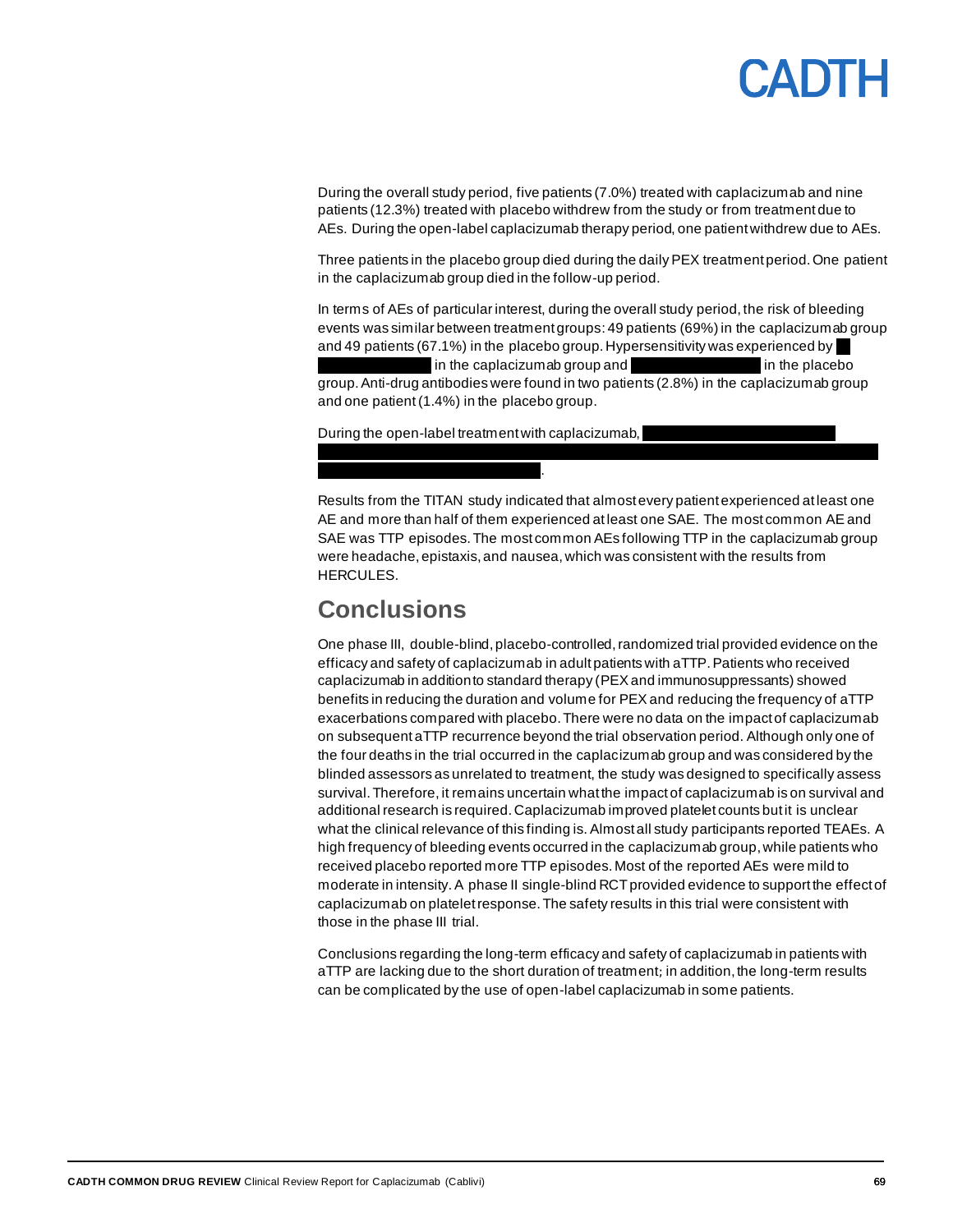# **Appendix 1: Literature Search Strategy**

# **Clinical Literature Search**

| <b>OVERVIEW</b>     |                                                                                                                                                                         |  |
|---------------------|-------------------------------------------------------------------------------------------------------------------------------------------------------------------------|--|
| Interface:          | Ovid                                                                                                                                                                    |  |
| Databases:          | MEDLINE All (1946-present)                                                                                                                                              |  |
|                     | Embase (1974-present)                                                                                                                                                   |  |
|                     | Note: Subject headings have been customized for each database. Duplicates between databases<br>were removed in Ovid.                                                    |  |
| Date of Search:     | October 9, 2019                                                                                                                                                         |  |
| Alerts:             | Bi-weekly search updates until project completion                                                                                                                       |  |
| Study Types:        | No filters were applied to limit retrieval by study type                                                                                                                |  |
| Limits:             | Publication date limit: none                                                                                                                                            |  |
|                     | Language limit: none                                                                                                                                                    |  |
|                     | Conference abstracts: excluded                                                                                                                                          |  |
| <b>SYNTAX GUIDE</b> |                                                                                                                                                                         |  |
|                     | At the end of a phrase, searches the phrase as a subject heading                                                                                                        |  |
| <b>MeSH</b>         | Medical Subject Heading                                                                                                                                                 |  |
| exp                 | Explode a subject heading                                                                                                                                               |  |
|                     | Before a word, indicates that the marked subject heading is a primary topic;<br>or, after a word, a truncation symbol (wildcard) to retrieve plurals or varying endings |  |
| .ti                 | Title                                                                                                                                                                   |  |
| .ab                 | Abstract                                                                                                                                                                |  |
| .ot                 | Original title                                                                                                                                                          |  |
| .hw                 | Heading word; usually includes subject headings and controlled vocabulary                                                                                               |  |
| .kf                 | Author keyword heading word (MEDLINE)                                                                                                                                   |  |
| .kw                 | Author keyword (Embase)                                                                                                                                                 |  |
| .pt                 | Publication type                                                                                                                                                        |  |
| .rn                 | Registry number                                                                                                                                                         |  |
| .nm                 | Name of substance word                                                                                                                                                  |  |
| pb.<br>medall       | Candidate term word (Embase)                                                                                                                                            |  |
| oemezd              | Ovid database code: MEDLINE All, 1946 to present, updated daily<br>Ovid database code; Embase, 1974 to present, updated daily                                           |  |
|                     |                                                                                                                                                                         |  |
|                     | <b>MULTI-DATABASE STRATEGY</b>                                                                                                                                          |  |
| 1                   | (cablivi* or caplacizumab* or ALX-0081 or ALX0081 or ALX-81 or ALX81 or ALX-0681 or ALX0681 or<br>2R27AB6766).ti,ab,kf,ot,hw,nm,rn.                                     |  |
| 2                   | 1 use medall                                                                                                                                                            |  |
| 3                   | *caplacizumab/or (cablivi* or caplacizumab* or ALX-0081 or ALX0081 or ALX-81 or ALX81 or ALX-0681 or<br>ALX0681).ti,ab,kw,dq.                                           |  |
| 4                   | 3 use oemezd                                                                                                                                                            |  |
| 5                   | 4 not (conference review or conference abstract).pt.                                                                                                                    |  |
| 2 or 5<br>6         |                                                                                                                                                                         |  |
| 7                   | remove duplicates from 6                                                                                                                                                |  |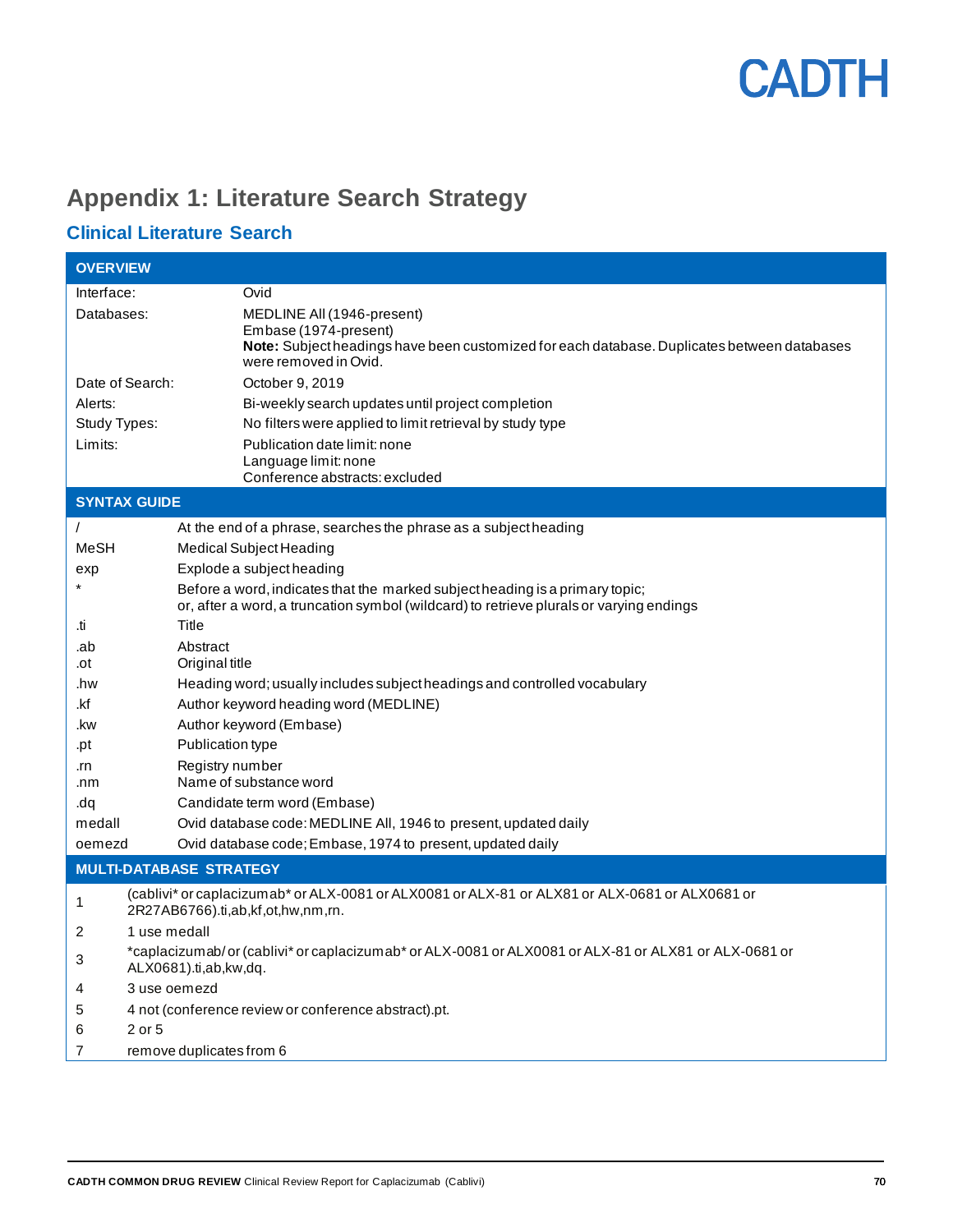

| <b>CLINICAL TRIAL REGISTRIES</b> |                                                                                                                                                                                                  |  |
|----------------------------------|--------------------------------------------------------------------------------------------------------------------------------------------------------------------------------------------------|--|
| ClinicalTrials.gov               | Produced by the US National Library of Medicine. Targeted search used to capture<br>registered clinical trials.<br>Search terms: Cablivi/caplacizumab                                            |  |
| WHO ICTRP                        | International Clinical Trials Registry Platform, produced by the World Health Organization.<br>Targeted search used to capture registered clinical trials.<br>Search terms: Cablivi/caplacizumab |  |

| <b>OTHER DATABASES</b> |                                                                                                                                                             |  |
|------------------------|-------------------------------------------------------------------------------------------------------------------------------------------------------------|--|
| PubMed                 | Searched to capture records not found in MEDLINE. Same MeSH, keywords, limits, and<br>study types used as per MEDLINE search, with appropriate syntax used. |  |

#### **Grey Literature**

| Dates for Search: | October 2019 .                                                            |
|-------------------|---------------------------------------------------------------------------|
| Keywords:         | Cablivi/caplacizumab; acquired thrombotic thrombocytopenic purpura (aTTP) |
| Limits:           | Publication years: none                                                   |

Relevant websites from the following sections of the CADTH grey literature checklist *Grey Matters: A Practical Tool For Searching Health-Related Grey Literature* [\(https://www.cadth.ca/grey-matters\)](https://www.cadth.ca/grey-matters) were searched:

- Health Technology Assessment Agencies
- Health Economics
- Clinical Practice Guidelines
- Drug and Device Regulatory Approvals
- Advisories and Warnings
- Drug Class Reviews
- Clinical Trial Registries
- Databases (free)
- Health Statistics
- Internet Search
- Open Access Journals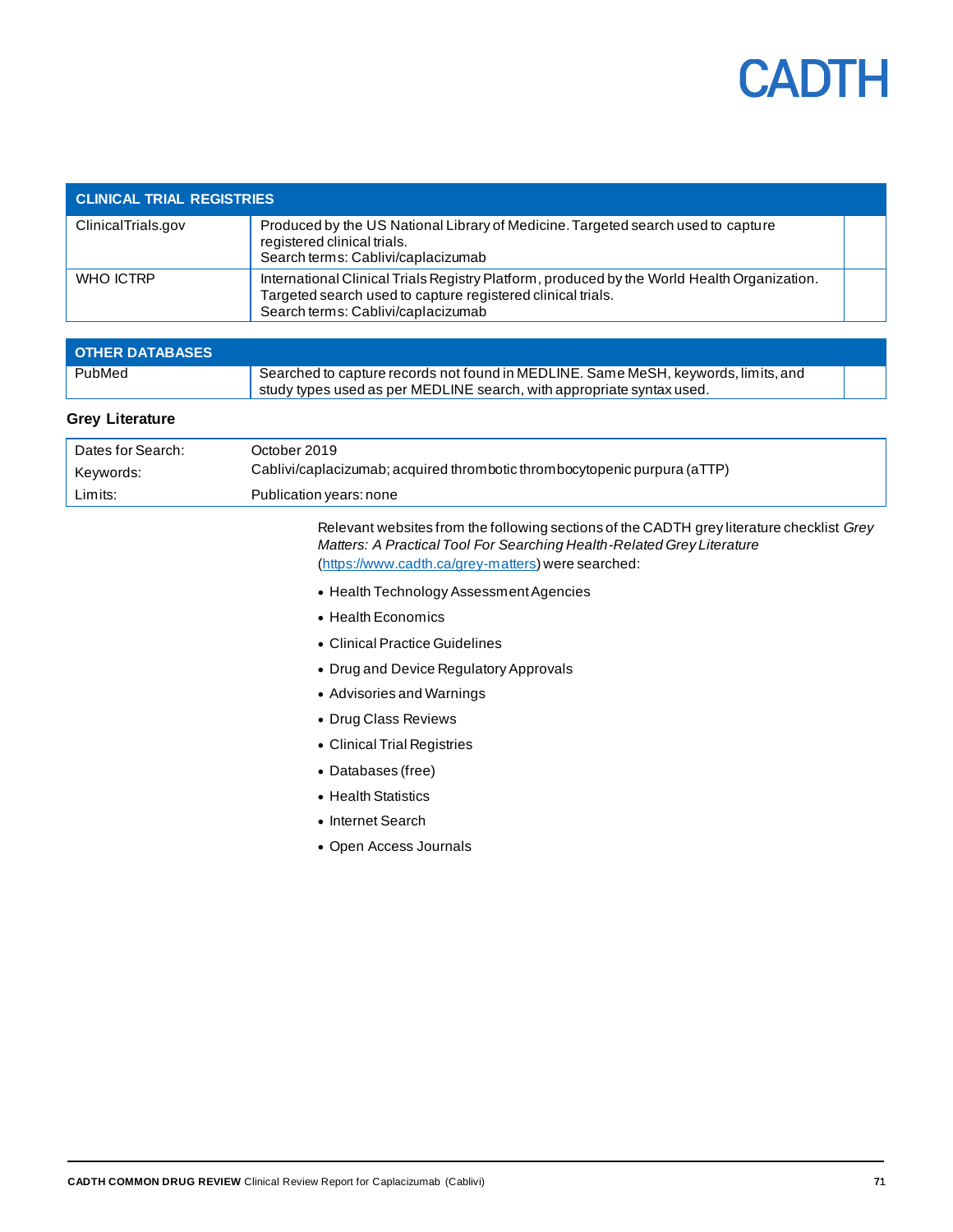

# **Appendix 2: Excluded Studies**

# **Table 27: Excluded Studies**

| <b>Reference</b>          | <b>Reason for Exclusion</b> |
|---------------------------|-----------------------------|
| No studies were excluded. |                             |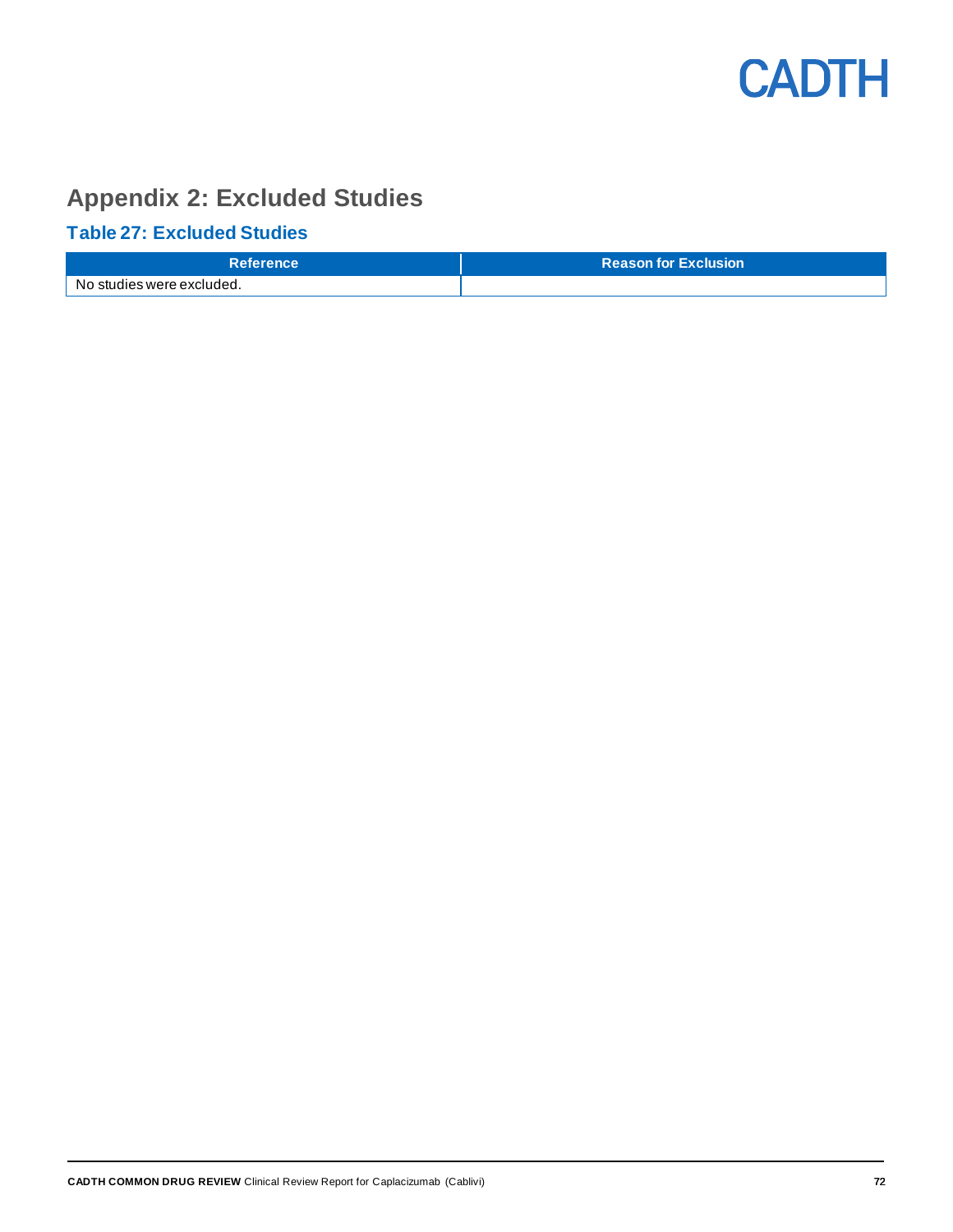

### **Appendix 3: Detailed Outcomes Measures**

#### **Table 28: Summary of Integrated Efficacy Analyses, Including Patients From HERCULES and TITAN**

|                                                                                                                                                                                                                                              | <b>Caplacizumab</b><br>$N = 108$ | <b>Placebo</b><br>$N = 112$                 |
|----------------------------------------------------------------------------------------------------------------------------------------------------------------------------------------------------------------------------------------------|----------------------------------|---------------------------------------------|
| <b>Primary end points</b><br>Time to platelet count response:<br>• platelet count normalization ratio (95% CI)<br>$\bullet$ P value                                                                                                          | 1.65 (1.24 to 2.20)<br>0.0006    |                                             |
| Secondary end points<br>Percentage of patients experiencing at least one of the following events<br>while on DB or SB study drug treatment, n (%):<br>• TTP-related death<br>• major thromboembolic event<br>• TTP recurrence (exacerbation) | 14(3.0)<br>0<br>8(7.4)<br>6(5.6) | 53 (47.3)<br>4(3.6)<br>14(12.4)<br>39(34.8) |
| P value                                                                                                                                                                                                                                      | < 0.0001                         |                                             |
| TTP recurrence during the entire study period, n (%)                                                                                                                                                                                         | 19 (17.6)                        | 39(34.8)                                    |
| P value                                                                                                                                                                                                                                      | 0.0040                           |                                             |
| Refractory to treatment, n (%)                                                                                                                                                                                                               | 0                                | 7(6.3)                                      |
| P value                                                                                                                                                                                                                                      | 0.0089                           |                                             |
| Mortality rate                                                                                                                                                                                                                               |                                  |                                             |
| During the DB or SB treatment period, n (%), P value                                                                                                                                                                                         | 0(0)                             | $4(3.6)$ , P = 0.0477                       |
| During the entire study period, n (%), P value                                                                                                                                                                                               | 1(0.9)                           | $5(4.5)$ , P = 0.1086                       |
| Number of days of PEX during the DB or SB treatment period, mean (SD)                                                                                                                                                                        | 6.5(4.5)                         | 10.4(7.7)                                   |

CI = confidence interval; DB = double-blind; PEX = plasma exchange; SB = single-blind; SD = standard deviation; TTP = thrombotic thrombocytopenic purpura.

Source: Peyvandi (2018) abstract<sup>23</sup> from Integrated Efficacy Results From the Phase II and Phase III Studies With Caplacizumab in Patients with Acquired Thrombotic *Thrombocytopenic Purpura*, HighWire Press, American Society of Hematology, volume 132, Supplement 1, 2018. Republished with the permission of the American Society of Hematology. Permission conveyed through the Copyright Clearance Center Inc.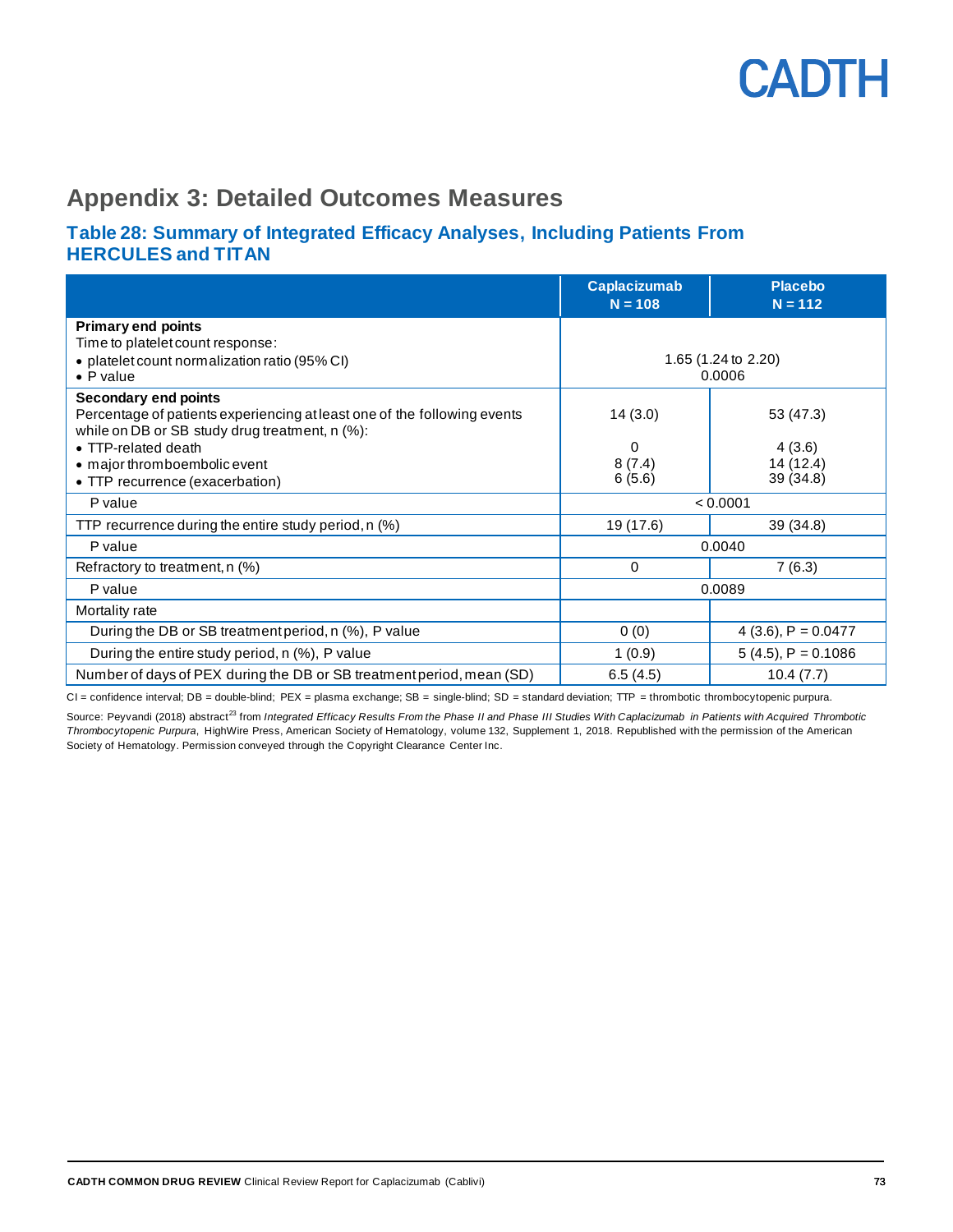## CADTH

### **Appendix 4: Description and Appraisal of Outcome Measures**

#### **Aim**

To describe the following outcome measures and review their measurement properties (validity, reliability, responsiveness to change, and minimal important difference):

- SMMSE
- GCS

#### **Findings**

#### **Table 29: Summary of Outcome Measures and Their Measurement Properties**

| <b>Outcome measure</b> | <b>Type</b>                                                                                                                                                                                                     | <b>Conclusions about</b><br>measurement properties                                                                                                                                                                                                                                    | <b>MID</b>                                                                                                                                               |
|------------------------|-----------------------------------------------------------------------------------------------------------------------------------------------------------------------------------------------------------------|---------------------------------------------------------------------------------------------------------------------------------------------------------------------------------------------------------------------------------------------------------------------------------------|----------------------------------------------------------------------------------------------------------------------------------------------------------|
| <b>SMMSE</b>           | 30-point questionnaire to assess<br>cognitive impairment in older<br>adults.                                                                                                                                    | Reliability was demonstrated in elderly<br>patients by an intra-rater ICC of 0.92<br>and an inter-rater ICC of 0.89 to<br>0.90. <sup>27</sup> This does not necessarily<br>translate to use in patients with aTTP.<br>Evidence of validity and<br>responsiveness were not identified. | Not identified in the<br>literature for patients with<br>aTTP or the general<br>population.<br>1.4 for patients with<br>Alzheimer disease. <sup>28</sup> |
| <b>GCS</b>             | A 15-point scale comprising three<br>parameters:<br>• best eye response (scored from 1<br>to $4)$<br>• best verbal response (scored<br>from $1$ to $5$ )<br>• best motor response (scored<br>from $1$ to $6$ ). | A systematic review provided<br>evidence of reliability; <sup>29</sup> however, no<br>evidence of reliability, validity, or<br>responsiveness was identified for<br>patients with aTTP.                                                                                               | Not identified in the<br>literature.                                                                                                                     |

aTTP = acquired thrombotic thrombocytopenic purpura; GCS = Glasgow Coma Scale; ICC = intraclass correlation coefficient; MID = minimal important difference; SMMSE = Standardized Mini-Mental State Examination.

#### Standardized Mini-Mental State Examination

The SMMSE is an instrument used to assess cognitive impairment in older adults.  $21,22$ Multiple domains of cognitive function are evaluated, including orientation to time and place, registration, concentration, short-term recall, naming familiar items, repeating a common expression, and ability to read and follow instructions (write a sentence, construct a diagram, and follow a three-step verbal command.) $^{21}$ 

The SMMSE is scored based on a 30-point questionnaire that takes approximately 10 minutes to complete. Among the general population, a score of 26 to 30 is considered normal, 20 to 25 indicates possible mild cognitive impairment, 10 to 20 is considered moderate cognitive impairment, and 0 to 9 corresponds to severe cognitive impairment.

The SMMSE is suitable for use in various settings of care, such as the doctor's office, community clinics, acute care settings, and long-term care settings; however, it is important that it be administered correctly to ensure valid and reliable results.<sup>21</sup> A set of guidelines has been developed to aid the correct administration of the test.<sup>30</sup>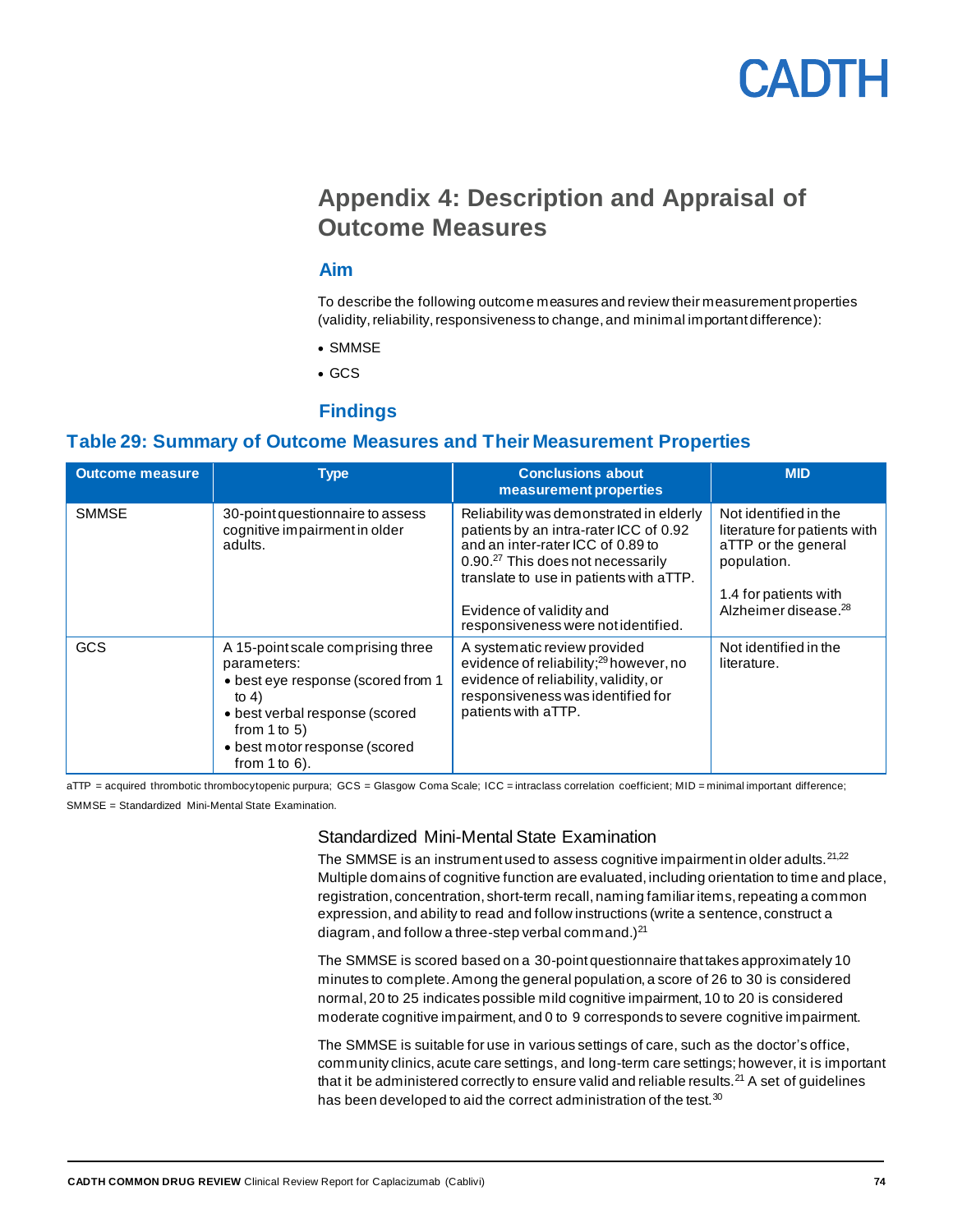# CANTH

Reliability of the SMMSE was demonstrated in a study by Molloy et al. $^{27}$  The study included 48 elderly residents from a nursing home and a chronic care hospital unit who completed the SMMSE three times, each one week apart. The intraclass correlation was analyzed to examine reliability. Briefly, the SMMSE demonstrated almost perfect<sup>31</sup> reliability based on an intraclass correlation coefficient of 0.92 for the same raters and 0.89 to 0.90 for different raters.

There are certain limitations to be aware of when using the SMMSE, such as the age and level of education of the patient.<sup>10,21</sup> A patient that is more highly educated is likely to score higher on the SMMSE than their level of cognitive function suggests. Conversely, patients may score lower due to a language barrier, suggesting a score lower than their level of cognitive function.<sup>21</sup>

Evidence of validity, reliability, and responsiveness of the SMMSE in patients with aTTP was not identified. Although the SMMSE is a well known and widely used tool, it is primarily used for older adults with cognitive impairment and does not directly apply to patients with aTTP, which is a limitation of its use in the caplacizumab trials. Further, an MCID was not identified for the general population or patients with aTTP; however, the clinical experts consulted for this review reported an MCID of between one and two points is commonly used for patients with dementia, Alzheimer disease, and other neurodegenerative diseases. This was supported by an MCID of 1.4, which was determined based on expert opinion and distribution-based MCIDs using data from patients participating in the DOMINO trial (RCT of donepezil for patients with probable or possible moderate or severe Alzheimer disease.) 28,32

#### Glasgow Coma Scale

The GCS was designed to assess the level of consciousness of a patient with acute brain injury. It assesses three aspects of behaviour (parameters): motor responsiveness, verbal performance, and eye opening, which are each measured independently.<sup>33</sup>The total score ranges from three to 15, with three being the worst score and 15 being the best.<sup>10</sup> The three aspects of behaviour are summed to generate a total score. A description of the behaviourbased parameters is summarized below.

Eye opening ("best eye response") is scored from one to four, corresponding to "no eye opening," "eye opening to pressure," "eye opening to sound," and "eyes open spontaneously," respectively. Verbal performance ("best verbal response") is scored from one to five, for "no verbal response," "sounds," "words," "confused," and "oriented." Lastly, motor responsiveness is scored from one to six, corresponding to "no motor response," "extension," "abnormal flexion," localizing," and "obeys commands," respectively.<sup>10</sup>

A total score of 13 or higher indicates mild brain injury, a score of nine to 12 indicates moderate injury, and a score of eight or less indicates severe brain injury.<sup>10</sup> It is recommended that the scores of each parameter be reported along with the total score to provide a more accurate description of the severity of the patient's condition, as different scores for the individual parameters can provide the same total score with different clinical implications.<sup>34</sup>

Evidence of validity, reliability, and responsiveness have not been identified for patients with aTTP; however, a systematic review of the GCS reported excellent reliability of the instrument based on 52 relevant studies in a heterogenous population of patients, settings, and characteristics of observers. $^{29}$ Nonetheless, there is a lack of evidence to support the use of the GCS in patients with TTP.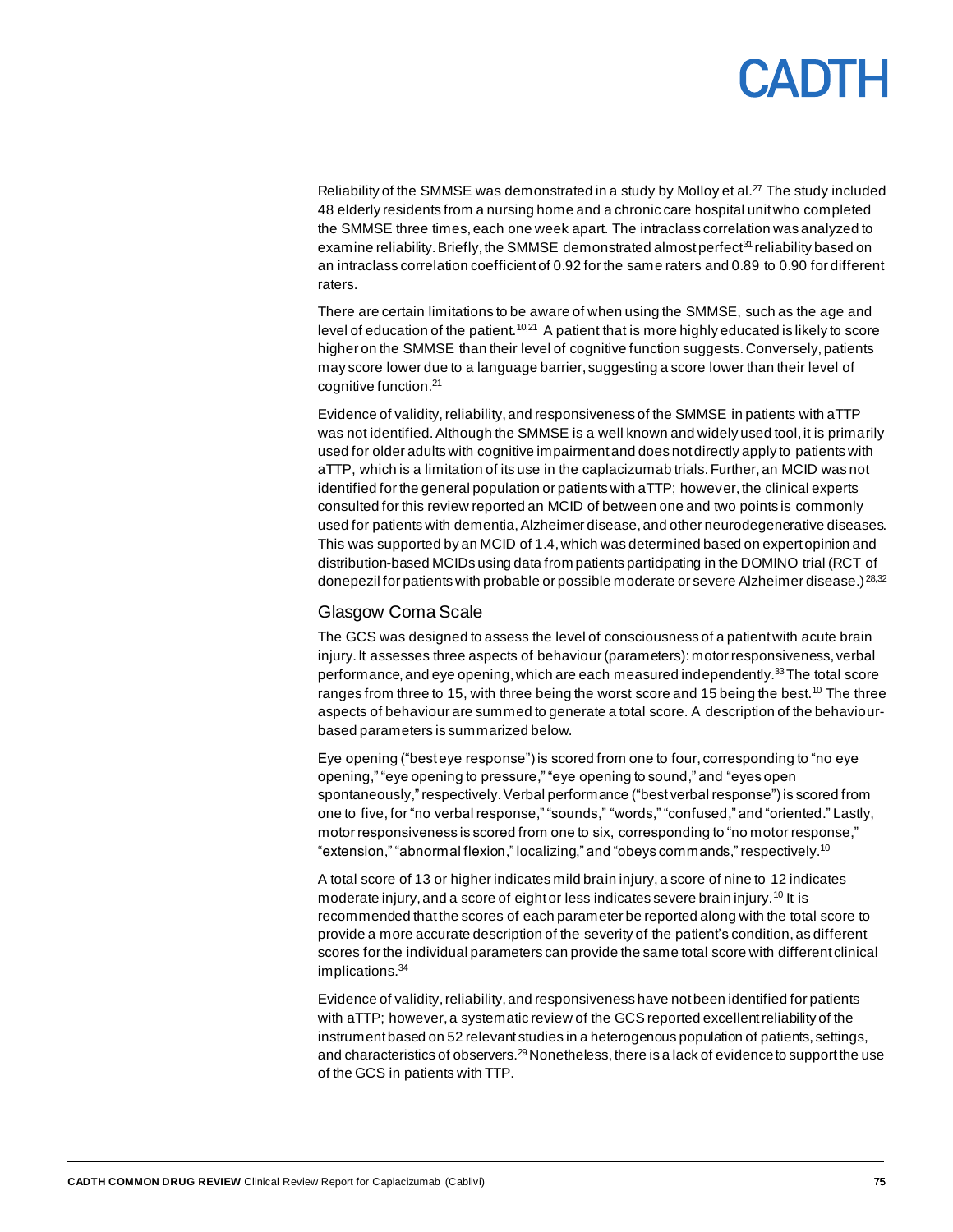# PADTH

### **References**

- 1. George J, Cuker A. Acquired TTP: clinical manifestations and diagnosis. In: TW P, ed. *UpToDate*201[9: www.uptodate.com](file://///cadth-shares/Proj-Ctrl_Intake/Formulary/Active/SR0633%20Cablivi/Publishing/01_Copy%20Edit/www.uptodate.com). Accessed 2020 Jan 30.
- 2. Scully M, Hunt BJ, Benjamin S, et al. Guidelines on the diagnosis and management of thrombotic thrombocytopenic purpura and o ther thrombotic microangiopathies. *Br J Haematol.* 2012;158(3):323-335.
- 3. CDR submission: Cablivi (caplacizumab), 10 mg powder and solvent for injection [CONFIDENTIAL sponsor's submission]. Mississauga (ON): Sanofi Genzyme, a division of sanofi-aventis Canada Inc.; 2019 Sep 23.
- 4. Goel R, King KE, Takemoto CM, Ness PM, Tobian AA. Prognostic risk-stratified score for predicting mortality in hospitalized patients with thrombotic thrombocytopenic purpura: nationally representative data from 2007 to 2012. *Transfusion.* 2016;56(6):1451-1458.
- 5. Sargentini-Maier ML, De Decker P, Tersteeg C, Canvin J, Callewaert F, De Winter H. Clinical pharmacology of caplacizumab for the treatment of patients with acquired thrombotic thrombocytopenic purpura. *Expert Rev Clin Pharmacol.* 2019;12(6):537-545.
- 6. le Besnerais M, Veyradier A, Benhamou Y, Coppo P. Caplacizumab: a change in the paradigm of thrombotic thrombocytopenic purpura treatment. *Expert Opin Biol Ther.* 2019;19(11):1127-1134.
- 7. George J, Cuker A. Acquired TTP: management following recovery from an acute episode and during remission. In: TW P, ed. *UpToDate*2019: [www.uptodate.com](file://///cadth-shares/Proj-Ctrl_Intake/Formulary/Active/SR0633%20Cablivi/Publishing/01_Copy%20Edit/www.uptodate.com). Accessed 2020 Jan 30.
- 8. Azoulay E, Bauer PR, Mariotte E, et al. Expert statement on the ICU management of patients with thrombotic thrombocytopenic purpura. *Intensive Care Med.* 2019;45(1):1518-1539.
- 9. Cablivi™ (caplacizumab): 11 mg, powder for solution, intravenous or subcutaneous injection [product monograph]. Laval (QC): sanofi-aventis Canada Inc.; 2020 Feb 28.
- 10. Clinical Study Report: ALX0681-C301 [HERCULES]. A phase III double-blind, randomized, parallel group, multicenter placebo-controlled trial to study the efficacy and safety of caplacizumab in patients with acquired thrombotic thrombocytopenic purpura [CONFIDENTIAL internal sponsor's report]. Zwijnaarde (BE): Ablynx NV; 2018 Mar 5.
- 11. de la Rubia J, Peyvandi F, Scully M, et al. Safety of caplacizumab in patients without documented severe ADAMTS13 deficiency during the HERCULES study [abstract]. *Blood.* 2019;134(Suppl 1):109[3. https://ashpublications.org/blood/article/134/Supplement\\_1/1093/426834/Safety-of-Caplacizumab-in-](https://ashpublications.org/blood/article/134/Supplement_1/1093/426834/Safety-of-Caplacizumab-in-Patients-Without)[Patients-Without](https://ashpublications.org/blood/article/134/Supplement_1/1093/426834/Safety-of-Caplacizumab-in-Patients-Without). Accessed 2020 Jan 17.
- 12. Barrows BD, Teruya J. Use of the ADAMTS13 activity assay improved the accuracy and efficiency of the diagnosis and treatment of suspected acquired thrombotic thrombocytopenic purpura. *Arch Pathol Lab Med.* 2014;138:546-54[9. https://www.archivesofpathology.org/doi/pdf/10.5858/arpa.2013-0170-](https://www.archivesofpathology.org/doi/pdf/10.5858/arpa.2013-0170-OA) [OA.](https://www.archivesofpathology.org/doi/pdf/10.5858/arpa.2013-0170-OA) Accessed 2019 Dec 17.
- 13. Smock KJ. The role of ADAMTS13 testing in the work up of suspected thrombotic thrombocytopenic purpura. *Clinical Laboratory News* 2016. [https://www.aacc.org/publications/cln/articles/2016/april/the-role-of-adamts13-testing-in-the-work-up-of-suspected-thrombotic-thrombocytopenic](https://www.aacc.org/publications/cln/articles/2016/april/the-role-of-adamts13-testing-in-the-work-up-of-suspected-thrombotic-thrombocytopenic-purpura)[purpura.](https://www.aacc.org/publications/cln/articles/2016/april/the-role-of-adamts13-testing-in-the-work-up-of-suspected-thrombotic-thrombocytopenic-purpura) Accessed 2019 Dec 17.
- 14. Pavenski K. Clinical guide to transfusion. Chapter 14: therapeutic apheresis. Ottawa (ON): Canadian Blood Services; 2018: <https://professionaleducation.blood.ca/en/transfusion/guide-clinique/therapeutic-apheresis> Accessed 2019 Nov 21.
- 15. National Institute for Health Care and Excellence. Immune (idiopathic) thrombocytopenic purpura: rituximab. *(Evidence summary ESUOM35)* 2014: <https://www.nice.org.uk/advice/esuom35/chapter/Key-points-from-the-evidence>. Accessed 2019 Sep 30.
- 16. George J, Cuker A. Acquired TTP: treatment of refractory or relapsed disease. In: TW P, ed. *UpToDate*. Waltham (MA): UpToDate; 2019: [www.uptodate.com](file://///cadth-shares/Proj-Ctrl_Intake/Formulary/Active/SR0633%20Cablivi/Publishing/01_Copy%20Edit/www.uptodate.com). Accessed 2020 Jan 30.
- 17. McGowan J, Sampson M, Salzwedel DM, Cogo E, Foerster V, Lefebvre C. PRESS Peer Review of Electronic Search Strategies: 2015 guideline statement. *J Clin Epidemiol.* 2016;75:40-46.
- 18. Grey matters: a practical tool for searching health-related grey literature. Ottawa (ON): CADTH; 201[9: https://www.cadth.ca/grey-matters](https://www.cadth.ca/grey-matters). Accessed 2019 Sep 30.
- 19. Scully M, Cataland SR, Peyvandi F, et al. Caplacizumab treatment for acquired thrombotic thrombocytopenic purpura. *N Engl J Med.* 2019;380(4):335- 346.
- 20. Scully M, Cataland S, Coppo P, et al. Consensus on the standardization of terminology in thrombotic thrombocyt openic purpura and related thrombotic microangiopathies. *J Thromb Haemost.* 2017;15(2):312-322.
- 21. Vertesi A, Lever JA, Molloy DW, et al. Standardized Mini-Mental State Examination. Use and interpretation. *Can Fam Physician.* 2001;47:2018-2023.
- 22. Standardised Mini-Mental State Examination (SMMSE): guidelines for administration and scoring instructions. Darlinghurst (AU): Independent Hosp ital Pricing Authority; 201[4: https://www.ihpa.gov.au/sites/default/files/publications/smmse-guidelines-v2.pdf](https://www.ihpa.gov.au/sites/default/files/publications/smmse-guidelines-v2.pdf). Accessed 2020 Jan 30.
- 23. Peyvandi F, Cataland S, Scully M, et al. Integrated efficacy results from the phase II and phase III studies with caplacizumab in patients with acquired thrombotic thrombocytopenic purpura. *Blood.* 2018;132:373-373.
- 24. Francis KK, Kalyanam N, Terrell DR, Vesely SK, George JN. Disseminated malignancy misdiagnosed as thrombotic thrombocytopenic purpura: a report of 10 patients and a systematic review of published cases. *Oncologist.* 2007;12(1):11-19.